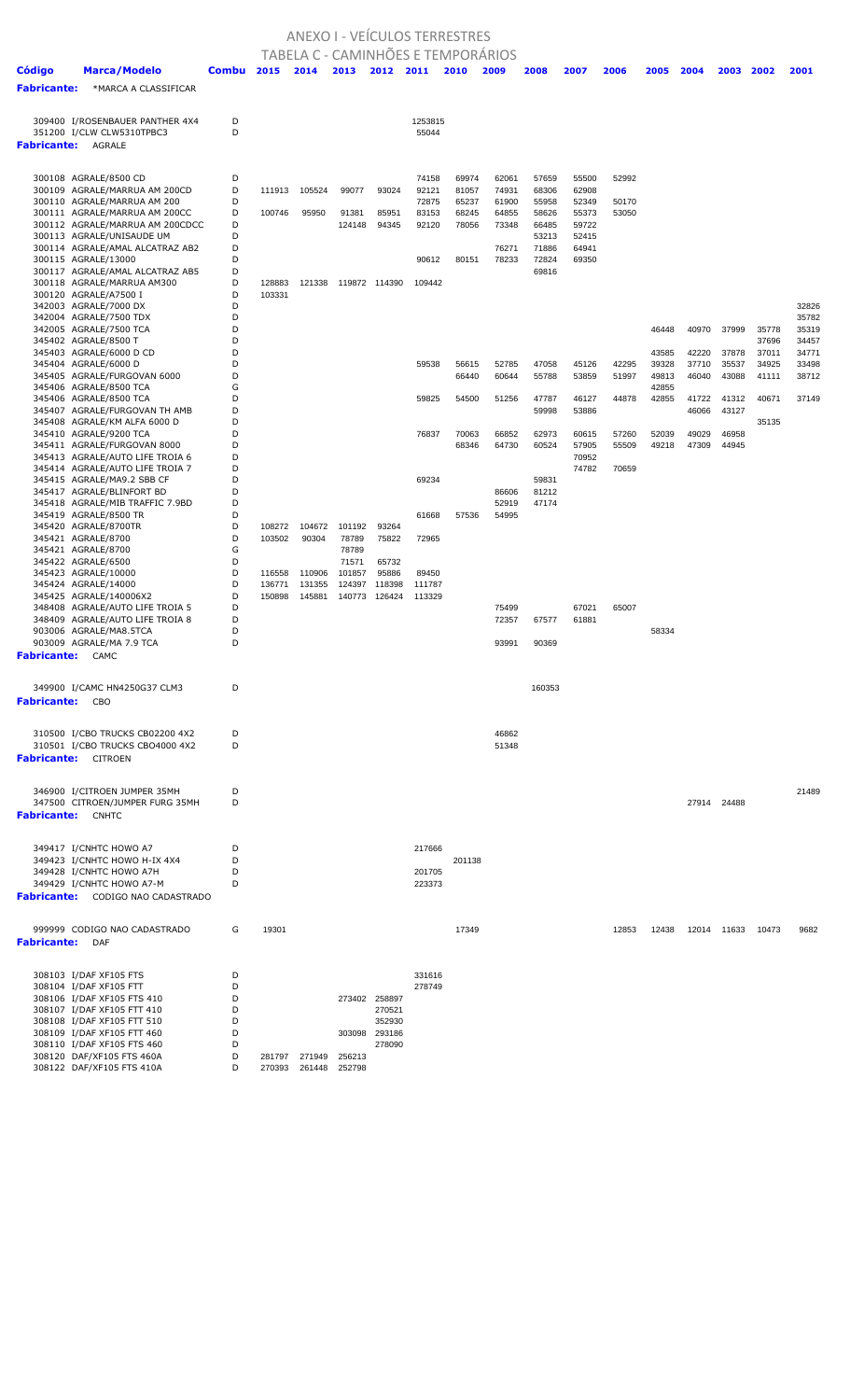| Código                  | <b>Marca/Modelo</b>                                              | <b>Combu</b> | 2015             | 2014             | 2013                    | 2012   | 2011             | 2010   | 2009   | 2008   | 2007   | 2006  | 2005           | 2004           | 2003           | 2002  | 2001  |
|-------------------------|------------------------------------------------------------------|--------------|------------------|------------------|-------------------------|--------|------------------|--------|--------|--------|--------|-------|----------------|----------------|----------------|-------|-------|
|                         | 308129 DAF/XF105 FTT 460A                                        | D            | 286204           | 275873           | 265915                  |        |                  |        |        |        |        |       |                |                |                |       |       |
|                         | 308130 DAF/XF105 FTT 510A                                        | D            | 286335           |                  |                         |        |                  |        |        |        |        |       |                |                |                |       |       |
|                         | 308132 DAF/XF105 FTS 410                                         | D            |                  | 261448           | 252798                  |        |                  |        |        |        |        |       |                |                |                |       |       |
|                         | 308133 I/DAF CF85 FTT 460A                                       | D            |                  |                  | 233594                  |        |                  |        |        |        |        |       |                |                |                |       |       |
|                         | 308134 I/DAF CF85 FTS 460A                                       | D<br>D       |                  | 242734           | 228877                  |        |                  |        |        |        |        |       |                |                |                |       |       |
|                         | 308136 I/DAF XF105 FT 410<br>308137 I/DAF CF85 FT 410            | D            |                  | 261448<br>216614 |                         |        |                  |        |        |        |        |       |                |                |                |       |       |
|                         | 308138 I/DAF CF85 FT 410A                                        | D            |                  | 215766           |                         |        |                  |        |        |        |        |       |                |                |                |       |       |
| Fabricante:             | <b>DFAC</b>                                                      |              |                  |                  |                         |        |                  |        |        |        |        |       |                |                |                |       |       |
|                         |                                                                  |              |                  |                  |                         |        |                  |        |        |        |        |       |                |                |                |       |       |
|                         | 313903 I/DFAC EQ1060TJ20D3                                       | D            |                  |                  |                         |        | 52168            |        |        |        |        |       |                |                |                |       |       |
| Fabricante:             | <b>DODGE</b>                                                     |              |                  |                  |                         |        |                  |        |        |        |        |       |                |                |                |       |       |
|                         |                                                                  |              |                  |                  |                         |        |                  |        |        |        |        |       |                |                |                |       |       |
|                         | 308300 I/DODGE RAM 2500                                          | G            |                  |                  |                         |        |                  |        |        | 76046  |        |       |                |                |                |       |       |
|                         | 308300 I/DODGE RAM 2500                                          | D            |                  |                  |                         |        | 118487           | 103298 | 84864  | 79007  | 72738  | 70779 | 61972          | 57904          | 57226          |       |       |
|                         | 308301 I/DODGE RAM 2500 SLT                                      | D            |                  |                  |                         |        | 87030            | 83033  |        |        | 68464  |       | 59276          | 57386          |                |       |       |
|                         | 308301 I/DODGE RAM 2500 SLT<br>308302 I/DODGE RAM 2500 RC        | G<br>D       |                  |                  |                         |        |                  | 83033  |        | 68177  | 64687  | 59506 | 55513          |                |                |       |       |
|                         | 308303 I/DODGE RAM ARB SPACE                                     | D            |                  |                  |                         |        |                  |        |        | 75991  | 72127  | 66347 |                |                |                |       |       |
|                         | 308304 I/DODGE RAM 5500 HD                                       | D            |                  |                  |                         |        |                  | 191349 |        |        |        |       |                |                |                |       |       |
|                         | 308305 I/DODGE RAM 3500                                          | D            |                  |                  |                         |        | 100172           | 95567  |        |        |        |       |                |                |                |       |       |
|                         | 308306 I/DODGE RAN 2500 4X4X                                     | D            |                  |                  |                         |        | 110425           |        |        |        |        |       |                |                |                |       |       |
|                         | 308308 I/DODGE RAM 2500 MEGA LA                                  | D            |                  |                  |                         |        | 109481           |        |        |        |        |       |                |                |                |       |       |
|                         | 308309 I/RAM 2500 LARAMIE                                        | D            |                  | 154735 145902    |                         | 133544 | 127185           |        |        |        |        |       |                |                |                |       |       |
|                         | 308310 I/DODGE RAM3500 LARAMIE<br>308311 I/RAM 2500 TRV TROPVAN  | D<br>D       |                  |                  |                         | 211748 | 174460<br>201416 |        |        |        |        |       |                |                |                |       |       |
|                         | 346022 I/DODGE RAM TRV TROPVAN                                   | D            |                  |                  |                         |        |                  |        |        | 90497  | 81930  | 71484 | 68970          | 66137          |                |       |       |
| Fabricante:             | <b>DONGFENG</b>                                                  |              |                  |                  |                         |        |                  |        |        |        |        |       |                |                |                |       |       |
|                         |                                                                  |              |                  |                  |                         |        |                  |        |        |        |        |       |                |                |                |       |       |
|                         | 349700 I/DONGFENG LZ4250 MDB                                     | D            |                  |                  |                         |        |                  |        |        | 144146 |        |       |                |                |                |       |       |
|                         | 349701 I/DONGFENG DFL 112 0B                                     | D            |                  |                  |                         |        | 77904            |        |        |        |        |       |                |                |                |       |       |
| Fabricante:             | DONGYANG                                                         |              |                  |                  |                         |        |                  |        |        |        |        |       |                |                |                |       |       |
|                         | 313902 I/DONGFENG EQ1060TJ20D3                                   | D            |                  |                  |                         |        |                  | 42413  |        |        |        |       |                |                |                |       |       |
| Fabricante:             | FAW                                                              |              |                  |                  |                         |        |                  |        |        |        |        |       |                |                |                |       |       |
|                         |                                                                  |              |                  |                  |                         |        |                  |        |        |        |        |       |                |                |                |       |       |
|                         | 350200 I/FAW CA4258P2K2T1EA80                                    | D            |                  |                  |                         |        |                  |        |        | 141071 |        |       |                |                |                |       |       |
|                         | 350201 I/FAW CA4258P2K2T1EA81                                    | D            |                  |                  |                         |        | 180048           |        |        |        |        |       |                |                |                |       |       |
| <b>Fabricante:</b> FIAT |                                                                  |              |                  |                  |                         |        |                  |        |        |        |        |       |                |                |                |       |       |
|                         |                                                                  |              |                  |                  |                         |        |                  |        |        |        |        |       |                |                |                |       |       |
|                         | 301600 FIAT/DUCATO VIATURE A                                     | D            |                  |                  |                         |        |                  |        |        |        |        |       |                |                | 30611          | 26826 | 24751 |
|                         | 301601 FIAT/DUCATO MAXI                                          | D            |                  |                  |                         |        |                  |        |        |        |        |       | 32144          |                |                | 28020 | 26253 |
|                         | 301602 FIAT/DUCATO MAXICARGO                                     | G<br>D       |                  |                  |                         |        |                  |        |        |        |        | 38159 | 35055<br>35055 | 32616          | 30569          | 28154 |       |
|                         | 301602 FIAT/DUCATO MAXICARGO<br>301603 FIAT/DUCATO ANCAR AMB     | D            |                  |                  | 75481                   |        | 63967            | 57433  | 52514  | 48512  | 43151  |       |                |                |                |       |       |
| <b>Fabricante:</b>      | <b>FORD</b>                                                      |              |                  |                  |                         |        |                  |        |        |        |        |       |                |                |                |       |       |
|                         |                                                                  |              |                  |                  |                         |        |                  |        |        |        |        |       |                |                |                |       |       |
|                         | 303601 FORD/CARGO 4030                                           | D            |                  |                  |                         |        |                  |        |        |        |        |       |                |                | 63036          | 57962 | 56835 |
|                         | 303603 FORD/CARGO 4030 SETEC CM                                  | D            |                  |                  |                         |        |                  |        |        |        |        |       |                | 80391          |                | 75259 | 73596 |
|                         | 303604 FORD/CARGO 4030 MASTER<br>303605 FORD/CARGO 4331 MASTER   | D            |                  |                  |                         |        |                  |        |        |        |        |       |                |                |                | 74401 | 68332 |
|                         | 303608 FORD/CARGO 4532E TRCSYST                                  | D<br>D       |                  |                  |                         |        |                  |        |        | 79872  |        |       |                | 73751<br>77316 | 72902          |       | 66727 |
|                         | 304100 FORD/CARGO 1317F                                          | D            |                  |                  |                         |        |                  |        |        |        |        |       | 53798          | 51388          | 47575          | 46140 |       |
|                         | 304101 FORD/CARGO 1717 P                                         | D            |                  |                  |                         |        |                  |        |        |        |        |       |                |                | 53765          |       |       |
|                         | 304102 FORD/CARGO1717 E                                          | D            |                  |                  |                         |        | 89876            | 80906  | 78859  | 75580  | 68651  | 66353 | 62161          | 60757          |                |       |       |
|                         | 304103 FORD/CARGO 1317 E                                         | D<br>D       |                  |                  |                         |        | 77020            | 75565  | 73983  | 70157  | 66695  | 63042 | 55142          | 52654          |                |       |       |
|                         | 304104 FORD/RODOKINHO CARGO CT<br>304105 FORD/VIR CARGO 4031 4X2 | D            | 106539           | 101024           | 96120                   | 91945  | 88560            | 78923  | 76420  | 73319  | 70800  | 66244 | 60964          | 56928          | 55547<br>53972 | 50991 | 48400 |
|                         | 304106 FORD/CARGO 1832 E                                         | D            |                  |                  |                         |        | 126343           | 115747 | 110479 |        |        |       |                |                |                |       |       |
|                         | 304107 FORD/C1317E TRUKAM CT                                     | D            |                  |                  |                         |        |                  |        | 75252  |        |        |       |                |                |                |       |       |
|                         | 304108 FORD/CARGO 1717E TOPLINE                                  | D            |                  |                  |                         |        | 94009            | 88037  |        |        |        |       |                |                |                |       |       |
|                         | 304109 FORD/CARGO 1317E MORAL                                    | D            |                  |                  |                         |        |                  | 84720  |        |        |        |       |                |                |                |       |       |
|                         | 304111 FORD/CARGO 1317E BASF<br>304112 FORD/CARGO 2932 KROV ET   | D<br>D       |                  |                  |                         |        |                  |        |        | 71689  | 143888 |       | 60020          |                |                |       |       |
|                         | 304113 FORD/CARGO 1319                                           | D            | 139366           | 124652           | 113880                  | 107043 | 100768           |        |        |        |        |       |                |                |                |       |       |
|                         | 304114 FORD/CARGO 1723 L                                         | D            | 154219           | 141638           | 130082                  | 123522 | 122156           |        |        |        |        |       |                |                |                |       |       |
|                         | 304115 FORD/CARGO 1723                                           | D            | 154219           | 141638           | 129177                  | 123522 | 122156           |        |        |        |        |       |                |                |                |       |       |
|                         | 304118 FORD/CARGO 1319 RODOMOUR                                  | D            |                  |                  | 115238                  |        |                  |        |        |        |        |       |                |                |                |       |       |
|                         | 304119 FORD/CARGO 1723 IPG CE<br>304120 FORD/CARGO 2042 AT       | D<br>D       | 199946           | 183633           | 129376<br>168651 155423 |        |                  |        |        |        |        |       |                |                |                |       |       |
|                         | 304121 FORD/CARGO 2842 AT                                        | D            | 234110           | 226327           | 213478                  | 201639 |                  |        |        |        |        |       |                |                |                |       |       |
|                         | 304122 FORD/CARGO 1729 TL                                        | D            |                  | 155897           | 145486                  |        |                  |        |        |        |        |       |                |                |                |       |       |
|                         | 304123 FORD/CARGO 2429 SL                                        | D            | 182289           | 175798           | 169538                  | 149919 |                  |        |        |        |        |       |                |                |                |       |       |
|                         | 304124 FORD/CARGO 2429 S                                         | D            | 182289           | 175798           | 169538                  |        |                  |        |        |        |        |       |                |                |                |       |       |
|                         | 304125 FORD/CARGO 1719 B<br>304126 FORD/CARGO 1119               | D<br>D       | 144202<br>108651 | 139227<br>106438 | 134425<br>102840        |        |                  |        |        |        |        |       |                |                |                |       |       |
|                         | 304127 FORD/CARGO 2629 6X4 M                                     | D            | 204738           | 191617           | 183182                  |        |                  |        |        |        |        |       |                |                |                |       |       |
|                         | 304128 FORD/CARGO 1723 K                                         | D            | 166025           | 152188           | 130817                  |        |                  |        |        |        |        |       |                |                |                |       |       |
|                         | 304129 FORD/CARGO 1729                                           | D            | 171306           | 155897           | 145486                  |        |                  |        |        |        |        |       |                |                |                |       |       |
|                         | 304130 FORD/CARGO 1729 L                                         | D            | 171306           | 155897           | 145486                  |        |                  |        |        |        |        |       |                |                |                |       |       |
|                         | 304131 FORD/CARGO 1729 T<br>304132 FORD/CARGO 1723 MIT BOM       | D<br>D       |                  | 163937           | 143733                  |        |                  |        |        |        |        |       |                |                |                |       |       |
|                         |                                                                  |              |                  |                  |                         |        |                  |        |        |        |        |       |                |                |                |       |       |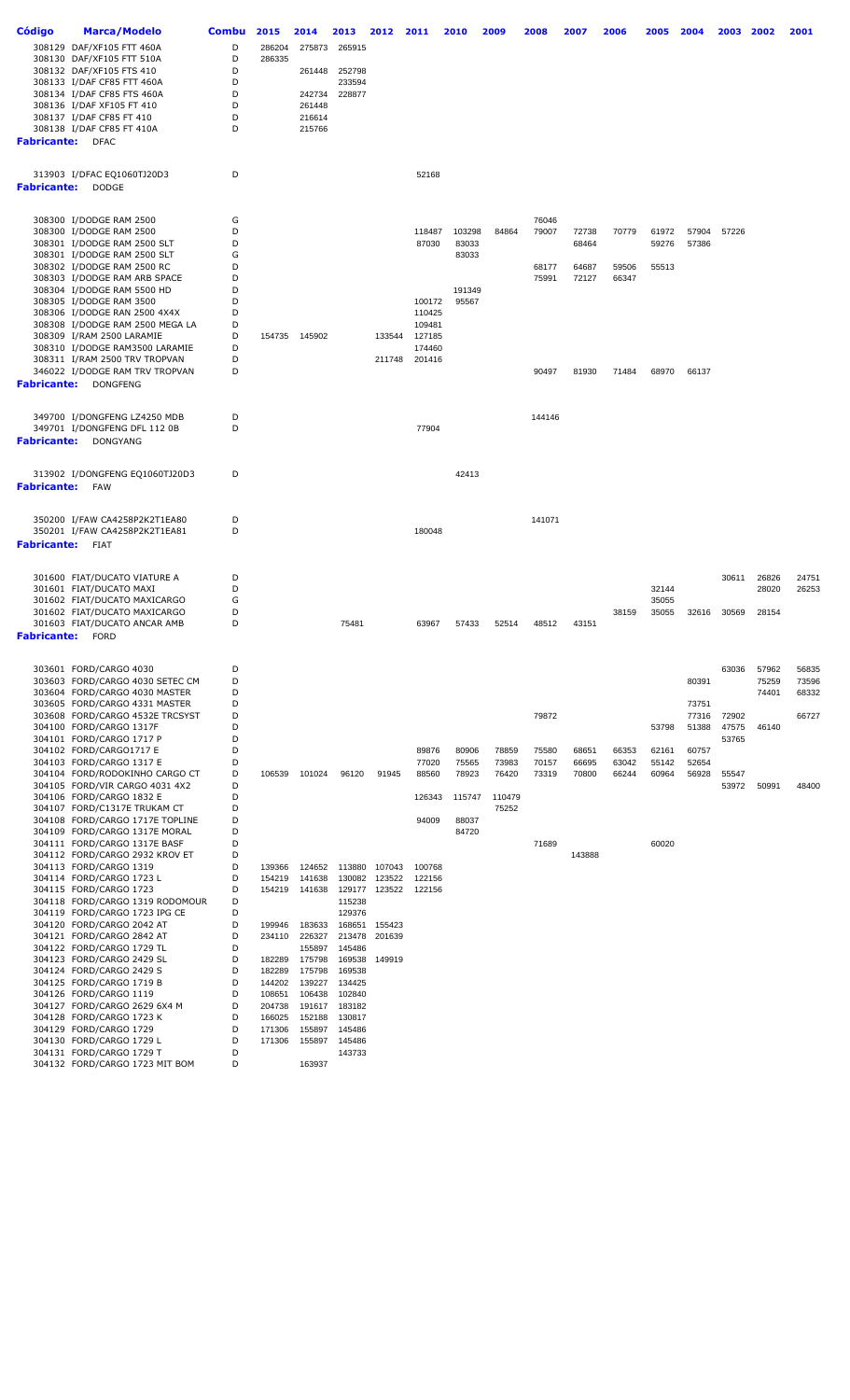| Código | Marca/Modelo                                                       | <b>Combu</b> | 2015            | 2014            | 2013   | 2012 | 2011            | 2010           | 2009   | 2008           | 2007           | 2006           | 2005            | 2004           | 2003           | 2002           | 2001           |
|--------|--------------------------------------------------------------------|--------------|-----------------|-----------------|--------|------|-----------------|----------------|--------|----------------|----------------|----------------|-----------------|----------------|----------------|----------------|----------------|
|        | 304134 FORD/F 4000 P                                               | D            | 92367           | 87094           |        |      |                 |                |        |                |                |                |                 |                |                |                |                |
|        | 304134 FORD/F 4000 P                                               | G            |                 | 87094           |        |      |                 |                |        |                |                |                |                 |                |                |                |                |
|        | 304135 FORD/F 350 P<br>304136 FORD/F 4000 4X4 P                    | D<br>D       | 81425<br>112511 | 76776<br>106088 |        |      |                 |                |        |                |                |                |                 |                |                |                |                |
|        | 304137 FORD/C1119 TOPLINE CE                                       | D            |                 | 114747          | 109009 |      |                 |                |        |                |                |                |                 |                |                |                |                |
|        | 304138 FORD/C1119 TOPLINE CD                                       | D            | 118410          |                 |        |      |                 |                |        |                |                |                |                 |                |                |                |                |
|        | 304140 FORD/C1723 TOPLINE CD                                       | D            |                 | 154356          |        |      |                 |                |        |                |                |                |                 |                |                |                |                |
|        | 304199 FORD/CARGO 1317                                             | D            |                 |                 |        |      |                 |                |        |                | 64687          |                |                 |                |                |                |                |
|        | 304200 FORD/CARGO VERTRUCK 4331<br>304204 FORD/CARGO2631 FERRARI T | D<br>D       |                 |                 | 184064 |      |                 |                |        |                |                |                |                 | 72090          |                |                |                |
|        | 304300 FORD/CARGO 1517 F                                           | D            |                 |                 |        |      |                 |                |        |                |                |                | 65177           | 61092          | 59753          | 56083          |                |
|        | 304301 FORD/CARGO 1517 E                                           | D            |                 |                 |        |      | 90690           | 82948          | 78024  | 72315          | 67142          | 64736          | 60044           | 58691          |                |                |                |
|        | 304699 FORD/12000                                                  | D            |                 |                 |        |      |                 |                |        |                |                |                |                 |                |                |                | 43486          |
|        | 305701 FORD/F350 G<br>305701 FORD/F350 G                           | G<br>D       |                 |                 |        |      | 59208           | 54374          | 52394  | 50147          | 47531          | 45741          | 43054<br>43054  | 40659          | 38738          | 38195          | 36587          |
|        | 305703 FORD/F350 TROPICAMPO                                        | D            |                 |                 |        |      |                 |                |        |                |                |                |                 | 36104          | 34418          | 32517          | 31194          |
|        | 305704 FORD/F350 INDESTCAR                                         | D            | 94103           |                 |        |      | 58090           |                |        |                |                |                | 42476           | 40139          | 38227          | 35818          | 34305          |
|        | 305705 FORD/F350 CIOATO STEEL                                      | D            |                 |                 |        |      |                 |                |        |                |                |                |                 |                | 37983          | 36838          | 34084          |
|        | 305706 FORD/F350 LARTE GXT<br>305707 FORD/NOGUEIRA TRUCKCLASS      | D<br>D       |                 |                 |        |      |                 |                |        |                |                | 53137          | 49602           | 46303          | 44602<br>43388 |                | 38796          |
|        | 305708 FORD/F350 CD                                                | D            |                 |                 |        |      | 69324           | 67320          | 64533  | 57721          | 54714          | 52152          | 47483           | 45036          |                |                |                |
|        | 305710 FORD/F350 TR TROPICAMPO                                     | D            | 96129           | 90642           |        |      | 86399           | 76581          | 67720  | 61143          | 54819          | 54072          | 49308           | 48766          | 46223          | 43020          | 40417          |
|        | 305713 FORD/F350 G HOBBY JUNIOR                                    | D            |                 |                 |        |      |                 |                |        |                |                |                | 42600           |                |                |                |                |
|        | 305714 FORD/F350 RIBEIRAUTO AMB<br>305715 FORD/F350 GUEVEL AMB MO1 | D<br>D       |                 |                 |        |      |                 |                |        | 51993          | 49296<br>49452 | 47426<br>47586 |                 |                |                |                | 35995          |
|        | 305716 FORD/CARGO CIOATO 2628 E                                    | D            |                 |                 |        |      | 218480          |                |        |                |                |                |                 |                |                |                |                |
|        | 305799 FORD/F350                                                   | D            |                 |                 |        |      |                 |                |        |                |                |                |                 |                |                | 37496          |                |
|        | 305901 FORD/F4000 SS                                               | G            |                 |                 |        |      |                 |                |        |                |                |                |                 |                | 45845          |                |                |
|        | 305904 FORD/F4000 G<br>305904 FORD/F4000 G                         | G<br>D       |                 |                 |        |      | 60428           |                | 53426  |                | 47770          | 46184          | 43610           | 42028<br>42028 | 40141<br>40141 | 38750<br>38750 | 37195<br>37195 |
|        | 305906 FORD/F4000 TERRITORIO4X4                                    | D            |                 |                 |        |      |                 | 55149          |        | 50404<br>68427 | 64198          | 46184<br>61244 |                 |                |                |                |                |
|        | 305907 FORD/F350D TERRITORIO4X4                                    | D            |                 |                 |        |      |                 | 54284          | 51311  | 49475          | 46878          | 45109          | 42472           |                |                |                |                |
|        | 305908 FORD/F350G TERRITORIO4X4                                    | D            |                 |                 |        |      | 87848           | 78631          |        | 62605          | 56847          | 54685          | 49896           |                |                |                |                |
|        | 305909 FORD/F4000 VIDA AMB                                         | D<br>D       |                 |                 |        |      | 70407           |                |        |                |                | 54302          |                 |                |                |                |                |
|        | 305910 FORD/F4000 4X4<br>305911 FORD/F4000 RANGEL CAM CD           | D            |                 | 115471          |        |      | 73643<br>101856 | 67122<br>96042 | 65845  | 62494          |                |                |                 |                |                |                |                |
|        | 305913 FORD/NTRUCKS F4000 CLASS                                    | D            |                 |                 |        |      | 73764           | 69419          | 64422  |                |                |                |                 |                |                |                |                |
|        | 305914 FORD/F4000 MASCARELLO                                       | D            | 88489           | 84276           |        |      | 74340           |                |        |                |                |                | 44620           |                |                |                |                |
|        | 305915 I/FORD F-350 AWD                                            | D            |                 |                 |        |      |                 |                |        | 89071          |                |                |                 |                |                |                |                |
|        | 305999 FORD/F4000<br>305999 FORD/F4000                             | G<br>D       |                 |                 |        |      | 73862           |                |        |                |                |                |                 | 49082          |                | 42746          | 41462          |
|        | 306099 FORD/F600                                                   | D            |                 |                 |        |      |                 |                |        |                |                |                | 62420           |                |                |                |                |
|        | 308712 I/FORD F450                                                 | D            |                 |                 |        |      |                 |                |        |                |                |                |                 |                |                |                | 43111          |
|        | 308716 I/FORD F650                                                 | D<br>D       |                 |                 |        |      |                 |                |        |                |                |                | 64755           |                |                |                |                |
|        | 308717 I/FORD F350 XL 4X2<br>308720 I/Ford Cargo 915 PETROBR       | D            |                 |                 |        |      |                 |                |        | 69424          |                |                |                 |                | 38101          |                |                |
|        | 308721 I/FORD F350 X3B 4X4                                         | D            |                 |                 | 67271  |      |                 |                |        |                |                |                |                 |                |                |                |                |
|        | 320010 FORD/C 4532 E EQUIPG CA                                     | D            |                 |                 |        |      |                 |                |        | 103623         | 99602          |                |                 |                |                |                |                |
|        | 320203 FORD/TUTTO CARGO 2630 4E                                    | D            |                 |                 |        |      |                 |                |        |                |                |                |                 |                |                |                | 73185          |
|        | 320204 FORD/CARGO 1217<br>320205 FORD/CARGO 815                    | D<br>G       |                 |                 |        |      |                 |                |        |                |                |                |                 |                |                | 47893<br>44116 | 44809          |
|        | 320205 FORD/CARGO 815                                              | D            |                 |                 |        |      |                 |                |        |                |                |                |                 | 46411          | 45375          | 44116          | 42319          |
|        | 320206 FORD/CARGO 2425 SCHWING                                     | D            |                 |                 |        |      |                 |                |        |                |                |                |                 |                |                |                | 79573          |
|        | 320207 FORD/CARGO 815 MU<br>320208 FORD/CARGO 815 RHINUS800        | D<br>D       |                 |                 |        |      |                 |                |        |                |                |                | 49569           | 46325          | 45198          | 44097<br>43958 | 42288<br>41985 |
|        | 320209 FORD/CARGO 3222                                             | D            |                 |                 |        |      |                 |                |        |                |                |                | 73236           | 66535          | 62531          | 56183          |                |
|        | 320210 FORD/CARGO 2631                                             | D            |                 |                 |        |      |                 |                |        |                |                |                | 89976           | 89704          | 87103          | 81743          |                |
|        | 320211 FORD/CARGO 4031                                             | D            |                 |                 |        |      |                 |                |        |                |                |                | 71652           | 65204          | 59815          | 57575          |                |
|        | 320212 FORD/CARGO 2626<br>320213 FORD/CARGO 2622                   | D<br>D       |                 |                 |        |      |                 |                |        |                |                |                | 94265<br>89098  | 83425<br>85062 | 82417<br>78991 | 81353<br>76201 |                |
|        | 320214 FORD/CARGO 1722                                             | D            |                 |                 |        |      | 97349           |                |        |                |                |                | 71751           | 68868          | 64967          | 60138          |                |
|        | 320215 FORD/CARGO 1721                                             | D            |                 |                 |        |      |                 |                |        |                |                |                | 69077           | 63362          | 60818          | 55437          |                |
|        | 320216 FORD/CARGO 1731                                             | D            |                 |                 |        |      |                 |                |        |                |                |                | 88941           | 78650          | 73709          | 69754          |                |
|        | 320217 FORD/CARGO 1717<br>320217 FORD/CARGO 1717                   | D<br>G       |                 |                 |        |      |                 |                |        |                |                |                | 56593           | 54034<br>54034 | 52949          | 48800          |                |
|        | 320218 FORD/CARGO 816                                              | D            | 102937          |                 | 94218  |      |                 |                |        |                |                |                |                 |                |                | 44048          |                |
|        | 320220 FORD/CARGO 1521                                             | D            |                 |                 |        |      |                 |                |        |                |                |                | 73744           | 69572          | 67014          | 61285          |                |
|        | 320221 FORD/CARGO 4331                                             | D            |                 |                 |        |      |                 |                |        |                |                |                | 65528           | 56538          | 52009          |                |                |
|        | 320222 FORD/CARGO 2421<br>320223 FORD/MULTIEIXO C 2626 4E          | D<br>D       |                 |                 |        |      |                 |                |        |                |                |                | 69213<br>92598  | 65918<br>83251 | 60279<br>82417 | 81040          |                |
|        | 320224 FORD/MULTIEIXO C 2631 4E                                    | D            |                 |                 |        |      |                 |                |        |                |                |                | 92633           | 89505          | 86727          |                |                |
|        | 320225 FORD/CARGO 815 S                                            | D            |                 |                 |        |      |                 |                |        |                |                |                | 50058           | 46663          | 45643          |                |                |
|        | 320226 FORD/MULTIEIXO C2622 8X4                                    | D            |                 |                 |        |      |                 |                |        |                | 96023          |                |                 |                | 78626          |                |                |
|        | 320228 FORD/CARGO 815 E<br>320228 FORD/CARGO 815 E                 | G<br>D       |                 |                 |        |      | 74129           | 70010<br>70013 | 64059  | 61437          | 59359          | 55503          | 51201           | 47778          |                |                |                |
|        | 320230 I/FORD CARGO 1830                                           | D            |                 |                 |        |      |                 |                |        |                | 120058         |                |                 |                |                |                |                |
|        | 320231 FORD/CARGO 4331 S                                           | D            |                 |                 |        |      |                 |                |        |                |                |                | 65125           | 56541          | 51989          |                |                |
|        | 320232 FORD/CARGO 5031                                             | D            |                 |                 |        |      |                 |                |        |                |                |                | 133338          |                |                |                |                |
|        | 320233 FORD/CARGO 2831<br>320234 FORD/CARGO 5032 E                 | D<br>D       |                 |                 |        |      |                 |                |        | 120785         | 115036         | 105065         | 100810<br>96857 |                |                |                |                |
|        | 320235 FORD/CARGO 2622 E                                           | D            |                 |                 |        |      | 129742          | 116125         | 110581 | 103001         | 99372          | 97650          | 89891           |                | 74307          |                |                |
|        | 320235 FORD/CARGO 2622 E                                           | G            |                 |                 |        |      | 123155          | 116125         |        |                |                |                |                 |                |                |                |                |
|        | 320236 FORD/CARGO 4432 E                                           | D            |                 |                 |        |      |                 |                |        |                | 71284          | 64052          | 59673           |                |                |                |                |
|        | 320237 FORD/CARGO 2932 E                                           | D            |                 |                 |        |      |                 |                |        | 140227         | 128042         | 122886         | 113156          |                |                |                |                |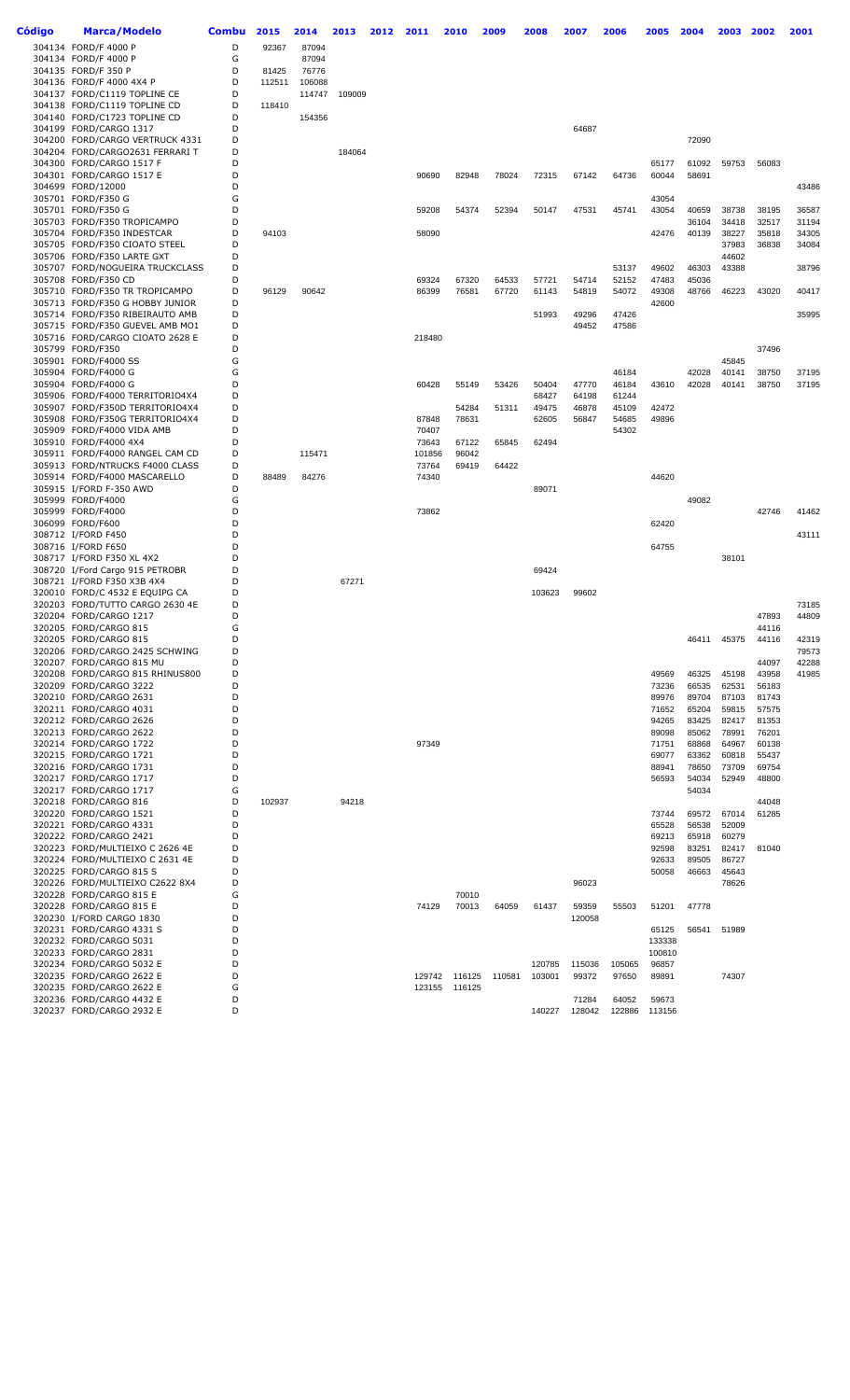| Código | Marca/Modelo                                                       | Combu  | 2015             | 2014            | 2013            | 2012            | 2011             | 2010             | 2009                   | 2008            | 2007            | 2006           | 2005           | 2004  | 2003           | 2002  | 2001  |
|--------|--------------------------------------------------------------------|--------|------------------|-----------------|-----------------|-----------------|------------------|------------------|------------------------|-----------------|-----------------|----------------|----------------|-------|----------------|-------|-------|
|        | 320238 FORD/CARGO 1722 E                                           | G      |                  |                 |                 |                 |                  |                  | 87634                  |                 |                 |                |                |       |                |       |       |
|        | 320238 FORD/CARGO 1722 E                                           | D      |                  |                 |                 |                 | 99257            | 95106            | 87634                  | 82813           | 78476           | 75748          | 70083          | 67261 |                |       |       |
|        | 320239 FORD/CARGO 2422 E                                           | D      |                  |                 |                 |                 | 119627           | 113597           | 97139                  | 91890           | 86888           | 84164          | 79012          |       |                |       |       |
|        | 320240 FORD/CARGO 2428 E                                           | D      |                  |                 |                 | 127212          | 116020           | 114657           | 108791                 | 102554          | 97086           | 93333          | 83500          |       |                |       |       |
|        | 320241 FORD/CARGO 2632 E                                           | D<br>D |                  |                 |                 |                 |                  |                  | 136811                 | 128978          | 123999          | 117899         | 106960         |       |                |       |       |
|        | 320242 FORD/CARGO 2628 E<br>320243 FORD/CARGO 815 E TOPLINE        | D      |                  |                 |                 | 136739          | 131888<br>74293  | 122905<br>69720  | 115873<br>64124        | 110741<br>61511 | 103307<br>59381 | 91844<br>55593 | 87000<br>51290 |       |                |       |       |
|        | 320244 FORD/MULTIEIXO 2628E 8X4                                    | D      |                  |                 |                 |                 | 160751           | 147514           | 137242                 | 128292          | 122381          | 110392         |                |       |                |       |       |
|        | 320245 FORD/C2628 PMERECHIM 8X4                                    | D      |                  |                 |                 |                 | 152552           | 141343           | 132611                 | 123826          | 113326          |                |                |       |                |       |       |
|        | 320246 FORD/C2831 PMERECHIM 8X4                                    | D      |                  |                 |                 |                 |                  |                  |                        |                 |                 |                | 100064         |       |                |       |       |
|        | 320247 FORD/C2428 PMERECHIM 8X2                                    | D      |                  |                 |                 | 158004          | 149543           | 139426           | 127313                 | 119906          | 109475          | 107850         |                |       |                |       |       |
|        | 320248 FORD/CARGO 4532 E                                           | D      |                  |                 |                 |                 | 94623            | 83238            | 81284                  | 74269           | 72337           |                |                |       |                |       |       |
|        | 320249 FORD/CARGO 712                                              | D      |                  |                 |                 |                 | 62637            | 59050            | 56296                  | 54776           | 50720           |                |                |       |                |       |       |
|        | 320250 FORD/CARGO 2422 E MAGICA                                    | D      |                  |                 |                 |                 | 119624           | 112864           | 96787                  | 91787           | 86679           | 84109          | 79364          | 75585 |                |       |       |
|        | 320251 FORD/CARGO 4432E TOPLINE                                    | D      |                  |                 |                 |                 |                  |                  |                        |                 | 67889           | 64013          |                |       |                |       |       |
|        | 320252 FORD/CARGO 2428E TOPLINE<br>320253 FORD/CARGO 2422E TOPLINE | D<br>D |                  |                 |                 |                 | 119281<br>116582 | 114062<br>105156 | 98553<br>92732         | 94098<br>87697  | 88732<br>83889  | 84314<br>80303 |                | 73349 |                |       |       |
|        | 320254 FORD/CARGO 4532E TOPLINE                                    | D      |                  |                 |                 |                 |                  | 79467            | 78035                  | 70997           | 69086           |                | 76836          |       |                |       |       |
|        | 320255 FORD/C5032 PMERECHIM 8X4                                    | D      |                  |                 |                 |                 |                  |                  |                        |                 | 119974          |                |                |       |                |       |       |
|        | 320257 FORD/C2422 PMERECHIM 8X2                                    | D      |                  |                 |                 |                 | 132062           |                  |                        | 108149          |                 |                |                | 90604 |                |       |       |
|        | 320258 FORD/CARGO CIOATO 2428 E                                    | D      |                  |                 |                 |                 | 135238           | 122035           | 116395                 |                 |                 |                |                |       |                |       |       |
|        | 320259 FORD/CARGO CIOATO 4532 E                                    | D      |                  |                 |                 |                 |                  |                  | 81975                  | 78035           |                 |                |                |       |                |       |       |
|        | 320260 FORD/CARGO CIOATO 2422 E                                    | D      |                  |                 |                 |                 | 122741           | 114522           | 102757                 |                 |                 |                |                | 81947 |                |       |       |
|        | 320261 FORD/CARGO CIOATO 815 E                                     | D      |                  |                 |                 |                 |                  | 79080            |                        |                 | 63935           |                |                |       |                |       |       |
|        | 320262 FORD/CHAPEMEC CARGO                                         | D      |                  |                 |                 |                 |                  |                  |                        |                 |                 |                |                | 64547 | 62239          | 57273 | 55279 |
|        | 320263 FORD/CARGO 2628E MASTER                                     | D      |                  |                 |                 |                 | 140981           | 133436           | 127275                 | 116974          |                 |                |                |       |                |       |       |
|        | 320265 FORD/CARGO 2428E TRIELED<br>320266 FORD/CARGO BELP SL       | D<br>D | 125497           | 114871          |                 | 105500 100917   | 97197            | 123427<br>87682  | 107142<br>84537        | 102289<br>80714 | 76435           |                |                | 62583 | 58240          |       | 57114 |
|        | 320267 FORD/CARGO 4331 TOPLINE                                     | D      |                  |                 |                 |                 |                  |                  |                        |                 |                 |                | 66578          | 61387 | 56469          |       |       |
|        | 320268 FORD/CARGO 4331 MOURA                                       | D      |                  |                 |                 |                 |                  |                  |                        |                 |                 |                |                | 62828 |                |       |       |
|        | 320269 FORD/C2622E PMERECHIM 84                                    | D      |                  |                 |                 |                 |                  | 143934           | 137800                 | 128362          |                 |                |                |       |                |       |       |
|        | 320270 FORD/C2422E PMERECHIM 82                                    | D      |                  |                 |                 |                 | 132540           | 118815           | 105307                 |                 | 96078           |                |                |       |                |       |       |
|        | 320271 FORD/CARGO 4031 MOURA                                       | D      |                  |                 |                 |                 |                  |                  |                        |                 |                 |                |                |       | 64970          |       |       |
|        | 320273 FORD/MULTIEIXO 2428E 8X4                                    | D      |                  |                 |                 |                 | 148928           | 143985           | 127436                 | 122488          |                 |                |                |       |                |       |       |
|        | 320274 FORD/C4532 TRUKAM CA                                        | D      |                  |                 |                 |                 |                  | 87871            | 81913                  | 78035           | 76114           |                |                |       |                |       |       |
|        | 320275 FORD/CARGO 815 DUTRA CD                                     | D      |                  |                 |                 |                 |                  | 73107            |                        |                 |                 |                |                |       |                |       |       |
|        | 320276 FORD/CARGO 4030 TOPLINE                                     | D<br>D |                  |                 |                 |                 | 95744            |                  |                        |                 |                 |                |                |       |                |       | 59321 |
|        | 320277 FORD/CARGO 1722E TOPLINE<br>320278 FORD/C4331 RODOEIXO CA   | D      |                  |                 |                 |                 |                  |                  | 91312                  | 86203           |                 |                | 70070          | 61921 | 66076<br>56820 | 61149 |       |
|        | 320280 FORD/CARGO 2428E MOURA                                      | D      |                  |                 |                 |                 |                  | 127116           | 109877                 |                 |                 |                |                |       |                |       |       |
|        | 320282 FORD/CARGO 1317E TOPLINE                                    | D      |                  |                 |                 |                 | 92376            | 86537            | 83935                  |                 |                 | 72466          | 71425          |       |                |       |       |
|        | 320283 FORD/CARGO 4331 ZAMBONI                                     | D      |                  |                 |                 |                 |                  |                  |                        |                 |                 |                | 69012          | 61075 | 56040          |       |       |
|        | 320284 FORD/CARGO 4432 ZAMBONI                                     | D      |                  |                 |                 |                 |                  |                  |                        |                 | 72727           |                |                |       |                |       |       |
|        | 320285 FORD/C4331 BAULER CAM                                       | D      |                  |                 |                 |                 |                  |                  |                        |                 |                 |                | 59359          |       | 56306          |       |       |
|        | 320286 FORD/CARGO PARTHENON CAM                                    | D      |                  |                 | 94616           |                 | 88488            |                  |                        | 80096           | 77965           | 75991          | 72457          | 65961 | 60571          | 58226 | 55393 |
|        | 320287 FORD/C2428E CARMETAL 8X2                                    | D      |                  |                 |                 |                 | 145740           |                  |                        |                 |                 |                |                |       |                |       |       |
|        | 320288 FORD/CARGO MANOS CAMI                                       | D      |                  |                 |                 |                 |                  |                  |                        |                 |                 |                |                |       |                | 43347 |       |
|        | 320290 FORD/CARGO RANGEL<br>320291 FORD/C 4331 SETEC CM            | D<br>D |                  | 82761           | 76005           | 72526           | 68110            | 66452            | 64996                  |                 |                 |                | 67115          | 58632 | 53439          | 45518 |       |
|        | 320292 FORD/CARGO 2428E MASTER                                     | D      |                  |                 |                 |                 | 130854           | 124468           | 108994                 |                 |                 |                |                |       |                |       |       |
|        | 320293 FORD/VIR CARGO 4331S 4X2                                    | D      |                  |                 |                 |                 |                  |                  |                        |                 |                 |                | 64359          | 60390 | 58157          |       |       |
|        | 320294 FORD/VIR CARGO 4532E 4X2                                    | D      |                  |                 |                 |                 | 89374            | 88073            |                        | 78942           | 76129           | 70759          |                |       |                |       |       |
|        | 320296 FORD/MULTIEIXO FC6332 CM                                    |        |                  |                 |                 |                 |                  | 142939           | 136112                 |                 |                 |                |                |       |                |       |       |
|        | 320297 FORD/LOC CARGO 5032E TRA                                    | D      |                  |                 |                 |                 |                  |                  |                        |                 |                 |                | 117099         |       |                |       |       |
|        | 320298 FORD/CARGO 815 TRV FMAXX                                    | D      | 344777           | 316649          | 290816          |                 | 252061           | 225391           | 212643                 |                 |                 |                |                |       |                |       |       |
|        | 320299 FORD/CARGO                                                  | D      |                  |                 |                 |                 |                  |                  |                        |                 |                 |                |                | 34679 | 33345          |       | 30923 |
|        | 328502 FORD/CARGO 1630                                             | D      |                  |                 |                 |                 |                  |                  |                        |                 |                 |                |                |       |                | 78423 | 74442 |
|        | 328503 FORD/C4432 E CENTRAL CA<br>328504 FORD/CARGO 712 TOPLINE    | D<br>D |                  |                 |                 |                 | 61401            |                  |                        | 56387           | 52957           | 81381          |                |       |                |       |       |
|        | 328506 FORD/CARGO 816 RODOMOURA                                    | D      | 100915           | 97559           | 92956           | 87345           | 85191            | 84035            | 81267                  | 79899           | 77563           |                |                |       |                |       |       |
|        | 328507 FORD/CARGO GNG                                              | D      |                  |                 |                 |                 |                  |                  |                        | 71438           |                 |                |                |       |                |       |       |
|        | 328508 FORD/CARGO 5032 E SETEC                                     | D      |                  |                 |                 |                 |                  |                  |                        |                 | 133995          |                |                |       |                |       |       |
|        | 328509 FORD/CARGO MANOS 2631 CT                                    | D      |                  |                 |                 |                 |                  |                  |                        |                 |                 |                |                | 51552 |                |       |       |
|        | 328510 FORD/CARGO 4331 GNG                                         | D      |                  |                 |                 |                 |                  |                  |                        |                 |                 |                | 74009          | 62497 | 52775          |       |       |
|        | 329101 FORD/CARGO 1421                                             | D      |                  |                 |                 |                 |                  |                  |                        |                 |                 |                |                |       |                | 64384 | 60762 |
|        | 329102 FORD/CARGO 1621                                             | D      |                  |                 |                 |                 |                  |                  |                        |                 |                 |                |                |       |                | 68643 | 62745 |
|        | 329203 FORD/CARGO 2425                                             | D      |                  |                 |                 |                 |                  |                  |                        |                 |                 |                |                |       |                | 79056 | 77039 |
|        | 329204 FORD/TUTTO CARGO 2425 4E                                    | D      |                  |                 |                 |                 |                  |                  |                        |                 |                 |                |                |       |                | 78396 |       |
|        | 329205 FORD/MULTIEIX CARGO 2425<br>329206 FORD/MULTIEIXO 6332E 8X4 | D<br>D |                  |                 |                 |                 |                  |                  | 146001  142080  135272 |                 |                 |                |                |       |                | 78406 |       |
|        | 329702 FORD/F14000 160                                             | D      |                  |                 |                 |                 |                  |                  |                        |                 |                 |                | 64249          | 63137 | 61437          | 58499 | 57011 |
|        | 329702 FORD/F14000 160                                             | G      |                  |                 |                 |                 |                  |                  |                        |                 |                 |                |                |       |                | 58499 |       |
|        | 329703 FORD/F14000 210                                             | D      |                  |                 |                 |                 |                  |                  |                        |                 |                 |                |                |       | 54483          |       | 51646 |
|        | 337902 FORD/CARGO 1519 B                                           | D      | 133271           | 128841          |                 | 124557 119625   | 114526           |                  |                        |                 |                 |                |                |       |                |       |       |
|        | 337903 FORD/CARGO 1719                                             | D      | 143602           | 138828          | 134213          | 128896          | 123402           |                  |                        |                 |                 |                |                |       |                |       |       |
|        | 337904 FORD/CARGO 1933 TL                                          | D      | 188604           | 183405          | 176270          | 169284          | 161243           |                  |                        |                 |                 |                |                |       |                |       |       |
|        | 337905 FORD/CARGO 1933 T                                           | D      | 193779           |                 | 177217          | 169284          | 162070           |                  |                        |                 |                 |                |                |       |                |       |       |
|        | 337906 FORD/CARGO 3133 6X4                                         | D      | 221902           | 214523          | 206184          | 190687          | 185745           |                  |                        |                 |                 |                |                |       |                |       |       |
|        | 337907 FORD/CARGO 2629 6X4                                         | D      | 194897           | 188417          |                 | 182153 177174   | 168551           |                  |                        |                 |                 |                |                |       |                |       |       |
|        | 337908 FORD/CARGO 2623 6X4<br>337909 FORD/CARGO 816 S              | D<br>D | 164342<br>100915 | 150935<br>96020 | 138620<br>92956 | 129666<br>87345 | 124140<br>85191  |                  |                        |                 |                 |                |                |       |                |       |       |
|        | 337910 FORD/CARGO 2429                                             | D      | 180379           | 174383          |                 | 168344 148899   |                  |                  |                        |                 |                 |                |                |       |                |       |       |
|        | 337910 FORD/CARGO 2429                                             | G      |                  | 174383          |                 |                 |                  |                  |                        |                 |                 |                |                |       |                |       |       |
|        | 337911 FORD/CARGO 2423 L                                           | D      |                  | 166212 152651   |                 | 140197 134990   | 128534           |                  |                        |                 |                 |                |                |       |                |       |       |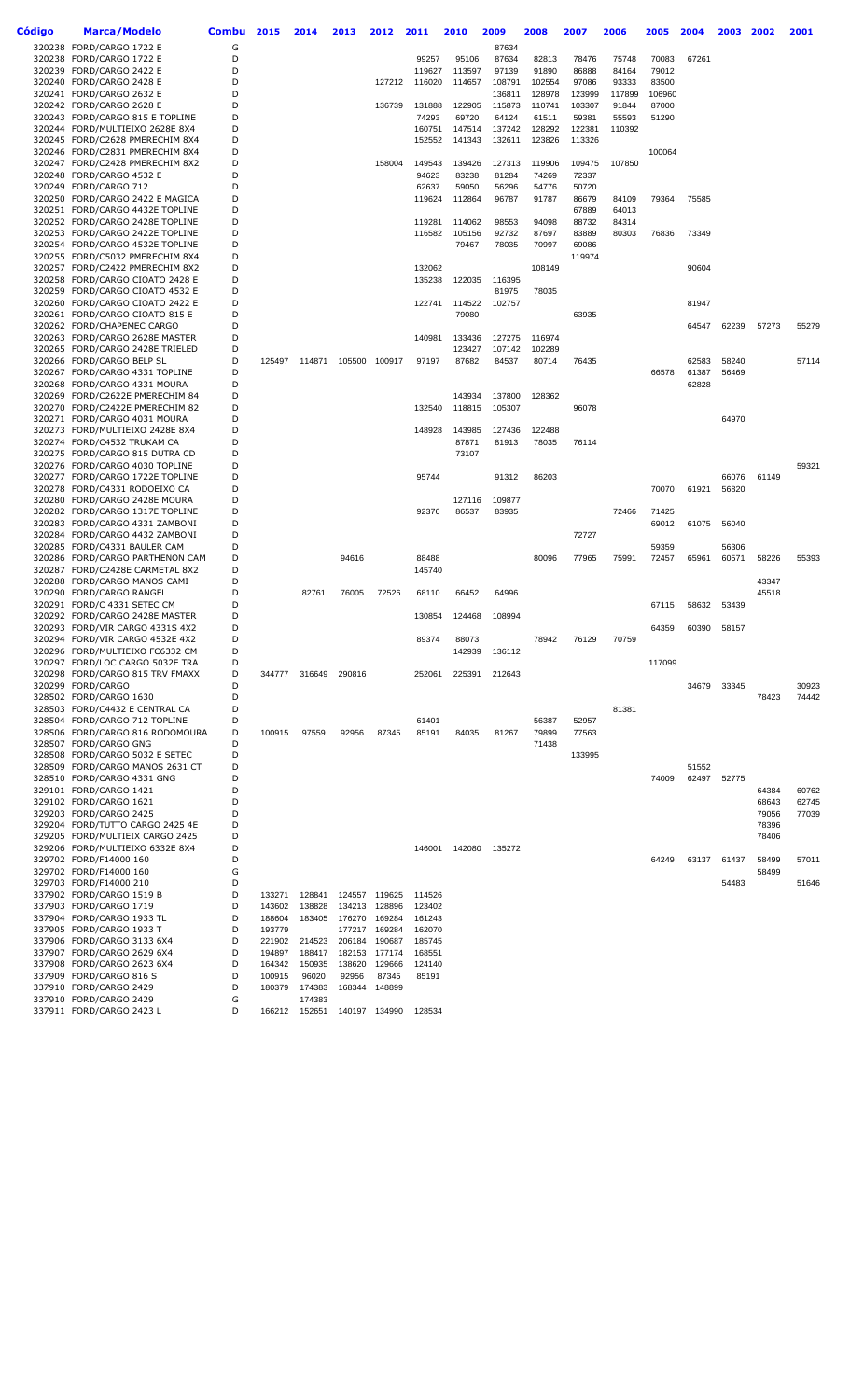| Código | Marca/Modelo                                                       | <b>Combu</b> | 2015   | 2014   | 2013   | 2012          | 2011             | 2010             | 2009           | 2008           | 2007           | 2006           | 2005  | 2004   | 2003  | 2002   | 2001           |
|--------|--------------------------------------------------------------------|--------------|--------|--------|--------|---------------|------------------|------------------|----------------|----------------|----------------|----------------|-------|--------|-------|--------|----------------|
|        | 337912 FORD/CARGO 2423                                             | D            | 168986 | 155198 | 142536 | 137243        | 130678           |                  |                |                |                |                |       |        |       |        |                |
|        | 337913 FORD/CARGO 2429 L                                           | D            | 186641 | 178782 | 168585 | 149919        | 146713           |                  |                |                |                |                |       |        |       |        |                |
|        | 337913 FORD/CARGO 2429 L                                           | G            | 186641 | 178782 |        | 149919        |                  |                  |                |                |                |                |       |        |       |        |                |
|        | 337914 FORD/CARGO 1933 L                                           | D            |        | 183405 | 176270 | 169284        | 162069           |                  |                |                |                |                |       |        |       |        |                |
|        | 337915 FORD/CARGO 1933                                             | D<br>D       | 188604 | 183405 | 176270 | 169284        |                  |                  |                |                |                |                |       |        |       |        |                |
|        | 337916 FORD/CARGO 816S MOURA CE<br>337917 FORD/CARGO 3133 6X4MTXCM | D            |        | 94560  |        | 196009        |                  |                  |                |                |                |                |       |        |       |        |                |
|        | 337918 FORD/CARGO 2429 IPG CE                                      | D            |        |        | 168344 | 148899        |                  |                  |                |                |                |                |       |        |       |        |                |
|        | 337919 FORD/CARGO 816 MASTER                                       | D            |        | 94782  |        |               |                  |                  |                |                |                |                |       |        |       |        |                |
|        | 337920 FORD/C2429 TOPLINE CE                                       | D            |        |        |        | 165053 156360 |                  |                  |                |                |                |                |       |        |       |        |                |
|        | 337921 FORD/CARGO 1933 TL SETEC                                    | D            |        |        |        | 165094        |                  |                  |                |                |                |                |       |        |       |        |                |
|        | 337923 FORD/C1719 TOPLINE CE                                       | D            |        | 133988 | 128311 |               |                  |                  |                |                |                |                |       |        |       |        |                |
|        | 337924 FORD/CARGO1519B TERR 4X4                                    | D            |        |        | 134425 |               |                  |                  |                |                |                |                |       |        |       |        |                |
|        | 338600 FORD/CARGO 1417 F                                           | D            |        |        |        |               |                  |                  |                |                |                |                |       |        |       | 51691  | 47887          |
|        | 339221 VW/18.310 MASTER                                            | D<br>D       |        |        |        |               |                  |                  |                |                |                |                | 68946 |        |       | 59678  |                |
|        | 339301 FORD/CARGO 1617<br>339302 FORD/CARGO 1617 ET CH15           | D            |        |        |        |               |                  |                  |                |                |                |                |       |        |       | 64176  | 58080<br>62187 |
|        | 339304 FORD/C816 S TOPLINE CD                                      | D            | 101225 | 94793  | 87059  | 84313         |                  |                  |                |                |                |                |       |        |       |        |                |
|        | 339401 FORD/CARGO 1622                                             | D            |        |        |        |               |                  |                  |                |                |                |                |       |        |       | 69136  | 65080          |
|        | 339403 FORD/CARGO 1622 TOPLINE                                     | D            |        |        |        |               |                  |                  |                |                |                |                |       |        |       |        | 62583          |
|        | 339404 FORD/CARGO 2628E TOPLINE                                    | D            |        |        |        |               |                  | 126650           |                |                |                |                |       |        |       |        |                |
|        | 339601 FORD/CARGO 2422                                             | D            |        |        |        |               |                  |                  |                | 85398          |                | 83683          | 78524 | 75318  |       | 73230  | 70604          |
|        | 339602 FORD/CARGO 2422 T                                           | D            |        |        |        |               |                  |                  |                |                |                |                | 78964 | 75762  | 74355 |        |                |
|        | 339603 FORD/CARGO 2422T TPOLINE                                    | D            |        |        |        |               |                  |                  |                |                |                |                | 79195 | 76051  | 76018 |        |                |
|        | 339604 FORD/CARGO 2422 CN<br>339605 FORD/CARGO 2628 CN 6X4         | D<br>D       |        |        |        | 146578        | 127928<br>134309 | 128180           |                | 116912         |                |                |       |        |       |        |                |
|        | 339606 FORD/CARGO 1932 CNT                                         | D            |        |        |        |               | 129660           |                  |                |                |                |                |       |        |       |        |                |
|        | 339607 FORD/CARGO 2428 CN                                          | D            |        |        |        |               | 127939           | 122940           | 119026         |                |                |                |       |        |       |        |                |
|        | 339608 FORD/CARGO 2622 CN 6X4                                      | D            |        |        |        |               | 136130           | 123956           |                |                |                |                |       |        |       | 85796  |                |
|        | 339609 FORD/CARGO 815 N                                            | D            |        |        |        |               | 75450            |                  |                |                |                |                |       |        |       |        |                |
|        | 339610 FORD/CARGO 1317 CN                                          | D            |        |        |        |               | 85393            | 79094            |                |                |                |                |       |        |       |        |                |
|        | 339611 FORD/CARGO 1517 CN                                          | D            |        |        |        |               | 91245            | 85564            |                |                |                |                |       |        |       |        |                |
|        | 339612 FORD/CARGO 1722 CN                                          | D            |        |        |        |               | 98468            | 95707            |                |                |                |                |       |        |       |        |                |
|        | 339613 FORD/CARGO 3132 CN 6X4                                      | D            |        |        |        |               | 159037           | 148083           |                |                |                |                |       |        |       |        |                |
|        | 339614 FORD/CARGO 1932 CN                                          | D            |        |        |        |               | 130457           |                  |                |                |                |                |       |        |       |        |                |
|        | 339615 FORD/CARGO 2422 CNL<br>339616 FORD/CARGO 2428 CNL           | D<br>D       |        |        |        |               | 127920<br>139333 | 117989<br>135657 |                |                |                |                |       |        |       |        |                |
|        | 339617 FORD/CARGO 1932 CNL                                         | D            |        |        |        |               | 123490           | 115804           |                |                |                |                |       |        |       |        |                |
|        | 339618 FORD/CARGO 1722 CNL                                         | D            |        |        |        |               | 98468            | 95707            |                |                |                |                |       |        |       |        |                |
|        | 339619 FORD/CARGO 1717 CN                                          | D            |        |        |        |               | 93978            | 86120            |                |                |                |                |       |        |       |        |                |
|        | 339620 FORD/CARGO 1932 CNLT                                        | D            |        |        |        |               | 130454           | 124090           |                |                |                |                |       |        |       |        |                |
|        | 339623 FORD/CARGO 1932 SETEC                                       | D            |        |        |        |               | 133449           |                  |                |                |                |                |       |        |       |        |                |
|        | 339624 FORD/CARGO 1932 MASTER                                      | D            |        |        |        |               | 135704           |                  |                |                |                |                |       |        |       |        |                |
|        | 339702 FORD/PM1000TAO CAM 3E                                       | D            | 71292  | 67221  |        |               | 59296            | 58141            | 55403          | 52793          | 50172          | 48352          | 45333 | 42738  | 39982 | 38730  | 37180          |
|        | 340803 FORD/F12000 160                                             | G            |        |        |        |               |                  |                  |                |                |                |                |       |        | 48083 | 45566  | 42292          |
|        | 340803 FORD/F12000 160                                             | D<br>D       |        |        |        |               |                  |                  |                |                |                |                | 55465 | 51456  | 48083 | 45566  | 42292          |
|        | 340804 FORD/F12000 TRV FMAX<br>340805 FORD/F12000 RANGEL CAMCD     | D            |        |        |        |               |                  |                  |                |                |                |                |       | 144247 |       | 117030 | 46121          |
|        | 343302 FORD/CARGO 2630                                             | D            |        |        |        |               |                  |                  |                |                |                |                |       |        |       | 71197  | 69451          |
|        | 343305 FORD/CARGO 6332 E                                           | D            |        |        |        |               | 144862           | 136180           | 123533         | 121498         | 107554         |                |       |        |       |        |                |
|        | 343308 FORD/C6332E PMERECHIM 84                                    | D            |        |        |        |               |                  |                  |                | 128802         |                |                |       |        |       |        |                |
|        | 343312 FORD/LOC CARGO 2630 TRA                                     | D            |        |        |        |               |                  |                  |                | 110551         |                |                | 99939 |        |       | 86581  |                |
|        | 343313 FORD/CARGO 6332 E SETEC                                     |              |        |        |        |               | 177246           | 143306           |                |                |                |                |       |        |       |        |                |
|        | 343314 FORD/CARGO 3222 SETEC                                       | D            |        |        |        |               |                  |                  |                |                |                |                |       | 71437  |       |        |                |
|        | 343315 FORD/CARGO 6332 E GERM<br>346002 FORD/F250 SUPER DUTY G     | D<br>D       |        |        |        |               | 148838           |                  |                |                |                |                |       |        |       |        |                |
|        | 346003 FORD/F250 SUPER DUTY L                                      | D            |        |        |        |               |                  |                  |                |                |                | 34540          |       |        |       | 27847  | 24953          |
|        | 346004 I/FORD F250 S.CAB LARIAT                                    | D            |        |        |        |               |                  |                  |                | 83398          |                |                |       |        |       |        | 54958          |
|        | 346005 FORD/F250 ENGESIG AMB                                       | D            |        |        |        |               |                  |                  | 69718          | 67675          |                | 59616          |       |        |       |        |                |
|        | 346006 I/FORD F250 LARIAT                                          | D            |        |        |        |               |                  |                  |                |                | 80402          |                |       |        |       |        |                |
|        | 346007 FORD/F250 XL W20                                            | D            |        |        |        |               |                  | 68627            | 65432          | 59363          | 56096          | 51765          | 48190 | 43781  | 41321 |        |                |
|        | 346009 FORD/F250 XLT W20                                           | D            |        |        |        |               |                  | 71883            | 67647          | 63757          | 60458          | 56092          | 52668 | 49515  | 46566 |        |                |
|        | 346011 FORD/F250 XLT W21                                           | G            |        |        |        |               |                  |                  |                |                | 67947          |                |       |        |       |        |                |
|        | 346011 FORD/F250 XLT W21                                           | D            |        |        |        |               | 98355            | 90238            | 79035          | 71953          | 67947          | 58893          |       |        |       |        |                |
|        | 346013 FORD/F250 XLT F22                                           | D            |        |        |        |               | 80501            | 71890            | 67658          | 64048          | 60465          | 57073          |       |        |       |        |                |
|        | 346014 FORD/F250 XL F21<br>346015 FORD/F250 XLT F21                | D<br>D       |        |        |        |               | 89145            | 63614<br>80412   | 59060<br>73993 | 53828<br>70076 | 51551<br>67286 | 49638<br>57418 |       |        |       |        |                |
|        | 346016 FORD/F250 XL F22                                            | D            |        |        |        |               |                  | 63654            | 59089          | 53836          | 51565          | 49851          |       |        |       |        |                |
|        | 346018 FORD/F250 TRV TROPCAMPO                                     | D            |        |        |        |               | 100699           | 93792            | 77783          | 74452          | 70414          | 61194          |       |        |       |        |                |
|        | 346019 FORD/F250 TRV TROPCLASS                                     | D            |        |        |        |               | 97800            | 93511            | 86995          | 77629          | 69632          | 64587          |       |        |       |        |                |
|        | 346020 FORD/F250 TRV TROPCAB                                       | D            |        |        |        |               | 86997            | 82804            | 69528          | 61617          | 58964          | 50857          |       |        |       |        |                |
|        | 346021 FORD/F250 TRV TROPVAN                                       | D            |        |        |        |               | 97699            | 89944            | 80572          | 69355          | 65149          | 59188          |       |        |       |        |                |
|        | 346023 FORD/F250 VIDA AMB                                          | D            |        |        |        |               |                  | 69657            | 66951          | 60594          |                |                |       |        |       |        |                |
|        | 346024 FORD/F250 ARB MASTER                                        | D            |        |        |        |               | 63979            |                  | 61748          |                | 53917          | 52508          |       |        |       |        |                |
|        | 346025 FORD/F250 ARB CLASS                                         | D            |        |        |        |               |                  |                  | 80213          | 72681          |                |                |       |        |       |        |                |
|        | 346026 FORD/F4000 TRV MULTI                                        | D<br>G       | 119088 | 112290 |        |               | 106321           | 100319           | 92603          | 89369          | 85057          |                |       |        | 68334 |        |                |
|        | 346027 I/FORD F250 CREW CAB 4X4<br>346027 I/FORD F250 CREW CAB 4X4 | D            |        |        |        | 73020         |                  | 69403            |                | 62455          |                | 58794          |       |        |       |        |                |
|        | 346028 FORD/F250 TRV VAN EXECUT                                    | D            |        |        |        |               | 100360           | 92836            | 80749          | 77537          | 71236          | 64685          | 60612 | 57301  | 55328 |        | 49744          |
|        | 346029 I/FORD F250 SUPER DUTY                                      | D            |        |        | 61015  |               | 54247            | 52989            |                |                |                |                |       |        |       |        |                |
|        | 346030 I/FORD F250 LARIAT                                          | D            |        |        |        | 72605         |                  |                  | 63392          |                |                |                |       |        |       |        |                |
|        | 346031 I/FORD F-350 SUPER DUTY                                     | D            |        | 101231 |        |               |                  | 86796            |                |                |                | 59721          |       | 51733  |       |        |                |
|        | 346032 I/FORD F250 4X4CC LARIAT                                    | D            |        |        |        |               | 162459           | 154251           |                |                |                |                |       |        |       |        |                |
|        | 346033 I/FORD F450 DRWCC LARIAT                                    | D            |        |        |        |               | 79893            |                  |                |                |                |                |       |        |       |        |                |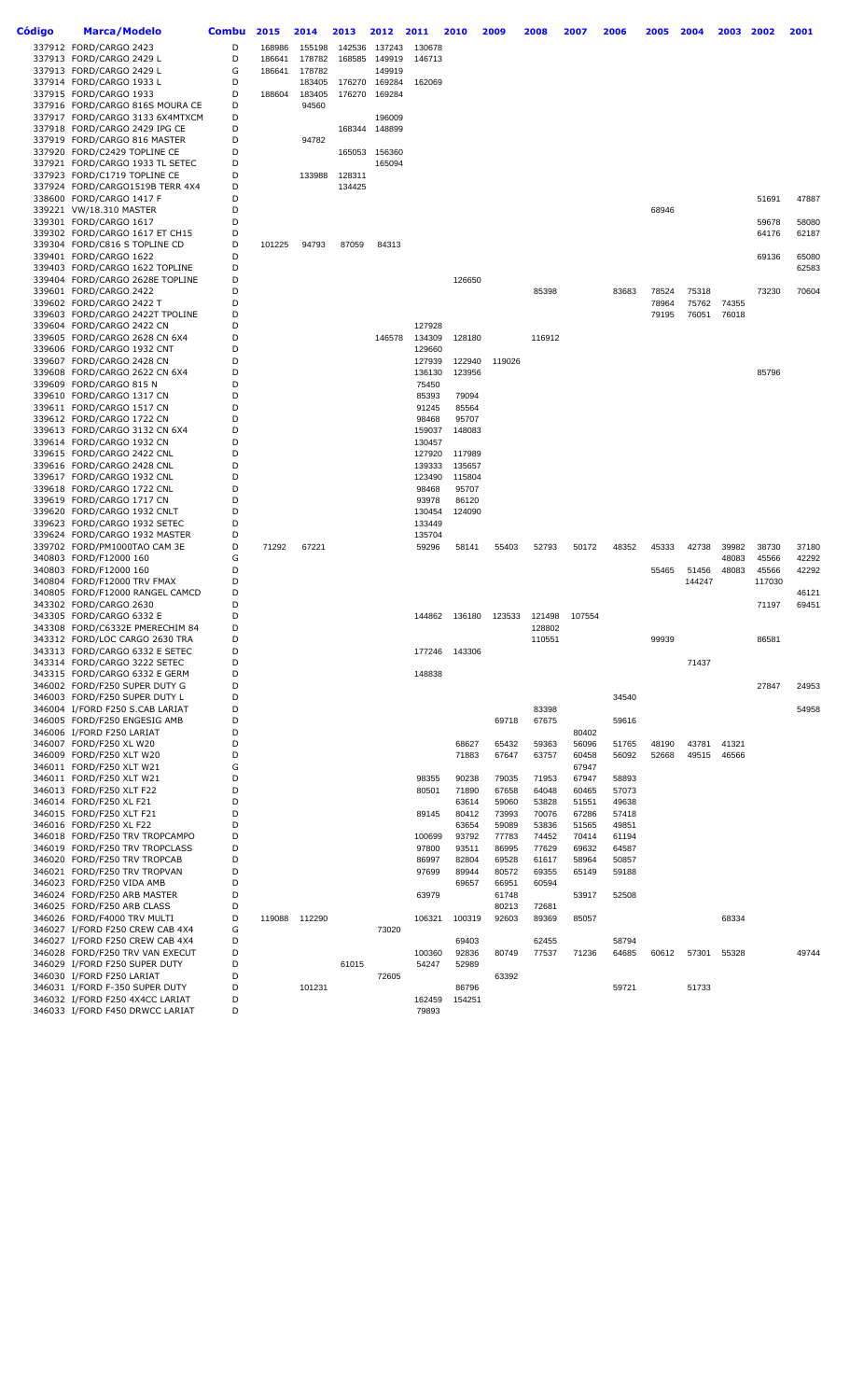| <b>Código</b>      | <b>Marca/Modelo</b>                                                | <b>Combu</b> | 2015   | 2014   | 2013   | 2012                           | 2011   | 2010                    | 2009             | 2008   | 2007  | 2006 | 2005   | 2004   | 2003           | 2002           | 2001           |
|--------------------|--------------------------------------------------------------------|--------------|--------|--------|--------|--------------------------------|--------|-------------------------|------------------|--------|-------|------|--------|--------|----------------|----------------|----------------|
|                    | 346034 FORD/F250 TCA AMB                                           | D            |        |        |        |                                | 66323  |                         |                  |        |       |      |        |        |                |                |                |
|                    | 346036 I/FORD F350 LARIAT 4X4CC                                    | D            |        |        |        | 104126                         | 95632  |                         |                  |        |       |      |        |        |                |                |                |
|                    | 346037 FORD/F250 TRV TROPMINE                                      | D            |        |        |        |                                | 104129 |                         | 81952            |        |       |      |        |        |                |                |                |
|                    | 346038 I/FORD E350 XLT SUPER DU                                    | G            |        |        |        |                                | 159801 |                         |                  |        |       |      |        |        |                |                |                |
|                    | 346039 FORD/CARGO 4031 MASTER<br>346102 FORD/F16000 210            | D<br>D       |        |        |        |                                |        |                         |                  |        |       |      |        |        | 63342<br>61703 | 59725<br>59630 | 57176          |
|                    | 346102 FORD/F16000 210                                             | G            |        |        |        |                                |        |                         |                  |        |       |      |        |        |                | 59630          |                |
|                    | 347702 FORD/C 2425 LIEBHERR HTM                                    | D            |        |        |        |                                |        |                         |                  |        |       |      |        |        |                | 82000          | 79609          |
|                    | 347706 FORD/C 2626 LIEBHERR HTM                                    | D            |        |        |        |                                |        |                         |                  |        |       |      | 93914  | 83247  | 79245          | 77613          |                |
|                    | 347804 FORD/F4000 CIOATO STEEL                                     | D            |        |        |        |                                | 79334  |                         | 70456            | 69079  |       |      |        | 52330  | 48678          | 45827          |                |
|                    | 347900 FORD/TRAILCAR CARGO 4031                                    | D            |        |        |        |                                |        |                         |                  |        |       |      |        |        | 60754          | 58454          |                |
|                    | 347901 FORD/C4031 RODOEIXO CA<br>348405 FORD/AUTO LIFE TROIAL4     | D<br>D       |        |        |        |                                |        |                         |                  |        | 75438 |      | 65852  | 76061  | 73293          | 70626          |                |
|                    | 349107 I/FORD F-150 PLATINUM                                       | G            |        | 295659 |        |                                |        |                         |                  |        |       |      |        |        |                |                |                |
|                    | 349600 FORD/CARGO 815E BELP SL                                     | D            |        |        |        |                                | 75929  | 71290                   | 68977            |        |       |      |        |        |                |                |                |
|                    | 349601 FORD/CARGO 2422E BELP SL                                    | D            |        |        |        |                                | 129315 | 122006                  | 103478           |        | 92726 |      |        |        |                |                |                |
|                    | 349602 FORD/CARGO 2428E BELP SL                                    | D            |        |        |        |                                | 128941 | 124132                  | 114353           | 107730 |       |      |        |        |                |                |                |
|                    | 349603 FORD/CARGO 4532E BELP SL                                    | D            |        |        |        |                                | 100650 | 89392                   | 84615            | 78983  |       |      |        |        |                |                |                |
|                    | 349604 FORD/CARGO BELP 1932 SL                                     | D            |        |        |        |                                | 155908 |                         |                  |        |       |      |        |        |                |                |                |
|                    | 349605 FORD/CARGO BELP 2429 SL<br>349607 FORD/CARGO BELP 2423 SL   | D<br>D       |        | 187485 |        | 179282 167979<br>147807 135748 |        |                         |                  |        |       |      |        |        |                |                |                |
|                    | 349800 FORD/CARGO 1317 MAGICA                                      | D            |        |        |        |                                | 88273  | 84502                   |                  |        |       |      |        |        |                |                |                |
|                    | 349801 FORD/CARGO 1722E MAGICA                                     | D            |        |        |        |                                | 101596 | 94456                   | 91619            |        |       |      |        |        | 68398          |                |                |
|                    | 349802 FORD/CARGO 2428E MAGICA                                     | D            |        |        |        |                                | 121887 | 116522                  | 106038           | 100103 | 94790 |      | 93338  |        |                |                |                |
|                    | 349803 FORD/CARGO 815EMAGICA                                       | D            |        |        |        |                                | 77775  | 73458                   | 67230            |        |       |      |        |        |                |                |                |
|                    | 349804 FORD/CARGO 4432E MAGICA                                     | D            |        |        |        |                                |        |                         |                  |        | 74112 |      |        |        |                |                |                |
|                    | 349805 FORD/CARGO 4331 MAGICA                                      | D            |        |        |        |                                |        |                         |                  |        |       |      |        | 60750  | 59082          |                |                |
|                    | 349806 FORD/CARGO 4532E MAGICA<br>349807 FORD/CARGO 4030 MAGICA    | D<br>D       |        |        |        |                                |        | 88547                   | 83992            |        |       |      |        |        |                |                |                |
|                    | 349808 FORD/CARGO 1723 MAGICA                                      | D            |        |        |        | 128502                         |        |                         |                  |        |       |      |        |        | 73375          |                |                |
|                    | 350000 FORD/CARGO CHAVANTE BRUT                                    | D            |        |        |        |                                |        |                         |                  |        |       |      |        | 41937  | 40460          |                |                |
|                    | <b>Fabricante:</b> FOTON                                           |              |        |        |        |                                |        |                         |                  |        |       |      |        |        |                |                |                |
|                    |                                                                    |              |        |        |        |                                |        |                         |                  |        |       |      |        |        |                |                |                |
|                    |                                                                    |              |        |        |        |                                |        |                         |                  |        |       |      |        |        |                |                |                |
|                    | 207715 I/FOTON 1039 3110B I26SS                                    | D            |        | 70983  |        |                                |        |                         |                  |        |       |      |        |        |                |                |                |
|                    | 350101 I/FOTON AUMARK 938ISF170<br>350400 I/FOTON ZZT5082 XLC      | D<br>D       |        |        |        |                                | 64265  | 61615                   | 48035            |        |       |      |        |        |                |                |                |
|                    | 350402 I/FOTON AUMARK 638ISF140                                    | D            |        |        |        |                                | 62296  | 61159                   |                  |        |       |      |        |        |                |                |                |
|                    | 350403 I/FOTON AUMARK 1069                                         | D            |        |        |        |                                | 66219  |                         |                  |        |       |      |        |        |                |                |                |
|                    | 350404 I/FOTON AUMARK 1099                                         | D            |        |        |        |                                | 91003  |                         |                  |        |       |      |        |        |                |                |                |
|                    | 350406 I/FOTON AUMARK 1099T 380                                    | D            |        | 100477 | 93443  |                                |        |                         |                  |        |       |      |        |        |                |                |                |
|                    | 350407 I/FOTON AUMARK 1099T                                        | D            | 106559 | 100477 |        |                                |        |                         |                  |        |       |      |        |        |                |                |                |
|                    | 350408 I/FOTON AUMARK 1099T 336                                    | D            |        | 99406  |        |                                |        |                         |                  |        |       |      |        |        |                |                |                |
|                    | <b>Fabricante:</b> FREIGHTLINER                                    |              |        |        |        |                                |        |                         |                  |        |       |      |        |        |                |                |                |
|                    |                                                                    |              |        |        |        |                                |        |                         |                  |        |       |      |        |        |                |                |                |
|                    | 342600 I/FREIGHTLINER                                              | D            |        |        |        |                                |        |                         |                  |        |       |      |        | 87369  |                |                |                |
|                    | 342601 I/FREIGHTLINER 532 FL70                                     | D            |        |        |        |                                |        |                         |                  |        |       |      |        |        | 59376          |                |                |
|                    | 342602 I/FREIGHTLINER SPORT 106                                    | D            |        |        |        |                                |        | 121034                  |                  |        |       |      |        |        |                |                |                |
| <b>Fabricante:</b> | <b>GM - CHEVROLET</b>                                              |              |        |        |        |                                |        |                         |                  |        |       |      |        |        |                |                |                |
|                    |                                                                    |              |        |        |        |                                |        |                         |                  |        |       |      |        |        |                |                |                |
|                    | 308010 I/GM SILVERADO K2500 HD                                     |              |        |        |        |                                |        |                         |                  |        |       |      |        | 76836  |                | 66155          | 61271          |
|                    | 308013 I/GM SILVERADO K3500                                        | D            |        |        |        |                                |        |                         |                  |        |       |      |        | 103606 |                |                |                |
|                    | 308014 I/GM SILVERADO K3500 HD                                     | D            |        |        |        |                                |        |                         |                  |        |       |      | 106438 |        |                |                |                |
|                    | 308015 I/GM SILVERADO K3500 HD<br>308016 I/GM SILVERADO K3500 LTZ  | D<br>D       |        |        | 272708 |                                | 248699 |                         | 120250<br>226805 |        |       |      |        |        |                |                |                |
|                    | 308815 GMC/3500 HD                                                 | D            |        |        |        |                                |        |                         |                  |        |       |      |        |        |                |                | 27726          |
|                    | 308816 I/GMC SIERRA K2500                                          | D            |        |        |        |                                |        |                         |                  | 114286 |       |      |        |        |                |                | 88221          |
|                    | 308817 I/GMC SIERRA K2500 EST                                      | D            |        |        |        |                                |        |                         |                  |        |       |      |        |        |                |                | 34065          |
|                    | 320103 I/GM SILVERADO 2500HD                                       | D            |        |        |        |                                |        |                         |                  |        | 76587 |      |        |        |                |                |                |
|                    | 320104 I/GM SILVERADO 2500HDLTZ                                    | D            |        |        | 128149 |                                |        |                         | 106589           | 94040  |       |      |        |        |                |                |                |
|                    | 320105 I/GM SILVERADO HD<br>320106 I/GM SILVERADO 2500 HD          | D            |        |        |        |                                |        |                         |                  |        |       |      |        |        | 43001          |                |                |
|                    | 320107 I/GM SILVERADO 3500HDLTZ                                    | D<br>D       |        |        |        |                                |        | 155416 145658<br>201608 |                  | 139608 |       |      |        |        |                |                |                |
|                    | 331299 GM/CHEVROLET 22000                                          | D            |        |        |        |                                |        |                         |                  |        |       |      | 45101  |        |                |                |                |
|                    | 342502 IMP/CHEVROLET K3500                                         | D            |        |        |        |                                |        |                         |                  |        | 98155 |      |        |        |                |                | 27729          |
|                    | 344501 GMC/6100                                                    | D            |        |        |        |                                |        |                         |                  |        |       |      |        |        |                |                | 27293          |
|                    | 344502 GMC/6150                                                    | D            |        |        |        |                                |        |                         |                  |        |       |      |        |        |                |                | 29535          |
|                    | 344503 GMC/12.170                                                  | D            |        |        |        |                                |        |                         |                  |        |       |      |        |        |                |                | 44452          |
|                    | 344504 GMC/14.190                                                  | D            |        |        |        |                                |        |                         |                  |        |       |      |        |        |                |                | 45638          |
|                    | 344505 GMC/16.220<br>344506 GMC/7110                               | D<br>D       |        |        |        |                                |        |                         |                  |        |       |      |        |        |                |                | 51299<br>31255 |
|                    | 344508 GMC/7110 TECAR PAS35                                        | D            |        |        |        |                                |        |                         |                  |        |       |      |        |        |                |                | 31608          |
| Fabricante: GMC    |                                                                    |              |        |        |        |                                |        |                         |                  |        |       |      |        |        |                |                |                |
|                    |                                                                    |              |        |        |        |                                |        |                         |                  |        |       |      |        |        |                |                |                |
|                    |                                                                    |              |        |        |        |                                |        |                         |                  |        |       |      |        |        |                |                |                |
|                    | 308814 GMC/6150 RONTAN AMB                                         | D            |        |        |        |                                |        |                         |                  |        |       |      |        |        |                |                | 33974          |
|                    | 308818 I/GMC HUMMER STRETCH LIM<br>308819 I/GMC SIERRA 3500HD DENA | G<br>D       |        |        |        |                                | 199898 | 188879                  |                  |        |       |      |        |        |                |                |                |
|                    | 308820 I/GMC SIERRA 2500HD DENA                                    | D            |        |        |        |                                | 188585 |                         |                  |        |       |      |        |        |                |                |                |
|                    | <b>Fabricante: HUALING</b>                                         |              |        |        |        |                                |        |                         |                  |        |       |      |        |        |                |                |                |
|                    |                                                                    |              |        |        |        |                                |        |                         |                  |        |       |      |        |        |                |                |                |
|                    |                                                                    |              |        |        |        |                                |        |                         |                  |        |       |      |        |        |                |                |                |
|                    | 349901 I/HUALING CAMC HN4250P43                                    | D            |        |        |        |                                |        | 248000                  |                  |        |       |      |        |        |                |                |                |
|                    | <b>Fabricante: HYUNDAI</b>                                         |              |        |        |        |                                |        |                         |                  |        |       |      |        |        |                |                |                |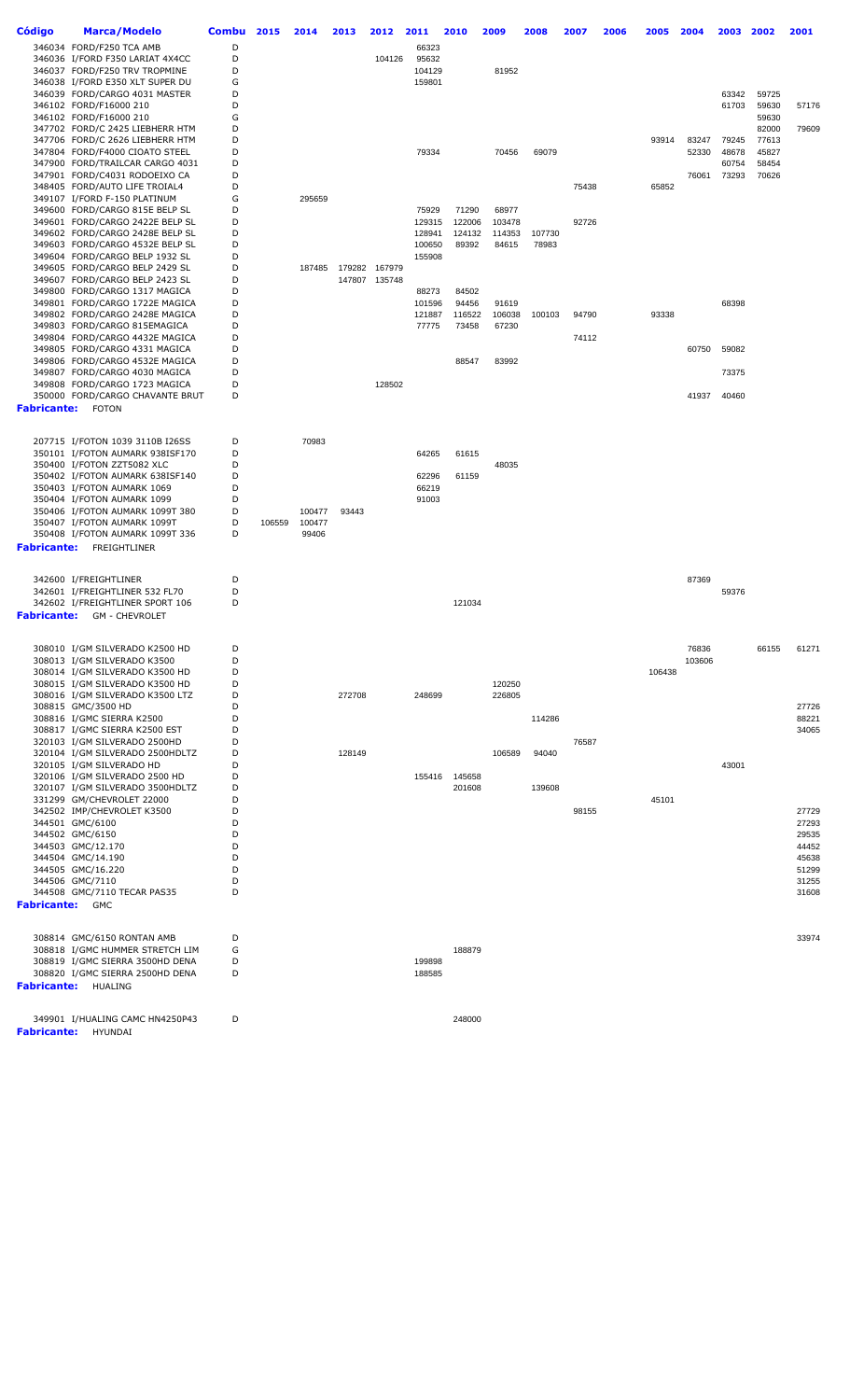| <b>Código</b> | Marca/Modelo                                                       | <b>Combu</b> | 2015   | 2014             | 2013   | 2012          | 2011             | 2010                           | 2009             | 2008            | 2007           | 2006           | 2005  | 2004  | 2003  | 2002  | 2001           |
|---------------|--------------------------------------------------------------------|--------------|--------|------------------|--------|---------------|------------------|--------------------------------|------------------|-----------------|----------------|----------------|-------|-------|-------|-------|----------------|
|               | 344102 I/HYUNDAI PORTER GLSELDB                                    | D            |        |                  |        |               |                  |                                |                  |                 |                |                |       |       | 20120 |       |                |
|               | 344104 I/HYUNDAI PORTER GLELLD                                     | D            |        |                  |        |               |                  |                                |                  |                 |                |                |       |       | 19996 | 17190 | 16366          |
|               | 344107 HYUNDAI/HD 78<br><b>Fabricante:</b> INTERNATIONAL           | D            |        |                  |        |               | 56344            |                                |                  |                 |                |                |       |       |       |       |                |
|               |                                                                    |              |        |                  |        |               |                  |                                |                  |                 |                |                |       |       |       |       |                |
|               |                                                                    |              |        |                  |        |               |                  |                                |                  |                 |                |                |       |       |       |       |                |
|               | 308906 I/INTERNACIONAL MP 1000<br>308911 I/INTERNATIONAL LSTAR HD  | D<br>D       |        |                  |        |               |                  |                                |                  |                 |                |                |       |       |       |       | 46225          |
|               | 345708 INTERNATIONAL/4900 4X2                                      | D            |        | 275345           |        |               |                  |                                |                  |                 |                |                |       |       |       | 65553 | 58773          |
|               | 345710 INTERNATIONAL/4900 6X4                                      | D            |        |                  |        |               |                  |                                |                  |                 |                |                |       |       |       | 68394 | 63483          |
|               | 345713 INTERNATIONAL/9800 4X2                                      | D            |        |                  |        |               |                  |                                |                  |                 |                |                |       |       |       | 76534 | 72390          |
|               | 345714 INTERNATIONAL/9800 6X4                                      | D            |        |                  |        |               |                  |                                |                  | 127245          |                |                |       |       |       | 82260 | 78586          |
|               | 345715 INTERNATIONAL/4700 4X2<br>345716 INTERNATIONAL/4700T 4X2    | D<br>D       |        |                  |        |               |                  |                                |                  |                 |                |                |       |       |       | 50100 | 47016<br>46196 |
|               | 345719 INTERNATIONAL/9800I 6X2                                     | D            |        |                  |        | 219488        | 209037           |                                |                  |                 |                |                |       |       |       |       |                |
|               | 345720 INTERNATIONAL/9800I 6X4                                     | D            |        |                  |        |               |                  | 236422 231969                  |                  |                 |                |                |       |       |       |       |                |
|               | 345721 INTERNATIONAL/4400 6X2                                      | D            |        |                  |        | 142285        | 134162           |                                |                  |                 |                |                |       |       |       |       |                |
|               | 345722 INTERNATIONAL/4400 4X2<br>345723 INTERNATIONAL/4400 6X4     | D<br>D       |        |                  |        |               | 101160<br>145100 |                                |                  |                 |                |                |       |       |       |       |                |
|               | 345725 INTERNATIONAL/4400P7 4X2                                    | D            |        |                  | 142171 | 136480        |                  |                                |                  |                 |                |                |       |       |       |       |                |
|               | 345726 INTERNATIONAL/4400P7 6X2                                    | D            |        | 151092 144456    | 138371 | 133926        |                  |                                |                  |                 |                |                |       |       |       |       |                |
|               | 345727 INTERNATIONAL/4400P7 6X4                                    | D            |        | 172415           | 166683 | 161035        |                  |                                |                  |                 |                |                |       |       |       |       |                |
|               | 345728 INTERNATIONAL/9800P7 6X2<br>345729 INTERNATIONAL/9800P7 6X4 | D<br>G       |        | 243146<br>267926 | 229689 | 216977        |                  |                                |                  |                 |                |                |       |       |       |       |                |
|               | 345729 INTERNATIONAL/9800P7 6X4                                    | D            | 291726 | 267926           |        | 246067 231975 |                  |                                |                  |                 |                |                |       |       |       |       |                |
|               | 349427 I/CNHTC HOWO A7B                                            | D            |        |                  |        |               | 220843           |                                |                  |                 |                |                |       |       |       |       |                |
|               | <b>Fabricante: IVECO-FIAT</b>                                      |              |        |                  |        |               |                  |                                |                  |                 |                |                |       |       |       |       |                |
|               |                                                                    |              |        |                  |        |               |                  |                                |                  |                 |                |                |       |       |       |       |                |
|               | 250678 I/IVECO MAGIRUS MULT.2                                      | D            |        |                  |        |               |                  | 183545                         |                  |                 |                |                |       |       |       |       |                |
|               | 310003 IVECO/DCAMPO4013 4X4CD                                      | D            |        |                  |        |               |                  |                                |                  |                 | 49169          | 46134          |       |       |       |       |                |
|               | 310004 IVECO/STRALIHD 450S42TN1                                    | D            |        |                  |        |               |                  |                                |                  |                 |                | 126338         |       |       |       |       |                |
|               | 310005 IVECO/STRALIHD 570S42TN1                                    | D<br>D       |        |                  |        |               |                  |                                |                  | 149403          | 138602         | 134634         | 46903 |       |       |       |                |
|               | 310010 IVECO/DAILY7013 CC1 HOBB<br>310012 IVECO/DAILY13 RONTAN AMB | D            |        |                  |        |               |                  |                                |                  |                 | 57646          | 50783<br>55756 | 49947 | 46791 |       |       |                |
|               | 310013 IVECO/STRALISHD 490S38TN                                    | D            |        |                  |        |               |                  |                                | 132877           | 130395          | 116902         |                |       |       |       |       |                |
|               | 310014 IVECO/STRALISHD 490S42TN                                    | D            |        |                  |        |               |                  |                                | 158372           | 148345          | 134239         |                |       |       |       |       |                |
|               | 310015 IVECO/STRALIHD 740S42TZN                                    | D            |        |                  |        |               | 205175           |                                | 187211           | 181589          | 169727         |                |       |       |       |       |                |
|               | 310016 I/IVECOSTRALISHD 490S38T<br>310017 IVECO/DAILY55C16 CS      | D<br>D       |        |                  |        |               | 62362            | 57226                          | 53977            | 129712<br>51086 | 47150          |                |       |       |       |       |                |
|               | 310018 IVECO/DAILY55C16 VETRATO                                    | D            |        |                  |        |               | 71283            | 67016                          | 64154            | 60165           |                |                |       |       |       |       |                |
|               | 310019 IVECO/DAILY70C16 CS                                         | D            |        |                  |        |               | 66378            | 59744                          | 57392            | 55961           | 52395          |                |       |       | 47549 |       |                |
|               | 310020 IVECO/DAILY CC1 TCA AMB                                     | D            |        |                  | 71771  | 65485         | 62881            | 59326                          | 55713            | 52753           | 51420          |                |       | 41324 |       |       |                |
|               | 310021 IVECO/DAILY55C16 CS-IF<br>310023 IVECO/DAILY55C16 CD-IF     | D<br>D       |        |                  |        |               |                  |                                |                  | 52713           | 49684<br>49321 |                |       |       |       |       |                |
|               | 310024 IVERCO/DAILY55C16 GF-IF                                     | D            |        |                  |        |               |                  |                                |                  | 52822           | 51653          |                |       |       |       |       |                |
|               | 310025 IVECO/DAILY55C16 MF-IF                                      | D            |        |                  |        |               |                  |                                |                  | 53435           | 49571          |                |       |       |       |       |                |
|               | 310026 IVECO/DAILY55C16 VET-I                                      | D            |        |                  |        |               |                  |                                |                  | 62525           |                |                |       |       |       |       |                |
|               | 310027 IVECO/DAILY70C16 CS-IF                                      | D            |        |                  |        |               |                  |                                |                  | 49364           |                |                |       |       |       |       |                |
|               | 310029 IVECO/DAILY55C16 CD<br>310030 IVECO/DAILY55C16 GRANFUR      | D<br>D       |        |                  |        |               | 71170<br>69781   | 63027<br>63913                 | 59657<br>60466   | 56780<br>53806  | 50513          |                |       |       |       |       |                |
|               | 310031 IVECO/DAILY55C16 MAXIFUR                                    | D            |        |                  |        |               | 70435            | 61257                          | 58693            | 56351           | 52642          |                |       |       |       |       |                |
|               | 310032 IVECO/DAILY70C16 CD                                         | D            |        |                  |        |               |                  | 63652                          | 60553            | 58358           | 55254          |                |       |       |       |       |                |
|               | 310033 IVECO/STRALIHD 490S38TN1                                    | D            |        |                  |        |               |                  |                                |                  | 123202          | 116532         |                |       |       |       |       |                |
|               | 310034 IVECO/STRALIHD 490S42TN1<br>310039 IVECO/DAILY CIRILO AMB   | D<br>D       |        |                  |        |               |                  | 53809                          | 49999            | 140494          | 137068         |                |       |       |       |       |                |
|               | 310040 IVECO/EUROCARGO 260E25N                                     | D            | 153836 |                  | 143741 |               | 134307           | 127543                         | 118302           | 114947          |                |                |       |       |       |       |                |
|               | 310042 IVECO/TRAKKER 380T38N                                       | D            |        |                  |        |               |                  |                                | 213075           |                 |                |                |       |       |       |       |                |
|               | 310043 IVECO/TRAKKER 380T42N                                       | D            |        |                  |        |               | 255721           | 233464                         | 222283           |                 |                |                |       |       |       |       |                |
|               | 310044 IVECO/TRAKKER 720T42TN<br>310045 IVECO/260E25N 6X4          | D<br>D       |        |                  |        |               | 274596<br>132746 | 245574<br>117681               | 230963<br>113958 | 107180          |                |                |       |       |       |       |                |
|               | 310047 IVECO/170E25N 4X2                                           | D            |        |                  |        |               | 101972           | 98597                          | 94334            | 90100           |                |                |       |       |       |       |                |
|               | 310050 IVECO/TECTOR 240E25                                         | D            |        |                  |        |               | 114944           | 105588                         | 100579           | 97277           |                |                |       |       |       |       |                |
|               | 310051 IVECO/TECTOR 170E25T                                        | D            |        |                  |        |               | 108360           | 100758                         | 96661            |                 |                |                |       |       |       |       |                |
|               | 310052 IVECO/ECTECTOR 170E24N<br>310053 IVECO/TECTOR 170E25        | D<br>D       |        |                  |        |               |                  |                                | 84318            | 81388           |                |                |       |       |       |       |                |
|               | 310054 IVECO/TECTOR 260E25                                         | D            |        |                  |        |               | 108367<br>125817 | 100734<br>110582               | 96641            | 92603<br>102137 |                |                |       |       |       |       |                |
|               | 310056 IVECO/DAILY 70C16HDCS                                       | D            |        |                  |        |               | 62919            | 55690                          |                  |                 | 48004          |                |       |       |       |       |                |
|               | 310057 IVECO/DAILY 70C16HDCD                                       | D            |        |                  |        | 78680         | 74933            | 71700                          |                  |                 |                |                |       |       |       |       |                |
|               | 310059 IVECO/STRHD740 TRUKAM CA                                    | D            |        |                  |        |               |                  |                                |                  | 188613          |                |                |       |       |       |       |                |
|               | 310061 IVECO/STRALIS 490S38T<br>310062 IVECO/STRALIS 570S38T       | D<br>D       |        |                  |        | 196331        | 153784<br>171648 | 139102<br>158109               | 134101<br>150161 | 137377          |                |                |       |       |       |       |                |
|               | 310062 IVECO/STRALIS 570S38T                                       | G            |        |                  |        |               |                  |                                | 138147           |                 |                |                |       |       |       |       |                |
|               | 310063 IVECO/STRALIS 490S42T                                       | D            |        |                  |        |               |                  | 163512                         | 158619           |                 | 145534         |                |       |       |       |       |                |
|               | 310064 IVECO/STRALIS 570S42T                                       | D            |        |                  |        |               |                  | 162960                         | 152275           | 148807          |                |                |       |       |       |       |                |
|               | 310066 IVECO/STRALIS 740S42TZ<br>310067 IVECO/DAILY ADAPTA AMB     | D<br>D       |        |                  |        |               |                  | 200376                         | 190698<br>51573  | 184060          |                |                |       |       |       |       |                |
|               | 310068 I/IVECO CURSOR 450E33T                                      | D            |        |                  |        |               | 129542           |                                |                  |                 |                |                |       |       |       |       |                |
|               | 310069 IVECO/CURSOR 450E33T                                        | D            |        |                  |        |               | 129542           | 117800                         | 112053           |                 |                |                |       |       |       |       |                |
|               | 310070 I/IVECO TRAKKER AD260T38                                    | D            |        |                  |        |               |                  |                                | 200916           |                 |                |                |       |       |       |       |                |
|               | 310071 IVECO/STRALIS 490S46T                                       | D            |        |                  |        |               |                  | 174843 157567                  |                  |                 |                |                |       |       |       |       |                |
|               | 310072 IVECO/STRALIS 570S46T<br>310073 I/IVECO STRALIS 490S46T     | D<br>D       |        |                  |        |               |                  | 187452 174629<br>174843 157567 |                  |                 |                |                |       |       |       |       |                |
|               | 310074 I/IVECO STRALIS 570S46T                                     | D            |        |                  |        |               |                  | 170058                         |                  |                 |                |                |       |       |       |       |                |
|               | 310075 IVECO/STRALIS 740S46TZ                                      | D            |        |                  |        |               | 233468           | 206887                         |                  |                 |                |                |       |       |       |       |                |
|               | 310077 IVECO/STRALIS 490S41T                                       | D            |        |                  |        |               |                  | 152504 137925                  | 134934           |                 |                |                |       |       |       |       |                |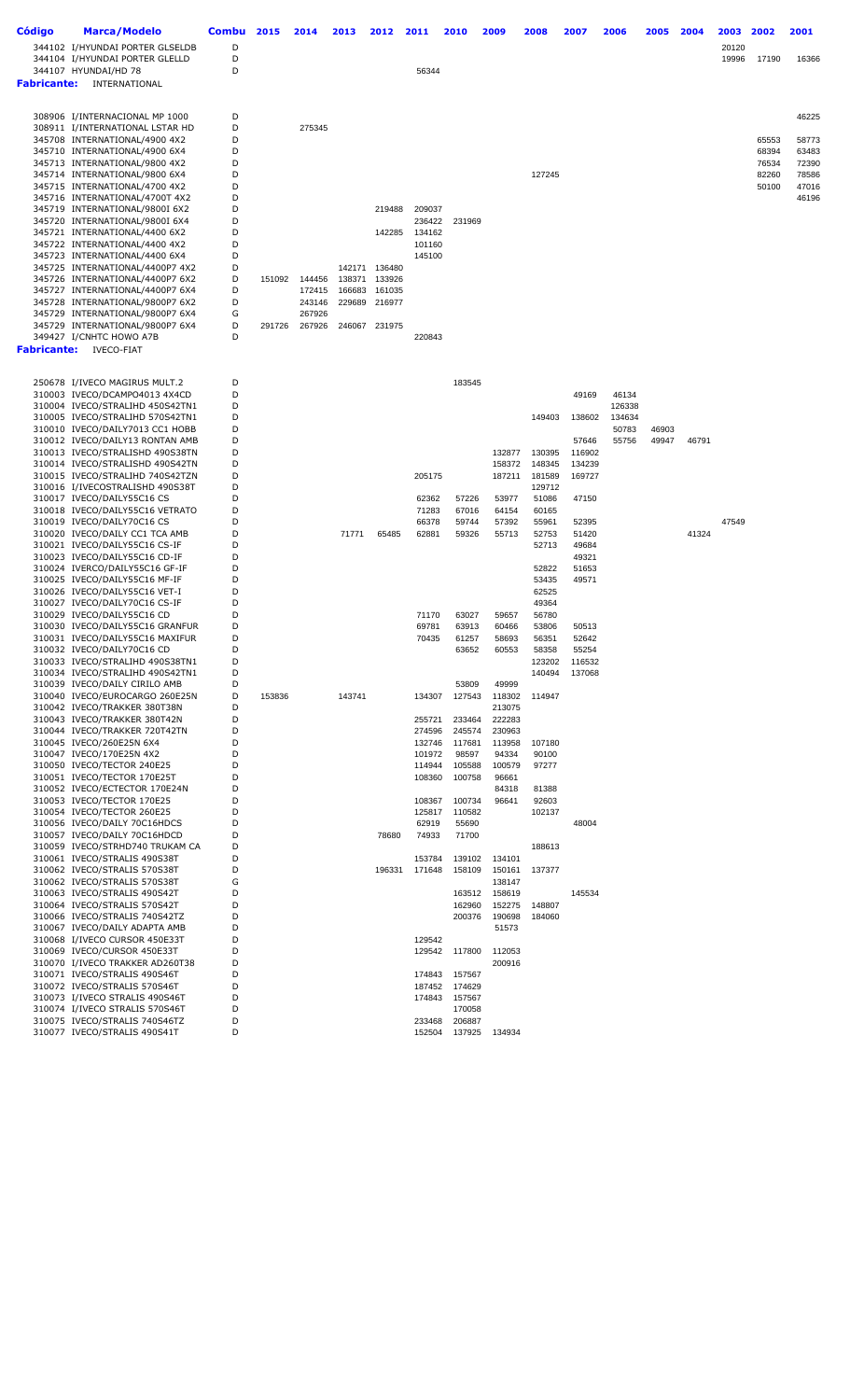| Código | <b>Marca/Modelo</b>                                                | <b>Combu</b> | 2015 | 2014   | 2013   | 2012 | 2011             | 2010   | 2009   | 2008             | 2007             | 2006           | 2005             | 2004   | 2003                 | 2002           | 2001           |
|--------|--------------------------------------------------------------------|--------------|------|--------|--------|------|------------------|--------|--------|------------------|------------------|----------------|------------------|--------|----------------------|----------------|----------------|
|        | 310078 IVECO/STRALIS 740S41TZ                                      | D            |      |        |        |      | 224248           | 207577 | 200234 |                  |                  |                |                  |        |                      |                |                |
|        | 310081 IVECO/STRALIS 570S41T                                       | D            |      |        |        |      | 180269           | 168083 | 162796 |                  |                  |                |                  |        |                      |                |                |
|        | 310083 IVECO/VERTIS 130V18<br>310085 IVECO/DAILY55C16 MARTI M      | D<br>D       |      |        |        |      | 80190<br>59918   | 77106  | 53974  |                  |                  |                |                  |        |                      |                |                |
|        | 310086 IVECO/TECTOR MULTIEIXO                                      | D            |      |        |        |      | 114041           | 104448 |        |                  |                  |                |                  |        |                      |                |                |
|        | 310087 IVECO/CURSOR 450E33TY                                       | D            |      |        |        |      | 129542           | 117800 |        |                  |                  |                |                  |        |                      |                |                |
|        | 310088 IVECO/VERTIS 90V16                                          | D            |      |        |        |      | 73468            | 66605  |        |                  |                  |                |                  |        |                      |                |                |
|        | 310088 IVECO/VERTIS 90V16                                          | G            |      |        |        |      | 73468            |        |        |                  |                  |                |                  |        |                      |                |                |
|        | 310093 IVECO/CURSOR 180E33<br>310096 IVECO/TEC240 PMERECHIM82      | D<br>D       |      |        |        |      | 106046<br>128448 | 113384 | 107084 |                  |                  |                |                  |        |                      |                |                |
|        | 310097 IVECO/STH570 PMERECHIM82                                    | D            |      |        |        |      |                  |        | 155957 |                  |                  |                |                  |        |                      |                |                |
|        | 343423 IMP/IVECOFIAT D T4912VB1                                    | D            |      |        |        |      |                  |        |        |                  |                  |                |                  |        |                      |                | 30958          |
|        | 343431 IMP/IVECOFIAT E 160E21 2                                    | D            |      |        |        |      |                  |        |        |                  |                  |                |                  |        |                      |                | 61848          |
|        | 343432 IMP/IVECOFIAT E 160E21 3                                    | D<br>D       |      |        |        |      |                  |        |        |                  |                  |                |                  |        | 66645                | 63902<br>31561 | 61838          |
|        | 343433 IMP/IVECOFIAT D T3510VB1<br>343437 IMP/IVECOFIAT E 450E37HT | D            |      |        |        |      |                  |        |        |                  |                  |                |                  |        | 85386                |                | 30229          |
|        | 343438 IMP/IVECOFIAT E 450E37T                                     | D            |      |        |        |      |                  |        |        |                  |                  | 100185         |                  | 86764  | 85071                | 81903          | 76453          |
|        | 343438 IMP/IVECOFIAT E 450E37T                                     | G            |      |        |        |      |                  |        |        |                  |                  |                |                  |        |                      | 80818          |                |
|        | 343445 I/IVECO T3510 RONTAN AMB                                    | D            |      |        |        |      |                  |        |        |                  |                  |                |                  |        |                      | 29988          | 28708          |
|        | 343449 I/IVECOFIAT E 450E37T- P<br>343454 I/IVECO ECTECTOR 170E22  | D<br>D       |      |        |        |      |                  |        |        | 78142            | 75011            |                | 69048            | 66605  | 89140<br>62844       | 86669<br>56908 | 50465          |
|        | 343455 I/IVECO ETECH MP440E42TP                                    | D            |      | 200598 | 192961 |      |                  |        |        |                  |                  |                |                  |        |                      |                |                |
|        | 343456 I/IVECO ETECH 440E42TZP                                     | D            |      |        |        |      |                  |        |        |                  |                  |                |                  |        |                      | 103619         |                |
|        | 343458 I/IVECO ETECH 740E42 TZ                                     | D            |      |        |        |      |                  |        |        |                  |                  |                | 138432           |        | 124652 119119 111928 |                |                |
|        | 343459 I/IVECO ETECTOR 170E22IF                                    | D<br>D       |      |        |        |      |                  |        |        |                  |                  | 75060          | 68205            | 66441  |                      |                |                |
|        | 343460 I/IVECO ETRAKKER 380E37H<br>343461 I/IVECOSTRALIHD 450S38T1 | D            |      |        |        |      |                  |        |        | 128365           |                  |                | 158541<br>112358 | 157302 |                      |                |                |
|        | 343462 I/IVECOSTRALISHD 450S38T                                    | D            |      |        |        |      |                  |        |        | 129941           | 122672           | 118009         | 113231           | 100411 |                      |                |                |
|        | 343463 I/IVECO ECTECTOR 230E22                                     | D            |      |        |        |      |                  |        |        | 90638            | 88541            |                |                  |        |                      |                |                |
|        | 343464 I/IVECO ETRAKKER720E42HT                                    | D            |      |        |        |      |                  |        |        |                  |                  |                |                  | 163123 |                      |                |                |
|        | 343466 IVECO/EUROCARGO 170E21N1<br>343467 I/IVECOEUROCARGO 170E21  | D<br>D       |      |        |        |      |                  |        |        |                  |                  |                | 63036            | 67496  |                      |                |                |
|        | 343471 I/IVECOSTRALHD 450S42TIF                                    | D            |      |        |        |      |                  |        |        | 132725           |                  |                |                  |        |                      |                |                |
|        | 343472 I/IVECOTRAKKER 720T42T                                      | D            |      |        |        |      |                  |        | 219940 | 214655           | 199743           | 188554         | 177889           |        |                      |                |                |
|        | 343473 I/IVECOSTRALIHD 740S42TZ                                    | D            |      |        |        |      |                  |        |        | 171424           | 166290           | 159644         | 138436           |        |                      |                |                |
|        | 343475 I/IVECOTRAKKER 380T38                                       | D            |      |        |        |      |                  |        |        | 206343           | 192634           | 183406         | 168975           |        |                      |                |                |
|        | 343476 I/IVECO STRALIHD 570S38T<br>343477 I/IVECOSTRALISHD 490S42T | D<br>D       |      |        |        |      |                  |        |        | 132632<br>153801 | 125381<br>141458 |                |                  |        |                      |                |                |
|        | 343478 I/IVECOECCURSOR 450E32T                                     | D            |      |        |        |      |                  | 106165 |        | 97172            | 93749            |                |                  |        |                      |                |                |
|        | 343485 IVECO/EUROCARGO 170E22                                      | D            |      |        |        |      | 98372            | 83926  | 80201  | 76979            |                  |                |                  |        |                      |                |                |
|        | 343486 IVECO/EUROCARGO 170E24                                      | D            |      |        |        |      | 102702           | 91167  | 88458  |                  |                  |                |                  |        |                      |                |                |
|        | 343487 IVECO/EUROCARGO 230E24<br>343488 IVECO/EUROCARGO 230E22     | D<br>D       |      |        |        |      | 112776           | 96920  | 93024  | 89800<br>86909   |                  |                |                  |        |                      |                |                |
|        | 343489 I/IVECO EUROCARGO 170E22                                    | D            |      |        |        |      |                  |        |        | 75206            |                  |                |                  |        |                      |                |                |
|        | 343492 I/IVECO EUROCARGO 230E24                                    | D            |      |        |        |      |                  |        |        | 89710            |                  |                |                  |        |                      |                |                |
|        | 343497 I/IVECO TECTOR 240E25S                                      | D            |      |        |        |      |                  | 120975 |        |                  |                  |                |                  |        |                      |                |                |
|        | 343498 IVECO/TECTOR 240E25S                                        | D<br>G       |      |        |        |      | 126664           | 114929 | 110440 |                  |                  |                |                  |        |                      |                |                |
|        | 343498 IVECO/TECTOR 240E25S<br>347100 IVECOFIAT/DAILY3510 VAN      | G            |      |        |        |      |                  | 114929 |        |                  |                  |                |                  |        |                      | 30842          | 29613          |
|        | 347100 IVECOFIAT/DAILY3510 VAN                                     | D            |      |        |        |      |                  |        |        |                  |                  |                |                  |        |                      |                | 29613          |
|        | 347101 IVECOFIAT/DAILY3510 C.C                                     | D            |      |        |        |      |                  |        |        |                  |                  |                |                  | 33195  | 33035                |                | 30153          |
|        | 347101 IVECOFIAT/DAILY3510 C.C                                     | G<br>D       |      |        |        |      |                  |        |        |                  |                  |                |                  |        |                      |                | 30153          |
|        | 347106 IVECOFIAT/DAILY4912 VAN<br>347107 IVECOFIAT/DAILY4912 C.C   | D            |      |        |        |      |                  |        |        |                  |                  |                |                  | 34380  |                      | 32991          | 31412<br>30607 |
|        | 347109 IVECOFIAT/DAILY5912 C.C                                     | D            |      |        |        |      |                  |        |        |                  |                  |                |                  | 43054  |                      |                |                |
|        | 347110 IVECOFIAT/DAILY3510 VAN1                                    | D            |      |        |        |      |                  |        |        |                  |                  |                | 37408            | 32860  | 29500                | 28391          | 27126          |
|        | 347111 IVECOFIAT/DAILY3510 C.C1                                    | D            |      |        |        |      |                  |        |        |                  |                  |                | 35889            | 33817  | 31977                | 31015          | 29991          |
|        | 347111 IVECOFIAT/DAILY3510 C.C1<br>347113 IVECOFIAT/DAILY3512 C.C1 | G<br>D       |      |        |        |      |                  |        |        |                  |                  |                | 35889            |        |                      | 31198          |                |
|        | 347116 IVECOFIAT/DAILY4912 VAN1                                    | D            |      |        |        |      |                  |        |        |                  | 45701            |                | 40068            | 37573  | 35453                | 33683          | 32059          |
|        | 347117 IVECOFIAT/DAILY4912 C.C1                                    | D            |      |        |        |      |                  |        |        |                  |                  |                | 39586            | 34501  | 33260                | 33240          | 31960          |
|        | 347119 IVECOFIAT/DAILY5912 C.C1                                    | D            |      |        |        |      |                  |        |        |                  |                  |                |                  |        | 34998                | 33399          |                |
|        | 347120 IVECO/3510V1 RONTAN AMB<br>347121 IVECOFIAT/DAILY VIATUREA  | D<br>D       |      |        |        |      |                  |        |        |                  |                  |                | 37127            | 32614  | 29276                | 28181<br>31092 | 26924<br>30129 |
|        | 347122 IVECO/KM IVECVAN                                            | D            |      |        |        |      |                  |        |        |                  |                  |                | 35017            | 32596  | 30763                | 29374          |                |
|        | 347123 IVECOFIAT/DAILY CORTEZI1                                    | D            |      |        |        |      |                  |        |        |                  |                  |                |                  | 34993  | 33042                | 31242          | 30595          |
|        | 347124 IVECOFIAT/DCITY3510 VAN1                                    | D            |      |        |        |      |                  |        |        |                  |                  |                | 37402            | 32866  | 29500                | 28411          | 27125          |
|        | 347126 IVECOFIAT/DAILY CORTEZI2                                    | D            |      |        |        |      |                  |        |        |                  |                  |                |                  | 35795  | 34125                | 32282          |                |
|        | 347127 I/VECOFIAT/3510 GCASA AMB<br>347129 IVECOFIAT/DAILY TH AMB  | D<br>D       |      |        |        |      |                  |        |        | 50285            | 48877            | 39741<br>47384 | 43949            | 40855  | 36567                | 30103<br>35008 |                |
|        | 347131 IVECO/DCAMPO S 3510 P1                                      | D            |      |        |        |      |                  |        |        |                  |                  |                |                  |        | 36756                |                |                |
|        | 347134 IVECO/DAILY4012 VETRATO                                     | D            |      |        |        |      |                  |        |        |                  |                  |                |                  |        | 44247                | 41721          |                |
|        | 347136 IVECO/DAILY6012 CC                                          | D            |      |        |        |      |                  |        |        |                  |                  |                |                  |        | 35016                |                |                |
|        | 347137 IVECO/DAILY6012 CC1                                         | D<br>D       |      |        |        |      |                  |        |        |                  |                  |                |                  | 37383  | 35010                | 33414          |                |
|        | 347142 IVECOFIAT/D5912 HOBBY JU<br>347145 IVECOFIAT/DCITY CORTEZIA | D            |      |        |        |      |                  |        |        |                  |                  |                |                  |        | 34824<br>55840       | 33060          |                |
|        | 347147 IVECO/4912 RONTAN AMB                                       | D            |      |        |        |      |                  |        |        |                  |                  |                | 36961            | 33897  | 32690                |                |                |
|        | 347148 IVECO/DAILY6013 CC                                          | D            |      |        |        |      |                  |        |        |                  |                  | 40830          |                  |        |                      |                |                |
|        | 347149 IVECO/DAILY6013 CC1                                         | D            |      |        |        |      |                  |        |        |                  |                  |                |                  |        | 38327                |                |                |
|        | 347150 IVECO/DAILY5013 CC<br>347151 IVECO/DAILY5013 CC1            | D<br>D       |      |        |        |      |                  |        |        |                  | 45487<br>50919   | 40038<br>45842 | 43975            |        |                      |                |                |
|        | 347152 IVECO/DAILY5013 VAN                                         | D            |      |        |        |      |                  |        |        |                  | 55690            | 51690          |                  |        | 40280                |                |                |
|        | 347153 IVECO/DAILY5013 VAN1                                        | D            |      |        |        |      |                  |        |        |                  |                  | 51694          | 47406            | 45510  | 40300                |                |                |
|        | 347156 IVECO/EUROTECH 450E37TN                                     | D            |      |        |        |      |                  |        |        |                  |                  |                | 98941            | 92572  |                      |                |                |
|        |                                                                    |              |      |        |        |      |                  |        |        |                  |                  |                |                  |        |                      |                |                |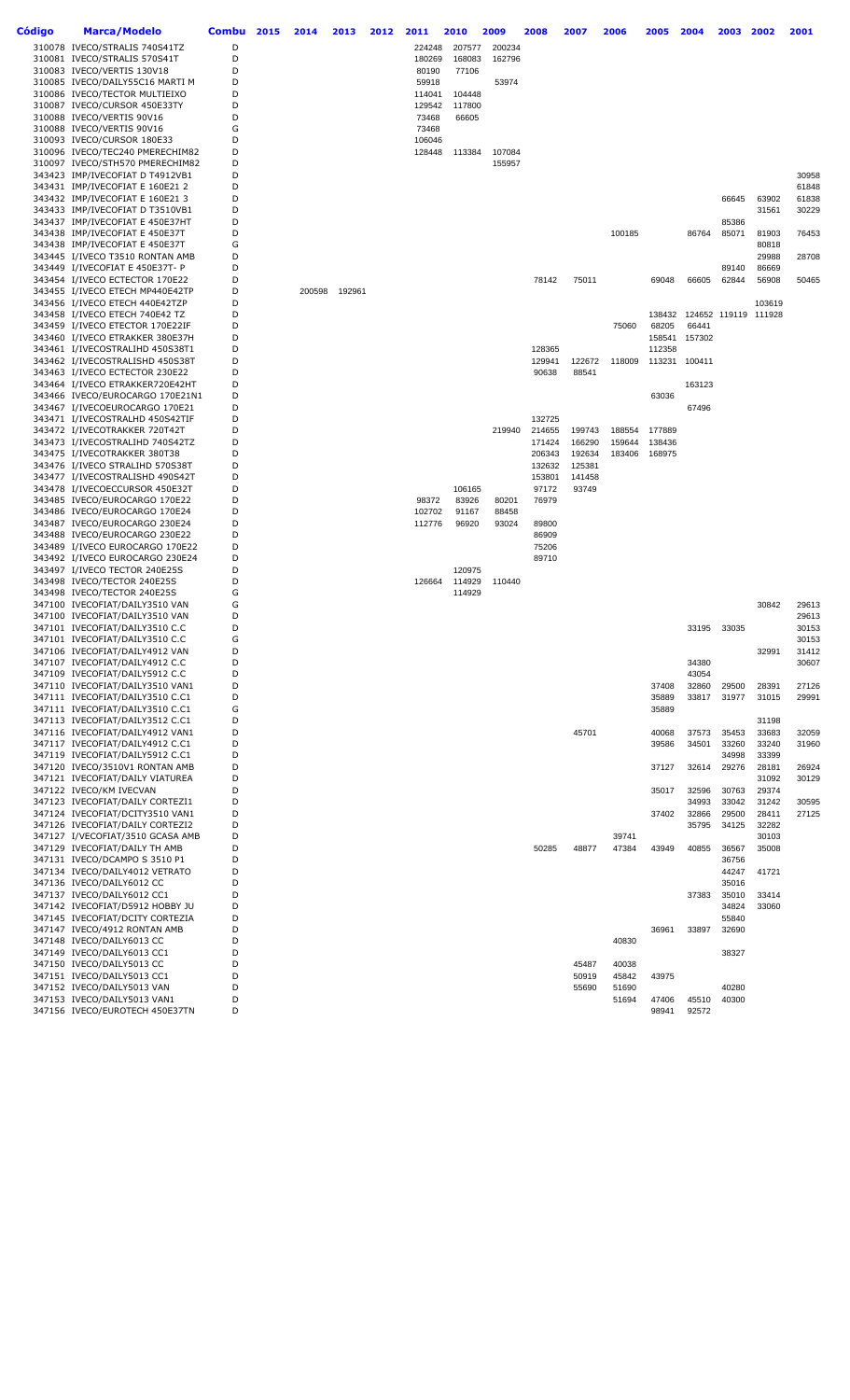| Código | Marca/Modelo                                                       | Combu  | 2015   | 2014          | 2013                   | 2012             | 2011   | 2010            | 2009           | 2008           | 2007             | 2006             | 2005           | 2004   | 2003  | 2002  | 2001  |
|--------|--------------------------------------------------------------------|--------|--------|---------------|------------------------|------------------|--------|-----------------|----------------|----------------|------------------|------------------|----------------|--------|-------|-------|-------|
|        | 347157 IVECO/ECTECTOR 170E22 N                                     | D      |        |               |                        |                  |        |                 | 81736          | 78724          | 75579            | 72834            | 69543          |        |       |       |       |
|        | 347159 IVECO/EUROTECH 450E37TN1                                    | D      |        |               |                        |                  |        |                 |                |                |                  |                  | 98939          | 92602  |       |       |       |
|        | 347160 IVECO/EUROTECH740E42TZN1                                    | D      |        |               |                        |                  |        |                 |                |                |                  |                  | 139901         | 126036 |       |       |       |
|        | 347161 IVECO/ECTECTOR 170E22 N1                                    | D      |        |               |                        |                  |        |                 |                | 78481          | 75373            | 72681            | 69370          |        |       |       |       |
|        | 347162 IVECO/DAILY7012 CC1                                         | D      |        |               |                        |                  |        |                 |                |                |                  |                  | 44871          | 41003  | 39604 |       |       |
|        | 347163 IVECO/DAILY4912 CD1                                         | D      |        |               |                        |                  |        |                 |                |                |                  |                  | 46839          | 44531  | 39580 |       |       |
|        | 347164 IVECO/DAILY7012 CD1                                         | D      |        |               |                        |                  |        |                 |                |                |                  |                  | 46799          |        |       |       |       |
|        | 347165 IVECO/DAILY4013 VAN                                         | D      |        |               |                        |                  |        |                 |                |                |                  | 47946            |                |        |       |       |       |
|        | 347166 IVECO/DAILY4013 CC1                                         | D<br>G |        |               |                        |                  |        |                 |                |                |                  | 37490            | 34363          |        |       |       |       |
|        | 347166 IVECO/DAILY4013 CC1                                         | D      |        |               |                        |                  |        |                 |                |                |                  | 37490            |                |        |       |       |       |
|        | 347167 IVECO/DAILY4013 VAN1<br>347168 IVECO/DAILY3510 CD1          | D      |        |               |                        |                  |        |                 |                |                |                  | 47710            | 43957<br>39553 | 38720  |       |       |       |
|        | 347171 IVECO/DAILY7012 CC                                          | D      |        |               |                        |                  |        |                 |                |                |                  |                  |                | 40667  |       |       |       |
|        | 347172 IVECO/DAILY3510 CD                                          | D      |        |               |                        |                  |        |                 |                |                |                  |                  |                | 42916  |       | 39281 | 37500 |
|        | 347173 IVECO/DAILY4013 CC                                          | D      |        |               |                        |                  |        |                 |                |                |                  | 37479            | 34355          |        |       |       |       |
|        | 347175 IVECO/DAILY7013 CD1                                         | D      |        |               |                        |                  |        |                 |                |                |                  | 46478            | 42208          |        |       |       |       |
|        | 347176 IVECO/DAILY7013 CC1                                         | D      |        |               |                        |                  |        |                 |                |                | 51875            | 48962            | 44911          |        |       |       |       |
|        | 347177 IVECO/DAILY5013 CD1                                         | D      |        |               |                        |                  |        |                 |                |                |                  | 47009            | 43691          |        |       |       |       |
|        | 347178 IVECO/DAILY4013 CD1                                         | D      |        |               |                        |                  |        |                 |                |                |                  |                  | 39546          |        |       |       |       |
|        | 347179 IVECO/DAILYCITY3813 VAN1                                    | D      |        |               |                        |                  |        |                 |                |                | 41320            | 40128            | 35496          |        |       |       |       |
|        | 347180 IVECO/DAILYCITY3813 VAN                                     | D      |        |               |                        |                  |        |                 |                |                | 41338            | 40142            | 37274          |        |       |       |       |
|        | 347181 IVECO/DAILY5013 CD                                          | D      |        |               |                        |                  |        |                 |                |                | 53030            | 46998            |                |        |       |       |       |
|        | 347182 IVECO/DAILY7013 CC                                          | D      |        |               |                        |                  |        |                 |                |                | 51874            | 48941            | 44868          |        |       |       |       |
|        | 347182 IVECO/DAILY7013 CC                                          | G      |        |               |                        |                  |        |                 |                |                |                  | 48941            |                |        |       |       |       |
|        | 347183 IVECO/DAILY7013 CD                                          | D      |        |               |                        |                  |        |                 |                |                | 51261            | 46456            |                |        |       |       |       |
|        | 347185 IVECO/STRALISHD 450S38TN<br>347186 IVECO/STRALIHD 450S38TN1 | D<br>D |        |               |                        |                  |        |                 |                |                | 130589<br>119969 | 126505<br>116070 | 109739         |        |       |       |       |
|        | 347187 IVECO/STRALIHD 570S38TN1                                    | D      |        |               |                        |                  |        |                 |                | 132703         | 125327           | 121227           |                |        |       |       |       |
|        | 347188 IVECO/STRALISHD 570S38TN                                    | D      |        |               |                        |                  |        |                 | 145868         | 134607         | 127201           | 122961           |                |        |       |       |       |
|        | 347190 IVECO/DAILY5013 VETRATO                                     | D      |        |               |                        |                  |        |                 |                |                | 49609            |                  |                |        |       |       |       |
|        | 347191 IVECO/DAILY4013 VETRATO                                     | D      |        |               |                        |                  |        |                 |                |                | 42170            | 38641            |                |        |       |       |       |
|        | 347192 IVECO/DAILY5013 VETRATO1                                    | D      |        |               |                        |                  |        |                 |                |                | 47603            |                  |                |        |       |       |       |
|        | 347193 I/IVECOSTRALISHD 570S42T                                    | D      |        |               |                        |                  |        |                 |                | 149384         | 138595           |                  | 117280         |        |       |       |       |
|        | 347195 IVECO/ECTECTOR 230E22N1                                     | D      |        |               |                        |                  |        |                 |                | 90637          | 88497            | 85041            | 74746          |        |       |       |       |
|        | 347196 IVECO/STRALHD 740S42TZN1                                    | D      |        |               |                        |                  |        |                 |                | 180517         | 168135           | 160908           |                |        |       |       |       |
|        | 347197 IVECO/STRALISHD 570S42TN                                    | D      |        |               |                        |                  |        |                 | 152045         | 149876         | 139009           | 135024           |                |        |       |       |       |
|        | 347198 IVECO/STRALISHD 450S42TN                                    | D      |        |               |                        |                  |        |                 |                |                | 123625           | 122071           |                |        |       |       |       |
|        | 348305 IVECO/STRALIS 450S33T                                       | D      | 192198 |               | 175135  162116  154396 |                  |        |                 |                |                |                  |                  |                |        |       |       |       |
|        | 348306 IVECO/TRAKKER 380T SETEC                                    | D      |        |               |                        |                  |        |                 | 207379         |                |                  |                  |                |        |       |       |       |
|        | 348307 IVECO/DAILY55CE CAB                                         | G      |        |               |                        |                  | 66495  |                 |                |                |                  |                  |                |        |       |       |       |
|        | 350089 I/IVECOECCURSOR GNG 450                                     | D<br>D |        |               |                        |                  |        |                 |                | 125368         |                  |                  |                |        |       |       |       |
|        | 350090 IVECO/ECCURSOR 450E32TN<br>350091 IVECO/D GREENCAR AMB 09   | D      |        |               |                        |                  | 58541  | 103297<br>55236 | 95588<br>51669 | 92719<br>49114 | 89939<br>47892   | 86606<br>43451   | 40352          |        |       |       |       |
|        | 350092 IVECO/DAILY MODIFICAR EM                                    | D      |        |               |                        | 63441            | 57978  |                 | 53740          | 49782          | 45849            | 43922            |                |        |       |       |       |
|        | 350093 IVECO/RIBEIRAUTO AMB                                        | D      |        |               |                        | 56207            | 53736  | 50375           | 46441          | 42249          | 39957            |                  |                |        |       |       |       |
|        | 350095 IVECO/UNISAUDE ATHENA AM                                    | D      |        |               |                        |                  |        |                 |                |                |                  | 38130            |                |        |       |       |       |
|        | 350098 IVECO/DAILY GCASA AMB1                                      | D      |        |               | 69205                  |                  | 57983  | 56661           | 55415          | 50803          | 47897            |                  |                |        |       |       |       |
|        | 350099 IVECO/ECCURSOR                                              | D      |        |               |                        |                  |        |                 |                | 90374          |                  | 83887            |                |        |       |       |       |
|        | 350600 IVECO/STRALIS 460S36T                                       | D      | 208809 | 181172        | 165270                 | 156147           |        |                 |                |                |                  |                  |                |        |       |       |       |
|        | 350601 IVECO/TECTOR 240E28S                                        | D      | 183154 | 166005        | 154488                 | 143628           |        |                 |                |                |                  |                  |                |        |       |       |       |
|        | 350602 IVECO/TECTOR 240E28                                         | D      | 174230 | 160016        | 146961                 | 135406           |        |                 |                |                |                  |                  |                |        |       |       |       |
|        | 350603 IVECO/TECTOR 170E28                                         | D      | 138495 | 127196        | 116820                 | 113134           |        |                 |                |                |                  |                  |                |        |       |       |       |
|        | 350605 IVECO/VERTIS 130V19                                         |        | 97377  | 89432         | 82135                  | 11125            |        |                 |                |                |                  |                  |                |        |       |       |       |
|        | 350606 IVECO/TRAKKER 410T48                                        | D      |        | 317350        | 311509                 | 296875           |        |                 |                |                |                  |                  |                |        |       |       |       |
|        | 350607 IVECO/TRAKKER 740T48T                                       | D      | 356097 | 352327        | 325934                 | 315652           |        |                 |                |                |                  |                  |                |        |       |       |       |
|        | 350609 IVECO/TRAKKER 740T44T<br>350610 IVECO/TRAKKER 410T44        | D<br>D |        |               | 313642                 | 295968<br>288053 |        |                 |                |                |                  |                  |                |        |       |       |       |
|        | 350613 IVECO/STRALIS 490S40T                                       | D      | 204451 | 197653        | 191081                 | 183512           |        |                 |                |                |                  |                  |                |        |       |       |       |
|        | 350614 IVECO/STRALIS 490S48T                                       | D      |        |               | 212673                 | 200532           |        |                 |                |                |                  |                  |                |        |       |       |       |
|        | 350615 IVECO/STRALIS 600S48T                                       | D      | 301484 | 276888        | 254297                 | 233903           |        |                 |                |                |                  |                  |                |        |       |       |       |
|        | 350616 IVECO/STRALIS 600S40T                                       | G      |        | 224879        |                        |                  |        |                 |                |                |                  |                  |                |        |       |       |       |
|        | 350616 IVECO/STRALIS 600S40T                                       | D      | 227633 | 224879        | 210320                 | 204321           |        |                 |                |                |                  |                  |                |        |       |       |       |
|        | 350618 IVECO/STRALIS 490S44T                                       | D      | 229526 | 210175        |                        | 203187 196777    |        |                 |                |                |                  |                  |                |        |       |       |       |
|        | 350620 IVECO/STRALIS 800S44TZ                                      | D      | 274864 |               | 251582                 | 246322           |        |                 |                |                |                  |                  |                |        |       |       |       |
|        | 350621 IVECO/STRALIS 600S44T                                       | D      | 248315 | 240059        | 230552                 | 222885           |        |                 |                |                |                  |                  |                |        |       |       |       |
|        | 350633 IVECO/STRALIS 800S48TZ                                      | D      | 288797 | 266734        | 246356                 | 229818           | 211791 |                 |                |                |                  |                  |                |        |       |       |       |
|        | 350639 IVECO/TECTOR 240E22                                         | D      | 146124 | 141266        | 136569                 | 129437           | 124137 |                 |                |                |                  |                  |                |        |       |       |       |
|        | 350640 I/IVECO STRALIS 530ST                                       | D      |        |               |                        |                  |        |                 |                |                |                  |                  |                | 129851 |       |       |       |
|        | 350643 IVECO/STRALIS 530S36T                                       | D      | 221536 | 208890        | 197509                 | 191035           |        |                 |                |                |                  |                  |                |        |       |       |       |
|        | 350647 IVECO/EUROC23 TOPLINE CD                                    | D<br>D |        |               |                        |                  | 110878 |                 |                |                |                  |                  |                |        |       |       |       |
|        | 350649 IVECO/DAILY70C RONTAN CT<br>350652 IVECO/STRALIS 200S36     | D      |        |               |                        | 127959           | 52346  |                 |                |                |                  |                  |                |        |       |       |       |
|        | 350655 IVECO/ST570S38T MASTER                                      | D      |        |               |                        |                  | 212171 |                 |                |                |                  |                  |                |        |       |       |       |
|        | 350663 IVECO/TECTOR 170ET                                          | D      |        |               | 132446                 | 128268           |        |                 |                |                |                  |                  |                |        |       |       |       |
|        | 350664 I/IVECOECCUR CARMETAL CA                                    | D      |        |               |                        |                  |        |                 |                | 116275         |                  |                  |                |        |       |       |       |
|        | 350667 IVECO/STRALIS 800S56TZ                                      | D      | 343676 | 315636        | 289885                 |                  |        |                 |                |                |                  |                  |                |        |       |       |       |
|        | 350668 IVECO/STRALIS 600S56T                                       | D      |        | 285596        | 268314                 |                  |        |                 |                |                |                  |                  |                |        |       |       |       |
|        | 350669 IVECO/STRALIS570S41T VIR                                    | D      |        |               |                        |                  | 173832 |                 |                |                |                  |                  |                |        |       |       |       |
|        | 350673 IVECO/TECTOR 150 E21                                        | D      |        | 123045 116021 |                        |                  |        |                 |                |                |                  |                  |                |        |       |       |       |
|        | 350674 I/IVECO DAILY 55S17W CD                                     | D      |        |               |                        | 71494            |        |                 |                |                |                  |                  |                |        |       |       |       |
|        | 350676 IVECO/T ROSSETTI 720T42T                                    | D      |        |               |                        |                  | 170158 |                 |                |                |                  |                  |                |        |       |       |       |
|        | 350679 IVECO/STR490 RODOVALE CA                                    | D      |        |               |                        |                  |        | 162936          |                |                |                  |                  |                |        |       |       |       |
|        | 350680 IVECO/STRALIS CAM 3E VIR                                    | D      |        |               | 262589                 |                  |        |                 | 164584         | 157714         |                  |                  |                |        |       |       |       |
|        | 350685 IVECO/TECT170E28 MITRENB                                    | D      | 120060 |               | 109890                 |                  |        |                 |                |                |                  |                  |                |        |       |       |       |
|        |                                                                    |        |        |               |                        |                  |        |                 |                |                |                  |                  |                |        |       |       |       |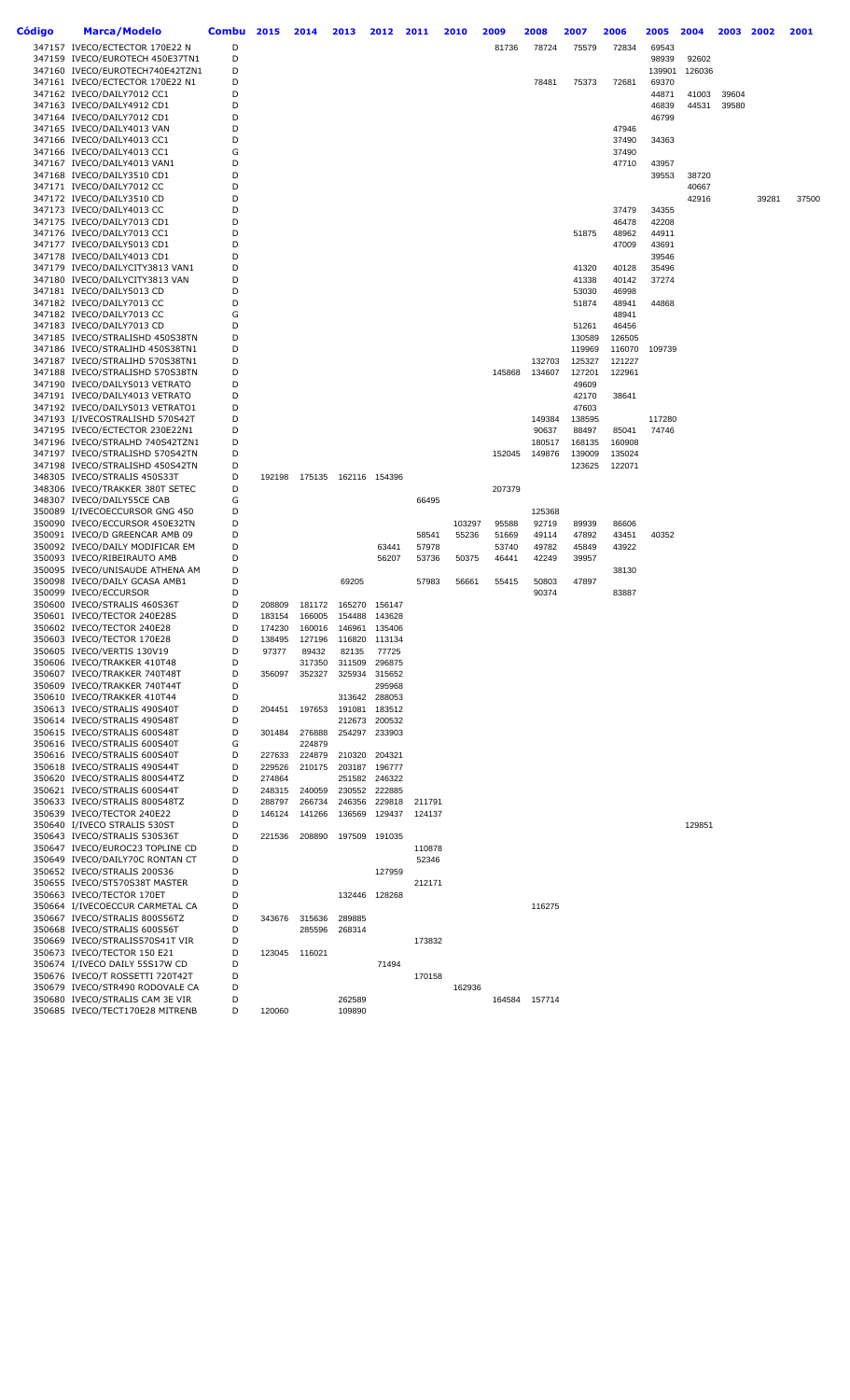| Código                 | <b>Marca/Modelo</b>                                                | <b>Combu</b> | 2015           | 2014           | 2013           | 2012           | 2011   | 2010   | 2009  | 2008           | 2007           | 2006           | 2005           | 2004  | 2003   | 2002  | 2001  |
|------------------------|--------------------------------------------------------------------|--------------|----------------|----------------|----------------|----------------|--------|--------|-------|----------------|----------------|----------------|----------------|-------|--------|-------|-------|
|                        | 350686 IVECO/TECTOR 260E30ID                                       | D            |                |                | 162357         |                |        |        |       |                |                |                |                |       |        |       |       |
|                        | 350687 IVECO/ECUR450 CARMETAL C                                    | D            |                |                |                |                |        |        |       | 133311 130837  |                |                |                |       |        |       |       |
|                        | 350688 I/IVECO MAGIRUS FRAP                                        | D            |                |                |                |                |        | 174961 |       |                |                |                |                |       |        |       |       |
|                        | 350691 I/IVECO MAGIRUS CCF 4000                                    | D            | 224094         |                |                |                |        |        |       |                |                |                |                |       |        |       |       |
|                        | 350695 IVECO/STRALIS 600S GERM                                     | D            |                |                | 219397         |                |        |        |       |                |                |                |                |       |        |       |       |
|                        | 351000 IVECO/ECTECTOR 230E24N1<br>351001 IVECO/ECTECTOR 230E24N    | D<br>D       |                |                |                |                |        |        | 96770 | 92952<br>93652 | 89766<br>90844 | 84881<br>85459 |                |       |        |       |       |
|                        | 351002 I/IVECOECTECTOR 230E24                                      | D            |                |                |                |                |        |        |       | 93238          |                | 85077          |                |       |        |       |       |
|                        | 351003 IVECO/DAILY45S16 VETRATO                                    | D            |                |                |                |                |        |        | 49752 | 46671          |                |                |                |       |        |       |       |
|                        | 351013 IVECO/DAILY45S14 CS                                         | D            |                |                |                |                | 60038  | 57075  | 52652 | 48314          | 44334          |                |                |       |        |       |       |
|                        | 351014 IVECO/DAILY45S14 CD                                         | D            |                |                |                |                | 62047  | 56173  |       |                |                |                |                |       |        |       |       |
|                        | 351016 IVECO/DAILY45S14 GRANFUR                                    | D            | 91591          | 86362          |                |                | 65923  | 59625  | 55504 | 51425          |                |                |                |       |        |       |       |
|                        | 351021 IVECO/ECTECTOR 230E22N                                      | D            |                |                |                |                | 110051 | 107234 |       | 96585          |                |                |                |       |        |       |       |
|                        | 351023 IVECO/ECTECTOR 170E24NB                                     | D            |                |                |                |                |        |        |       | 84150          |                |                |                |       |        |       |       |
|                        | 351027 IVECO/ECTECTOR 170E24NF                                     | D            |                |                |                |                |        |        |       | 83639          |                |                |                |       |        |       |       |
|                        | 351029 IVECO/ECTECTOR 170E24NH                                     | D            |                |                |                |                |        |        |       | 99306          |                |                |                |       |        |       |       |
|                        | 351031 IVECO/ECTECTOR 170E24NJ                                     | D            |                |                |                |                |        |        |       | 82859          |                |                |                |       |        |       |       |
|                        | 351032 IVECO/DAILYGF RONTAN AMB                                    | D<br>D       |                |                |                |                |        | 56868  | 55472 | 51065          |                |                |                |       |        |       |       |
|                        | 351033 IVECO/E ROSSETTI 450E32T<br>351034 IVECO/240E25 MASTER      | D            |                |                |                |                | 135385 | 120452 |       | 88170          |                |                |                |       |        |       |       |
|                        | 351045 I/IVECO TRAKKER 410T42H                                     | D            |                |                |                |                | 263383 | 252690 |       |                |                |                |                |       |        |       |       |
|                        | 351049 IVECO/ECARGO CIOATO 170                                     | D            |                |                |                |                | 107986 | 92138  |       |                |                |                |                |       |        |       |       |
|                        | 351050 IVECO/CAVALLINO 450E32T                                     | D            |                |                |                |                | 116764 | 109162 |       |                |                |                |                |       |        |       |       |
|                        | 351052 IVECO/TECTOR MANOS C                                        | D            |                |                |                |                |        | 105253 | 99724 |                |                |                |                |       |        |       |       |
|                        | 351057 IVECO/STR570S DALBOZA CA                                    | D            |                |                |                |                | 187898 | 174576 |       |                |                |                |                |       |        |       |       |
|                        | 351061 IVECO/CUR450 RODOVALE CA                                    | D            |                |                |                |                | 125628 |        |       |                |                |                |                |       |        |       |       |
|                        | 351062 IVECO/CURS450 ZAMBONI CA                                    | D            |                |                |                |                | 126579 | 120534 |       |                |                |                |                |       |        |       |       |
|                        | 351063 IVECO/STR740S DALBOZA CA                                    | D            |                |                |                |                | 222157 | 211049 |       |                |                |                |                |       |        |       |       |
|                        | 351065 IVECO/DAILY 70C17HDCS                                       | D            | 91609          | 84136          | 77272          | 70525          |        |        |       |                |                |                |                |       |        |       |       |
|                        | 351066 IVECO/DAILY 70C17HDCD                                       | D            | 89057          | 80432          | 72642          | 68829          |        |        |       |                |                |                |                |       |        |       |       |
|                        | 351068 IVECO/DAILY 70C17CS                                         | D            |                | 85614          | 78207          |                |        |        |       |                |                |                |                |       |        |       |       |
|                        | 351070 IVECO/DAILY 55C17MAXIFUR<br>351071 IVECO/DAILY 55C17GRANFUR | D<br>D       | 90012          | 82668          | 75923          | 72004          |        |        |       |                |                |                |                |       |        |       |       |
|                        | 351073 IVECO/DAILY 55C17CD                                         | D            | 88540<br>92909 | 83485<br>89820 | 79080<br>86833 | 74273<br>83395 |        |        |       |                |                |                |                |       |        |       |       |
|                        | 351079 IVECO/DAILY 55C17VETRATO                                    | D            |                |                |                | 71246          |        |        |       |                |                |                |                |       |        |       |       |
|                        | 351083 IVECO/DAILY 55C17CS                                         | D            | 82717          | 75969          | 69771          | 66649          |        |        |       |                |                |                |                |       |        |       |       |
|                        | 351084 IVECO/DAILY 45S17VETRATO                                    | D            |                |                |                | 91150          |        |        |       |                |                |                |                |       |        |       |       |
|                        | 351087 IVECO/DAILY 45S17CS                                         | D            | 80890          | 75897          | 72738          | 70172          |        |        |       |                |                |                |                |       |        |       |       |
|                        | 351089 IVECO/DAILY 45S17GRANFUR                                    | D            | 84739          | 80704          | 76862          | 74438          |        |        |       |                |                |                |                |       |        |       |       |
|                        | 351092 IVECO/DAILY 45S17CD                                         | D            | 89383          | 79797          | 74382          | 70663          |        |        |       |                |                |                |                |       |        |       |       |
|                        | 351093 IVECO/TECTOR 170E20                                         | G            |                |                |                |                | 108663 |        |       |                |                |                |                |       |        |       |       |
|                        | 351095 IVECO/TECTOR 170E22                                         | D            | 131325         | 121277         | 111142         | 108496         |        |        |       |                |                |                |                |       |        |       |       |
|                        | 351096 IVECO/TECTOR 260E28                                         | G            |                |                | 146961         |                |        |        |       |                |                |                |                |       |        |       |       |
|                        | 351096 IVECO/TECTOR 260E28                                         | D            | 174230         | 160016         | 146961         | 135406         |        |        |       |                |                |                |                |       |        |       |       |
|                        | 351097 IVECO/VERTIS 90V18                                          | D            | 98967          | 90891          | 83475          | 74139          |        |        |       |                |                |                |                |       |        |       |       |
|                        | 351098 IVECO/DAILY AUTOMAR AMB                                     | D            | 86052          | 82996          | 80048          | 76562          | 74331  |        |       |                |                |                |                |       |        |       |       |
| <b>Fabricante:</b> JBC |                                                                    |              |                |                |                |                |        |        |       |                |                |                |                |       |        |       |       |
|                        |                                                                    |              |                |                |                |                |        |        |       |                |                |                |                |       |        |       |       |
|                        | 311201 I/JBC SY1040 DVA                                            | D            |                |                |                |                | 38589  | 36779  |       |                |                |                |                |       |        |       |       |
| <b>Fabricante:</b>     | JIANGHUAI                                                          |              |                |                |                |                |        |        |       |                |                |                |                |       |        |       |       |
|                        |                                                                    |              |                |                |                |                |        |        |       |                |                |                |                |       |        |       |       |
|                        | 349500 I/JIANGHUAI HFC4181KR1K3                                    | D            |                |                |                |                |        |        |       | 151701         |                |                |                |       |        |       |       |
| Fabricante:            | JMC                                                                |              |                |                |                |                |        |        |       |                |                |                |                |       |        |       |       |
|                        |                                                                    |              |                |                |                |                |        |        |       |                |                |                |                |       |        |       |       |
|                        |                                                                    |              |                |                |                |                |        |        |       |                |                |                |                |       |        |       |       |
|                        | 350500 I/JMC N900 CONVAY                                           | D            |                |                |                |                | 49741  |        |       |                |                |                |                |       |        |       |       |
|                        | 350501 I/JMC N601 LONGO                                            | D            |                |                |                | 47897          | 43712  |        |       |                |                |                |                |       |        |       |       |
|                        | <b>Fabricante:</b> KAMAZ                                           |              |                |                |                |                |        |        |       |                |                |                |                |       |        |       |       |
|                        |                                                                    |              |                |                |                |                |        |        |       |                |                |                |                |       |        |       |       |
|                        | 339107 I/KAMAZ 6460                                                | D            |                |                |                |                | 164400 |        |       |                |                |                |                |       |        |       |       |
| Fabricante:            | KENWORTH                                                           |              |                |                |                |                |        |        |       |                |                |                |                |       |        |       |       |
|                        |                                                                    |              |                |                |                |                |        |        |       |                |                |                |                |       |        |       |       |
|                        |                                                                    |              |                |                |                |                |        |        |       |                |                |                |                |       |        |       |       |
|                        | 335900 I/KENWORTH T2000 6X4                                        | D            |                |                |                |                |        |        |       |                |                |                |                |       | 131818 |       |       |
|                        | 335901 I/KENWORTH T800                                             | D            | 362144         |                | 331469         |                |        |        |       |                |                |                |                |       |        |       |       |
|                        | 335902 I/PACCAR KENWORTH C500                                      | D            |                | 251419         |                |                |        |        |       |                |                |                |                |       |        |       |       |
|                        | <b>Fabricante:</b> KIA MOTORS                                      |              |                |                |                |                |        |        |       |                |                |                |                |       |        |       |       |
|                        |                                                                    |              |                |                |                |                |        |        |       |                |                |                |                |       |        |       |       |
|                        | 341404 IMP/KIA K2700 DLX                                           | D            |                |                |                |                |        |        |       |                |                |                | 26614          |       |        |       | 20346 |
|                        | 341405 I/KIA BESTA SV GRAND                                        | D            |                |                |                |                |        |        |       |                |                |                | 28280          | 23183 |        |       | 19877 |
|                        | <b>Fabricante:</b> M.BENZ                                          |              |                |                |                |                |        |        |       |                |                |                |                |       |        |       |       |
|                        |                                                                    |              |                |                |                |                |        |        |       |                |                |                |                |       |        |       |       |
|                        | 300005 M.BENZ/712E DOMINIK DMK7                                    | D            |                |                |                |                |        |        |       |                |                |                | 52259          | 50326 |        |       |       |
|                        | 309114 I/M.BENZ 312D SPRINTER C                                    | D            |                |                |                |                |        |        |       |                |                |                |                |       |        |       | 28783 |
|                        | 309118 I/M.BENZ 412D SPRINTER C                                    | D            |                |                |                |                |        |        |       |                |                |                |                |       |        |       | 29526 |
|                        | 309119 IMP/M.BENZ 312D SPRINTERF                                   | D            |                |                |                |                |        |        |       |                |                |                |                |       |        |       | 28736 |
|                        | 309122 I/MBENZ UNIMOG U 2150L38                                    | D            |                |                |                |                |        |        |       |                |                |                |                |       |        | 27301 |       |
|                        | 309123 I/MBENZ 312SF RONTAN AMB                                    | D            |                |                |                |                |        |        |       |                |                |                |                |       |        |       | 28730 |
|                        | 309124 I/M.BENZ 412SC ALL AMB                                      | D            |                |                |                |                |        |        |       |                |                |                |                |       |        |       | 29349 |
|                        | 309125 I/M.BENZ 312SF ALL AMB                                      | D            |                |                |                |                |        |        |       |                |                |                |                |       |        |       | 28733 |
|                        | 309126 I/M.BENZ 312D VIATURE A                                     | D            |                |                |                |                |        |        |       |                |                |                |                |       |        |       | 27993 |
|                        | 309132 I/M.BENZ413CDI SPRINTERC<br>309134 I/M.BENZ313CDI SPRINTERF | D<br>G       |                |                |                |                | 61270  | 57650  | 52102 | 46902          | 44745          | 42416          | 38260<br>40749 | 36299 | 32996  | 29855 | 28960 |
|                        | 309134 I/M.BENZ313CDI SPRINTERF                                    | D            |                |                |                |                | 59648  | 52735  | 48223 | 45288          | 43538          | 43188          | 40749          | 36634 | 34698  | 31762 | 30484 |
|                        |                                                                    |              |                |                |                |                |        |        |       |                |                |                |                |       |        |       |       |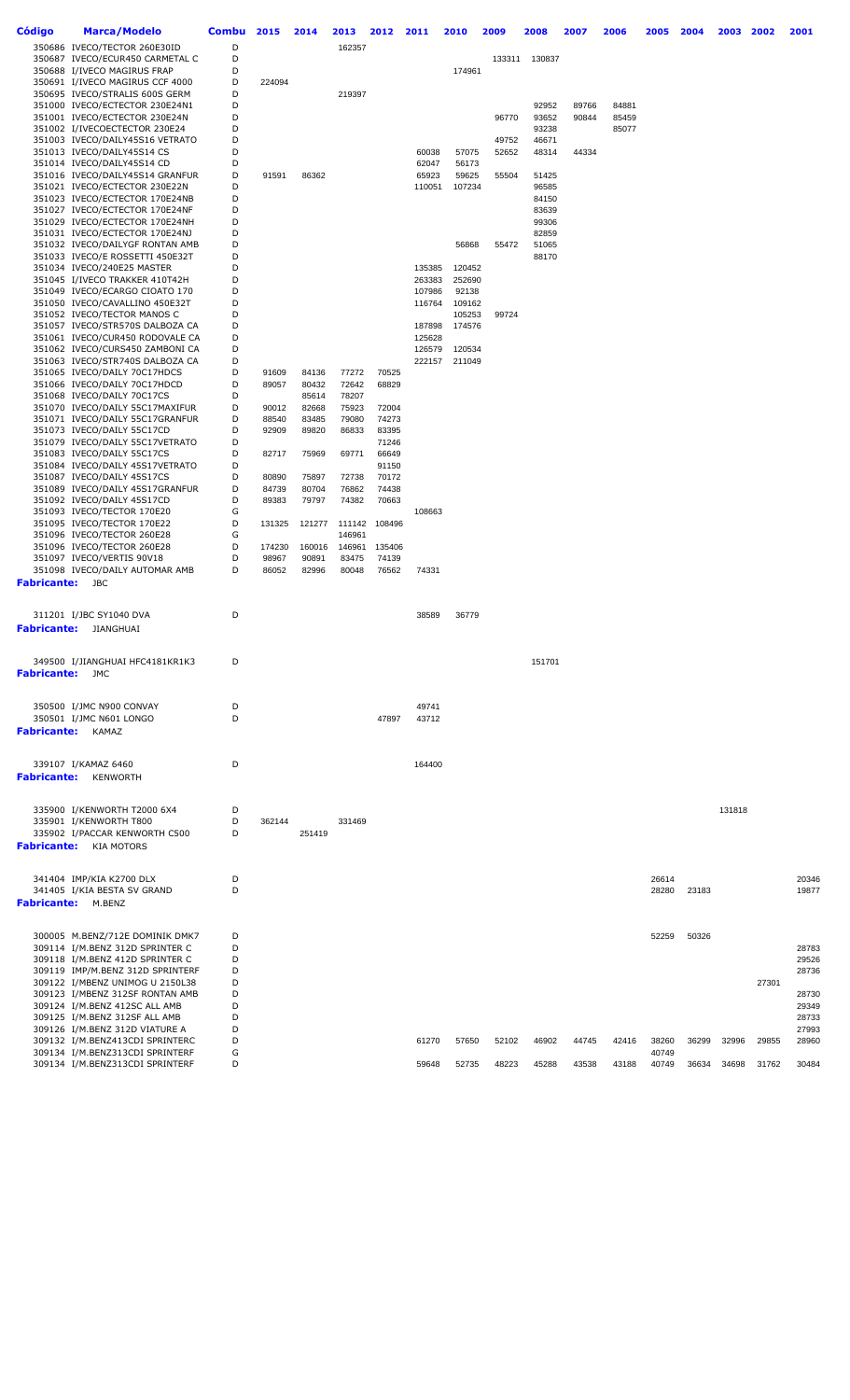| Código | <b>Marca/Modelo</b>                                                | <b>Combu</b> | 2015             | 2014             | 2013            | 2012            | 2011            | 2010            | 2009           | 2008            | 2007           | 2006           | 2005           | 2004           | 2003           | 2002           | 2001            |
|--------|--------------------------------------------------------------------|--------------|------------------|------------------|-----------------|-----------------|-----------------|-----------------|----------------|-----------------|----------------|----------------|----------------|----------------|----------------|----------------|-----------------|
|        | 309135 I/M.BENZ313CDI SPRINTERC                                    | D            |                  |                  |                 |                 | 59241           | 55226           | 50587          | 48985           | 44636          | 39731          | 37629          | 33350          |                |                |                 |
|        | 309136 I/M.BENZ311CDI SPRINTERF<br>309137 I/M.BENZ311CDI SPRINTERC | D<br>D       |                  |                  |                 |                 |                 |                 |                |                 |                |                |                | 33216<br>33226 | 31937<br>31937 | 30125          | 29056<br>30396  |
|        | 309141 I/MBENZ 312 SPR CORTEZI1                                    | D            |                  |                  |                 |                 |                 |                 |                |                 |                |                |                |                |                |                | 29534           |
|        | 309144 I/M.BENZ SPRINT VIATUREA                                    | D            |                  | 72637            |                 |                 |                 |                 |                |                 |                |                |                |                | 31063          | 29596          | 28676           |
|        | 309145 I/M.BENZKM AUTOVAN II                                       | D            |                  |                  |                 |                 |                 |                 |                |                 |                |                |                |                |                | 33552          |                 |
|        | 309146 I/MBENZ 311C SPR CORTEZI<br>309147 I/M.BENZ SPRINTER TH AMB | D<br>D       |                  |                  | 68040           |                 |                 |                 | 49704          | 45438           | 44162          | 42600          | 41319          | 35232<br>35995 | 31840<br>31951 | 29605<br>30990 | 28700<br>29094  |
|        | 309149 I/M.BENZ413CDI SPRINTERF                                    | D            |                  |                  |                 |                 | 75412           | 67142           | 62050          | 57464           | 55189          | 50807          | 46754          | 42874          | 40073          |                |                 |
|        | 309150 I/MBENZ 311SF RONTAN AMB                                    | D            |                  |                  |                 |                 |                 |                 |                |                 |                |                |                | 37809          | 36763          | 32131          | 30129           |
|        | 309155 I/M.BENZ 2628 P                                             | D            |                  |                  |                 |                 |                 |                 |                |                 |                |                |                |                | 107607         |                |                 |
|        | 309158 I/M.BENZ 2640 S<br>309159 I/M.BENZ313 CORTEZI2 AMB          | D<br>D       |                  |                  |                 |                 | 67881           | 64480           |                | 50846           | 47976          | 45941          | 43421          | 40239          |                | 134543         |                 |
|        | 309160 I/M.BENZ 3343 S                                             | D            |                  |                  |                 |                 |                 |                 |                |                 |                |                |                |                |                | 77952          |                 |
|        | 309161 I/M.BENZ 311SF ALTECHAMB                                    | D            |                  |                  |                 |                 |                 |                 |                |                 |                | 43977          | 42118          | 35609          | 32302          |                |                 |
|        | 309162 I/MBENZ 313SF RONTAN AMB                                    | D            |                  |                  |                 |                 | 84780           | 78939           | 74609          | 66406           | 63891          | 56832          | 53716          | 49158          | 46724          |                |                 |
|        | 309163 I/M.BENZ 4140K 8X4<br>309164 I/M.BENZ 1828 4X2              | D<br>D       |                  |                  |                 |                 |                 |                 |                |                 |                |                |                |                |                |                | 121682<br>90295 |
|        | 309166 I/M.BENZ413CDI SP HOBBY                                     | D            |                  |                  |                 |                 |                 |                 |                |                 |                |                | 46903          |                |                |                | 38344           |
|        | 309168 M.BENZ/4140 K                                               | D            |                  |                  |                 |                 |                 |                 |                |                 |                |                |                | 138586         |                |                |                 |
|        | 309169 I/M.BENZ ACTROS 3331 6X4<br>309170 I/M.BENZ ACTROS 2031 4X2 | D<br>D       |                  |                  |                 |                 |                 |                 |                |                 |                |                |                |                |                |                | 122841          |
|        | 309174 I/M.BENZ313SF VIDA AMB                                      | D            |                  | 64391            |                 |                 | 56799           | 54492           |                | 50042           | 47061          | 42468          | 40166          |                |                |                | 100821          |
|        | 309175 I/M.BENZ REVESCAP AMB SR                                    | D            |                  |                  |                 |                 | 63620           | 56141           | 50860          | 46751           | 44519          | 43787          | 40939          |                |                |                |                 |
|        | 309176 I/M.BENZ REVESCAP A UTI                                     | D            |                  |                  |                 |                 | 63621           | 56117           | 50842          | 46754           | 44541          | 43784          | 40941          |                |                |                |                 |
|        | 309178 I/M.BENZ313SPR UNIVIDA A                                    | D            |                  |                  |                 |                 | 62275           | 61310           | 54547          | 51598           | 48520          | 46352          | 41429          |                |                |                |                 |
|        | 309179 I/M.BENZ SPRT ALTECH AMB                                    | D<br>D       | 82141            |                  |                 | 62549           | 60390           | 56055           | 51289<br>57043 | 45909           | 43174<br>48652 | 41069          | 38770          |                |                |                |                 |
|        | 309182 I/M.BENZ GREENCAR AMB 08<br>309183 I/M.BENZ 313CDI DELTA A  | D            |                  | 76665            | 71553           | 66934           | 64924           | 63236           |                | 52946<br>50328  |                | 46313<br>40885 |                |                |                |                |                 |
|        | 309184 I/M.BENZ SPRT PFISTER AM                                    | D            | 81031            | 77173            | 73498           |                 |                 | 61039           |                | 54370           | 49972          |                |                |                |                |                |                 |
|        | 309185 I/M.BENZ SPTR MODIFICAR                                     | D            | 92083            | 84571            | 77672           | 76060           | 72594           | 63511           | 58996          | 52635           | 48156          | 46075          | 44075          |                |                |                |                 |
|        | 309186 I/M.BENZ313CDI S ANCAR A                                    | D            |                  |                  |                 |                 | 62567           |                 | 53528          | 52360           |                | 44153          |                |                |                |                |                 |
|        | 309187 I/M.BENZ RIBEIRAUTO AMB                                     | D            | 79933            | 73413            | 67424           | 62726           | 60789           | 53484           | 49624          | 46664           | 43096          | 41777          | 39116          |                |                |                |                 |
|        | 309188 I/M.BENZ NIKS AMBULANCIA<br>309189 I/M.BENZ313CDI MARIMAR A | D<br>D       | 79594            | 73550            | 67965           | 62420           | 58544<br>69766  | 56666<br>61063  | 51317<br>56721 | 47203<br>50569  | 44934<br>46287 | 43584<br>44298 |                |                |                |                |                 |
|        | 309190 I/M.BENZ 313SPRI JAEDI A                                    | D            |                  |                  |                 |                 | 63472           |                 | 55719          | 50101           |                |                |                |                |                |                |                 |
|        | 309191 I/M.BENZ ACTOS 4140K 8X4                                    | D            |                  |                  |                 |                 |                 |                 |                |                 |                |                | 220497         |                |                |                |                 |
|        | 309192 I/M.BENZ CDI SPRT THB UM                                    | D            |                  |                  |                 |                 |                 |                 |                |                 |                | 43991          |                |                |                |                |                 |
|        | 309193 I/M.BENZ ACTROS 4144 K                                      | D            |                  |                  |                 |                 |                 |                 |                | 285598          | 269387         |                |                |                |                |                |                 |
|        | 309194 I/M.BENZ CDI GCASA AMB1<br>309195 I/M.BENZ ACTOS 4150K 8X4  | D<br>D       |                  |                  |                 | 60661           | 59964           | 57647           | 55278          | 52298<br>262936 | 49170          | 244503         |                |                |                |                |                 |
|        | 309202 I/MBENZ SPR MARIMAR POLI                                    | D            |                  |                  |                 |                 |                 |                 | 53422          | 51398           |                |                |                |                |                |                |                 |
|        | 310103 M.BENZ/710                                                  | D            |                  |                  |                 | 76542           | 72527           | 68723           | 66578          | 61942           | 57794          | 54491          | 51396          | 50596          | 49196          | 47245          | 45730           |
|        | 310103 M.BENZ/710                                                  | G            |                  |                  |                 |                 |                 |                 | 66578          |                 |                | 54491          | 51396          |                | 49196          | 47245          | 45730           |
|        | 310104 M.BENZ/712 C<br>310105 M.BENZ/710 TECAR PAS35               | D<br>D       |                  |                  |                 |                 |                 |                 |                | 60295           |                |                |                |                | 47941          | 45311          | 42469<br>45744  |
|        | 310106 M.BENZ/712 C TECAR PAS35                                    | D            |                  |                  |                 |                 |                 |                 |                |                 |                |                |                |                |                |                | 42359           |
|        | 310107 M.BENZ/710 TCT CD                                           | D            |                  |                  |                 |                 |                 |                 |                |                 |                |                |                |                |                |                | 45019           |
|        | 310108 M.BENZ/710 RHINUS 700                                       | D            |                  |                  |                 |                 |                 |                 |                |                 |                |                | 51751          | 51017          | 48808          | 46938          | 45711           |
|        | 310109 M.BENZ/1944 S                                               | D            |                  |                  |                 |                 |                 |                 |                |                 |                |                | 126127         | 119838         | 114291         | 103335         |                 |
|        | 310110 M.BENZ/915C<br>310111 M.BENZ/715C                           | D<br>D       | 95842            |                  | 90479           |                 | 84716           | 73039           | 67151<br>62565 | 63857<br>56757  | 58738<br>54191 | 56461<br>45968 | 54646<br>44391 | 53261<br>41086 | 51240<br>39316 | 49595<br>38018 |                 |
|        | 310112 M.BENZ/1420                                                 | D            |                  |                  |                 |                 |                 |                 |                |                 |                |                | 71761          | 69384          | 66342          | 62062          |                 |
|        | 310113 M.BENZ/1728                                                 | D            |                  |                  |                 |                 |                 |                 |                |                 |                |                | 92130          | 86199          | 81575          |                |                 |
|        | 310114 M.BENZ/2638                                                 | D            |                  |                  |                 |                 |                 |                 |                |                 |                |                | 114701         |                | 113289         |                |                 |
|        | 310115 M.BENZ/2638 S                                               | D            |                  |                  |                 |                 |                 |                 |                |                 |                |                |                |                | 130172         |                |                 |
|        | 310116 M.BENZ/1728 S<br>310117 M.BENZ/712E RHINUS 700              | D<br>D       |                  |                  |                 |                 |                 |                 |                |                 |                | 52446          | 88938<br>50861 | 82301<br>48806 | 77496<br>43554 |                |                 |
|        | 310118 M.BENZ/2540 S                                               | D            |                  |                  |                 |                 |                 |                 |                |                 |                |                |                | 115837         |                |                |                 |
|        | 310119 M.BENZ/915 E SBB CF                                         | D            |                  | 92637            | 88135           |                 | 75791           | 72628           |                | 64883           | 59686          | 57313          | 55501          |                |                |                |                 |
|        | 310120 M.BENZ/INDUSCAR ATILIS F                                    | D            |                  |                  |                 |                 |                 |                 |                |                 | 71327          | 69121          |                |                |                |                |                 |
|        | 310121 M.BENZ/712 E MIB BRUSK                                      | D            |                  |                  |                 |                 | 119810          | 107824          | 103483         | 94850           | 89481          |                |                |                |                |                |                 |
|        | 310123 I/M.BENZ GREENCAR MC MO1<br>310124 M.BENZ/2726              | D<br>D       | 184862           |                  | 162054          |                 | 142059          | 132535          | 126020         | 122236          | 51438          |                |                |                |                |                |                 |
|        | 310125 M.BENZ/2726 K                                               | D            |                  | 153241           |                 | 150313          | 145042          | 127639          | 122523         | 114684          |                |                |                |                |                |                |                 |
|        | 310126 M.BENZ/712 BLINFORT                                         | D            |                  |                  |                 |                 | 118323          | 114589          | 108859         | 100816          | 95088          |                |                |                |                |                |                 |
|        | 310127 M.BENZ/2726 B                                               | D            |                  |                  |                 |                 | 140651          | 124791          | 119761         | 112094          |                |                |                |                |                |                |                 |
|        | 310128 M.BENZ/MULTIEIXO 27268X4                                    | D<br>D       |                  |                  |                 |                 | 167269          | 147234          | 141314         |                 |                |                |                |                |                |                |                 |
|        | 310129 M.BENZ/712E NR LOFF 01<br>310130 M.BENZ/710 NR LOFF 02      | D            |                  |                  |                 |                 | 102424<br>78722 | 101219<br>70362 | 92961<br>67218 | 82455           | 75258          |                |                |                |                |                |                 |
|        | 310131 M.BENZ/1728 TRUKAM CA                                       | D            |                  |                  |                 |                 |                 |                 |                |                 |                |                |                | 88461          |                |                |                 |
|        | 310133 M.BENZ/2726 RODOCAP                                         | D            |                  |                  |                 |                 |                 |                 | 136192         |                 |                |                |                |                |                |                |                 |
|        | 310136 M.BENZ/BRACOFORTE 712ECM                                    | D            |                  |                  |                 |                 | 82564           | 78600           |                | 71820           |                |                |                |                |                |                |                 |
|        | 310137 M.BENZ/915C TOPLINE CD                                      | D            |                  |                  | 99195           |                 | 88962           | 83170           |                |                 |                |                | 65019          |                |                |                |                 |
|        | 310140 M.BENZ/710 DINGO CD<br>310143 M.BENZ/915E BLINFORT          | D<br>D       |                  | 93922            | 90671           |                 | 85786           | 70136<br>77422  |                |                 |                |                |                |                |                |                |                 |
|        | 310144 M.BENZ/ATRON 2729 B 6X4                                     | D            | 202523           | 194440           |                 | 187975 179630   | 173402          |                 |                |                 |                |                |                |                |                |                |                 |
|        | 310145 M.BENZ/ATRON 2729 6X4                                       | D            | 199151           | 187693           | 172379          | 165300          | 157123          |                 |                |                 |                |                |                |                |                |                |                 |
|        | 310146 M.BENZ/ATRON 2729 K 6X4                                     | D            | 200865           | 190934           | 175357          | 166746          | 157473          |                 |                |                 |                |                |                |                |                |                |                 |
|        | 310146 M.BENZ/ATRON 2729 K 6X4                                     | G            |                  |                  | 175357          |                 |                 |                 |                |                 |                |                |                |                |                |                |                 |
|        | 310147 M.BENZ/ACCELO 815<br>310148 M.BENZ/ACCELO 1016              | D<br>D       | 105662<br>114635 | 102150<br>110823 | 98754<br>107138 | 90631<br>100226 | 85949<br>98581  |                 |                |                 |                |                |                |                |                |                |                 |
|        | 310149 M.BENZ/ATRON 1319                                           | D            | 127546           | 123305           | 119205          | 113370          | 107733          |                 |                |                 |                |                |                |                |                |                |                 |
|        | 310150 M.BENZ/ATRON 2324                                           | D            | 166525           | 160989           | 155637          | 148295          | 141267          |                 |                |                 |                |                |                |                |                |                |                 |
|        |                                                                    |              |                  |                  |                 |                 |                 |                 |                |                 |                |                |                |                |                |                |                 |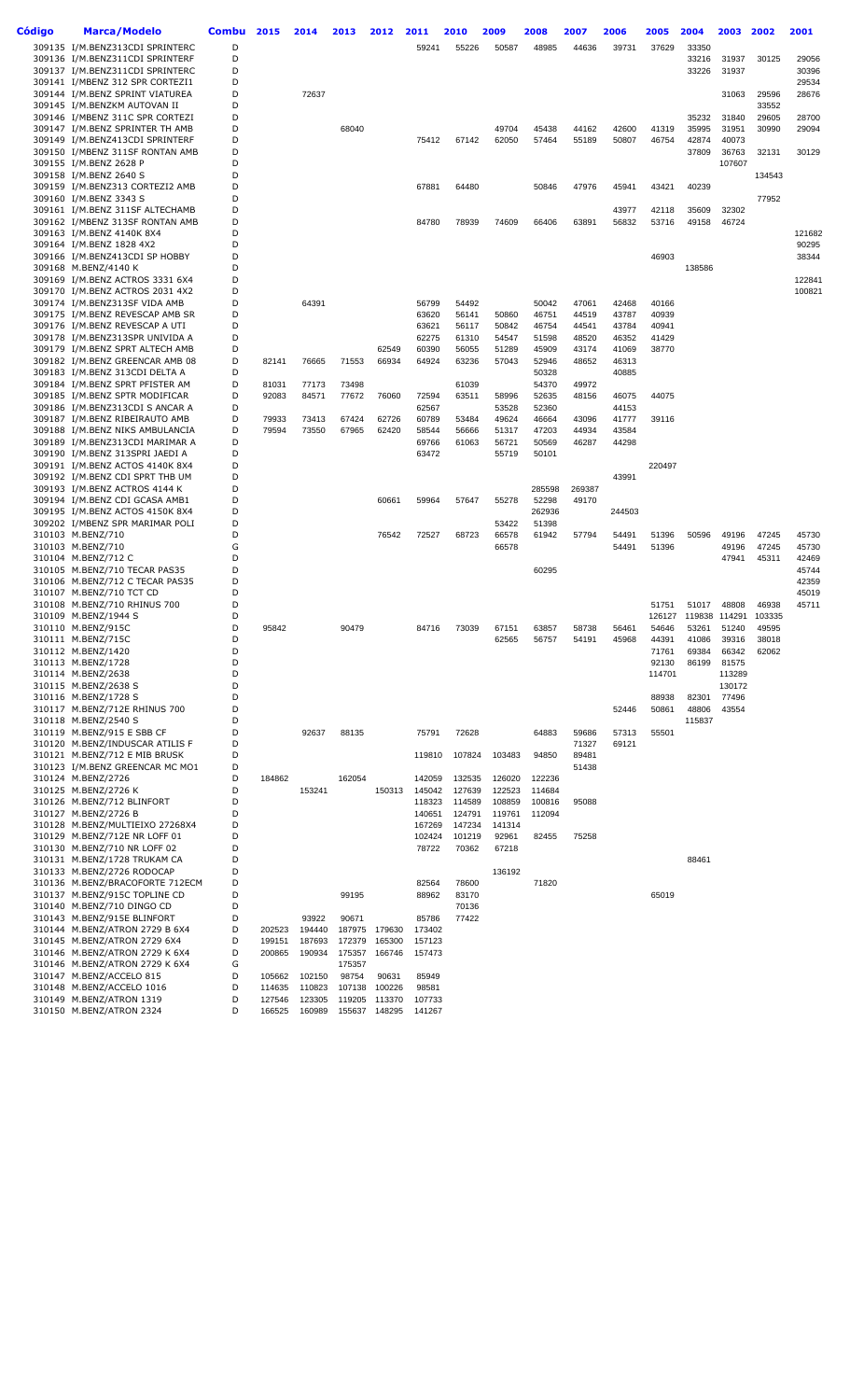| Código | <b>Marca/Modelo</b>                                             | <b>Combu</b> | 2015             | 2014   | 2013             | 2012             | 2011             | 2010             | 2009             | 2008             | 2007             | 2006             | 2005             | 2004   | 2003          | 2002   | 2001  |
|--------|-----------------------------------------------------------------|--------------|------------------|--------|------------------|------------------|------------------|------------------|------------------|------------------|------------------|------------------|------------------|--------|---------------|--------|-------|
|        | 310151 I/M.BENZ TU 700                                          | D            |                  |        |                  |                  |                  | 84158            |                  |                  |                  |                  |                  |        |               |        |       |
|        | 310153 MBENZ/AC 1016 TOPLINE CE                                 | D            | 121406           | 111501 | 102404           | 96258            |                  |                  |                  |                  |                  |                  |                  |        |               |        |       |
|        | 310154 M.BENZ/ATRON 1319 MTX CM                                 | D            |                  | 138587 | 133197           | 128017           |                  |                  |                  |                  |                  |                  |                  |        |               |        |       |
|        | 310155 M.BENZ/ACC 815 RODOMOURA                                 | D            | 108138           | 100910 | 95166            | 92163            |                  |                  |                  |                  |                  |                  |                  |        |               |        |       |
|        | 310157 M.BENZ/ACCELO 815 SBB CF                                 | D            | 110109           | 105589 | 100783           | 95066            |                  |                  |                  |                  |                  |                  |                  |        |               |        |       |
|        | 310158 M.BENZ/1728 RODOEIXO CA                                  | D            |                  |        |                  |                  |                  |                  |                  |                  |                  |                  |                  | 97314  |               |        |       |
|        | 310160 M.BENZ/1728 MASTER                                       | D<br>D       |                  |        |                  |                  |                  |                  | 100771           | 96295            |                  |                  |                  |        | 92784         |        |       |
|        | 310163 I/M.BENZ CTE B550HR<br>310165 M.BENZ/ATRO2729K MITRENB   | D            |                  | 211006 | 56659            |                  |                  |                  |                  |                  |                  |                  |                  |        |               |        |       |
|        | 310199 MERCEDES BENZ                                            | D            |                  |        |                  |                  |                  |                  |                  |                  |                  |                  |                  | 43842  | 41340         |        | 39919 |
|        | 310402 M.BENZ/LS2638 PARTHENON                                  | D            |                  |        |                  |                  |                  |                  |                  |                  |                  |                  |                  |        | 147732 143784 |        |       |
|        | 310600 M.BENZ/2638 TRUCK GALEGO                                 | D            |                  |        |                  |                  |                  |                  |                  |                  |                  |                  |                  |        |               | 134221 |       |
|        | 310608 M.BENZ/2831 TRUCK GALEGO                                 | D            |                  |        |                  |                  | 181254           | 170907           |                  |                  |                  |                  |                  |        |               |        |       |
|        | 311005 I/M.BENZ ACTROS 2546 LS                                  | D            |                  |        |                  | 231913           | 221276           | 216852           |                  |                  |                  |                  |                  |        |               |        |       |
|        | 311006 I/M.BENZ ACTROS 2646 LS                                  | D            |                  |        |                  |                  | 229984           | 221208           |                  |                  |                  |                  |                  |        |               |        |       |
|        | 311007 I/M.BENZ ACTROS2646S6X4                                  | D            |                  |        |                  |                  | 229740           | 223295           |                  |                  |                  |                  |                  |        |               |        |       |
|        | 311008 I/M.BENZ ACTROS 2644 LS                                  | D            |                  |        |                  |                  |                  |                  | 197784           |                  |                  |                  |                  |        |               |        |       |
|        | 311009 I/M.BENZ VARIO 815D                                      | D            |                  |        |                  |                  |                  |                  | 82605            |                  |                  |                  |                  |        |               |        |       |
|        | 311013 I/M.BENZ ACTROS4848K8X4                                  | D<br>D       |                  |        |                  |                  |                  | 340806           |                  |                  |                  |                  |                  |        |               |        |       |
|        | 311014 I/M.BENZ ACTROS33556X4<br>311015 I/M.BENZ ACTROS2655S6X4 | D            |                  |        |                  |                  |                  | 261827<br>270126 |                  |                  |                  |                  |                  |        |               |        |       |
|        | 311018 I/M.BENZ ACTROS TRIEL                                    | D            |                  |        |                  |                  | 225833           |                  |                  |                  |                  |                  |                  |        |               |        |       |
|        | 311024 M.BENZ/ATEGO 2426                                        | D            | 177225           | 149283 | 137558           | 131224           | 126241           |                  |                  |                  |                  |                  |                  |        |               |        |       |
|        | 311025 M.BENZ/AXOR 2036 S                                       | D            | 241720           | 221999 | 204803           | 197244           | 189875           |                  |                  |                  |                  |                  |                  |        |               |        |       |
|        | 311026 M. Benz/Axor 3341 K 6x4                                  | D            |                  |        | 294730           | 283398           | 261635           |                  |                  |                  |                  |                  |                  |        |               |        |       |
|        | 311027 M.BENZ/ATEGO 1419                                        | D            | 137917           | 133330 | 128897           | 124573           | 119014           |                  |                  |                  |                  |                  |                  |        |               |        |       |
|        | 311028 M.BENZ/ATEGO 1726                                        | D            | 167574           | 153902 | 141346           | 133053           | 131179           |                  |                  |                  |                  |                  |                  |        |               |        |       |
|        | 311029 I/M.BENZ ACTROS4844K8X4                                  | D            |                  |        |                  |                  | 340809           |                  |                  |                  |                  |                  |                  |        |               |        |       |
|        | 311031 M.BENZ/ACTROS 2646LS6X4                                  | D            | 290518           | 280859 | 271521           | 264602           | 237582           |                  |                  |                  |                  |                  |                  |        |               |        |       |
|        | 311032 I/M.BENZ ACTROS2655LS6X4                                 | D            |                  |        |                  |                  | 233573           |                  |                  |                  |                  |                  |                  |        |               |        |       |
|        | 311034 M.BENZ/ACTROS 2655LS6X4                                  | D            |                  | 321748 | 305654           | 290366           | 275847           |                  |                  |                  |                  |                  |                  |        |               |        |       |
|        | 311036 M.BENZ/ACTROS 2644LS6X4<br>311037 M.BENZ/ACTROS 4844K8X4 | D<br>D       | 412873           | 399146 | 385326           | 368242           | 243161<br>342915 |                  |                  |                  |                  |                  |                  |        |               |        |       |
|        | 311038 M.BENZ/ACTROS 2546LS                                     | D            | 253965           | 240939 | 228581           | 219761           | 200298           |                  |                  |                  |                  |                  |                  |        |               |        |       |
|        | 311045 M.BENZ/ATEGO 1726 4X4                                    | D            | 200844           | 191280 | 182172           | 176669           | 171365           |                  |                  |                  |                  |                  |                  |        |               |        |       |
|        | 311048 M.BENZ/ATEG1726 MOURA CD                                 | D            |                  | 164737 | 156893           | 146494           |                  |                  |                  |                  |                  |                  |                  |        |               |        |       |
|        | 311049 M.BENZ/ACTROS 2646S6X4                                   | D            |                  |        | 266056           |                  |                  |                  |                  |                  |                  |                  |                  |        |               |        |       |
|        | 311051 M.BENZ/AXOR 2036 LS                                      | D            | 245813           | 225759 | 207340           |                  |                  |                  |                  |                  |                  |                  |                  |        |               |        |       |
|        | 311052 M.BENZ/AXOR 2536 LS                                      | D            | 258807           | 244032 |                  |                  |                  |                  |                  |                  |                  |                  |                  |        |               |        |       |
|        | 311053 M.BENZ/AXOR 2041 LS                                      | D            | 261037           | 246135 |                  |                  |                  |                  |                  |                  |                  |                  |                  |        |               |        |       |
|        | 311054 M.BENZ/AXOR 2541 LS                                      | D            |                  | 264794 |                  |                  |                  |                  |                  |                  |                  |                  |                  |        |               |        |       |
|        | 311055 M.BENZ/AXOR 2544 LS                                      | D            | 242138           | 225666 | 210314           |                  |                  |                  |                  |                  |                  |                  |                  |        |               |        |       |
|        | 311057 M.BENZ/AXOR 2644 LS 6X4                                  | D            | 297613           | 250700 | 229767           |                  |                  |                  |                  |                  |                  |                  |                  |        |               |        |       |
|        | 311058 I/M.BENZ ACTROS4160AK8X8<br>311060 M.BENZ/AXOR 3131 6X4  | D<br>D       | 373760<br>223928 | 216482 | 339011<br>209284 |                  |                  |                  |                  |                  |                  |                  |                  |        |               |        |       |
|        | 311062 M.BENZ/ATEGO1726 MITRENB                                 | D            |                  | 166923 | 151864           |                  |                  |                  |                  |                  |                  |                  |                  |        |               |        |       |
|        | 311065 M.BENZ/AXOR MTX 3344 PLA                                 | D            |                  | 322285 |                  |                  |                  |                  |                  |                  |                  |                  |                  |        |               |        |       |
|        | 311066 M.BENZ/AXOR MTX 2544 PLA                                 | D            |                  | 266140 |                  |                  |                  |                  |                  |                  |                  |                  |                  |        |               |        |       |
|        | 311301 M.B./M.BENZ 608 D                                        | D            |                  |        |                  | 100849           | 92621            |                  |                  |                  |                  |                  |                  |        |               |        |       |
|        | 311403 M.BENZ/L 1318 TOPLINE CE                                 | D            |                  |        |                  |                  | 94236            |                  |                  | 84686            | 79852            |                  |                  |        |               |        |       |
|        | 312099 M.BENZ/L 2013                                            | D            |                  |        | 141694           |                  |                  |                  |                  |                  |                  |                  |                  |        |               |        |       |
|        | 313401 M.BENZ/L 1218 R                                          | D            |                  |        |                  |                  |                  |                  |                  |                  |                  |                  |                  |        |               |        | 61644 |
|        | 313407 M.BENZ/LK 1218 EL                                        | D            |                  |        |                  |                  |                  |                  |                  |                  |                  |                  |                  |        |               |        | 67067 |
|        | 314304 M.BENZ/ATEGO 2425 BIASI                                  | D<br>D       |                  |        |                  |                  |                  |                  |                  | 146881           | 134898           |                  |                  |        |               |        |       |
|        | 314307 M.BENZ/ATEGO 1728 BIASI<br>320603 M.BENZ/1620 TOPLINE    | D            |                  |        |                  |                  | 134607           |                  | 112655           |                  | 102462           | 98064            | 92007            | 87626  | 84232         |        | 79767 |
|        | 320604 M.BENZ/1720 TOPLINE                                      | D            |                  |        |                  |                  |                  |                  |                  |                  |                  |                  |                  | 87234  | 82274         | 74496  | 71041 |
|        | 326400 M.BENZ/1318                                              | D            |                  |        |                  |                  |                  |                  |                  |                  |                  |                  |                  | 65095  | 59796         | 57014  |       |
|        | 326499 M.BENZ/L 1318                                            | D            |                  |        |                  |                  |                  |                  | 87623            |                  |                  |                  |                  |        |               |        |       |
|        | 328300 M.BENZ/AX0R 1933 S                                       | D            | 210441           | 156281 | 143532           | 130839           | 120882           | 102149           | 97383            | 92775            | 87585            | 83880            | 77393            | 71676  |               |        |       |
|        | 328301 M.BENZ/AXOR 2533                                         | D            | 195623           | 179663 | 167966           | 164492           | 155586           | 131391           | 125406           | 120634           | 114482           | 110968           | 103788           | 95793  |               |        |       |
|        | 328302 M.BENZ/AXOR 3344 K                                       | D            | 305631           | 280696 | 257796           | 250364           | 242597           | 210045           | 196207           | 184393           | 177384           | 176962           | 155891           |        |               |        |       |
|        | 328303 M.BENZ/AXOR 3344                                         | D            | 305629           | 280693 | 257792           | 250360           | 242594           | 210031           | 196167           | 184384           | 177351           | 176932           | 155884           |        |               |        |       |
|        | 328304 M.BENZ/AXOR 3340 K                                       | D            |                  |        |                  |                  | 221788           | 201336           | 197940           | 171851           | 164769           | 159691           | 146273           |        |               |        |       |
|        | 328305 M.BENZ/AXOR 2040 S                                       | D            |                  |        |                  |                  | 160421           | 155302           | 140229           | 133194           | 125366           | 122016           | 111129           |        |               |        |       |
|        | 328306 M.BENZ/AXOR 3340 S                                       | D<br>D       |                  |        |                  | 247608           | 228522<br>238318 | 207749<br>204260 | 202438<br>193333 | 188575           | 184383<br>182402 | 163704           | 151100<br>155654 |        |               |        |       |
|        | 328307 M.BENZ/AXOR 3344 S<br>328308 M.BENZ/AXOR 2035 S          | D            | 303471<br>186120 | 278712 | 255972<br>171184 |                  | 157447           | 143016           | 130544           | 186998<br>124392 | 120016           | 171818<br>116101 | 107730           | 99479  |               |        |       |
|        | 328309 M.BENZ/AXOR 2044 S                                       | D            |                  |        |                  |                  | 188047           | 164224           | 157389           | 150271           | 144649           | 136730           | 123750           | 118678 |               |        |       |
|        | 328310 M.BENZ/AXOR 3340                                         | D            |                  |        |                  |                  | 221718           | 201247           | 197447           | 171811           | 164744           | 159645           | 146251           |        |               |        |       |
|        | 328311 M.BENZ/AXOR 2544 S                                       | D            | 240372           | 220762 | 202751           | 190443           | 176531           | 159647           | 157069           | 152739           | 147267           | 141014           | 122344           |        |               |        |       |
|        | 328312 M.BENZ/AXOR 2640 S                                       | D            |                  |        |                  | 208982           | 192994           | 179078           | 171083           | 153160           | 144229           | 138716           | 121700           |        |               |        |       |
|        | 328313 M.BENZ/AXOR 2644 S                                       | G            |                  | 249868 |                  |                  |                  |                  |                  |                  |                  |                  |                  |        |               |        |       |
|        | 328313 M.BENZ/AXOR 2644 S                                       | D            | 272064           | 249868 | 229482           | 221570           | 204392           | 185627           | 178426           | 161784           | 153940           | 150984           | 141020           | 125892 |               |        |       |
|        | 328314 M.BENZ/AXOR 2540 S                                       | D            |                  |        |                  | 202655           | 179996           | 159772           | 152835           | 140837           | 137222           | 131389           | 126347           | 118062 |               |        |       |
|        | 328315 M.BENZ/AXOR 2828 K                                       | D            |                  |        |                  |                  |                  |                  |                  |                  |                  |                  | 86821            |        |               |        |       |
|        | 328316 M.BENZ/AXOR 2831                                         | D            | 202416           |        | 184747           | 180852           | 168620           | 154653           | 141185           | 135757           | 127417           | 120375           | 108016           |        |               |        |       |
|        | 328318 M.BENZ/AXOR 4140 K                                       | D            |                  |        |                  |                  | 268320           | 240114           | 223492           | 208361           | 205476           | 200767           | 181182           |        |               |        |       |
|        | 328322 M.BENZ/AXOR 4144 K                                       | D<br>D       | 404901           | 371867 | 341528           | 321138<br>180837 | 310893           | 276871           | 264314           | 252764           | 235297           | 231590           | 204566           |        |               |        |       |
|        | 328323 M.BENZ/AXOR 2831 K<br>328324 M.BENZ/AXOR 2831 B          | D            | 202401<br>239393 |        | 184733<br>195405 | 179463           | 168607<br>159499 | 154651<br>155031 | 141103<br>141434 |                  |                  | 120412<br>120610 |                  |        |               |        |       |
|        | 328325 M.BENZ/AXOR 2826                                         | D            |                  |        |                  |                  | 160033           | 157728           | 146713           | 135928           | 126440           | 116587           |                  |        |               |        |       |
|        | 328326 M.BENZ/AXOR 2826 K                                       | D            |                  |        |                  |                  | 155412           | 150941           | 140392           |                  |                  | 111585           | 110168           |        |               |        |       |
|        | 328327 M.BENZ/AXOR 2826 B                                       | D            |                  |        |                  |                  |                  |                  |                  |                  |                  | 118097           |                  |        |               |        |       |
|        |                                                                 |              |                  |        |                  |                  |                  |                  |                  |                  |                  |                  |                  |        |               |        |       |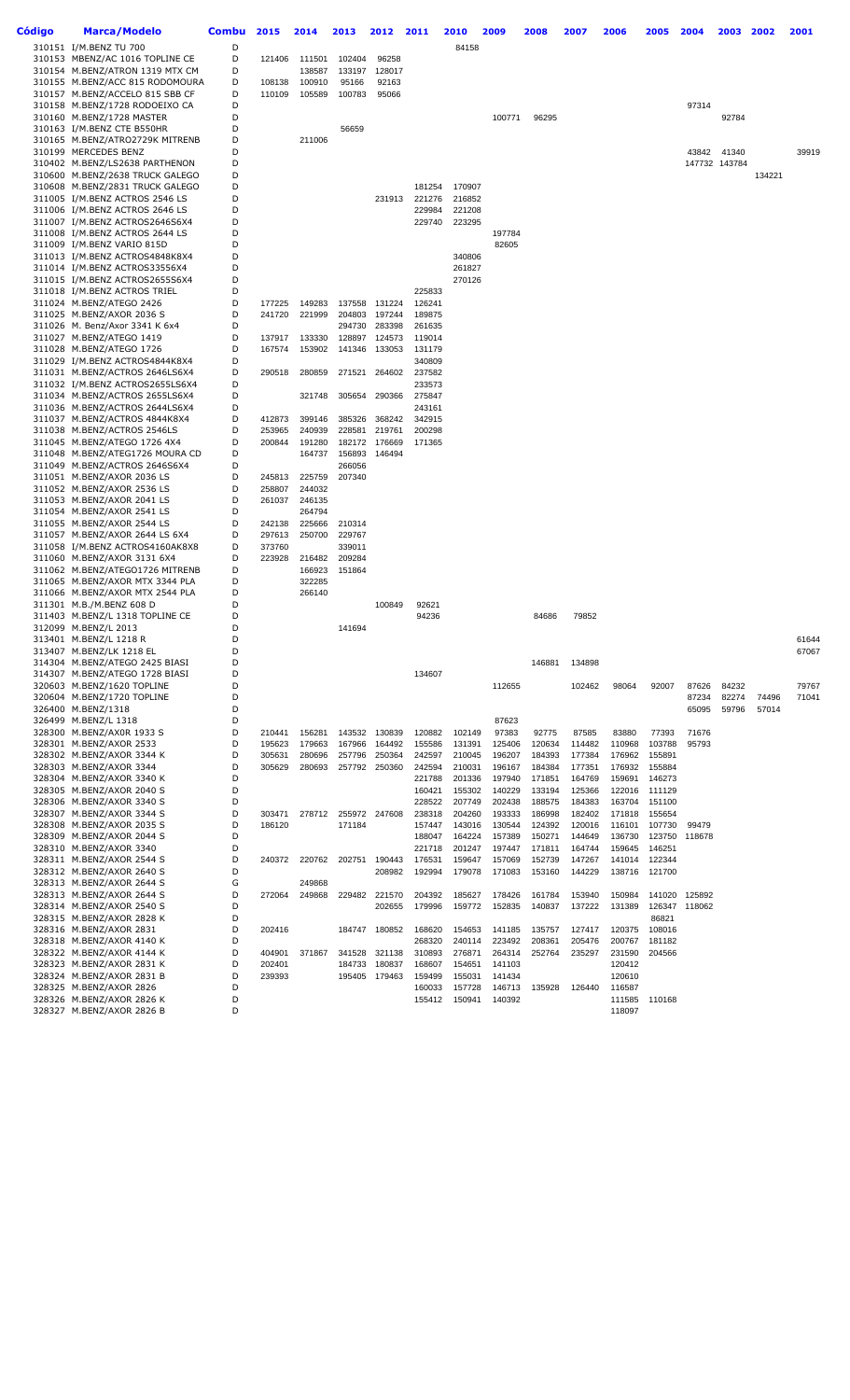| Código | <b>Marca/Modelo</b>                                                | <b>Combu</b> | 2015             | 2014             | 2013             | 2012                    | 2011             | 2010             | 2009             | 2008             | 2007           | 2006           | 2005             | 2004                        | 2003           | 2002                    | 2001            |
|--------|--------------------------------------------------------------------|--------------|------------------|------------------|------------------|-------------------------|------------------|------------------|------------------|------------------|----------------|----------------|------------------|-----------------------------|----------------|-------------------------|-----------------|
|        | 328328 MBENZ/MULTIEIXO 2831 8X4                                    | D            | 223452           |                  | 203948           | 199648                  | 186146           | 177381           | 161926           | 155701           | 146203         |                |                  |                             |                |                         |                 |
|        | 328329 M.BENZ/MULTIEIXO 25338X4                                    | D            |                  |                  |                  | 251665                  |                  | 205162           |                  |                  |                |                |                  |                             |                |                         |                 |
|        | 328330 M.BENZ/AXOR LOC TRATOR                                      | D<br>D       |                  |                  | 135749           |                         | 117442<br>119962 | 107861           | 102811           | 97909            | 90284          | 82447<br>96646 | 78836            |                             | 85252          |                         |                 |
|        | 328331 M.BENZ/AXOR LOC CAMINHAO<br>328332 M.BENZ/AXOR 2831 MASTER  | D            |                  |                  |                  |                         | 136329           | 123397           | 117517           | 105819<br>111416 |                |                |                  |                             |                |                         |                 |
|        | 328333 I/M.BENZ ZOOMLION 3341                                      | D            |                  |                  |                  |                         |                  |                  |                  | 185795           |                |                |                  |                             |                |                         |                 |
|        | 328334 M.BENZ/MULTIEIXO 2831 CM                                    | D            |                  |                  |                  |                         | 174421           | 169169           | 157125           |                  |                |                |                  |                             |                |                         |                 |
|        | 328335 M.BENZ/MULTIEIXO 2726 CM<br>328336 M.BENZ/AXOR 2535 S       | D<br>D       |                  |                  |                  |                         | 175305           | 143410<br>155882 | 137673<br>153516 |                  |                |                |                  |                             |                |                         |                 |
|        | 328338 M.BENZ/AXOR2831 BAULERCT                                    | D            |                  |                  |                  |                         |                  |                  | 141136           |                  |                |                |                  |                             |                |                         |                 |
|        | 328339 M.BENZ/BRATEC AXOR 2831                                     | D            |                  |                  |                  | 179047                  | 169506           | 164537           | 150164           |                  |                |                |                  |                             |                |                         |                 |
|        | 328341 M.BENZ/AX2540 DALBOZA CA<br>328342 M.BENZ/3344S ROSSETTI CB | D<br>D       |                  |                  |                  |                         |                  | 245520           | 182008           | 238202           | 234550         | 231594         | 228531           |                             |                |                         |                 |
|        | 328343 M.BENZ/AXOR2640 RODOVALE                                    | D            |                  |                  |                  |                         |                  |                  | 177143           |                  |                |                |                  |                             |                |                         |                 |
|        | 328344 MBENZ/AX1933 RODOEIXO CA                                    | D            |                  |                  |                  |                         |                  |                  |                  |                  | 106837         | 100373         | 95354            |                             |                |                         |                 |
|        | 328345 M.BENZ/AXOR 2535 THELIO<br>328346 M.BENZ/AXOR 3344 MTX CM   | D<br>D       |                  | 280912           |                  |                         | 264273           | 178603           |                  |                  |                |                |                  |                             |                |                         |                 |
|        | 328347 M.BENZ/AXOR2831 MOURA CD                                    | D            |                  |                  | 274445           | 185027                  |                  | 164413           |                  |                  |                |                |                  |                             |                |                         |                 |
|        | 328350 M.BENZ/3344 CAREZIA CM                                      | D            |                  |                  | 295110           | 271599                  | 266056           | 247530           | 233279           |                  | 208960         |                |                  |                             |                |                         |                 |
|        | 328351 M.BENZ/AXOR 2041 S                                          | D            | 230319           | 225237           | 220268           | 209256                  | 200793           |                  |                  |                  |                |                |                  |                             |                |                         |                 |
|        | 328352 M.BENZ/ATEGO 1719<br>328352 M.BENZ/ATEGO 1719               | D<br>G       | 144844           | 133027           |                  | 122175 117243<br>117243 | 113398           |                  |                  |                  |                |                |                  |                             |                |                         |                 |
|        | 328353 M.BENZ/AXOR 2536 S                                          | D            | 259885           | 238685           |                  | 219213 216173           |                  |                  |                  |                  |                |                |                  |                             |                |                         |                 |
|        | 328354 M.BENZ/AXOR 2541 S                                          | D            | 275907           | 261500           | 246743           | 237713                  | 232082           |                  |                  |                  |                |                |                  |                             |                |                         |                 |
|        | 328355 M.BENZ/ATEGO 2429<br>328356 M.BENZ/ATRON 1635 S             | D<br>D       | 182429<br>208933 | 175532<br>196268 | 169978<br>186060 | 164568<br>180025        | 155930<br>173222 |                  |                  |                  |                |                |                  |                             |                |                         |                 |
|        | 328356 M.BENZ/ATRON 1635 S                                         | G            |                  | 196268           |                  |                         |                  |                  |                  |                  |                |                |                  |                             |                |                         |                 |
|        | 328357 M. Benz/Axor 3341 S 6x4                                     | D            |                  | 304541           |                  | 278637                  |                  |                  |                  |                  |                |                |                  |                             |                |                         |                 |
|        | 328358 M.BENZ/AXOR 3341 6X4                                        | D<br>D       |                  | 305508           | 282271<br>279145 | 273050                  | 264130           |                  |                  |                  |                |                |                  |                             |                |                         |                 |
|        | 328359 M.BENZ/AXOR 2641 S 6X4<br>328360 M.BENZ/ATEGO 1729 S        | D            |                  |                  | 153683           | 149702                  | 145200           |                  |                  |                  |                |                |                  |                             |                |                         |                 |
|        | 328361 M.BENZ/AXOR 4140K SETEC                                     | D            |                  |                  |                  |                         |                  |                  |                  |                  | 209246         |                |                  |                             |                |                         |                 |
|        | 328362 M.BENZ/AXOR 1933 LS                                         | D            | 161278           | 148120           | 136036           |                         |                  |                  |                  |                  |                |                |                  |                             |                |                         |                 |
|        | 328363 M.BENZ/AX2044 ZAMBONI CA<br>328364 MBENZ/AX2544 RODOVALE CA | D<br>D       |                  | 232908           |                  |                         | 213453           | 200060           |                  |                  |                |                |                  |                             |                |                         |                 |
|        | 328365 M.BENZ/ATRON 1719 K                                         | D            | 154793           | 142164           | 130565           |                         |                  |                  |                  |                  |                |                |                  |                             |                |                         |                 |
|        | 328366 M.BENZ/ATRON 1719                                           | D            | 136687           | 132143           | 127750           |                         |                  |                  |                  |                  |                |                |                  |                             |                |                         |                 |
|        | 328367 M.BENZ/AXOR 2540 SETEC<br>328371 M.BENZ/AT1719 TOPLINE CD   | D<br>D       |                  | 152925           |                  | 148308                  |                  |                  |                  | 142374           |                |                |                  |                             |                |                         |                 |
|        | 328373 M.BENZ/AXOR2540S MM CP                                      | D            |                  |                  |                  |                         |                  |                  |                  | 166923           |                |                |                  |                             |                |                         |                 |
|        | 328374 M.BENZ/AXOR3131 RODOCAPT                                    | D            |                  | 238444           |                  |                         |                  |                  |                  |                  |                |                |                  |                             |                |                         |                 |
|        | 328399 M.BENZ/LS 1933                                              | D            |                  |                  |                  |                         |                  |                  |                  |                  |                |                | 83304            |                             |                |                         |                 |
|        | 330802 M.BENZ/L 2638<br>330803 M.BENZ/LK 2638                      | D<br>D       |                  |                  |                  |                         |                  |                  |                  |                  |                |                | 129832<br>133757 | 119092 113136 109096        |                | 119356 112194 108951    | 106171<br>99802 |
|        | 330804 M.BENZ/LS 2638                                              | D            |                  |                  |                  |                         |                  |                  |                  |                  |                |                |                  | 138084 131483 122185 118789 |                |                         | 112632          |
|        | 330805 M.BENZ/LK2638 ROSSETTI T                                    | D            |                  |                  |                  |                         |                  |                  |                  |                  |                |                |                  | 152929                      |                |                         |                 |
|        | 330807 M.BENZ/TRUCKSREIS LS2638<br>330808 M.BENZ/L 2638 TRUKAM CA  | D<br>D       |                  |                  |                  |                         |                  |                  |                  |                  |                |                |                  |                             |                | 128639 124761<br>120777 | 115651          |
|        | 330809 M.BENZ/LS 2638 VERTRUCKS                                    | D            |                  |                  |                  |                         |                  |                  |                  |                  |                |                |                  |                             | 135207         |                         |                 |
|        | 330810 M.BENZ/2638 LM CAMINHAO                                     | D            |                  |                  |                  |                         |                  |                  |                  |                  |                |                |                  |                             | 113252         |                         |                 |
|        | 330813 M.BENZ/LK2638 SAOJOAO CM<br>330814 M.BENZ/L2638 SAOJOAO CM  | D<br>D       |                  |                  |                  |                         |                  |                  |                  |                  |                |                |                  | 131270                      | 125826         |                         | 117312          |
|        | 330817 MBENZ/AXOR2831 VERTRUCKS                                    | D            |                  |                  |                  |                         |                  |                  | 152120           |                  |                |                |                  |                             |                |                         |                 |
|        | 330819 M.BENZ/LK 2638 TRUKAM CA                                    | D            |                  |                  |                  |                         |                  |                  |                  |                  |                |                |                  |                             | 140620         |                         |                 |
|        | 330823 M.BENZ/AXOR 3344 SETEC<br>330824 M.BENZ/LS2638 FERRARI CP   | D<br>D       |                  |                  |                  |                         |                  |                  |                  |                  |                |                | 160444           |                             |                | 146455                  |                 |
|        | 331002 M.BENZ/2635 PM1000TAO                                       | D            |                  |                  |                  |                         | 237486           |                  |                  |                  | 183065         | 174283         |                  | 159989 137481 130307        |                | 128451                  | 122639          |
|        | 333300 M.BENZ/915 E MIB BRUSK                                      | D            |                  | 106576           | 94202            | 87813                   | 84484            | 74413            | 69943            | 66510            |                |                |                  |                             |                |                         |                 |
|        | 333302 M.BENZ/914 C<br>333302 M.BENZ/914 C                         | G<br>D       |                  |                  |                  |                         |                  |                  |                  |                  |                |                |                  |                             | 55031          | 50061<br>50061          | 48601           |
|        | 334607 M.BENZ/1215 C                                               | D            |                  |                  |                  |                         |                  |                  |                  |                  |                |                |                  | 58338                       | 56522          | 52258                   | 50493           |
|        | 334701 M.BENZ/L 1218                                               | D            |                  |                  |                  |                         |                  |                  |                  |                  |                |                |                  |                             |                |                         | 64366           |
|        | 334702 M.BENZ/L 1218 EL                                            | D<br>D       |                  |                  |                  |                         |                  |                  |                  |                  |                | 89173          |                  | 72409                       | 69369          | 65374                   | 61787           |
|        | 334703 M.BENZ/L 1218 EL TH CBT1<br>334901 M.BENZ/L 1418            | D            |                  |                  |                  |                         |                  |                  |                  |                  |                |                |                  |                             |                | 65017<br>73249          | 69502           |
|        | 334903 M.BENZ/LAK 1418                                             | D            |                  |                  |                  |                         |                  |                  |                  |                  |                |                |                  | 81440                       |                |                         |                 |
|        | 334904 M.BENZ/LA 1418                                              | D            |                  |                  |                  |                         |                  |                  |                  |                  |                |                |                  | 85489                       | 78652          | 74836                   | 68666           |
|        | 334907 M.BENZ/L 1418 R<br>334909 M.BENZ/1418 R                     | D<br>D       |                  |                  |                  |                         |                  |                  |                  |                  |                |                |                  |                             |                |                         | 68930<br>66051  |
|        | 334910 M.BENZ/L 1418 EL                                            | D            |                  |                  |                  |                         |                  |                  |                  |                  |                |                |                  | 90851                       | 77652          | 72972                   | 69247           |
|        | 335003 M.BENZ/L 1620                                               | G            |                  |                  |                  |                         |                  |                  |                  | 103535           |                |                | 91367            |                             |                |                         |                 |
|        | 335003 M.BENZ/L 1620<br>335103 M.BENZ/LK 1620                      | D<br>D       |                  |                  |                  | 137635                  | 130752           |                  | 116562 111817    | 103535<br>112597 | 98214          | 94852          | 91367<br>89215   | 85355<br>84940              | 81431<br>81671 | 78718<br>75908          | 75679<br>74271  |
|        | 335503 M.BENZ/L1622                                                | D            |                  |                  |                  |                         |                  |                  |                  |                  |                |                | 86758            | 80453                       | 76432          | 72597                   | 71995           |
|        | 335505 M.BENZ/L1622 TOPLINE CE                                     | D            |                  |                  |                  |                         |                  |                  |                  |                  |                |                |                  |                             | 93837          |                         |                 |
|        | 337202 M.BENZ/1720 K                                               | D<br>D       |                  |                  |                  |                         |                  |                  |                  |                  |                |                | 103733           | 99110<br>97578              | 95354<br>97004 | 86545<br>96031          | 83251<br>92821  |
|        | 337203 M.BENZ/LS 1938<br>337205 M.BENZ/LS 1632                     | D            |                  |                  |                  |                         |                  |                  |                  |                  |                |                |                  |                             |                | 84577                   | 81520           |
|        | 337209 M.BENZ/1938 S                                               | D            |                  |                  |                  |                         |                  |                  |                  |                  |                | 121239         | 114484           |                             | 104741 102822  | 98595                   | 97653           |
|        | 337210 M.BENZ/1938                                                 | D            |                  |                  |                  |                         |                  |                  |                  |                  |                |                | 109189           |                             | 99940          |                         |                 |
|        | 337211 M.BENZ/LS 1634<br>337212 M.BENZ/ATEGO 1315                  | D<br>D       |                  |                  |                  |                         | 129733           | 119722<br>83241  | 110285<br>77965  | 106507<br>75858  | 99312<br>71515 | 95698<br>65687 | 90010<br>58159   | 87163<br>58102              | 84091          | 81256                   | 78774           |
|        | 337213 M.BENZ/ATEGO 1418                                           | D            |                  | 139125 131183    |                  | 108304                  | 104117           | 89416            | 82681            | 75473            | 73671          | 68548          | 67505            | 65958                       |                |                         |                 |
|        | 337213 M.BENZ/ATEGO 1418                                           | G            |                  |                  |                  |                         |                  |                  |                  |                  |                | 68548          |                  |                             |                |                         |                 |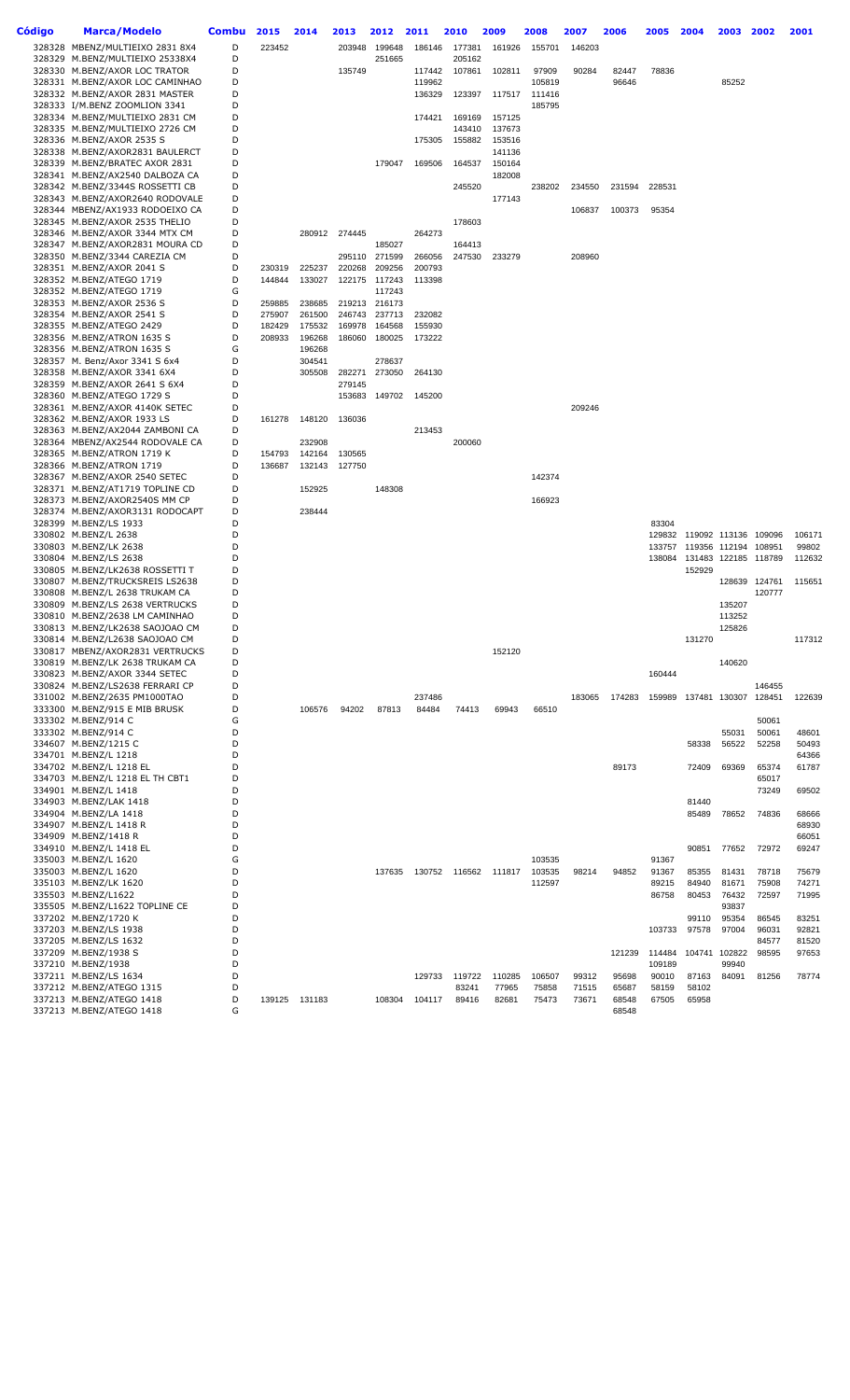| Código | <b>Marca/Modelo</b>                                                | <b>Combu</b> | 2015           | 2014           | 2013           | 2012           | 2011             | 2010             | 2009             | 2008             | 2007             | 2006   | 2005             | 2004            | 2003            | 2002           | 2001           |
|--------|--------------------------------------------------------------------|--------------|----------------|----------------|----------------|----------------|------------------|------------------|------------------|------------------|------------------|--------|------------------|-----------------|-----------------|----------------|----------------|
|        | 337214 M.BENZ/ATEGO 1518                                           | D            |                |                |                |                | 103145           | 94214            | 87045            | 81267            | 78726            | 75341  | 69223            | 64815           |                 |                |                |
|        | 337215 M.BENZ/ATEGO 1718                                           | D            |                |                |                |                | 101408           | 96261            | 87152            | 81987            | 78449            | 75325  | 69808            | 65418           |                 |                |                |
|        | 337216 M.BENZ/ATEGO 1725                                           | D<br>D       | 144302         |                | 129001         | 121970         | 115321           | 103867           | 97776            | 94570            | 87961            | 82472  | 76839            | 72312           |                 |                | 64887          |
|        | 337217 I/M.BENZ ATEGO 1425F 4X2<br>337218 I/M.BENZ ATEGO 823 4X2   | D            |                |                |                |                |                  |                  |                  |                  |                  |        |                  |                 |                 |                | 47451          |
|        | 337219 M.BENZ/ATEGO 2425                                           | D            |                |                |                | 138720         | 132672           | 119128           | 115370           | 107388           | 106092           | 99085  | 92047            | 84040           |                 |                |                |
|        | 337220 M.BENZ/L 1318                                               | D            |                |                |                |                | 94872            | 91924            | 87168            | 81975            | 77264            | 72925  |                  |                 |                 |                |                |
|        | 337221 M.BENZ/ATEGO 2428                                           | D            |                |                |                | 149374         | 142261           | 129488           | 116682           | 110857           | 105149           |        |                  |                 |                 |                |                |
|        | 337222 M.BENZ/ATEGO 1728 S<br>337223 M.BENZ/A2425 PMERECHIM82      | D<br>D       |                |                |                | 167315         | 123911<br>158164 | 119941<br>143633 | 110980<br>134387 | 105472<br>128313 | 100244<br>121535 |        |                  |                 |                 |                |                |
|        | 337224 M.BENZ/ATEGO 2428 MASTER                                    | D            |                |                |                |                | 147939           | 141778           | 131985           | 125407           |                  |        |                  |                 |                 |                |                |
|        | 337225 M.BENZ/ATEGO 2425 MASTER                                    | D            |                |                |                |                | 139017           | 132895           | 122415           | 118281           | 113509           |        |                  |                 |                 |                |                |
|        | 337226 M.BENZ/A2428 PMERECHIM82                                    | D            |                |                |                | 177700         | 168966           | 156392           | 140840           | 133819           |                  |        |                  |                 |                 |                |                |
|        | 337227 I/M.BENZ ACTRIS 4844 K<br>337228 M.BENZ/MULTIEIXO 24258X4   | D<br>D       |                |                |                |                | 320536           | 300180           | 285883           |                  |                  |        |                  |                 |                 |                |                |
|        | 337231 M.BENZ/A2425 TOPLINE CE                                     | D            |                |                |                |                | 159055<br>145291 | 142774<br>130426 | 133603<br>122018 | 127532<br>116546 | 110355           | 103087 | 97933            |                 |                 |                |                |
|        | 337237 M.BENZ/A2428 CARMETAL8X2                                    | D            |                |                |                |                | 158958           |                  |                  |                  |                  |        |                  |                 |                 |                |                |
|        | 337240 M.BENZ/LS1634 VIR                                           | D            |                |                |                |                |                  | 131151           |                  |                  |                  |        | 102964           |                 |                 |                |                |
|        | 337245 M.BENZ/ATEGO 1725 SETEC                                     | D<br>D       |                |                |                |                |                  |                  |                  |                  |                  |        | 78551            |                 |                 |                |                |
|        | 337246 M.BENZ/ATEG1725 MOURA CD<br>337249 M.BENZ/ATEGO 1729        | D            | 192849         | 176183         | 160957         |                | 122070           |                  |                  |                  |                  |        |                  |                 |                 |                |                |
|        | 337250 M.BENZ/LS 1634 SETEC CM                                     | D            |                |                |                |                |                  |                  |                  | 113707           | 103748           |        |                  |                 |                 |                |                |
|        | 337255 M.BENZ/ATEGO 2430                                           | G            | 191229         |                |                |                |                  |                  |                  |                  |                  |        |                  |                 |                 |                |                |
|        | 337255 M.BENZ/ATEGO 2430                                           | D            | 191326         | 182680         |                |                |                  |                  |                  |                  |                  |        |                  |                 |                 |                |                |
|        | 339902 M.BENZ/1718<br>339906 M.BENZ/1718 K                         | D<br>D       |                |                |                |                | 96636            | 91005            | 84347            | 79851            | 71493            |        |                  |                 |                 |                | 67215          |
|        | 339907 M.BENZ/1720                                                 | D            |                |                |                |                |                  |                  |                  |                  |                  |        | 85051            | 81117           | 77739           | 70243          | 66593          |
|        | 339908 M.BENZ/1723                                                 | D            |                |                |                |                |                  |                  |                  |                  |                  |        |                  |                 |                 |                | 72152          |
|        | 339909 M.BENZ/1723 S                                               | D            |                |                |                |                |                  |                  |                  |                  |                  |        |                  |                 |                 | 75872          | 69270          |
|        | 339910 M.BENZ/1718 A                                               | D<br>D       |                |                |                |                |                  |                  |                  |                  |                  |        |                  |                 |                 |                | 77762          |
|        | 339912 M.BENZ/1718 M<br>339913 M.BENZ/1720 A                       | D            |                |                |                |                |                  |                  |                  | 147514           | 139402           | 130603 | 82489<br>122249  | 76529<br>107982 | 69337<br>103165 | 67405<br>93528 | 65974<br>89889 |
|        | 339914 M.BENZ/1718 TOPLINE                                         | D            |                |                |                |                | 100679           | 94142            | 89897            |                  |                  |        |                  |                 |                 |                |                |
|        | 339915 M.BENZ/1723 TOPLINE                                         | D            |                |                |                |                |                  |                  |                  |                  |                  |        |                  |                 |                 |                | 71751          |
|        | 339916 M.BENZ/1718 RANGEL                                          | D            |                |                |                |                |                  | 89581            |                  |                  |                  |        |                  |                 |                 |                |                |
|        | 339917 M.BENZ/1718 TOPLINE CD<br>340003 M.BENZ/2423 B              | D<br>D       |                |                |                |                | 93716            | 85275            | 117291           | 111371           | 100439           | 96548  | 92995            | 89388           | 87029           | 82449          | 80430          |
|        | 340004 M.BENZ/2423 K                                               | D            |                |                | 131826         |                |                  |                  | 117287           | 111313           | 100435           | 96532  | 92980            | 89391           | 87030           | 82448          | 80430          |
|        | 340005 M.BENZ/2428                                                 | D            |                |                |                |                | 135259           |                  |                  |                  |                  |        | 104821           | 99591           | 90898           | 88014          | 84925          |
|        | 340006 M.BENZ/MULTIEIXO 2423 4E                                    | D            |                |                |                |                |                  |                  | 119031           | 112990           |                  | 97961  | 94369            | 90717           | 88331           |                |                |
|        | 340008 M.BENZ/MULTIEIXO 17288X2<br>340009 M.BENZ/MULTIEIXO 24288X4 | D<br>D       |                |                |                |                | 153080           | 141449           | 133241           | 124177           |                  |        | 104234<br>101483 | 97932<br>96462  |                 |                |                |
|        | 340010 M.BENZ/MULTIEIXO 41448X4                                    | D            |                |                | 298621         |                |                  |                  | 293699           | 280995           | 261354           |        | 226126           |                 |                 |                |                |
|        | 340011 M.BENZ/MULTIEIXO 2533 CM                                    | D            |                |                |                |                |                  |                  | 138596           | 133214           |                  |        |                  |                 |                 |                |                |
|        | 340012 M.BENZ/2423 ROSSETTI TR                                     | D            |                |                |                |                |                  |                  |                  |                  |                  |        |                  |                 |                 |                | 90913          |
|        | 340015 M.BENZ/2428 BAULER CM<br>346505 I/M.BENZ 312D ENGESIG A     | D<br>D       |                |                |                |                |                  |                  |                  |                  |                  |        |                  |                 | 112264<br>32331 |                | 28644          |
|        | 346507 I/M.BENZ SPRINTER ENGE A                                    | D            |                |                |                |                | 60666            | 56801            | 53210            | 48686            |                  |        |                  |                 |                 |                |                |
|        | 346508 I/M.BENZ CDI SPR TCA AMB                                    | D            | 81004          | 76665          | 72558          | 67875          | 65835            | 58411            | 54981            | 49244            | 46311            | 44027  | 41825            |                 |                 |                | 33466          |
|        | 346509 I/M.BENZ SPTR TECFORM TD                                    | D            |                |                |                |                | 65737            |                  |                  |                  |                  |        |                  |                 |                 |                |                |
|        | 346510 I/M.BENZ TRANSFORM AMB<br>346512 I/M.BENZ SPRINTERNIKS MC   | D<br>D       |                |                |                | 80178          | 79111            | 75396            |                  | 49784            | 45979            |        | 42258            |                 |                 |                |                |
|        | 346513 I/M.BENZ313CDI CIRILO AM                                    | D            |                |                |                |                | 63891            | 58910            | 55182            | 52211            |                  |        |                  |                 |                 |                |                |
|        | 346514 I/M.BENZ313CDI BOATA AMB                                    | D            | 81589          | 74932          | 68818          | 63362          | 61224            | 58533            | 53333            | 51640            | 47056            |        |                  |                 |                 |                |                |
|        | 346515 I/M.BENZ SPTR TECFORM EM                                    | D            |                | 77710          | 73273          |                | 60258            | 55139            |                  |                  |                  |        |                  |                 |                 |                |                |
|        | 346516 I/MB SPRINTER ATHOS AMB<br>346517 I/MBENZ 313CDI REVES MIS  | D<br>D       |                |                |                | 62461          |                  | 57390            | 52602            | 51117<br>49347   | 45837            |        |                  |                 |                 |                |                |
|        | 346519 I/M.BENZ 313 MARTICAR16M                                    | D            |                |                |                |                | 65984            |                  |                  | 55187            |                  | 43936  | 40916            | 37786           |                 |                |                |
|        | 346520 I/M.BENZ SPRINTER FLAZ 5                                    | D            |                |                |                |                | 62409            | 58508            |                  |                  |                  |        |                  |                 |                 |                |                |
|        | 346521 I/M.BENZ 313 MARIMAR FUN                                    | D            |                |                |                |                |                  |                  | 54318            |                  |                  |        |                  |                 |                 |                |                |
|        | 346522 I/M.BENZ 413 CDI MARTI M<br>346523 I/M.BENZ 313CDI ADAPTA A | D<br>D       |                |                |                |                | 61402            | 56138            |                  |                  |                  | 51291  |                  |                 |                 |                |                |
|        | 346524 I/M.BENZ413CDI REVESTPRE                                    | D            |                |                |                |                |                  |                  |                  |                  |                  |        | 50444            |                 |                 |                |                |
|        | 346525 I/M.BENZ PICKUPECIA SPRI                                    | D            | 76728          | 71864          | 67819          | 63893          | 61687            |                  | 55934            |                  |                  |        |                  |                 | 35628           |                |                |
|        | 346526 I/M.BENZ 313CDI TF AMB                                      | D            |                |                |                |                | 61819            |                  |                  |                  |                  |        |                  |                 |                 |                |                |
|        | 346527 I/M.BENZ 515CDISPRINTERC<br>346528 I/M.BENZ 515CDISPRINTERF | D<br>D       | 80738<br>82704 | 77086<br>77204 | 73736<br>73839 | 71862<br>71900 | 69195<br>69235   |                  |                  |                  |                  |        |                  |                 |                 |                |                |
|        | 346529 I/M.BENZ 415CDISPRINTERC                                    | D            | 78610          | 74141          | 70286          | 66570          | 62375            |                  |                  |                  |                  |        |                  |                 |                 |                |                |
|        | 346530 I/M.BENZ 415CDISPRINTERF                                    | D            | 80677          | 76947          | 72707          | 68597          | 67330            |                  |                  |                  |                  |        |                  |                 |                 |                |                |
|        | 346533 I/M.BENZ 513CDISPRINTERC                                    | D            |                |                |                |                | 73727            |                  |                  |                  |                  |        |                  |                 |                 |                |                |
|        | 346535 I/M.BENZ                                                    | D<br>D       |                |                |                |                |                  |                  |                  |                  |                  | 32869  |                  |                 |                 |                |                |
|        | 346537 I/M.BENZ 415 MARIMAR AMB<br>346539 I/M.BENZ415CDI UNIVIDA A | D            | 91328          | 83876<br>82079 | 77033<br>80303 | 73365<br>72719 |                  |                  |                  |                  |                  |        |                  |                 |                 |                |                |
|        | 346540 I/MBENZ SPRINTER CDI 515                                    | D            |                |                |                |                | 68420            |                  |                  |                  |                  |        |                  |                 |                 |                |                |
|        | 346541 I/MB 15SPRINT RONTAN AMB                                    | D            |                | 78851          | 72419          | 68839          |                  |                  |                  |                  |                  |        |                  |                 |                 |                |                |
|        | 346542 I/M.BENZ 515 RONTEC AMB                                     | D            |                | 93067          | 85474          | 78501          |                  |                  |                  |                  |                  |        |                  |                 |                 |                |                |
|        | 346543 I/M.BENZ 415 ALLTECH AMB<br>346544 I/M.BENZ 415 NIKS CAP A  | D<br>D       | 84899<br>90330 | 80857<br>83323 | 77008          | 73538<br>76266 |                  |                  |                  |                  |                  |        |                  |                 |                 |                |                |
|        | 346545 I/M.BENZ 415 TRANSF AMB                                     | D            |                | 84544          | 80992          | 74385          |                  |                  |                  |                  |                  |        |                  |                 |                 |                |                |
|        | 346546 I/M.BENZ 415 REVESC AMB                                     | D            |                |                | 80071          | 75737          |                  |                  |                  |                  |                  |        |                  |                 |                 |                |                |
|        | 346547 I/M.BENZ 415 ALTER AMB                                      | D<br>D       |                | 82899          | 78167          | 73705          |                  |                  |                  |                  |                  |        |                  |                 |                 |                |                |
|        | 346549 I/M.BENZ415CDI ANCAR A S<br>346550 I/M.BENZ 415 ENGE AMB    | D            |                |                | 61299          | 59271<br>76243 |                  |                  |                  |                  |                  |        |                  |                 |                 |                |                |
|        | 346551 I/M.BENZ 415 AUTOMAR AMB                                    | D            | 91647          | 85211          | 79226          |                |                  |                  |                  |                  |                  |        |                  |                 |                 |                |                |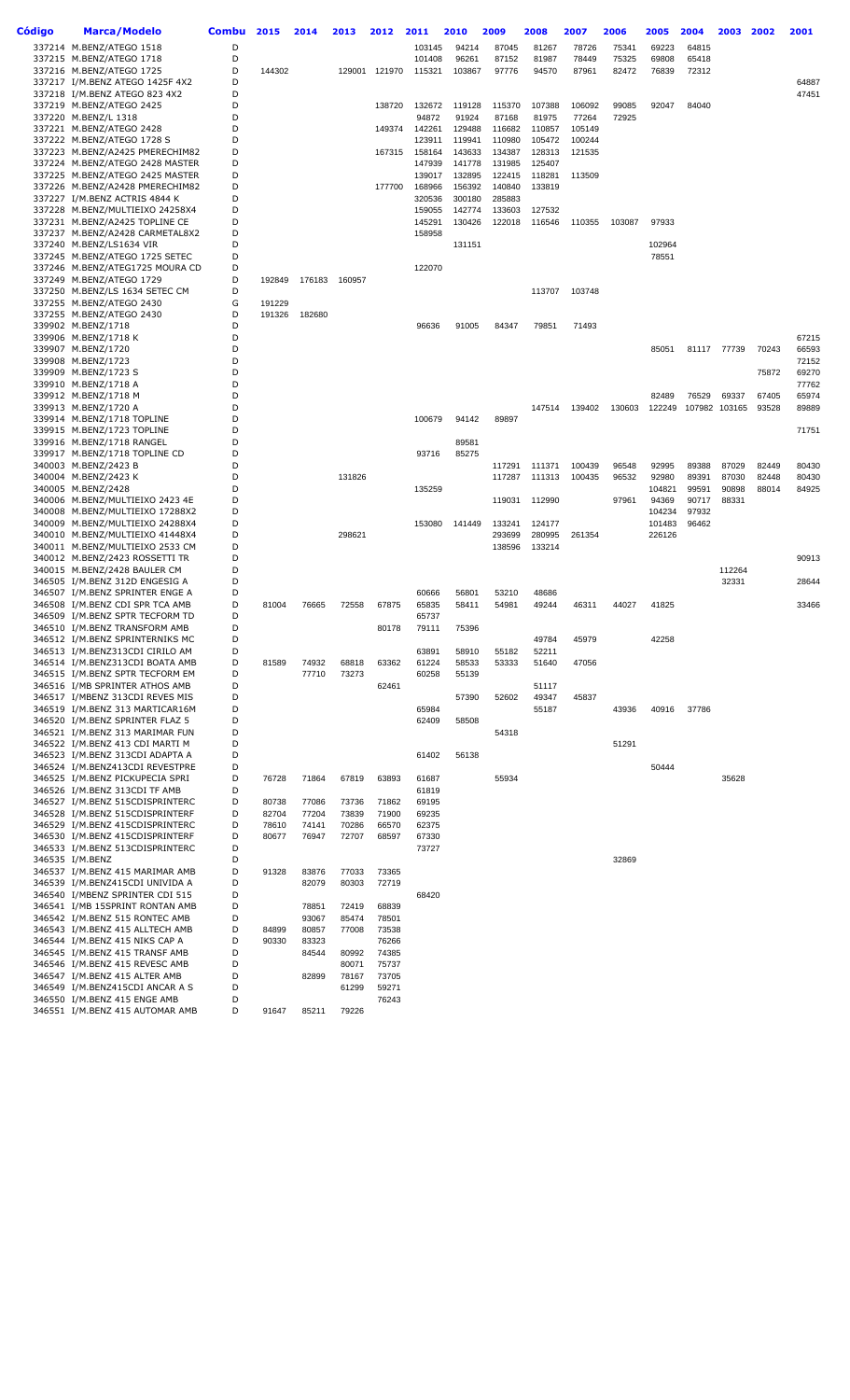| <b>Código</b>           | <b>Marca/Modelo</b>                                                | <b>Combu</b> | 2015   | 2014   | 2013   | 2012          | 2011   | 2010   | 2009   | 2008   | 2007           | 2006   | 2005  | 2004  | 2003   | 2002  | 2001           |
|-------------------------|--------------------------------------------------------------------|--------------|--------|--------|--------|---------------|--------|--------|--------|--------|----------------|--------|-------|-------|--------|-------|----------------|
|                         | 346552 I/M.BENZ 415 VIPVANS AMB                                    | D            |        | 85249  |        |               |        |        |        |        |                |        |       |       |        |       |                |
|                         | 346553 I/M.BENZ 515 AUTOMAR AMB                                    | D            | 90414  | 85252  | 75836  | 71508         |        |        |        |        |                |        |       |       |        |       |                |
|                         | 347701 MBENZ/2423B LIEBHERR HTM                                    | D            |        |        |        |               |        |        |        |        |                | 94622  | 91152 | 87595 | 85297  | 80780 | 78267          |
|                         | 347800 M.BENZ/710 CIOATO STEEL                                     | D            |        |        |        |               |        |        |        |        |                |        |       | 50288 | 48118  | 46302 |                |
|                         | 348300 I/M.BENZ 311 SPRT SITNEI                                    | D            |        |        |        |               |        |        |        |        |                |        |       | 36028 |        |       |                |
|                         | 348301 I/M.BENZ SPRT SITNEI MED<br>348401 M.BENZ/AUTO LIFE TROIA 3 | D<br>D       |        |        | 66959  | 61535         | 60153  | 53712  | 49237  | 46173  | 42889          | 38557  | 88425 | 85708 |        |       |                |
|                         | 348403 M.BENZ/AUTO LIFE TROIA 2                                    | D            |        |        |        |               |        |        |        |        |                |        | 78201 |       |        |       |                |
|                         | 348406 M.BENZ/AUTO LIFE TROIAL1                                    | D            |        |        |        |               | 108397 |        | 97586  |        |                |        | 75416 | 71651 | 67927  |       |                |
|                         | 348407 M.BENZ/AUTO LIFE TROIAL2                                    | D            |        |        |        |               |        | 105925 | 99444  |        | 82312          | 82069  |       |       | 69268  |       |                |
|                         | 348500 M.BENZ/JOFEGE 2423 368X4                                    | D            |        |        |        |               |        |        |        | 111052 | 105239         |        |       | 88629 | 84901  |       |                |
|                         | 348600 M.BENZ/712 E BV VIGILAN                                     | D            |        |        |        |               |        |        |        |        |                |        |       | 55797 |        |       |                |
|                         | 348700 M.BENZ/712 E SBB CF                                         | D            |        |        |        |               | 102841 | 95022  | 88085  | 78094  | 71332          | 65658  | 63156 |       |        |       |                |
|                         | 348800 M.BENZ/AMAL ALCATRAZ AB1                                    | D            |        |        |        |               |        | 68077  | 65622  |        | 55696          |        |       | 50860 |        | 45235 |                |
|                         | 348801 M.BENZ/AMAL ALCATRAZ AB3<br>348802 M.BENZ/AMAL ALCATRAZ AB4 | D<br>D       |        |        |        |               |        | 66281  | 99773  | 93606  | 57735<br>87220 | 55462  |       |       |        |       |                |
|                         | 349000 M.BENZ/914C RHINUS 900                                      | D            |        |        |        |               |        |        |        |        |                |        |       | 60166 | 54689  | 51448 |                |
|                         | 349001 M.BENZ/915E RHINUS 900                                      | D            |        |        |        |               |        |        |        |        |                |        |       | 54911 | 50500  |       |                |
|                         | 349108 M.BENZ/A 3131 6X4 MORAIS                                    | D            | 237974 | 222845 |        |               |        |        |        |        |                |        |       |       |        |       |                |
|                         | 350001 M.BENZ/710 CHAVANTE BRUT                                    | D            |        |        |        |               |        |        |        |        |                |        |       | 51384 |        |       |                |
|                         | 350002 M.BENZ/712 CHAVANTE BRUT                                    | D            |        |        |        |               |        |        |        |        | 68994          |        | 63591 | 60851 | 52970  |       |                |
|                         | 903105 M.BENZ/OF 1721                                              | D            |        |        |        |               |        |        |        |        |                |        |       |       |        |       | 58205          |
|                         | 903106 M.BENZ/OF 1417                                              | D<br>D       |        |        |        |               |        |        |        |        |                |        |       |       |        | 73026 | 57409          |
|                         | 903108 M.BENZ/OH 1628 L<br>903113 M.BENZ/LO 914                    | D            |        |        |        |               |        |        |        |        |                |        |       |       |        |       | 73893<br>58655 |
|                         | 903124 M.BENZ/O 400 RSD PL                                         | D            |        |        |        |               |        |        |        |        |                |        |       |       | 125959 |       |                |
|                         | 903137 M.BENZ/OF 1418                                              | D            |        |        |        |               |        | 87795  |        |        |                |        |       |       |        |       |                |
| <b>Fabricante: MACK</b> |                                                                    |              |        |        |        |               |        |        |        |        |                |        |       |       |        |       |                |
|                         |                                                                    |              |        |        |        |               |        |        |        |        |                |        |       |       |        |       |                |
|                         |                                                                    |              |        |        |        |               |        |        |        |        |                |        |       |       |        |       |                |
|                         | 309201 I/MACK MR688S TB130                                         | D            |        |        |        |               |        |        |        |        | 218891         |        |       |       |        |       |                |
| <b>Fabricante:</b>      | MAN                                                                |              |        |        |        |               |        |        |        |        |                |        |       |       |        |       |                |
|                         |                                                                    |              |        |        |        |               |        |        |        |        |                |        |       |       |        |       |                |
|                         | 320523 MAN/TGX 33.440 6X4 T                                        | D            |        |        |        |               | 270203 | 257336 |        |        |                |        |       |       |        |       |                |
|                         | 320524 MAN/TGX 29.440 6X4 T                                        | D            | 327261 | 301275 |        | 248573 243096 |        | 224893 |        |        |                |        |       |       |        |       |                |
|                         | 320524 MAN/TGX 29.440 6X4 T                                        | G            |        | 301275 |        |               |        |        |        |        |                |        |       |       |        |       |                |
|                         | 333703 I/MAN TGS 18.360 4X4 BB                                     | D            |        | 224582 |        |               |        |        |        |        |                |        |       |       |        |       |                |
|                         | 349326 I/MAN TGS 26.480 6X4                                        | D            |        |        |        |               |        |        | 133826 |        |                |        |       |       |        |       |                |
|                         | 349340 I/MAN TGX 33.540 6X4<br>349348 I/MAN TGX 28.440 6X4 T       | D<br>D       |        |        |        |               | 193228 | 184809 | 171155 |        |                |        |       |       |        |       |                |
|                         | 349361 MAN/TGX 33.440 6X4 T                                        | D            |        |        |        |               | 269992 | 257135 |        |        |                |        |       |       |        |       |                |
|                         | 349362 MAN/TGX 28.440 6X4 T                                        | D            |        |        |        |               | 201902 |        |        |        |                |        |       |       |        |       |                |
|                         | 349364 I/MAN TGS 33.540 6X6 BBS                                    | D            |        |        |        |               | 215390 |        |        |        |                |        |       |       |        |       |                |
|                         | 349365 I/MAN TGX 33.540 6X4 BBS                                    | D            |        |        |        |               | 196365 |        |        |        |                |        |       |       |        |       |                |
|                         | 349366 MAN/TGX 28.440 6X2 T                                        | G            |        |        | 228084 |               |        |        |        |        |                |        |       |       |        |       |                |
|                         | 349366 MAN/TGX 28.440 6X2 T                                        | D            | 270406 | 248345 | 228084 |               |        |        |        |        |                |        |       |       |        |       |                |
|                         | 349386 MAN/TGX 29.480 6X4 T                                        | D            | 336214 |        |        |               |        |        |        |        |                |        |       |       |        |       |                |
| <b>Fabricante: MO</b>   |                                                                    |              |        |        |        |               |        |        |        |        |                |        |       |       |        |       |                |
|                         |                                                                    |              |        |        |        |               |        |        |        |        |                |        |       |       |        |       |                |
|                         | 341000 I/MO PIERCE HUSKY 300                                       | D            |        |        |        |               |        |        |        |        |                |        |       |       | 151828 |       |                |
|                         | <b>Fabricante:</b> MOTOR-CASA                                      |              |        |        |        |               |        |        |        |        |                |        |       |       |        |       |                |
|                         |                                                                    |              |        |        |        |               |        |        |        |        |                |        |       |       |        |       |                |
|                         |                                                                    |              |        |        |        |               |        |        |        |        |                |        |       |       |        |       |                |
|                         | 310300 MO/ECOSOL COMPEMB 06AP86                                    | D            |        |        |        |               | 50121  | 47497  |        |        |                |        |       |       |        |       |                |
|                         | <b>Fabricante: NAVISTAR</b>                                        |              |        |        |        |               |        |        |        |        |                |        |       |       |        |       |                |
|                         |                                                                    |              |        |        |        |               |        |        |        |        |                |        |       |       |        |       |                |
|                         | 345701 NAVISTAR/INTERN 4700 4X2                                    | D            |        |        |        |               |        |        |        |        |                |        |       |       |        |       | 45341          |
|                         | 345702 NAVISTAR/INTERN 4900 4X2                                    | D            |        |        |        |               |        |        |        |        |                |        |       |       |        |       | 62152          |
|                         | 345703 NAVISTAR/INTERN 4900 6X4                                    | D            |        |        |        |               |        |        |        |        |                |        |       |       |        |       | 63239          |
|                         | 345704 NAVISTAR/INTERN 9800 6X4                                    | D            |        |        |        |               |        |        |        |        |                |        |       |       |        |       | 78587          |
|                         | <b>Fabricante: NORDEX</b>                                          |              |        |        |        |               |        |        |        |        |                |        |       |       |        |       |                |
|                         |                                                                    |              |        |        |        |               |        |        |        |        |                |        |       |       |        |       |                |
|                         | 311100 I/NORDEX DFM                                                | D            |        |        |        |               |        | 36640  |        |        |                |        |       |       |        |       |                |
|                         | <b>Fabricante: PEUGEOT</b>                                         |              |        |        |        |               |        |        |        |        |                |        |       |       |        |       |                |
|                         |                                                                    |              |        |        |        |               |        |        |        |        |                |        |       |       |        |       |                |
|                         |                                                                    |              |        |        |        |               |        |        |        |        |                |        |       |       |        |       |                |
|                         | 347400 PEUGEOT/BOXER FURG MTE                                      | D            |        |        |        |               |        |        |        |        |                |        | 30951 | 28944 | 25307  | 22506 | 21598          |
|                         | 347401 PEUGEOT/BOXER FURG MHVID<br><b>Fabricante: PIERCE</b>       | D            |        |        |        |               |        |        |        |        |                |        |       | 27791 |        |       |                |
|                         |                                                                    |              |        |        |        |               |        |        |        |        |                |        |       |       |        |       |                |
|                         |                                                                    |              |        |        |        |               |        |        |        |        |                |        |       |       |        |       |                |
|                         | 341001 I/PIERCE ARROW XT                                           | D            |        |        |        | 1053899       |        |        |        |        |                |        |       |       |        |       |                |
|                         | <b>Fabricante:</b> PIONEIRA                                        |              |        |        |        |               |        |        |        |        |                |        |       |       |        |       |                |
|                         |                                                                    |              |        |        |        |               |        |        |        |        |                |        |       |       |        |       |                |
|                         |                                                                    |              |        |        |        |               |        |        |        |        |                |        |       |       |        |       |                |
|                         | 310800 PIONEIRA/COLPACT 2.0                                        | D            |        |        | 116850 |               |        | 107493 |        |        |                |        |       |       |        |       |                |
|                         | <b>Fabricante:</b> RANDON                                          |              |        |        |        |               |        |        |        |        |                |        |       |       |        |       |                |
|                         |                                                                    |              |        |        |        |               |        |        |        |        |                |        |       |       |        |       |                |
|                         | 335802 RANDON/RK 425                                               | D            |        |        |        |               |        |        |        |        |                |        |       | 34939 |        |       |                |
|                         | Fabricante: RENAULT                                                |              |        |        |        |               |        |        |        |        |                |        |       |       |        |       |                |
|                         |                                                                    |              |        |        |        |               |        |        |        |        |                |        |       |       |        |       |                |
|                         |                                                                    |              |        |        |        |               |        |        |        |        |                |        |       |       |        |       |                |
|                         | 344202 IMP/RENAULT MASTER T35D<br>344207 I/RENAULT MIDLUM 220 4X4  | D<br>D       |        |        |        | 88398         |        |        |        |        |                | 107684 |       |       |        |       |                |
|                         | 344208 I/RENAULT MIDLUM 220 4X2                                    | D            |        |        |        |               |        |        |        |        |                | 80372  |       |       |        |       |                |
|                         | 344209 I/RENAULT MIDLUM 270 4X2                                    | D            |        |        |        |               |        |        |        |        |                | 86530  |       |       |        |       |                |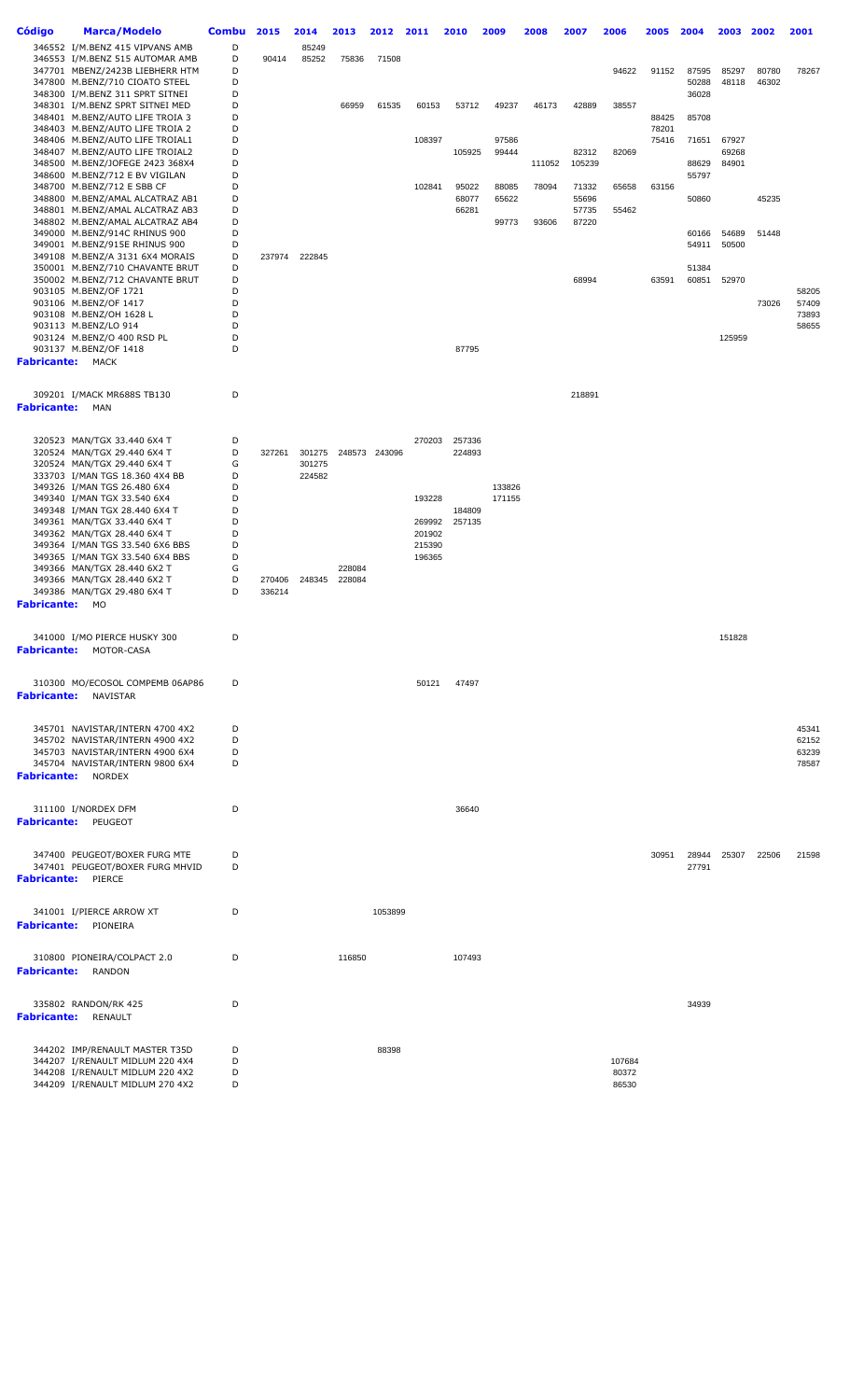| Código             | <b>Marca/Modelo</b>                                              | Combu  | 2015   | 2014   | 2013   | 2012          | 2011             | 2010             | 2009             | 2008             | 2007             | 2006             | 2005             | 2004   | 2003             | 2002                        | 2001             |
|--------------------|------------------------------------------------------------------|--------|--------|--------|--------|---------------|------------------|------------------|------------------|------------------|------------------|------------------|------------------|--------|------------------|-----------------------------|------------------|
|                    | 344210 I/RENAULT KERAX 420 4X4                                   | D      |        |        |        |               |                  |                  |                  |                  |                  | 163645           |                  |        |                  |                             |                  |
|                    | 344211 I/RENAULT KERAX 420 6X6                                   | D      |        |        |        |               |                  |                  |                  |                  |                  | 199894           |                  |        |                  |                             |                  |
| <b>Fabricante:</b> | SAAB-SCANIA                                                      |        |        |        |        |               |                  |                  |                  |                  |                  |                  |                  |        |                  |                             |                  |
|                    |                                                                  |        |        |        |        |               |                  |                  |                  |                  |                  |                  |                  |        |                  |                             |                  |
|                    | 315213 SCANIA/R164GB4X2NZ 580                                    | D<br>D |        |        |        |               |                  |                  |                  |                  | 271931           |                  |                  |        |                  |                             |                  |
| <b>Fabricante:</b> | 344932 SCANIA/R440 A8X2 4<br>SCANIA                              |        | 341409 |        |        |               |                  |                  |                  |                  |                  |                  |                  |        |                  |                             |                  |
|                    |                                                                  |        |        |        |        |               |                  |                  |                  |                  |                  |                  |                  |        |                  |                             |                  |
|                    | 309508 IMP/SCANIA R124GA4X2 360                                  | D      |        |        |        |               |                  |                  |                  |                  |                  |                  | 156613           |        |                  |                             |                  |
|                    | 309517 SCANIA/R124 GA4X2NZ 420                                   | D      |        |        |        |               |                  | 242603           |                  | 190684           | 167444           | 161539           | 149588           |        |                  | 143618 137075 132246        | 125267           |
|                    | 309518 SCANIA/R124 GA6X4NZ 420                                   | D      |        |        |        |               |                  |                  | 219011           | 199825           | 189998           | 180317           | 158634           |        |                  | 151605 147527 140440        | 134665           |
|                    | 309519 SCANIA/R124 GB4X2NZ 420<br>309520 SCANIA/R124 LA4X2NA 420 | D<br>D |        |        |        |               |                  |                  |                  |                  | 177752<br>188161 | 184539           | 165692           |        | 149861           | 144068                      | 138010           |
|                    | 309521 SCANIA/R124 LA6X2NA 420                                   | D      |        |        |        |               |                  |                  |                  |                  | 208189           | 201734           | 182724           | 171085 | 163876           | 157225                      | 149132           |
|                    | 309522 SCANIA/T124 GA4X2NZ 420                                   | D      |        |        |        |               |                  |                  |                  |                  |                  |                  | 143554           | 141379 | 137095           | 129844                      | 128944           |
|                    | 309523 SCANIA/T124 GA6X4NZ 420<br>309524 SCANIA/T124 LA4X2NA 420 | D<br>D |        |        |        |               |                  |                  |                  |                  |                  |                  | 166596           |        | 141267<br>144205 | 140414                      | 136412<br>128920 |
|                    | 309528 SCANIA/R124GB6X4NZ 360                                    | D      |        |        |        |               |                  |                  |                  |                  |                  |                  |                  |        | 149408 147559    | 136120                      |                  |
|                    | 309530 I/SCANIA R380LA4X2HNA                                     | D      |        |        |        |               |                  |                  |                  |                  |                  |                  |                  |        | 149248           |                             |                  |
|                    | 309531 I/SCANIA R420LA6X2HNA<br>309532 I/SCANIA R164GB8X4NZ 580  | D<br>D |        |        |        |               |                  |                  |                  |                  |                  |                  |                  | 246413 | 126496           |                             |                  |
|                    | 309535 I/SCANIA R420LA6X4HNA                                     | D      |        |        |        |               |                  |                  |                  |                  |                  |                  |                  | 144284 |                  |                             |                  |
|                    | 309538 SCANIA/R124GA6X2NZ 420                                    | D      |        |        |        |               |                  |                  |                  | 137360           |                  | 121764           |                  |        |                  |                             |                  |
|                    | 309542 I/SCANIA R420LA6X4HHZ<br>309546 I/SCANIA R420LA4X2HHZ     | D<br>D |        |        |        |               |                  |                  |                  |                  |                  | 143193           | 147420<br>129145 | 139576 |                  |                             |                  |
|                    | 309547 SCANIA/R124GA6X4NZ 470                                    | D      |        |        |        |               |                  |                  |                  |                  | 177730           | 172566           |                  |        |                  |                             |                  |
|                    | 309548 SCANIA/R124GA4X2NZ 470                                    | D      |        |        |        |               |                  |                  |                  |                  | 199694           |                  |                  |        |                  |                             |                  |
|                    | 309550 I/SCANIA R 480 LA6X4HNA<br>309551 I/SCANIA BRONTO SF 135  | D<br>D |        |        |        |               |                  |                  |                  |                  | 254501           |                  |                  | 75267  |                  |                             |                  |
|                    | 309552 I/SCANIA G 420 LA6X4HNA                                   | D      |        |        |        |               |                  |                  |                  |                  | 168758           |                  |                  |        |                  |                             |                  |
|                    | 309554 I/SCANIA G 380 LA6X2MNA                                   | D      |        |        |        |               |                  |                  |                  |                  | 203028           |                  |                  |        |                  |                             |                  |
|                    | 309555 I/SCANIA G 480 LA6X2HNA<br>309556 I/SCANIA G 420 LA4X2HHZ | D<br>D |        |        |        |               |                  |                  |                  | 176202           | 211347           |                  |                  |        |                  |                             |                  |
|                    | 309557 I/SCANIA P 270 CB6X4HNZ                                   | D      |        |        |        |               |                  |                  |                  | 127279           |                  |                  |                  |        |                  |                             |                  |
|                    | 309558 SCANIA/G 420 B6X6                                         | D      |        |        |        |               |                  | 268687           | 252116           |                  |                  |                  |                  |        |                  |                             |                  |
|                    | 309559 SCANIA/G 420 A8X4<br>309560 SCANIA/G 470 A8X4             | D<br>D |        |        |        |               |                  |                  |                  | 316535           |                  | 267195           |                  |        |                  |                             |                  |
|                    | 309562 I/SCANIA G 480 CB8X4ESZ                                   | D      |        |        |        |               |                  |                  | 334549           |                  |                  |                  |                  |        |                  |                             |                  |
|                    | 309564 I/SCANIA G 480 LA6X4HSZ                                   | D      |        |        |        |               |                  |                  | 289686           |                  |                  |                  |                  |        |                  |                             |                  |
|                    | 309566 I/SCANIA R 560 CB8X4ESZ<br>309567 I/SCANIA G 480 CA6X4ESZ | D<br>D |        |        |        |               |                  | 370111<br>300751 |                  |                  |                  |                  |                  |        |                  |                             |                  |
|                    | 309571 SCANIA/G 440 B8X4 CS                                      | D      | 428031 | 391861 | 362102 | 330514        | 321946           |                  |                  |                  |                  |                  |                  |        |                  |                             |                  |
|                    | 309572 SCANIA/G 440 A6X4 CS                                      | D      | 362222 | 334322 | 310134 | 299550        |                  |                  |                  |                  |                  |                  |                  |        |                  |                             |                  |
|                    | 309574 SCANIA/G 480 A4X2 CS<br>309584 SCANIA/G 400 A6X4 CS       | D<br>D |        |        | 263409 | 299871        |                  |                  |                  |                  |                  |                  |                  |        |                  |                             |                  |
|                    | 309586 SCANIA/G 400 B6X4 CS                                      | D      |        | 326033 |        | 299433 287016 |                  |                  |                  |                  |                  |                  |                  |        |                  |                             |                  |
|                    | 310401 SCANIA/P124PARTHENON TRA                                  | D<br>D |        |        |        | 237063        |                  |                  |                  |                  |                  | 153650           | 134217           |        |                  |                             | 124484           |
|                    | 310602 SCANIA/P124 TRUCK GALEGO<br>315202 SCANIA/R164GA6X4NZ 480 | D      |        |        |        |               |                  |                  |                  |                  | 222889           | 218877           |                  |        |                  | 199078 189100 184669 172494 | 170124           |
|                    | 315203 SCANIA/R164GA4X2NZ 480                                    | D      |        |        |        |               |                  |                  |                  |                  | 199688           |                  | 189182           |        |                  | 180095 169207 165020        | 153731           |
|                    | 315204 SCANIA/R164CA8X4NZ 480<br>315205 SCANIA/R164GA6X4NA 480   | D<br>D |        |        |        |               |                  |                  |                  |                  | 213841           | 237593<br>203257 | 230856           |        |                  | 204565                      |                  |
|                    | 315207 SCANIA/R164GB6X4NZ 480                                    | D      |        |        |        |               |                  |                  |                  |                  |                  |                  | 199665           |        |                  |                             |                  |
|                    | 315209 SCANIA/R164CB6X4NZ580                                     | D      |        |        |        |               |                  |                  |                  |                  | 213114           |                  |                  |        |                  |                             |                  |
|                    | 315211 SCANIA/R 420 A4X2<br>315212 SCANIA/R 470 A6X4             | D<br>D |        |        |        |               | 244476<br>299155 | 231928<br>281863 | 219436<br>272216 | 213543<br>252561 | 205339<br>204833 |                  |                  |        |                  |                             |                  |
|                    | 315214 SCANIA/G 420 A6X4                                         | D      |        |        |        | 237983        | 225341           | 203974           | 192112           | 185996           |                  |                  |                  |        |                  |                             |                  |
|                    | 315216 SCANIA/G 440 A4X2                                         | D      |        |        |        |               | 239897           | 217536           | 207960           | 192609           |                  |                  |                  |        |                  |                             |                  |
|                    | 315217 SCANIA/P 420 B4X4<br>315218 SCANIA/G 420 B6X4             | D<br>D |        |        |        |               | 288619           | 199522<br>259505 | 243568           | 230626           |                  |                  |                  |        |                  |                             |                  |
|                    | 315219 SCANIA/G 420 B8X4                                         | D      |        |        |        |               |                  | 333308           |                  |                  |                  |                  |                  |        |                  |                             |                  |
|                    | 315220 SCANIA/G 420 A6X2                                         | D<br>D |        |        |        |               | 212355           | 190995           | 184397           | 177671           | 164606           |                  |                  |        |                  |                             |                  |
|                    | 315222 SCANIA/R 580 A8X4<br>315223 SCANIA/G 470 B8X4             | D      |        |        |        |               | 344386<br>374366 |                  |                  |                  |                  |                  |                  |        |                  |                             |                  |
|                    | 315224 SCANIA/G 470 B6X4                                         | D      |        |        |        |               | 314780           | 290415           | 270523           | 254970           |                  |                  |                  |        |                  |                             |                  |
|                    | 315225 SCANIA/G 470 A6X4<br>315226 SCANIA/G 470 A6X2             | D<br>D |        |        |        |               | 276596<br>274290 | 256468<br>249483 | 242456<br>237519 | 222567<br>219336 |                  |                  |                  |        |                  |                             |                  |
|                    | 315227 SCANIA/R 440 A6X4                                         | D      |        |        |        | 288802        | 277531           | 256193           | 233404           | 214952           |                  |                  |                  |        |                  |                             |                  |
|                    | 315228 SCANIA/R 440 A6X2                                         | D      |        |        | 270593 |               | 251624           | 238097           | 231446           |                  |                  |                  |                  |        |                  |                             |                  |
|                    | 315229 SCANIA/R 440 A4X2<br>315230 SCANIA/G 440 B8X4             | D<br>D |        |        |        | 409320        | 390240           | 238498           | 223602           | 212000           | 195584           |                  |                  |        |                  |                             |                  |
|                    | 315232 SCANIA/G 440 A6X4                                         | D      |        |        |        | 298213        | 290033           | 263565           | 246938           | 239299           |                  |                  |                  |        |                  |                             |                  |
|                    | 315233 SCANIA/G 440 A6X2                                         | D      |        |        |        |               |                  | 247121           | 235424           | 219942           |                  |                  |                  |        |                  |                             |                  |
|                    | 315235 SCANIA/G 420 B4X2<br>315238 SCANIA/G 380 B6X2             | D<br>D |        |        |        | 274314        |                  | 236936           |                  |                  |                  | 205160           |                  |        |                  |                             |                  |
|                    | 315239 SCANIA/G 380 A6X2                                         | D      |        |        |        |               | 207381           | 189340           | 186533           | 170795           |                  |                  |                  |        |                  |                             |                  |
|                    | 315242 SCANIA/R 580 B6X4                                         | D      |        |        |        |               |                  | 738045           | 709854           | 671889           |                  |                  |                  |        |                  |                             |                  |
|                    | 315243 SCANIA/R 580 A6X4<br>315244 SCANIA/R 500 A6X4             | D<br>D |        |        |        |               | 326580<br>308231 | 312118<br>282439 | 272877           | 252744           | 224614           |                  |                  |        |                  |                             |                  |
|                    | 315245 SCANIA/R 500 A6X2                                         | D      |        |        |        |               | 303608           | 274564           | 265163           | 250326           |                  |                  |                  |        |                  |                             |                  |
|                    | 315247 SCANIA/R 470 A6X2                                         | D      |        |        |        |               | 279714           | 264498           | 261918           | 251589           | 226145           |                  |                  |        |                  |                             |                  |
|                    | 315248 SCANIA/R 470 A4X2<br>315249 SCANIA/G 470 A4X2             | D<br>D |        |        |        |               | 251150<br>258025 | 235625<br>232692 | 223843<br>223970 | 216007<br>208555 | 196271           |                  |                  |        |                  |                             |                  |
|                    | 315250 SCANIA/R 420 A6X4                                         | D      |        |        |        | 291423        | 278205           | 266207           | 250624           | 232060           | 209582           |                  |                  |        |                  |                             |                  |
|                    |                                                                  |        |        |        |        |               |                  |                  |                  |                  |                  |                  |                  |        |                  |                             |                  |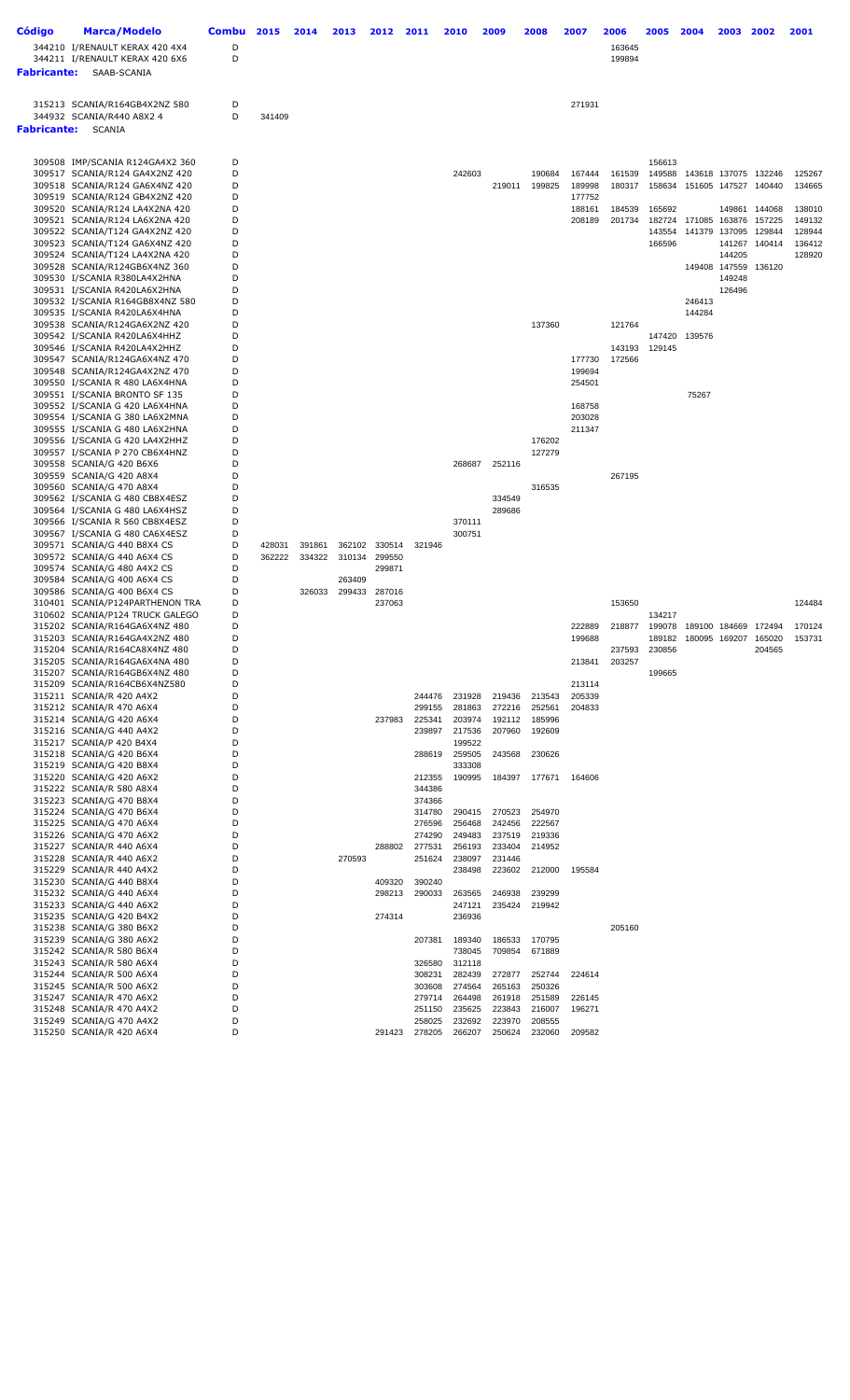| Código | Marca/Modelo                                                   | Combu  | 2015             | 2014             | 2013             | 2012                    | 2011             | 2010             | 2009   | 2008             | 2007   | 2006 | 2005   | 2004          | 2003   | 2002 | 2001 |
|--------|----------------------------------------------------------------|--------|------------------|------------------|------------------|-------------------------|------------------|------------------|--------|------------------|--------|------|--------|---------------|--------|------|------|
|        | 315251 SCANIA/P 420 B8X4                                       | D      |                  |                  |                  |                         | 346712           | 294484           | 285081 | 277735           | 256987 |      |        |               |        |      |      |
|        | 315253 SCANIA/P 420 B6X4                                       | D      |                  |                  |                  |                         | 251581           | 214312           | 208143 | 202480           | 196097 |      |        |               | 161208 |      |      |
|        | 315254 SCANIA/G 420 A4X2                                       | D      |                  |                  | 227540           |                         | 209618           | 189778           | 183240 | 173343           | 163354 |      |        |               |        |      |      |
|        | 315255 SCANIA/P 420 A6X4                                       | D<br>D |                  |                  |                  | 289436                  | 268599           | 236556           | 220076 | 209324           |        |      |        |               |        |      |      |
|        | 315256 SCANIA/R 380 A6X2<br>315257 SCANIA/R 380 A4X2           | D      |                  |                  |                  |                         | 236197<br>239441 | 219989<br>223454 | 210010 |                  |        |      |        |               |        |      |      |
|        | 315261 SCANIA/G 380 A4X2                                       | D      |                  |                  |                  |                         | 201022           | 190156           | 183484 | 159548           | 150939 |      |        |               |        |      |      |
|        | 315263 SCANIA/P 340 A4X2                                       | D      |                  |                  |                  |                         | 169204           | 151645           | 144676 | 137519           | 130540 |      |        |               |        |      |      |
|        | 315264 SCANIA/P 340 A6X2                                       | D      |                  |                  |                  |                         | 183086           | 169455           | 161592 | 154859           |        |      |        |               |        |      |      |
|        | 315265 SCANIA/P 340 B4X2                                       | D      |                  |                  |                  |                         | 170635           | 152089           |        |                  |        |      |        |               |        |      |      |
|        | 315266 SCANIA/P 340 B6X4                                       | D      |                  |                  |                  |                         | 209674           |                  |        |                  |        |      |        |               |        |      |      |
|        | 315268 SCANIA/P 230 B4X2                                       | D      |                  |                  |                  |                         |                  |                  |        | 129304           |        |      |        |               |        |      |      |
|        | 315270 SCANIA/P 270 A4X2                                       | D      |                  |                  |                  |                         |                  |                  | 132427 | 128305           |        |      |        |               |        |      |      |
|        | 315271 SCANIA/P 270 B4X2                                       | D<br>D |                  |                  |                  |                         | 137804           | 130475           | 115546 |                  |        |      |        |               |        |      |      |
|        | 315272 SCANIA/P 270 B6X2<br>315273 SCANIA/P 270 B6X4           | D      |                  |                  |                  |                         | 145501<br>179321 | 139128<br>153850 | 121843 | 117421           |        |      |        |               |        |      |      |
|        | 315274 SCANIA/P 310 A4X2                                       | D      |                  |                  |                  |                         | 150204           | 143112           | 136557 | 126782           |        |      |        |               |        |      |      |
|        | 315278 SCANIA/P 310 B6X2                                       | D      |                  |                  |                  | 179827                  |                  |                  |        |                  |        |      |        |               |        |      |      |
|        | 315279 SCANIA/P 310 B6X4                                       | D      |                  |                  |                  |                         | 192409           | 164729           | 162171 | 155291           |        |      |        |               |        |      |      |
|        | 315280 SCANIA/P 310 B8X4                                       | D      |                  |                  |                  |                         |                  | 185570           |        |                  |        |      |        |               |        |      |      |
|        | 315281 SCANIA/G 340 A4X2                                       | D      |                  |                  |                  |                         |                  |                  | 204249 |                  |        |      |        |               |        |      |      |
|        | 315283 SCANIA/R 580 B4X2                                       | D      |                  |                  |                  |                         |                  |                  |        | 327547           |        |      |        |               |        |      |      |
|        | 315284 SCANIA/P 420 A6X2                                       | D      |                  |                  |                  |                         | 247563           |                  |        |                  |        |      |        |               |        |      |      |
|        | 315285 SCANIA/P 380 A6X2                                       | D<br>D |                  |                  |                  |                         | 201306           |                  |        |                  |        |      |        |               |        |      |      |
|        | 315287 SCANIA/R 420 TRUKAMCA<br>315288 SCANIA/G 420 TRUKAM CA  | D      |                  |                  |                  |                         | 212100           | 199992           | 189595 | 208088<br>182855 |        |      |        |               |        |      |      |
|        | 315289 SCANIA/P 420 ROSSETTI CB                                | D      |                  |                  |                  |                         |                  |                  |        | 203912           |        |      |        |               |        |      |      |
|        | 315290 I/SCANIA R 440 LA4X2HSZ                                 | D      |                  |                  |                  |                         |                  |                  | 248916 |                  |        |      |        |               |        |      |      |
|        | 315291 SCANIA/P340 BAULER CAM                                  | D      |                  |                  |                  |                         |                  | 184627           | 179455 |                  |        |      |        |               |        |      |      |
|        | 315292 SCANIA/LOC G420 A6X4 TRA                                | D      |                  |                  |                  |                         |                  |                  | 281138 | 271028           | 262496 |      | 251870 | 231387 222183 |        |      |      |
|        | 315294 SCANIA/R 580 A6X2                                       | D      |                  |                  |                  |                         | 351998           | 336788           |        |                  |        |      |        |               |        |      |      |
|        | 315295 SCANIA/G 470 TRUKAM CA                                  | D      |                  |                  |                  |                         |                  | 245516           |        | 221578           |        |      |        |               |        |      |      |
|        | 315296 SCANIA/R 470 DALBOZA CA                                 | D      |                  |                  |                  |                         |                  | 272648           |        |                  |        |      |        |               |        |      |      |
|        | 315297 SCANIA/P 310 B8X2                                       | D      |                  |                  |                  |                         | 196066           |                  |        |                  |        |      |        |               |        |      |      |
|        | 315403 SCANIA/G 400 A6X2 CS                                    | D      |                  |                  | 308172           |                         |                  |                  |        |                  |        |      |        |               |        |      |      |
|        | 315406 G 440 B6X6 CS<br>315409 SCANIA/G 440 B6X4 CS            | D<br>D | 367708           | 296743           | 422528<br>272533 | 264728                  |                  |                  |        |                  |        |      |        |               |        |      |      |
|        | 315410 SCANIA/G 440 A8X4 CS                                    | D      |                  |                  |                  | 366201                  |                  |                  |        |                  |        |      |        |               |        |      |      |
|        | 315411 SCANIA/G 440 B4X2 CS                                    | D      |                  |                  | 273088           |                         |                  |                  |        |                  |        |      |        |               |        |      |      |
|        | 315417 SCANIA/G 480 A6X4 CS                                    | D      | 343934           | 337639           | 331458           | 317902                  | 306839           |                  |        |                  |        |      |        |               |        |      |      |
|        | 315425 SCANIA/P 250 B8X4 CS                                    | D      | 233326           | 220194           | 204501           | 198051                  |                  |                  |        |                  |        |      |        |               |        |      |      |
|        | 315426 SCANIA/P 250 B6X2 CS                                    | D      | 194078           | 184548           | 175486           | 168137                  |                  |                  |        |                  |        |      |        |               |        |      |      |
|        | 315427 SCANIA/P 250 B8X2 CS                                    | D      | 232511           | 214682           | 201311           | 184849                  |                  |                  |        |                  |        |      |        |               |        |      |      |
|        | 315430 SCANIA/P 250 B6X4 CS                                    | D      |                  | 196798           | 185490           | 179637                  |                  |                  |        |                  |        |      |        |               |        |      |      |
|        | 315432 SCANIA/P 250 B4X2 CS                                    | D      | 186741           | 173643           | 161464           | 159749                  |                  |                  |        |                  |        |      |        |               |        |      |      |
|        | 315439 SCANIA/P 270 A4X2 CS                                    | D      | 203132           |                  |                  |                         |                  |                  |        |                  |        |      |        |               |        |      |      |
|        | 315449 SCANIA/P 310 B6X2 CS<br>315451 SCANIA/P 310 B6X4 CS     | D<br>D | 238138           | 200371<br>220044 | 203325           | 184023 177906<br>198480 | 194175           |                  |        |                  |        |      |        |               |        |      |      |
|        | 315452 SCANIA/P 310 B8X2 CS                                    | D      | 246606           | 226487           | 208010           | 201872                  |                  |                  |        |                  |        |      |        |               |        |      |      |
|        | 315454 SCANIA/P 310 A4X2 CS                                    | D      |                  |                  | 196157           | 189968                  |                  |                  |        |                  |        |      |        |               |        |      |      |
|        | 315455 SCANIA/P 310 B8X4 CS                                    | D      | 257743           | 248865           | 239730           | 217283                  |                  |                  |        |                  |        |      |        |               |        |      |      |
|        | 315457 SCANIA/P 310 B4X2 CS                                    | D      |                  |                  | 208543           |                         |                  |                  |        |                  |        |      |        |               |        |      |      |
|        | 315463 SCANIA/P 360 B6X4 CS                                    | D      | 287310           | 263870           |                  | 242342 238068           | 228239           |                  |        |                  |        |      |        |               |        |      |      |
|        | 315469 SCANIA/P 360 A6X2 CS                                    | D      |                  |                  |                  | 231272 219008           |                  |                  |        |                  |        |      |        |               |        |      |      |
|        | 315474 SCANIA/P 400 B8X4 CS                                    | D      |                  |                  |                  | 342194                  |                  |                  |        |                  |        |      |        |               |        |      |      |
|        | 315480 SCANIA/P 400 B6X4 CS                                    | D<br>D |                  | 355204           |                  | 290107 280461           |                  |                  |        |                  |        |      |        |               |        |      |      |
|        | 315484 SCANIA/G 480 B6X4 CS<br>315485 SCANIA/G 380 RODOVALE CA | D      |                  |                  |                  |                         |                  |                  |        | 163789           |        |      |        |               |        |      |      |
|        | 315492 SCANIA/G 360 A6X2                                       | D      | 277651           | 254999           |                  | 234195 216804           | 209782           |                  |        |                  |        |      |        |               |        |      |      |
|        | 315494 SCANIA/G 360 A4X2                                       | D      | 250346           | 229922           |                  | 211164 204944           | 194697           |                  |        |                  |        |      |        |               |        |      |      |
|        | 315503 SCANIA/G 400 A6X2 4                                     | D      |                  |                  | 308172           |                         |                  |                  |        |                  |        |      |        |               |        |      |      |
|        | 315505 SCANIA/G 400 A6X2                                       | D      | 315154           | 289441           | 265826           | 257391                  |                  |                  |        |                  |        |      |        |               |        |      |      |
|        | 315510 SCANIA/G 400 A4X2                                       | D      | 285897           | 262572           | 241150           | 230499                  |                  |                  |        |                  |        |      |        |               |        |      |      |
|        | 315511 SCANIA/G 400 A6X4                                       | D      |                  |                  |                  | 232072                  |                  |                  |        |                  |        |      |        |               |        |      |      |
|        | 315516 SCANIA/G 400 B6X4                                       | D      |                  | 319397           | 298908           | 295483                  |                  |                  |        |                  |        |      |        |               |        |      |      |
|        | 315520 SCANIA/G 440 A4X2                                       | D<br>D |                  |                  | 261888           | 250785                  |                  |                  |        |                  |        |      |        |               |        |      |      |
|        | 315522 SCANIA/G 440 A6X2<br>315523 SCANIA/G 440 A8X4           | D      | 299647           | 277027<br>407186 |                  | 261918 252364           |                  |                  |        |                  |        |      |        |               |        |      |      |
|        | 315528 SCANIA/G 440 A6X4                                       | D      | 362059           | 334322           | 307047           | 298213                  |                  |                  |        |                  |        |      |        |               |        |      |      |
|        | 315530 SCANIA/G 440 B6X4                                       | D      | 347641           | 336083           | 324909           | 315287                  |                  |                  |        |                  |        |      |        |               |        |      |      |
|        | 315535 SCANIA/G 480 A6X4                                       | D      | 364915           | 351762           | 336763           | 326686                  |                  |                  |        |                  |        |      |        |               |        |      |      |
|        | 315550 SCANIA/R 620 B6X4                                       | D      |                  |                  |                  | 331907                  |                  |                  |        |                  |        |      |        |               |        |      |      |
|        | 315552 SCANIA/R 620 A6X2                                       | D      | 396945           | 374284           |                  | 314792                  |                  |                  |        |                  |        |      |        |               |        |      |      |
|        | 315553 SCANIA/R 620 A8X4                                       | D      |                  |                  | 427065           |                         |                  |                  |        |                  |        |      |        |               |        |      |      |
|        | 315554 SCANIA/R 620 A6X4                                       | D      | 435427           | 417228           | 399791           | 381186                  | 367299           |                  |        |                  |        |      |        |               |        |      |      |
|        | 315561 SCANIA/R 560 A6X2                                       | D      | 396314           |                  |                  | 348366                  |                  |                  |        |                  |        |      |        |               |        |      |      |
|        | 315566 SCANIA/R 560 A6X4                                       | D      | 455919           | 418723           | 384561           | 372428                  | 353013           |                  |        |                  |        |      |        |               |        |      |      |
|        | 315580 SCANIA/R 400 A4X2<br>315581 SCANIA/R 400 A6X2           | D<br>D | 285897<br>290317 | 262572<br>280665 | 241150<br>271333 | 230499<br>263620        | 220650<br>251711 |                  |        |                  |        |      |        |               |        |      |      |
|        | 315583 SCANIA/R 440 A6X2                                       | D      | 327222           | 291829           |                  | 270494 260101           | 251525           |                  |        |                  |        |      |        |               |        |      |      |
|        | 315583 SCANIA/R 440 A6X2                                       | G      |                  | 291829           |                  |                         |                  |                  |        |                  |        |      |        |               |        |      |      |
|        | 315585 SCANIA/R 440 B6X2                                       | D      | 315162           | 297170           |                  |                         |                  |                  |        |                  |        |      |        |               |        |      |      |
|        | 315586 SCANIA/R 440 A4X2                                       | D      | 281404           | 272049           |                  | 263004 255112           | 248995           |                  |        |                  |        |      |        |               |        |      |      |
|        | 315591 SCANIA/R 440 A6X4                                       | G      |                  | 332382           |                  |                         |                  |                  |        |                  |        |      |        |               |        |      |      |
|        |                                                                |        |                  |                  |                  |                         |                  |                  |        |                  |        |      |        |               |        |      |      |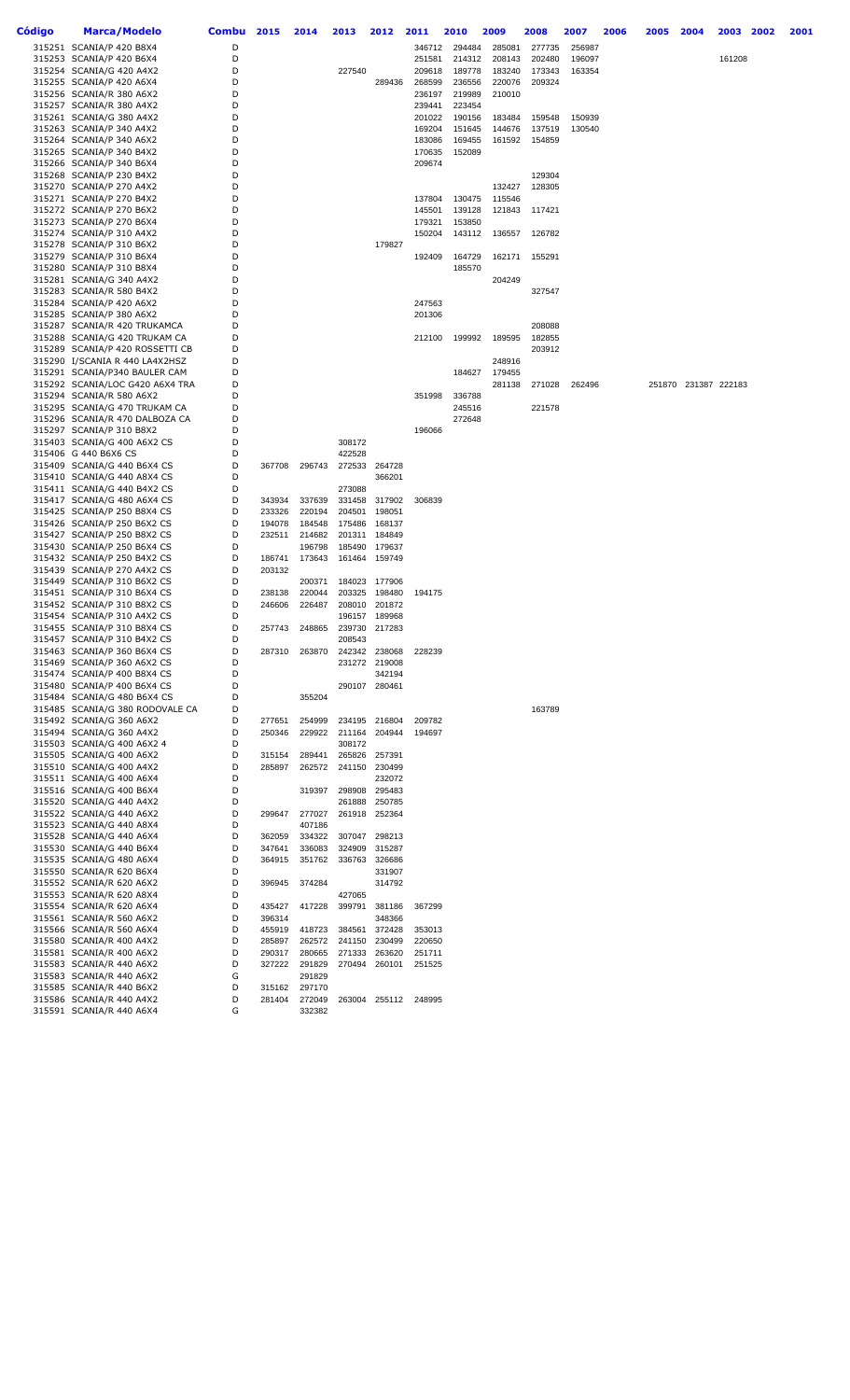| Código | <b>Marca/Modelo</b>                                               | <b>Combu</b> | 2015             | 2014             | 2013             | 2012             | 2011   | 2010   | 2009   | 2008   | 2007   | 2006   | 2005             | 2004                        | 2003                 | 2002                 | 2001             |
|--------|-------------------------------------------------------------------|--------------|------------------|------------------|------------------|------------------|--------|--------|--------|--------|--------|--------|------------------|-----------------------------|----------------------|----------------------|------------------|
|        | 315591 SCANIA/R 440 A6X4                                          | D            | 355402           | 332382           | 312536           | 288802           | 277531 | 256193 |        |        |        |        |                  |                             |                      |                      |                  |
|        | 315592 SCANIA/R 440 B6X4                                          | D            |                  |                  | 333782           |                  |        |        |        |        |        |        |                  |                             |                      |                      |                  |
|        | 315596 SCANIA/R 440 A6X2 4                                        | D            |                  |                  | 276446           | 263232           |        |        |        |        |        |        |                  |                             |                      |                      |                  |
|        | 315597 SCANIA/R 480 A6X2<br>315598 SCANIA/R 480 A6X4              | D<br>D       | 340140           | 314125<br>353334 | 288497<br>329640 | 276376<br>322096 | 304969 |        |        |        |        |        |                  |                             |                      |                      |                  |
|        | 315602 SCANIA/R 480 B6X2                                          | D            | 390805           | 307741           |                  |                  |        |        |        |        |        |        |                  |                             |                      |                      |                  |
|        | 315611 SCANIA/R 480 A4X2                                          | D            | 291360           | 239161           |                  | 230797 222725    |        |        |        |        |        |        |                  |                             |                      |                      |                  |
|        | 315625 SCANIA/P 250 B8X2                                          | D            | 232624           | 214682           | 201311           | 184849           |        |        |        |        |        |        |                  |                             |                      |                      |                  |
|        | 315628 SCANIA/P 250 B6X2<br>315630 SCANIA/P 250 B4X2              | D<br>D       | 193007<br>186741 | 184548<br>173643 | 175169<br>161464 | 168137<br>159749 | 159097 |        |        |        |        |        |                  |                             |                      |                      |                  |
|        | 315633 SCANIA/P 250 B6X4                                          | D            | 208912           | 196986           | 187817           | 180578           |        |        |        |        |        |        |                  |                             |                      |                      |                  |
|        | 315636 SCANIA/P 250 A4X2                                          | D            |                  |                  |                  | 151835           |        |        |        |        |        |        |                  |                             |                      |                      |                  |
|        | 315644 SCANIA/P 270 B8X2                                          | D            |                  |                  |                  |                  | 165953 |        |        |        |        |        |                  |                             |                      |                      |                  |
|        | 315647 SCANIA/P 270 A4X2<br>315649 SCANIA/P 310 B4X2              | D<br>D       | 247226           | 227056           | 208532           |                  | 134456 |        |        |        |        |        |                  |                             |                      |                      |                  |
|        | 315651 SCANIA/P 310 B8X4                                          | D            | 257743           | 248865           |                  | 239716 216128    |        |        |        |        |        |        |                  |                             |                      |                      |                  |
|        | 315652 SCANIA/P 310 A4X2                                          | D            | 235882           | 216637           |                  | 198963 187625    | 165125 |        |        |        |        |        |                  |                             |                      |                      |                  |
|        | 315655 SCANIA/P 310 B8X2                                          | D<br>D       | 246606           | 226487           | 208009           | 201911           | 196066 |        |        |        |        |        |                  |                             |                      |                      |                  |
|        | 315658 SCANIA/P 310 B6X4<br>315660 SCANIA/P 310 B6X2              | D            | 216059<br>219634 | 208875<br>201715 | 201930<br>185258 | 195559<br>177906 |        |        |        |        |        |        |                  |                             |                      |                      |                  |
|        | 315661 SCANIA/P 360 B6X2                                          | D            | 264077           | 242533           | 222746           |                  |        |        |        |        |        |        |                  |                             |                      |                      |                  |
|        | 315663 SCANIA/P 360 B6X4                                          | D            | 269009           | 260065           |                  | 251418 243487    |        |        |        |        |        |        |                  |                             |                      |                      |                  |
|        | 315666 SCANIA/P 360 B4X4<br>315667 SCANIA/P 360 B4X2              | D<br>D       |                  | 237773<br>228441 | 226450           | 220652 200207    |        |        |        |        |        |        |                  |                             |                      |                      |                  |
|        | 315669 SCANIA/P 360 A6X2 4                                        | D            |                  |                  |                  | 225382 218418    |        |        |        |        |        |        |                  |                             |                      |                      |                  |
|        | 315671 SCANIA/P 360 B8X4                                          | D            |                  | 279939           |                  |                  |        |        |        |        |        |        |                  |                             |                      |                      |                  |
|        | 315672 SCANIA/P 360 A6X2                                          | D            | 259550           | 241694           | 225067           | 218166           |        |        |        |        |        |        |                  |                             |                      |                      |                  |
|        | 315674 SCANIA/P 360 A4X2<br>315679 SCANIA/P 400 A6X4              | D<br>D       | 254336           | 207342           | 188774<br>290051 | 177576           |        |        |        |        |        |        |                  |                             |                      |                      |                  |
|        | 315692 I/SCANIA P4406X4 MAGIRUS                                   | D            |                  |                  | 361955           | 332425           |        |        |        |        |        |        |                  |                             |                      |                      |                  |
|        | 315693 SCANIA/P440 B4X4 FF                                        | D            |                  | 338556           | 310936           | 285568           |        |        |        |        |        |        |                  |                             |                      |                      |                  |
|        | 315694 I/SCANIA R560CTE IFFP333                                   | D            |                  |                  |                  | 359117           |        |        |        |        |        |        |                  |                             |                      |                      |                  |
|        | 315696 SCANIA/P 440 MIT BOM<br>315697 SCANIA/G 440 MIT BOM        | D<br>D       |                  |                  | 374834<br>276079 |                  |        |        |        |        |        |        |                  |                             |                      |                      |                  |
|        | 315698 SCANIA / R 560 MIT BOM                                     | D            |                  |                  | 1271343          |                  |        |        |        |        |        |        |                  |                             |                      |                      |                  |
|        | 315705 SCANIA/P 340 A4X2 SETEC                                    | D            |                  |                  |                  |                  | 190360 |        |        |        |        |        |                  |                             |                      |                      |                  |
|        | 315706 I/SCANIA ITURRI P360<br>336212 SCANIA/R 420 A6X2           | D<br>D       |                  | 353740           | 333546           |                  | 232650 | 217980 | 207238 | 199157 | 179594 |        |                  |                             |                      |                      |                  |
|        | 336213 SCANIA/R 420 A6X2 4                                        | D            |                  |                  |                  |                  | 259953 | 250611 |        |        |        |        |                  |                             |                      |                      |                  |
|        | 340416 I/SCANIA P360 LA4X2HNA                                     | D            |                  |                  | 226622           |                  |        |        |        |        |        |        |                  |                             |                      |                      |                  |
|        | 340417 I/SCANIA JACINTO P360<br>344601 SCANIA/P94 GA4X2NZ 260     | D<br>D       |                  |                  | 397533           |                  |        |        |        |        |        |        |                  |                             |                      | 108345 103025        | 95928            |
|        | 344603 SCANIA/P94 CB6X4NZ 260                                     | D            |                  |                  |                  |                  |        |        |        |        |        |        |                  |                             |                      | 90459                | 83164            |
|        | 344604 SCANIA/P94 DB4X2NZ 260                                     | D            |                  |                  |                  |                  |        |        |        |        |        |        |                  | 97478                       | 88669                | 86323                | 77153            |
|        | 344605 SCANIA/P94 DB6X2NA 260<br>344607 SCANIA/P94 GA4X2NZ 220    | D<br>D       |                  |                  |                  |                  |        |        |        |        |        |        |                  |                             | 109120 106413        | 101942               | 99595<br>93704   |
|        | 344608 SCANIA/P94CB6X4NZ 310                                      | D            |                  |                  |                  |                  |        |        |        |        | 139158 | 130882 |                  | 102475                      |                      |                      |                  |
|        | 344609 SCANIA/P94GA4X2NZ 310                                      | D            |                  |                  |                  |                  |        |        |        |        | 114069 | 106771 | 103330           | 97311                       |                      |                      |                  |
|        | 344610 SCANIA/P94DB4X2NZ 270<br>344611 SCANIA/P94GA4X2NZ 270      | D<br>D       |                  |                  |                  |                  |        |        |        |        | 109748 | 99806  | 95932            |                             |                      |                      |                  |
|        | 344612 SCANIA/P94DB4X2NZ 220                                      | D            |                  |                  |                  |                  |        |        |        |        | 118425 | 111775 | 99106            |                             | 84386                | 80696                | 77105            |
|        | 344613 SCANIA/P94GA4X2NZ 300                                      | D            |                  |                  |                  |                  |        |        |        |        |        |        |                  | 116591 111405 102875        |                      |                      |                  |
|        | 344614 SCANIA/P94DB6X2NA 270                                      | D            |                  |                  |                  |                  |        |        |        |        | 112317 | 107417 | 98189            | 93119                       |                      |                      |                  |
|        | 344615 SCANIA/P94DB4X2NZ 230<br>344618 SCANIA/P94GB4X2NZ 230      | D<br>D       |                  |                  |                  |                  |        |        |        |        | 99670  | 96537  | 89382<br>89976   | 84061                       |                      |                      |                  |
|        | 344620 SCANIA/P94CB8X4NZ 270                                      | D            |                  |                  |                  |                  |        |        |        |        |        |        | 118469           |                             |                      |                      |                  |
|        | 344622 SCANIA/P94 ZAMBONI 6X2                                     | D            |                  |                  |                  |                  |        |        |        |        |        | 132163 |                  |                             |                      |                      |                  |
|        | 344703 SCANIA/P124 CA6X4NZ 360<br>344704 SCANIA/P124 CB6X4NZ 360  | D<br>D       |                  |                  |                  |                  |        |        |        |        |        |        | 141857           | 135715 129493 122551 118454 | 134399 127909        | 123354               | 113921<br>118390 |
|        | 344705 SCANIA/P124GA4X2NZ 360                                     | D            |                  |                  |                  |                  |        |        |        |        |        |        | 128938           |                             |                      | 127986 123414 119875 | 115145           |
|        | 344706 SCANIA/P124GA4X2NZ 420                                     | D            |                  |                  |                  |                  |        |        |        |        |        |        |                  |                             |                      | 122279               | 117524           |
|        | 344708 SCANIA/P124CB8X4NZ 360<br>344710 SCANIA/P124CB6X4NZ 420    | D<br>D       |                  |                  |                  |                  |        |        |        | 213702 | 194031 | 191644 | 172389           | 194111 177094 168172 162576 |                      | 170284 160753 150409 | 145067<br>144242 |
|        | 344711 SCANIA/P124LA6X2NA 420                                     | D            |                  |                  |                  |                  |        |        |        |        | 198437 | 168926 | 160912           |                             | 154152               | 148176               | 144125           |
|        | 344712 SCANIA/P124CA6X4NZ 420                                     | D            |                  |                  |                  |                  |        |        |        |        | 186183 | 174007 |                  | 162055 149334 142385 135243 |                      |                      | 134312           |
|        | 344713 SCANIA/P124CB6X4NZ 400                                     | D            |                  |                  |                  |                  |        |        |        |        |        |        | 165933           |                             | 154345 151251        | 145657               | 139656           |
|        | 344714 SCANIA/P124CA6X4NZ 400<br>344715 SCANIA/P124 6X4 TCT MIBG  | D<br>D       |                  |                  |                  |                  |        |        |        |        |        |        | 157002           |                             | 149847 140180 135431 | 122369               | 117669           |
|        | 344717 SCANIA/P124CB8X4NZ 400                                     | D            |                  |                  |                  |                  |        |        |        |        |        |        |                  | 151474 147251 141439        |                      | 131669               |                  |
|        | 344718 SCANIA/P124CB 8X4 NZ 420                                   | D            |                  |                  |                  |                  |        |        |        |        | 175885 | 167661 | 155155           |                             |                      | 152455 140540 135342 |                  |
|        | 344719 SCANIA/P124GA6X4NZ 420<br>344720 SCANIA/P124LA6X2NA 360    | D<br>D       |                  |                  |                  |                  | 207200 |        |        |        | 155440 |        | 133593           | 135997 133222               |                      | 120873               |                  |
|        | 344721 SCANIA/R124CA6X4NZ 400                                     | D            |                  |                  |                  |                  |        |        |        |        |        |        |                  |                             | 144222               |                      |                  |
|        | 344722 SCANIA/P124GA6X2NZ 360                                     | D            |                  |                  |                  |                  |        |        |        |        |        |        |                  |                             |                      |                      | 115431           |
|        | 344727 SCANIA/P124GA4X2NZ 400                                     | D<br>D       |                  |                  |                  |                  |        |        |        |        |        |        | 141276           |                             |                      |                      |                  |
|        | 344728 SCANIA/P124LA4X2NA 400<br>344729 SCANIA/P124GA6X4NA 420    | D            |                  |                  |                  |                  |        |        |        |        |        | 190873 | 163033<br>187934 |                             |                      |                      |                  |
|        | 344730 SCANIA/P124CA8X4NZ 420                                     | D            |                  |                  |                  |                  |        |        |        |        |        | 172696 |                  |                             |                      |                      |                  |
|        | 344731 SCANIA/P124CB6X6HZ 420                                     | D            |                  |                  |                  |                  |        |        |        |        |        | 164454 |                  |                             |                      |                      |                  |
|        | 344733 SCANIA/R124CB BJS TUCANO<br>344734 SCANIA/P124 RODOCAP 420 | D<br>D       |                  |                  |                  |                  |        |        |        | 184086 | 170563 | 162497 | 132043           |                             |                      |                      | 113000           |
|        | 344735 I/SCANIA P124 CB RSBAUER                                   | D            | 192336           |                  |                  |                  |        |        |        |        |        |        |                  |                             |                      | 118454               |                  |
|        | 344736 SCANIA/VIR P124 360 6X4                                    | D            |                  |                  |                  |                  |        |        |        |        | 140247 |        |                  |                             |                      | 127136               | 122741           |
|        | 344738 SCANIA/MULTIEIXO 6X4 CM                                    | D            |                  |                  |                  |                  |        | 295195 |        |        | 250256 |        |                  |                             |                      |                      |                  |
|        |                                                                   |              |                  |                  |                  |                  |        |        |        |        |        |        |                  |                             |                      |                      |                  |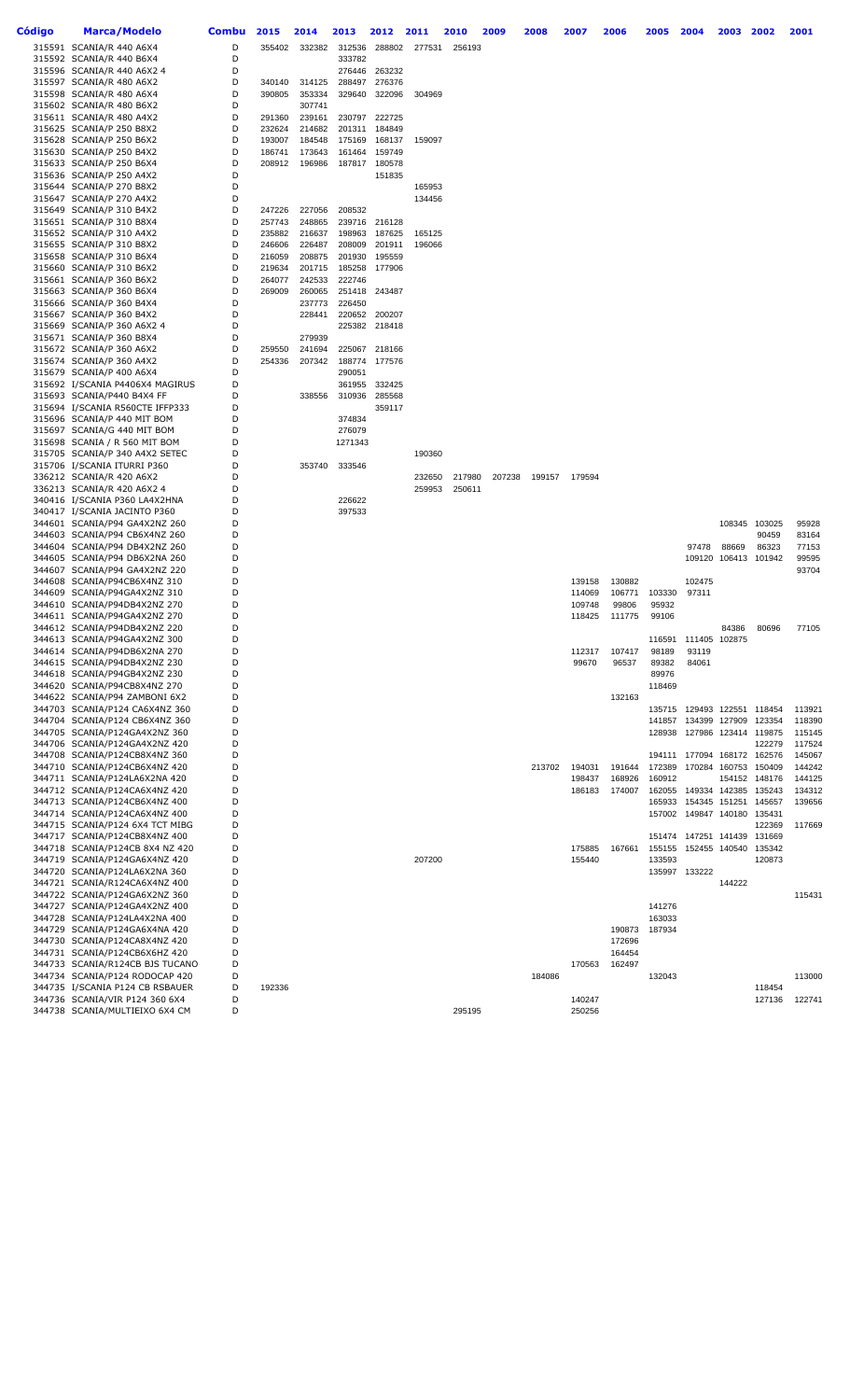| Código                  | <b>Marca/Modelo</b>                                                | <b>Combu</b> | 2015 | 2014   | 2013   | 2012             | 2011             | 2010          | 2009   | 2008          | 2007   | 2006   | 2005             | 2004                        | 2003                 | 2002                 | 2001             |
|-------------------------|--------------------------------------------------------------------|--------------|------|--------|--------|------------------|------------------|---------------|--------|---------------|--------|--------|------------------|-----------------------------|----------------------|----------------------|------------------|
|                         | 344739 I/SCANIA P420 CB 4X4 HHZ                                    | D            |      |        |        |                  |                  | 237753        |        |               |        |        |                  |                             |                      |                      |                  |
|                         | 344741 SCANIA/P124CB RODOCAP CM                                    | D            |      |        |        |                  |                  |               |        |               |        |        | 179867           |                             |                      |                      |                  |
|                         | 344742 SCANIA/P124 MT 8X4                                          | D            |      |        |        |                  |                  |               |        |               |        |        |                  |                             |                      |                      | 170905           |
|                         | 344743 SCANIA/P420 VERTRUCKS                                       | D            |      |        |        |                  |                  |               |        | 211105        |        |        |                  |                             |                      |                      |                  |
|                         | 344744 I/SCANIA P420 4X4 EBCO<br>344745 I/SCANIA P320 GIMAEX EPC   | D<br>D       |      |        |        | 284487           |                  | 178954        |        |               |        |        |                  |                             |                      |                      |                  |
|                         | 344746 SCANIA/P124 GNG 360                                         | D            |      |        |        |                  |                  |               |        |               |        |        |                  |                             | 128149               |                      |                  |
|                         | 344749 SCANIA/P124 DALBOZA CA                                      | D            |      |        |        |                  |                  |               |        |               |        |        |                  |                             |                      | 113203 107814        |                  |
|                         | 344750 SCANIA/R 440 DALBOZA CA                                     | D            |      |        |        | 269502           |                  |               |        |               |        |        |                  |                             |                      |                      |                  |
|                         | 344751 I/SCANIA P320 4X2CREWCAB                                    | D            |      |        | 197019 |                  |                  |               |        |               |        |        |                  |                             |                      |                      |                  |
|                         | 344752 I/SCANIA R490 LA6X4HNA                                      | D            |      |        | 340170 |                  |                  |               |        |               |        |        |                  |                             |                      |                      |                  |
|                         | 344753 I/SCANIA GIMAEX P360                                        | D            |      | 377170 |        |                  |                  |               |        |               |        |        |                  |                             |                      |                      |                  |
|                         | 344805 SCANIA/R114GB4X2NZ 330                                      | D            |      |        |        |                  |                  |               |        |               |        | 151980 |                  |                             |                      |                      |                  |
|                         | 344806 SCANIA/R114GA4X2NZ 330<br>344809 SCANIA/R114GA4X2NZ 380     | D<br>D       |      |        |        |                  |                  |               |        |               | 148933 | 145159 | 144250<br>142080 |                             | 139407 137280 129548 |                      | 122806           |
|                         | 344813 SCANIA/R114LA4X2NA 380                                      | D            |      |        |        |                  |                  |               |        |               | 152302 | 138776 |                  |                             |                      |                      |                  |
|                         | 344814 SCANIA/R114LA6X2NA 380                                      | D            |      |        |        |                  |                  |               |        |               | 186916 | 173762 | 159284           | 151891                      |                      |                      |                  |
|                         | 344901 SCANIA/R124 GA4X2NZ 400                                     | D            |      |        |        |                  |                  |               |        | 187316        |        | 159677 | 151378           |                             | 142852 134563 129070 |                      | 123509           |
|                         | 344902 SCANIA/R124 GB4X2NZ 400                                     | D            |      |        |        |                  |                  |               |        |               |        | 165318 | 155839           |                             | 147831               | 141658               |                  |
|                         | 344903 SCANIA/R124 GA6X4NZ 400                                     | D            |      |        |        |                  |                  |               |        |               |        | 130629 | 117633           | 115739 108035               |                      | 106992               | 102145           |
|                         | 344904 SCANIA/R124 LA4X2NA 400                                     | D            |      |        |        |                  |                  |               |        |               |        |        | 161683           |                             | 150514 147170        | 145087               | 134865           |
|                         | 344905 SCANIA/R124 LA6X2NA 400                                     | D            |      |        |        |                  |                  |               |        |               |        |        | 166144           |                             | 154807 148301        | 141408               | 139973           |
|                         | 344906 SCANIA/R124 GA4X2NZ 360<br>344907 SCANIA/R124 GA6X4NZ 360   | D<br>D       |      |        |        |                  |                  |               |        | 168215        |        |        | 135460           | 141311 132900               | 133540 123551        | 115723<br>127049     | 113236<br>117761 |
|                         | 344908 SCANIA/R124 GB4X2NZ 360                                     | D            |      |        |        |                  |                  |               |        |               |        |        | 146546           |                             | 139542 133474        |                      |                  |
|                         | 344909 SCANIA/R124 LA4X2NA 360                                     | D            |      |        |        |                  |                  |               |        |               |        |        |                  |                             |                      | 138191               |                  |
|                         | 344910 SCANIA/R124 LA6X2NA 360                                     | D            |      |        |        |                  |                  |               |        |               |        |        | 163570           | 154134 148073               |                      | 141160               | 140203           |
|                         | 344911 SCANIA/R124 GA6X4NA 420                                     | D            |      |        |        |                  |                  |               |        | 234870        | 223501 | 213024 |                  |                             | 181825               |                      |                  |
|                         | 344912 SCANIA/R124GB6X4NZ 400                                      | D            |      |        |        |                  |                  |               |        |               |        |        |                  | 194452 185193               |                      |                      |                  |
|                         | 344913 SCANIA/R124CB8X4NZ 420                                      | D            |      |        |        |                  |                  |               |        |               |        | 214701 |                  | 177273                      |                      |                      |                  |
|                         | 344914 SCANIA/R124CB6X4NZ 420                                      | D            |      |        |        |                  |                  |               |        |               | 196093 |        |                  |                             |                      |                      |                  |
|                         | 344915 SCANIA/R124LA6X4NA 420                                      | D            |      |        |        |                  |                  |               |        | 234871        |        |        |                  |                             |                      |                      |                  |
|                         | 344916 SCANIA/R124GA6X4NA 400                                      | D            |      |        |        |                  |                  |               |        |               |        |        |                  | 162535                      |                      |                      |                  |
|                         | 344918 SCANIA/R124GB6X4NZ 420<br>344921 SCANIA/R124CB8X4NZ 470     | D<br>D       |      |        |        |                  |                  |               |        | 266485        |        |        | 224092 212887    |                             |                      |                      |                  |
|                         | 344924 SCANIA/R124LA6X2NA 470                                      | D            |      |        |        |                  |                  |               |        |               | 220761 |        |                  |                             |                      |                      |                  |
|                         | 344927 SCANIA/R124 RODOEIXO CA                                     | D            |      |        |        |                  |                  |               |        |               |        |        |                  |                             |                      | 147101               |                  |
|                         | 344928 SCANIA/R124 NSLOURDES JA                                    | D            |      |        |        |                  |                  |               |        |               |        |        |                  |                             |                      |                      | 158670           |
|                         | 344929 I/SCANIA R440 LA6X2MNA                                      | D            |      |        | 308844 |                  |                  | 254925        |        |               |        |        |                  |                             |                      |                      |                  |
|                         | 344930 SCANIA/R 440 RODOEIXO CA                                    | D            |      |        | 298811 |                  |                  |               |        |               |        |        |                  |                             |                      |                      |                  |
|                         | 345006 SCANIA/T114GA4X2NZ 330                                      | D            |      |        |        |                  |                  |               |        |               |        |        | 129347           | 126661 126244 121027        |                      |                      | 117422           |
|                         | 345101 SCANIA/T124 GA4X2NZ 400<br>345102 SCANIA/T124 GA6X4NZ 400   | D<br>D       |      |        |        |                  |                  |               |        |               |        |        | 146325           | 143577 137064 131150        |                      | 121644 116549        | 124015<br>112174 |
|                         | 345103 SCANIA/T124 LA4X2NA 400                                     | D            |      |        |        |                  |                  |               |        |               |        |        |                  |                             |                      | 142401               | 139010           |
|                         | 345104 SCANIA/T124 GA4X2NZ 360                                     | G            |      |        |        |                  |                  |               |        |               |        |        |                  |                             |                      | 118542               |                  |
|                         | 345104 SCANIA/T124 GA4X2NZ 360                                     | D            |      |        |        |                  |                  |               |        |               |        |        | 133519           | 132124 124055 118542        |                      |                      | 113327           |
|                         | 345105 SCANIA/T124 GA6X4NZ 360                                     | D            |      |        |        |                  |                  |               |        |               |        |        |                  |                             | 130730 128959        | 125138               | 121151           |
|                         | 345107 SCANIA/T124LA6X2NA 360                                      | D            |      |        |        |                  |                  |               |        |               |        |        |                  |                             | 147126 145087        | 140543               | 134969           |
|                         | 345108 SCANIA/T124LA6X2NA 420                                      | D            |      |        |        |                  |                  |               |        |               |        |        |                  |                             | 145888               |                      | 137639           |
|                         | 345109 SCANIA/T124CA6X4NZ 420                                      | D            |      |        |        |                  |                  |               |        |               |        |        |                  |                             |                      | 141489               | 133326           |
|                         | 345110 SCANIA/T124LA6X2NA 400<br>345111 SCANIA/T124GB4X2NZ 360     | D<br>D       |      |        |        |                  |                  |               |        |               |        |        | 158223           |                             |                      | 155265 148314 144433 | 134366           |
|                         | 345114 SCANIA/T124GA6X4NA 420                                      | D            |      |        |        |                  |                  |               |        |               |        |        |                  |                             |                      |                      | 109074<br>144314 |
|                         | 345117 SCANIA/T124GA6X2NZ 360                                      | D            |      |        |        |                  |                  |               |        |               |        |        |                  |                             |                      | 120997               |                  |
|                         | 345201 SCANIA/P114 CA6X4NZ 360                                     | D            |      |        |        |                  |                  |               |        |               |        |        |                  |                             |                      |                      | 120375           |
|                         | 345204 SCANIA/P114GA4X2NZ 360                                      | D            |      |        |        |                  |                  |               |        |               |        |        |                  |                             | 104022               |                      |                  |
|                         | 345206 SCANIA/P114GA4X2NZ 330                                      | D            |      |        |        |                  |                  |               |        |               |        |        |                  | 108444 107225 104502 101115 |                      |                      | 98273            |
|                         | 345209 SCANIA/P114GB4X2NZ 330                                      | D            |      |        |        |                  |                  |               |        |               |        |        |                  |                             | 100283 95037         | 92905                |                  |
|                         | 345211 SCANIA/P114GA6X2NZ 330                                      | D            |      |        |        |                  |                  |               |        |               |        |        | 140608           |                             |                      |                      |                  |
|                         | 345214 SCANIA/P114CB8X4NZ 340                                      | D<br>D       |      |        |        |                  |                  |               |        |               |        | 207822 |                  |                             |                      |                      |                  |
|                         | 345217 SCANIA/P114GA4X2NZ 380<br>345221 SCANIA/P114GA4X2NZ 340     | D            |      |        |        |                  |                  |               |        |               | 119728 | 113206 | 135448           | 106330 103385               |                      |                      |                  |
|                         | 345222 SCANIA/P114GA6X2NA 340                                      | D            |      |        |        |                  |                  |               |        |               | 127961 |        |                  |                             |                      |                      |                  |
|                         | 345223 SCANIA/P114GB4X2NZ 340                                      | D            |      |        |        |                  |                  |               |        |               |        | 132293 |                  |                             |                      |                      |                  |
|                         | 345224 SCANIA/P114LA6X2NA 340                                      | D            |      |        |        |                  |                  |               |        |               |        | 131215 |                  |                             |                      |                      |                  |
|                         | 345227 SCANIA/P114 PM2IRM CA                                       | D            |      |        |        |                  |                  |               |        |               |        |        | 121770           |                             |                      |                      |                  |
|                         | 350700 I/SCANIA P380 BSKYLIFT F                                    | D            |      |        |        |                  |                  | 236922        |        |               |        |        |                  |                             |                      |                      |                  |
|                         | 903323 SCANIA/K94IB4X2NB 310                                       | D            |      |        |        |                  |                  |               |        |               |        |        |                  |                             |                      |                      | 105129           |
| <b>Fabricante:</b> SEAT |                                                                    |              |      |        |        |                  |                  |               |        |               |        |        |                  |                             |                      |                      |                  |
|                         |                                                                    |              |      |        |        |                  |                  |               |        |               |        |        |                  |                             |                      |                      |                  |
|                         | 349418 I/SINOTRUK HOWO MASTER                                      | D            |      |        |        |                  | 180411           | 165692        | 152695 |               |        |        |                  |                             |                      |                      |                  |
| Fabricante:             | SHAANXI                                                            |              |      |        |        |                  |                  |               |        |               |        |        |                  |                             |                      |                      |                  |
|                         |                                                                    |              |      |        |        |                  |                  |               |        |               |        |        |                  |                             |                      |                      |                  |
|                         | 311302 I/SHAANXI SMAN TT385 6X4                                    | D            |      |        |        | 212187           | 195957           |               |        |               |        |        |                  |                             |                      |                      |                  |
| <b>Fabricante:</b>      | SHAANXI SMAN                                                       |              |      |        |        |                  |                  |               |        |               |        |        |                  |                             |                      |                      |                  |
|                         |                                                                    |              |      |        |        |                  |                  |               |        |               |        |        |                  |                             |                      |                      |                  |
|                         |                                                                    |              |      |        |        |                  |                  |               |        |               |        |        |                  |                             |                      |                      |                  |
|                         | 311300 I/SHAANXI SMAN TT420 6X4<br>311303 I/SHAANXI SMAN TT385 4X2 | D<br>D       |      |        |        | 220053<br>184378 | 203423<br>176519 |               |        |               |        |        |                  |                             |                      |                      |                  |
|                         | 311304 I/SHAANXI SMAN DT385 6X4                                    | D            |      |        |        |                  | 179349           |               |        |               |        |        |                  |                             |                      |                      |                  |
|                         | 311307 I/SHAANXI SHAC T 385 6X4                                    | D            |      |        |        |                  | 178763           |               |        |               |        |        |                  |                             |                      |                      |                  |
|                         | <b>Fabricante:</b> SINOTRUK                                        |              |      |        |        |                  |                  |               |        |               |        |        |                  |                             |                      |                      |                  |
|                         |                                                                    |              |      |        |        |                  |                  |               |        |               |        |        |                  |                             |                      |                      |                  |
|                         | 349400 I/SINOTRUK HOWO 6X2 380                                     | D            |      |        |        |                  |                  | 165365 149207 |        | 133248 123743 |        |        |                  |                             |                      |                      |                  |
|                         |                                                                    |              |      |        |        |                  |                  |               |        |               |        |        |                  |                             |                      |                      |                  |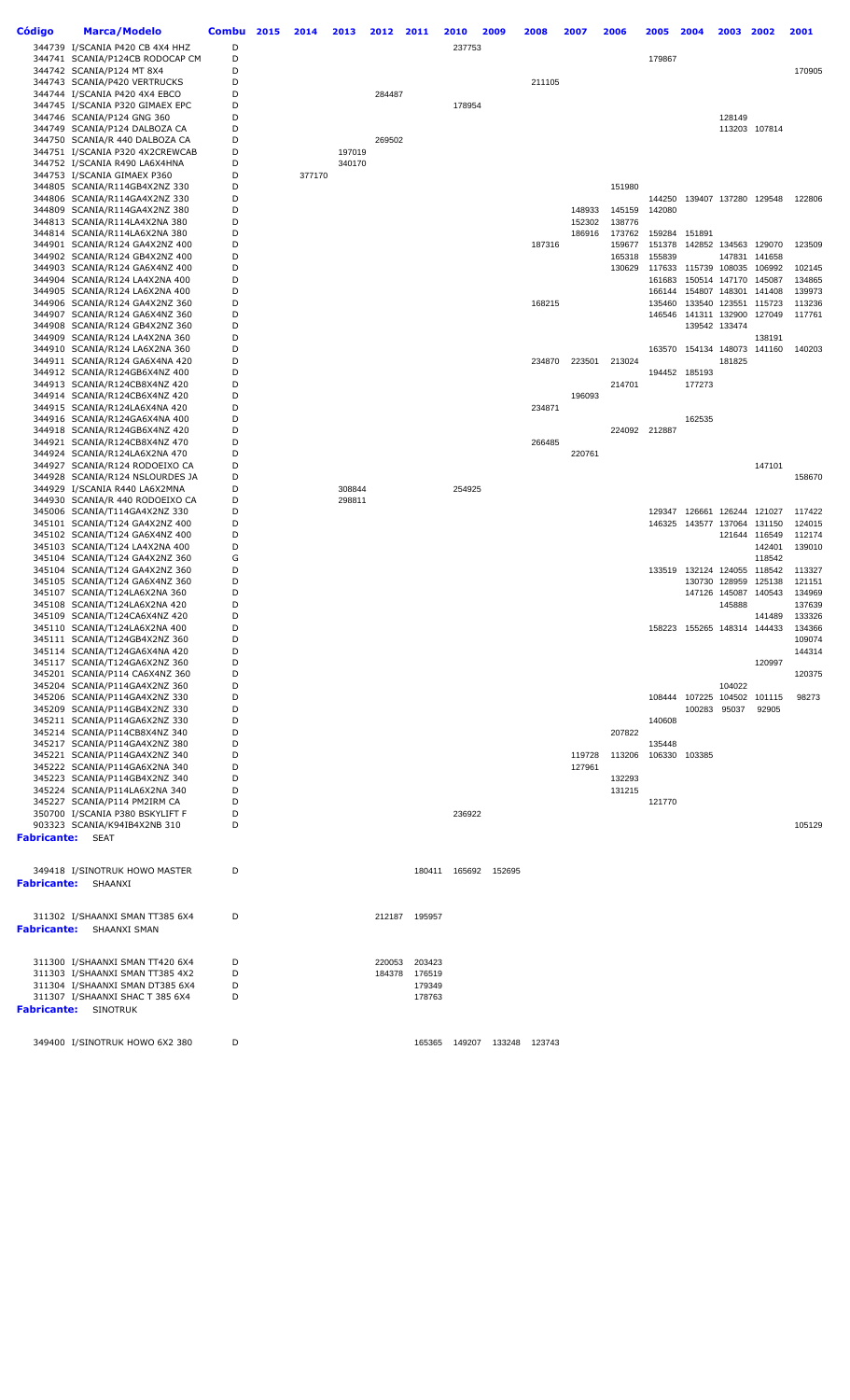| Código                 | <b>Marca/Modelo</b>                                               | Combu  | 2015             | 2014             | 2013             | 2012             | 2011             | 2010          | 2009   | 2008                 | 2007   | 2006          | 2005  | 2004                        | 2003  | 2002  | 2001   |
|------------------------|-------------------------------------------------------------------|--------|------------------|------------------|------------------|------------------|------------------|---------------|--------|----------------------|--------|---------------|-------|-----------------------------|-------|-------|--------|
|                        | 349401 I/SINOTRUK HOWO 6X4 380                                    | D      |                  |                  |                  |                  | 197882           | 185497        | 174502 |                      |        |               |       |                             |       |       |        |
|                        | 349402 I/SINOTRUK HOWO 8X4 380                                    | D      |                  |                  |                  |                  | 166606           | 158230        |        |                      |        |               |       |                             |       |       |        |
|                        | 349403 I/SINOTRUK HOWO 8X4 BETO                                   | D      |                  |                  |                  |                  |                  | 184949        |        |                      |        |               |       |                             |       |       |        |
|                        | 349404 I/CNHTC HOWO SINOTRUK 64                                   | D<br>D |                  |                  |                  |                  | 210366           |               |        |                      |        |               |       |                             |       |       |        |
|                        | 349406 I/CNHTC HOWO A7 6X4<br>349407 I/SINOTRUK HOWO A7-A         | D      |                  |                  |                  |                  | 106216           | 171628        |        |                      |        |               |       |                             |       |       |        |
|                        | 349408 I/SINOTRUK HOWO GNG 380                                    | D      |                  |                  |                  |                  | 179622           |               |        |                      |        |               |       |                             |       |       |        |
|                        | 349409 I/SINOTRUK A7 H6X2 420A                                    | D      |                  |                  |                  | 237362           | 224988           |               |        |                      |        |               |       |                             |       |       |        |
|                        | 349411 I/SINOTRUK A7 H6X4 460A                                    | D      |                  |                  |                  | 241232           | 228873           |               |        |                      |        |               |       |                             |       |       |        |
|                        | 349412 I/SINOTRUK A7 H4X2 380A                                    | D      |                  |                  |                  | 221260           | 203534           |               |        |                      |        |               |       |                             |       |       |        |
|                        | 349413 I/SINOTRUK A7 H4X2 380M<br>349414 I/SINOTRUK A7 L4X2 380A  | D<br>D |                  |                  |                  | 216026           | 208310           |               |        |                      |        |               |       |                             |       |       |        |
|                        | 349415 I/SINOTRUK A7 H6X2 420M                                    | D      |                  |                  |                  | 237592           | 179110           |               |        |                      |        |               |       |                             |       |       |        |
|                        | 349416 I/SINOTRUK A7 H6X4 460M                                    | D      |                  |                  |                  | 249206           | 230907           |               |        |                      |        |               |       |                             |       |       |        |
|                        | 349420 I/SINOTRUK A7 L6X4 460A                                    | D      |                  |                  |                  |                  | 230907           |               |        |                      |        |               |       |                             |       |       |        |
|                        | 349422 I/SINOTRUK A7 L6X4 460M                                    | D      |                  |                  |                  |                  | 224898           |               |        |                      |        |               |       |                             |       |       |        |
|                        | 349424 I/SINOTRUK A7 D8X4 420A                                    | D      |                  |                  |                  |                  | 234891           |               |        |                      |        |               |       |                             |       |       |        |
|                        | 349426 I/SINOTRUK HOWO TRUCKVEL<br>349437 I/SINOTRUK A7 H6X4 460A | D<br>D |                  |                  |                  | 241232           | 196668           |               |        |                      |        |               |       |                             |       |       |        |
|                        | <b>Fabricante:</b> SPARTAN                                        |        |                  |                  |                  |                  |                  |               |        |                      |        |               |       |                             |       |       |        |
|                        |                                                                   |        |                  |                  |                  |                  |                  |               |        |                      |        |               |       |                             |       |       |        |
|                        | 304434 I/SPARTAN LA41M 2142<br>Fabricante: TANGJUN                | D      | 384595           |                  |                  |                  |                  |               |        |                      |        |               |       |                             |       |       |        |
|                        |                                                                   |        |                  |                  |                  |                  |                  |               |        |                      |        |               |       |                             |       |       |        |
|                        | 333100 I/TANGJUN ZB5041XXYLDCS                                    | D      |                  |                  |                  |                  | 42324            |               |        |                      |        |               |       |                             |       |       |        |
|                        | 333101 I/TANGJUN ZB5040XXYLDD3S                                   | D      |                  |                  |                  |                  | 41387            |               |        |                      |        |               |       |                             |       |       |        |
|                        | 333103 I/TANGJUN ZB 1090                                          | D      |                  | 82629            |                  |                  |                  |               |        |                      |        |               |       |                             |       |       |        |
| <b>Fabricante:</b> TOR |                                                                   |        |                  |                  |                  |                  |                  |               |        |                      |        |               |       |                             |       |       |        |
|                        |                                                                   |        |                  |                  |                  |                  |                  |               |        |                      |        |               |       |                             |       |       |        |
|                        | 349200 I/TOR TRUCK TB130                                          | D      |                  |                  |                  |                  |                  |               |        |                      | 257044 |               |       |                             |       |       |        |
| Fabricante:            | TROLLER                                                           |        |                  |                  |                  |                  |                  |               |        |                      |        |               |       |                             |       |       |        |
|                        |                                                                   |        |                  |                  |                  |                  |                  |               |        |                      |        |               |       |                             |       |       |        |
|                        | 348902 TROLLER/PANTANAL HD S4CH                                   | D      |                  |                  |                  |                  |                  |               |        |                      |        | 28515         |       |                             |       |       |        |
| Fabricante:            | VOLKSWAGEN                                                        |        |                  |                  |                  |                  |                  |               |        |                      |        |               |       |                             |       |       |        |
|                        |                                                                   |        |                  |                  |                  |                  |                  |               |        |                      |        |               |       |                             |       |       |        |
|                        | 304201 VW/31310 VERTRUCKS 6X4                                     | D      |                  |                  |                  |                  |                  |               |        |                      |        |               |       | 116949                      |       |       |        |
|                        | 310400 VW/35.300 PARTHENON                                        | D      |                  |                  |                  |                  |                  |               |        |                      |        |               |       | 115798 114123 112509 110109 |       |       | 108227 |
|                        | 310601 VW/31.320 TRUCK GALEGO<br>310605 VW/25.320CLC TRUCKGALEGO  | D<br>D |                  |                  |                  |                  | 175115<br>168498 | 161675        | 144135 |                      |        |               |       |                             |       |       |        |
|                        | 314300 VW/24.250 CNC BIASI 6X2                                    | D      |                  |                  |                  |                  | 128324           |               |        |                      |        |               |       |                             |       |       |        |
|                        | 314302 VW/18.310 TITAN BIASI                                      | D      |                  |                  |                  |                  |                  |               |        |                      |        |               |       | 70638                       |       |       |        |
|                        | 314303 VW/19.320 CNC BIASI                                        | D      |                  |                  |                  |                  |                  |               |        |                      |        | 87359         |       |                             |       |       |        |
|                        | 319800 VW/31.260CN PMERECHIM 84                                   | D      |                  |                  |                  |                  |                  |               |        | 127661               |        |               |       |                             |       |       |        |
|                        | 319801 VW/31.260 E SETEC TCT<br>319802 VW/26.260 E SETEC TCT      | D<br>D |                  |                  |                  |                  |                  | 153187        | 123390 |                      |        |               |       |                             |       |       |        |
|                        | 319803 VW/40.300 SETEC CM                                         | D      |                  |                  |                  |                  |                  |               |        |                      |        |               |       |                             |       |       | 71865  |
|                        | 319804 VW/18.310 T SETEC CM                                       | D      |                  |                  |                  |                  |                  |               |        |                      |        |               | 83531 | 79966                       | 76533 | 70495 |        |
|                        | 319805 VW/17.250 CLC SETEC CM                                     |        |                  |                  |                  |                  | 134058           | 126405        |        | 118022 110551 106402 |        | 100391        |       |                             |       |       |        |
|                        | 319806 VW/19.320 SETEC CM                                         | D      |                  |                  |                  |                  |                  | 124013 120420 |        | 118829               |        | 113707 106138 |       |                             |       |       |        |
|                        | 319807 VW/17.220 T SETEC<br>320011 VW/18.310 PM2IRM CA            | D<br>D |                  |                  |                  |                  |                  |               |        |                      |        |               | 86288 | 74272                       | 77567 |       |        |
|                        | 320281 VW/23.220 MOURA                                            | D      |                  |                  |                  |                  |                  |               |        |                      |        |               | 89396 | 86416                       | 85750 | 81117 |        |
|                        | 320503 VW/24.330 CRC 6X2                                          | D      | 209887           | 199378           | 189395           | 182784           | 171868           |               |        |                      |        |               |       |                             |       |       |        |
|                        | 320504 VW/25.390 CTC 6X2                                          | D      | 215137           | 207984           | 201068           | 180898           | 177879           |               |        |                      |        |               |       |                             |       |       |        |
|                        | 320505 VW/26.390 CTC 6X4                                          | D      | 236568           | 224101           |                  | 212293 201303    | 195194           |               |        |                      |        |               |       |                             |       |       |        |
|                        | 320506 VW/26.280 CRM 6X4<br>320506 VW/26.280 CRM 6X4              | G<br>D | 191300           | 175693           | 161360           | 161360 154117    | 147336           |               |        |                      |        |               |       |                             |       |       |        |
|                        | 320507 VW/24.280 CRM 6X2                                          | D      | 191945           | 176284           | 161901           | 156446           | 136845           |               |        |                      |        |               |       |                             |       |       |        |
|                        | 320508 VW/19.390 CTC 4X2                                          | D      |                  |                  |                  |                  | 145926           |               |        |                      |        |               |       |                             |       |       |        |
|                        | 320509 VW/19.330 CTC 4X2                                          | G      |                  | 145165           |                  |                  |                  |               |        |                      |        |               |       |                             |       |       |        |
|                        | 320509 VW/19.330 CTC 4X2                                          | D      | 157499           | 145165           | 134744           | 128501           | 118860           |               |        |                      |        |               |       |                             |       |       |        |
|                        | 320510 VW/8.160 DRC 4X2<br>320511 VW/15.190 CRM 4X2               | D<br>D | 98815            | 90753            | 83349            | 80426            | 77813            |               |        |                      |        |               |       |                             |       |       |        |
|                        | 320511 VW/15.190 CRM 4X2                                          | G      | 160158           | 147091           | 135091<br>135091 | 127250           | 122640           |               |        |                      |        |               |       |                             |       |       |        |
|                        | 320512 VW/5.150 DRC 4X2                                           | D      | 86018            | 79312            | 72701            | 66887            | 65504            |               |        |                      |        |               |       |                             |       |       |        |
|                        | 320513 VW/31.330 CRC 6X4                                          | D      | 226573           | 214621           | 205465           | 199926           | 188082           |               |        |                      |        |               |       |                             |       |       |        |
|                        | 320514 VW/9.160 DRC 4X2                                           | D      | 105991           | 97343            | 89401            | 84440            | 79243            |               |        |                      |        |               |       |                             |       |       |        |
|                        | 320515 VW/17.330 CRC 4X2                                          | D<br>D | 206684           | 189821           | 174333           | 168834           | 161638           |               |        |                      |        |               |       |                             |       |       |        |
|                        | 320516 VW/10.160 DRC 4X2<br>320517 VW/17.190 CRM 4X2              | D      | 114669<br>160555 | 105314<br>150224 | 96721<br>140739  | 94765<br>133021  | 130538           |               |        |                      |        |               |       |                             |       |       |        |
|                        | 320518 VW/13.190 CRM 4X2                                          | D      | 135586           | 124524           | 114364           | 104761           | 96544            |               |        |                      |        |               |       |                             |       |       |        |
|                        | 320519 VW/17.280 CTM 4X2                                          | D      |                  |                  | 153311           |                  |                  |               |        |                      |        |               |       |                             |       |       |        |
|                        | 320520 VW/24.280 CRM 6X2 4P                                       | D      | 180762           | 174753           |                  | 168943 161880    |                  |               |        |                      |        |               |       |                             |       |       |        |
|                        | 320521 VW/13.190 CRM 4X2 4P                                       | D      | 135586           | 124524           | 114364           | 104761           | 102009           | 99914         |        |                      |        |               |       |                             |       |       |        |
|                        | 320522 VW/17.280 CRM 4X2 4P<br>320525 VW/25.390 CTC 6X2           | D<br>D | 164406           | 158940           | 153656           | 141994<br>184754 | 140120           |               |        |                      |        |               |       |                             |       |       |        |
|                        | 320526 VW/19.390 CTC 4X2                                          | D      | 224107           | 205824           |                  | 189032 177151    |                  |               |        |                      |        |               |       |                             |       |       |        |
|                        | 320527 VW/31.390 CRC 6X4                                          | D      | 259185           | 238038           |                  | 218617 205920    | 199059           |               |        |                      |        |               |       |                             |       |       |        |
|                        | 320528 VW/17.190 WORKER                                           | D      | 136865           | 132315           |                  | 127916 123474    |                  |               |        |                      |        |               |       |                             |       |       |        |
|                        | 320529 VW/13.190 WORKER                                           | D      | 119967           | 110179           | 101190           | 98154            |                  |               |        |                      |        |               |       |                             |       |       |        |
|                        | 320530 VW/15.190 WORKER<br>320531 VW/15.190 CRM 4X2 4P            | D<br>G | 134823<br>146982 | 123823           | 113721<br>123979 | 110134           |                  |               |        |                      |        |               |       |                             |       |       |        |
|                        |                                                                   |        |                  |                  |                  |                  |                  |               |        |                      |        |               |       |                             |       |       |        |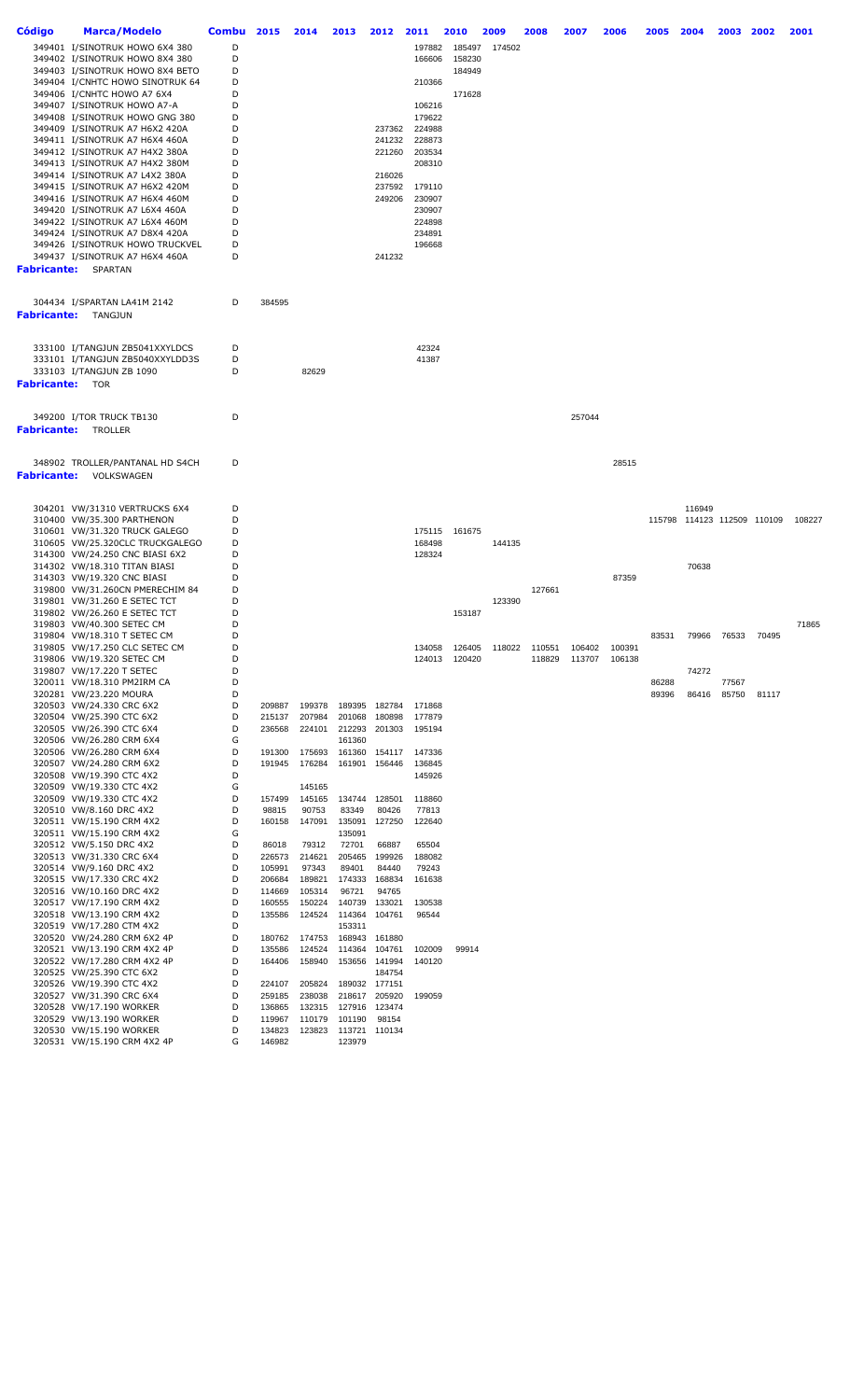| Código | Marca/Modelo                                                       | <b>Combu</b> | 2015   | 2014          | 2013             | 2012          | 2011           | 2010           | 2009           | 2008           | 2007           | 2006           | 2005           | 2004           | 2003           | 2002           | 2001           |
|--------|--------------------------------------------------------------------|--------------|--------|---------------|------------------|---------------|----------------|----------------|----------------|----------------|----------------|----------------|----------------|----------------|----------------|----------------|----------------|
|        | 320531 VW/15.190 CRM 4X2 4P                                        | D            | 155402 | 138939        | 123979           | 121903        | 113452         |                |                |                |                |                |                |                |                |                |                |
|        | 320532 VW/17.280 CRM 4X2                                           | D            | 160877 | 155529        | 150358           | 138274        | 130346         |                |                |                |                |                |                |                |                |                |                |
|        | 320533 VW/31.280 CRM 6X4                                           | D            | 211173 | 196479        | 186754           | 181883        | 171812         |                |                |                |                |                |                |                |                |                |                |
|        | 320534 VW/24.330 WORKER                                            | D            |        |               |                  |               | 184574         |                |                |                |                |                |                |                |                |                |                |
|        | 320535 VW/31.280 BMB CRM CM                                        | D<br>D       | 100872 |               |                  | 189611        |                |                |                | 86867          |                |                |                |                |                |                |                |
|        | 320536 VW/8.160 RODOMOURA<br>320537 VW/DEL 8.150 RODOMOURA         | D            |        | 96069         | 91494            | 88090         |                | 74279          | 72409          | 68779          | 66138          | 60949          |                |                |                |                |                |
|        | 320538 VW/17.190 CRM 4X2 4P                                        | D            | 160555 | 150224        | 140739           | 133021        |                |                |                |                |                |                |                |                |                |                |                |
|        | 320540 VW/25.320 CNC 6X2 SETEC                                     | D            |        |               |                  |               | 152998         | 138292         | 134478         | 128511         |                |                |                |                |                |                |                |
|        | 320541 VW/8.160 BLINFORT BD                                        | D            |        | 107252        | 98502            | 90465         |                |                |                |                |                |                |                |                |                |                |                |
|        | 320542 VW/19.330 GNG                                               | D            |        |               |                  | 166263        |                |                |                |                |                |                |                |                |                |                |                |
|        | 320544 VW/19.420 CTC 4X2                                           | D            | 245957 | 225890        | 207460           |               |                |                |                |                |                |                |                |                |                |                |                |
|        | 320545 VW/25.420 CTC 6X2                                           | D            | 231373 | 223681        | 216244           |               |                |                |                |                |                |                |                |                |                |                |                |
|        | 320546 VW/26.420 CTC 6X4<br>320547 VW/25.390CTC RODOVALE CA        | D<br>D       | 256478 | 238218        | 237955<br>194911 |               |                |                |                |                |                |                |                |                |                |                |                |
|        | 320548 VW/24.280 GNV 6X2                                           | G            |        |               |                  | 172460        |                |                |                |                |                |                |                |                |                |                |                |
|        | 320549 VW / 23.230 WORKER 6X2 DTR                                  | D            |        | 159762        |                  |               |                |                |                |                |                |                |                |                |                |                |                |
|        | 320550 VW/23.230 WORKER 6X2                                        | D            | 163528 | 154193        |                  |               |                |                |                |                |                |                |                |                |                |                |                |
|        | 320552 VW/17.230 WORKER 4X2                                        | D            | 152241 | 143550        |                  |               |                |                |                |                |                |                |                |                |                |                |                |
|        | 320553 VW/19.330 CTC EQUIPG CA                                     | D            |        |               |                  | 145652 143318 |                |                |                |                |                |                |                |                |                |                |                |
|        | 320554 VW/25.370CLM RODOVALE CA                                    | D            |        |               |                  |               |                | 172662         |                | 140806         | 132768         |                |                |                |                |                |                |
|        | 320555 VW/31330CRC SUPERTRUCK T<br>320556 VW/26.390CTC RODOEIXO CA | D<br>D       |        |               | 225250<br>247136 |               |                |                |                |                |                |                |                |                |                |                |                |
|        | 320557 VW/13.190 CT RODOKINHO                                      | D            |        | 146064        |                  |               |                |                |                |                |                |                |                |                |                |                |                |
|        | 320560 VW/15.190 CT RODOKINHO                                      | D            |        |               | 128017           |               |                |                |                |                |                |                |                |                |                |                |                |
|        | 320561 VW/8.160 CT RODOKINHO                                       | D            | 118543 | 114917        |                  |               |                |                |                |                |                |                |                |                |                |                |                |
|        | 320562 VW/25.420 THELIO CM                                         | D            |        |               | 228546           |               |                |                |                |                |                |                |                |                |                |                |                |
|        | 320563 VW/19.330 THELIO CM                                         | D            |        | 194886        | 172411           |               |                |                |                |                |                |                |                |                |                |                |                |
|        | 320565 VW/17.230 CRM 4X2 4P                                        | D            | 160634 |               |                  |               |                |                |                |                |                |                |                |                |                |                |                |
|        | 320571 VW/19.360 CTC 4X2<br>326009 VW/8.150E TOPCA MINITRIO        | D<br>D       | 212739 |               |                  |               |                |                |                | 66297          |                |                |                |                |                |                |                |
|        | 326010 VW/8.150E INBRA BD                                          | D            |        |               |                  | 83943         | 79947          | 72742          |                |                |                |                |                |                |                |                |                |
|        | 326012 VW/17.210 TRAT MOURA CE                                     | D            |        |               |                  |               |                |                |                |                |                |                | 87598          |                |                |                |                |
|        | 326013 VW/9.150 E DLV DINGO CD                                     | D            |        |               |                  |               | 76347          |                |                |                |                |                |                |                |                |                |                |
|        | 329500 VW/18.310 GNG CR                                            | D            |        |               |                  |               |                |                |                |                |                |                |                | 95288          | 87515          |                |                |
|        | 331404 VW/8.150                                                    | D            | 93333  |               | 85428            |               | 72329          | 68885          | 67104          | 61154          |                |                | 53889          | 52011          | 49806          | 48122          | 46483          |
|        | 331404 VW/8.150                                                    | G            |        |               |                  |               |                |                |                |                |                |                | 53889          |                |                | 48122          |                |
|        | 331407 VW/8.120<br>331407 VW/8.120                                 | D<br>G       |        |               |                  |               |                |                |                |                |                |                | 52613          | 50324          | 48496          | 46205          | 44944<br>44944 |
|        | 331408 VW/13.150                                                   | D            |        |               |                  |               |                |                |                |                |                |                | 59486          | 56403          | 54305          | 52209          | 48769          |
|        | 331409 VW/15.180                                                   | D            |        |               |                  |               | 97239          |                |                |                |                |                | 68270          | 65166          | 61765          | 59922          | 58720          |
|        | 331409 VW/15.180                                                   | G            |        |               |                  |               |                |                |                |                |                |                | 68270          |                |                | 58503          |                |
|        | 331410 VW/17.300                                                   | D            |        |               |                  |               |                |                |                |                |                |                |                |                |                | 59853          | 56692          |
|        | 331411 VW/15.170                                                   | D            |        |               |                  |               |                |                |                |                |                |                |                |                |                |                | 55619          |
|        | 331412 VW/13.170                                                   | D            |        |               |                  |               |                |                |                |                |                |                |                |                |                |                | 53754          |
|        | 331413 VW/17.210 MOTOR MWM<br>331414 VW/17.210 MOTOR CUMMINS       | D<br>D       |        |               |                  |               |                |                |                |                |                |                | 77046          | 75535          | 68241          | 67041          | 63971          |
|        | 331414 VW/17.210 MOTOR CUMMINS                                     | G            |        |               |                  |               |                |                |                |                |                |                | 77049          | 75567          | 68228          | 67029          | 63953<br>63953 |
|        | 331415 VW/13.180                                                   | G            |        |               |                  |               |                |                |                |                |                |                |                |                | 56701          |                |                |
|        | 331415 VW/13.180                                                   | D            |        |               |                  |               |                |                |                |                |                |                | 62478          | 58298          | 56701          | 55248          | 54286          |
|        | 331416 VW/40.300SC                                                 | D            |        |               |                  |               |                |                |                |                |                |                |                |                |                |                | 66729          |
|        | 331417 VW/17.220                                                   | D            |        |               |                  |               |                |                |                |                |                | 85401          | 79837          | 74636          | 71389          | 67032          | 66236          |
|        | 331418 VW/26.300                                                   | D            |        |               |                  |               |                |                |                |                |                |                |                |                |                | 103194         | 89637          |
|        | 331419 VW/8.120 TECAR PAS 3500<br>331420 VW/8.150 TECAR PAS 3500   | D<br>D       |        |               |                  |               |                |                |                |                |                |                | 52829          | 49692          | 48814<br>48969 | 46533<br>48256 | 45245<br>46721 |
|        | 331422 VW/15.180 4X4                                               | D            |        |               |                  |               |                |                |                | 79479          |                |                |                |                |                | 58612          |                |
|        | 331424 VW/17.210 EQUITRAN CH15                                     | D            |        |               |                  |               |                |                |                |                |                |                |                |                |                | 67108          | 64003          |
|        | 331425 VW/17.210 EQUITRAN CH20                                     | D            |        |               |                  |               |                |                |                |                |                |                |                |                |                | 67081          | 64007          |
|        | 331426 VW/7.120                                                    | D            |        |               |                  |               |                |                |                |                |                |                |                |                |                | 41216          |                |
|        | 331427 VW/17.220 TRATOR                                            | D            |        |               |                  |               |                |                |                |                |                |                | 80699          | 75428          |                |                |                |
|        | 331428 VW/8.150E-CUMMINS                                           | D<br>D       |        |               |                  |               |                |                |                |                | 58595          | 55457          | 53485          | 51599          | 49456          | 47771<br>62132 |                |
|        | 331429 VW/17.250 E<br>331429 VW/17.250 E                           | G            |        |               |                  |               | 111965         | 107719         | 103866         | 96768          | 93445          | 87297          | 80792          | 74748<br>74748 |                |                |                |
|        | 331430 VW/15.170 E                                                 | D            |        |               |                  |               |                |                | 82820          | 78301          |                | 70590          | 68413          | 65243          | 57726          |                | 52946          |
|        | 331431 VW/17.250 E-TRATOR                                          | D            |        |               |                  |               |                |                |                |                |                | 88060          |                | 75456          | 70970          |                |                |
|        | 331432 VW/17.210 TRATOR MWM                                        | D            |        |               |                  |               |                |                |                |                |                |                | 77385          | 75865          |                |                |                |
|        | 331434 VW/13.170 E                                                 | D            |        |               |                  |               |                |                |                |                |                | 65383          | 63740          | 59052          | 57511          |                |                |
|        | 331436 VW/8.150E MWM                                               | D            |        |               |                  |               |                |                | 67142          |                |                |                |                |                |                |                |                |
|        | 331440 VW/9.150E CUMMINS                                           | D<br>D       |        |               |                  | 87621         | 82131          | 76494          | 73749          | 69114          | 65745          | 62204          | 57830          | 57484          |                |                |                |
|        | 331441 VW/8.120 EURO3<br>331442 VW/8.150E DELIVERY                 | D            |        |               |                  |               | 70102<br>74956 | 64334<br>66016 | 61331<br>63081 | 59512<br>58819 | 56683<br>56376 | 53749<br>54532 | 51441<br>51552 | 48459          |                |                |                |
|        | 331443 VW/5.140E DELIVERY                                          | D            |        |               |                  |               | 57906          | 53575          | 50810          | 47704          | 45333          | 43219          | 40677          | 37973          |                |                |                |
|        | 331444 VW/17.220 T.EURO3 WORKER                                    | D            |        |               |                  |               |                |                |                | 92482          | 87520          | 82174          | 76832          |                |                |                |                |
|        | 331446 VW/26.220 EURO3 WORKER                                      | D            |        |               |                  |               | 133601         | 125985         | 120338         | 108941         | 102430         | 97038          |                |                |                |                |                |
|        | 331447 VW/17.220 EURO3 WORKER                                      | D            |        |               |                  |               | 107032         | 100766         | 95351          | 91138          | 86246          | 80951          |                |                |                |                |                |
|        | 331448 VW/24.220 EURO3 WORKER                                      | G            |        |               |                  |               |                |                | 107997         |                |                |                |                |                |                |                |                |
|        | 331448 VW/24.220 EURO3 WORKER                                      | D<br>G       |        |               |                  |               | 122032         | 114712         | 107997         | 101617         | 94160          | 88210          |                |                |                |                |                |
|        | 331449 VW/17.180 EURO3 WORKER<br>331449 VW/17.180 EURO3 WORKER     | D            |        |               |                  |               | 102992         | 96551          | 88688          | 81338<br>81338 | 78766          | 71014          |                |                |                |                |                |
|        | 331450 VW/13.180 EURO3 WORKER                                      | D            |        |               |                  | 97303         | 90327          | 83365          | 78158          | 72530          | 69292          | 64324          | 62517          |                |                |                |                |
|        | 331451 VW/15.180 EURO3 WORKER                                      | D            |        | 121174 115404 | 109909           | 105510        | 97792          | 86527          | 81910          | 79307          | 71754          | 68582          | 66082          |                |                |                | 54586          |
|        | 331451 VW/15.180 EURO3 WORKER                                      | G            |        |               |                  |               |                | 86527          |                |                |                |                |                |                |                |                |                |
|        | 331452 VW/31.320 CNC T 6X4                                         | D            |        |               |                  |               | 150886         |                |                |                |                |                | 111543         |                |                |                |                |
|        | 331454 VW/8.150E CIOATO STEEL                                      | D            |        |               |                  |               | 81900          | 73044          | 70908          | 67431          | 63893          | 58325          |                | 53922          |                |                |                |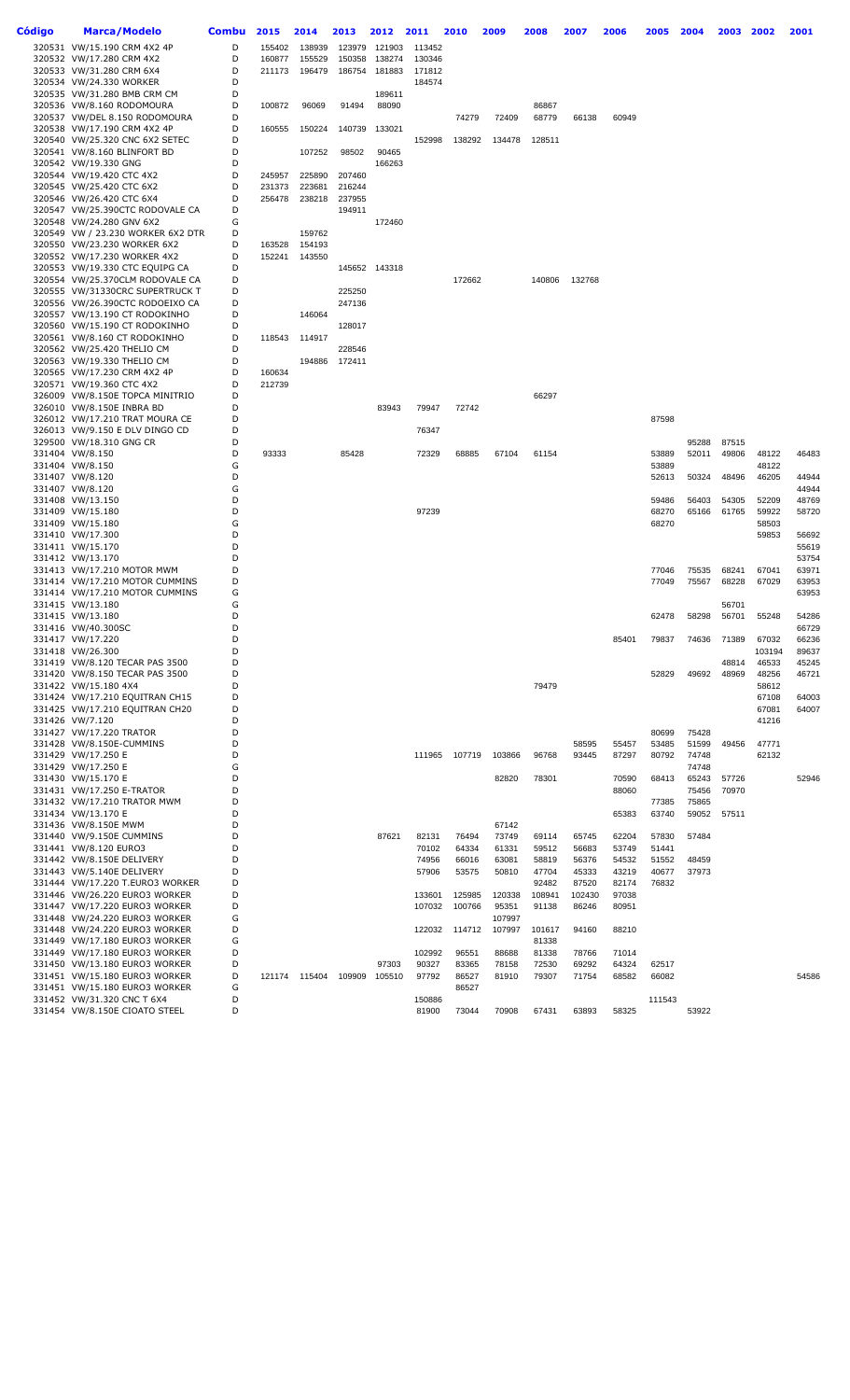| Código      | <b>Marca/Modelo</b>                                                | Combu  | 2015   | 2014   | 2013   | 2012          | 2011                 | 2010             | 2009             | 2008             | 2007             | 2006             | 2005            | 2004           | 2003           | 2002           | 2001           |
|-------------|--------------------------------------------------------------------|--------|--------|--------|--------|---------------|----------------------|------------------|------------------|------------------|------------------|------------------|-----------------|----------------|----------------|----------------|----------------|
|             | 331455 VW/17.250 CLC TRATOR                                        | D      |        |        |        |               | 121419               | 117466           | 110058           | 102663           |                  | 87924            |                 |                |                |                |                |
|             | 331456 VW/17.250 CNC TRATOR                                        | D      |        |        |        |               | 122812               | 118007           | 111318           |                  |                  |                  |                 |                |                |                |                |
|             | 331458 VW/31.370 CNM T 6X4<br>331459 VW/19.370 CLM T 4X2           | D<br>D |        |        |        |               | 153322               | 133041           | 113563           | 107246           | 100213<br>99484  |                  |                 |                |                |                |                |
|             | 331460 VW/19.370 CNM T 4X2                                         | D      |        |        |        |               |                      |                  |                  | 93902            | 88599            |                  |                 |                |                |                |                |
|             | 331461 VW/9.150 BLINFORT                                           | D      |        |        |        |               |                      |                  |                  |                  |                  |                  | 86555           |                |                |                |                |
|             | 331462 VW/8.120 DUTRA CD                                           | D      |        |        |        |               |                      | 80453            |                  | 66327            | 64471            |                  |                 |                |                |                |                |
|             | 331463 VW/MULTIEIXO 19320 PLAT                                     | D      |        |        |        |               |                      |                  |                  | 111901           |                  | 92392            |                 |                |                |                |                |
|             | 331464 VW/PM1000TAO CAM 3E<br>331465 VW/17.250 CL RODOEIXO CA      | D<br>D |        | 130519 |        |               | 126678 121276 114352 | 109122           | 96263            | 88094            | 86289<br>100170  | 81530<br>94436   | 71641           | 68641          | 65158          | 64638          | 62221          |
|             | 331466 VW/31370 ROSSETTI TR6X4                                     | D      |        |        |        |               |                      |                  |                  | 141504           |                  |                  |                 |                |                |                |                |
|             | 331467 VW/19370CNMT SAOJOAO CP                                     | D      |        |        |        |               |                      |                  |                  | 111374           |                  |                  |                 |                |                |                |                |
|             | 331468 VW/19320CNCTT SAOJOAO CP                                    | D      |        |        |        |               |                      |                  |                  | 101937           |                  | 84120            |                 |                |                |                |                |
|             | 331470 VW/17.300 TOPLINE CE                                        | D      |        |        |        |               | 115483               | 105435           | 100083           | 94651            | 90617            | 84999            | 81039           | 76414          |                | 66325          | 61895          |
|             | 331471 VW/17250 PM1000TAO CT 2E<br>331472 VW/31.320 MASTER         | D<br>D |        |        |        |               | 130565<br>177617     | 120016<br>152912 | 145279           | 110404           | 130160           |                  |                 |                |                |                |                |
|             | 331473 VW/18.310 ROSSETTI CB                                       | D      |        |        |        |               |                      |                  |                  |                  |                  |                  | 74369           | 71821          |                |                |                |
|             | 331474 VW/17.300 TOPLINE CE                                        | D      |        |        |        |               |                      |                  |                  |                  |                  |                  |                 |                |                |                | 70885          |
|             | 331475 VW/VIR 17250 CLC 6X2                                        | D      |        |        |        |               |                      | 121404           | 113030           | 105632           | 100320           | 89993            |                 |                |                |                |                |
|             | 331476 VW/15.180CNM SAOJOAO CM                                     | D      |        |        |        |               |                      | 97185            | 90043            |                  |                  |                  |                 |                |                |                |                |
|             | 331477 VW/VIR 25.370 CLM-T 6X2<br>331478 VW/18310 TITAN VIR 4X2    | D<br>D |        |        |        |               |                      | 143534           | 132940           |                  | 118292           | 77649            | 72434           | 69325          | 65713          | 63700          | 61114          |
|             | 331479 VW/VIR 19320 CLC TT 6X2                                     | D      |        |        |        |               |                      | 113046           |                  | 101217           | 86817            | 83618            |                 |                |                | 69863          |                |
|             | 331482 VW/5.140 MIB METROPOL BD                                    | D      |        |        |        |               |                      |                  |                  | 49724            |                  |                  | 42429           |                |                |                |                |
|             | 331484 VW/HIDRAULASER 17.250CLC                                    | D      |        |        |        |               |                      |                  |                  |                  |                  | 98903            |                 |                |                |                |                |
|             | 331485 VW/8.150 E DELIVERY PLUS                                    | D      |        |        | 80389  |               | 77315                | 71921            |                  |                  |                  |                  |                 |                |                |                |                |
|             | 331486 VW/9.150 E DELIVERY<br>331486 VW/9.150 E DELIVERY           | G<br>D |        |        |        | 82232         | 74803<br>76974       | 71242<br>72219   | 70008            |                  |                  |                  |                 |                |                |                |                |
|             | 331487 VW/13.180 LM TRATOR                                         | D      |        |        |        |               |                      |                  |                  | 78928            |                  |                  |                 |                |                |                |                |
|             | 331489 VW/15.180E CUM. WORKER                                      | D      |        |        |        |               |                      |                  | 102007           |                  |                  |                  |                 |                |                |                |                |
|             | 331490 VW/18.310 CARMETAL CA                                       | D      |        |        |        |               |                      |                  |                  |                  |                  |                  |                 |                | 74935          |                |                |
|             | 331491 VW/8.150E RANGEL CAM CD                                     | D      |        |        |        |               | 73413                |                  | 68412            | 66123            |                  |                  |                 |                |                |                |                |
|             | 331492 VW/18.310 TRUKAM CA                                         | D<br>D |        |        |        |               |                      |                  |                  |                  |                  |                  | 81398           | 77626          | 73691          | 67446          |                |
|             | 331495 VW/19.320 CN RODOEIXO CA<br>331496 VW/19.320 CL RODOEIXO CA | D      |        |        |        |               |                      | 156057           | 108288<br>150498 | 104818<br>145200 | 94172<br>137062  | 86555<br>129238  |                 |                |                |                |                |
|             | 331497 VW/8.150 MORUMBI CT                                         | D      |        |        |        |               | 87818                | 83697            |                  |                  | 67658            |                  |                 |                |                |                |                |
|             | 331498 VW/13.180CNM MORUMBI CT                                     | D      |        |        |        |               |                      | 95818            |                  |                  |                  |                  |                 |                |                |                |                |
| 331499 VW/E |                                                                    | D      |        |        |        |               |                      |                  |                  |                  |                  | 54945            |                 |                |                |                |                |
|             | 331703 VW/7.100                                                    | D      |        |        |        |               |                      |                  |                  |                  |                  |                  |                 |                |                |                | 43664          |
|             | 331704 VW/7.100 TECAR PAS 3500<br>331705 VW/KM BETA JUNIOR         | D<br>D |        |        |        |               |                      |                  |                  |                  | 41946            | 40840            |                 |                |                |                | 43524<br>37081 |
|             | 331706 VW/7.110                                                    | G      |        |        |        |               |                      |                  |                  |                  |                  |                  |                 |                |                | 44532          |                |
|             | 331706 VW/7.110                                                    | D      |        |        |        |               |                      |                  |                  |                  |                  |                  | 53176           | 50965          | 48849          | 47251          |                |
|             | 331707 VW/18.310 CLIM                                              | D      |        |        |        |               |                      |                  |                  |                  |                  |                  | 86284           | 81358          | 76714          |                |                |
|             | 331799 VW/7.110                                                    | D<br>D |        |        |        |               | 152092               |                  |                  | 134161           | 129503           |                  |                 |                | 49115          |                |                |
|             | 337253 VW/25.370 CLM CAM TRCVEL<br>339002 VW/40.300                | D      |        |        |        |               |                      |                  |                  |                  |                  |                  |                 |                |                | 72101          | 65773          |
|             | 339003 VW/18.310                                                   | D      |        |        |        |               |                      |                  |                  |                  |                  |                  | 67049           | 63968          | 61059          | 59207          | 53720          |
|             | 339005 VW/15.190                                                   | D      |        |        |        |               |                      |                  |                  |                  |                  |                  | 74574           | 72227          | 68266          | 64753          | 53069          |
|             | 339006 VW/13.190                                                   | D      |        |        | 113288 |               |                      |                  |                  |                  |                  |                  | 56302           | 53239          | 51142          | 47872          | 47036          |
|             | 339007 VW/26.310<br>339008 VW/23.310                               | D<br>D |        |        |        |               |                      |                  |                  |                  |                  |                  | 85058<br>89919  | 81328<br>87015 | 78734<br>80865 | 73565<br>78644 | 67747          |
|             | 339009 VW/17.310                                                   | D      |        |        |        |               |                      |                  |                  |                  |                  |                  | 74103           | 71942          | 68299          | 66012          | 60821          |
|             | 339010 VW/23.220                                                   | D      |        |        |        |               |                      |                  |                  |                  |                  |                  | 93810           | 87227          | 86919          | 81746          | 73830          |
|             | 339011 VW/26.220                                                   | D      |        |        |        |               |                      |                  |                  |                  |                  |                  | 89637           | 87601          | 82986          | 80241          | 75759          |
|             | 339012 VW/23.210 MOTOR CUMMINS                                     | D      |        |        |        |               |                      |                  |                  |                  |                  |                  | 80195           | 77730          | 73849          | 71551          |                |
|             | 339013 VW/23.210 MOTOR MWM<br>339015 VW/26.260                     | D<br>D |        |        |        |               |                      |                  |                  |                  |                  |                  | 80214<br>101136 | 77695<br>96257 | 73849<br>93554 | 71557<br>89782 |                |
|             | 339016 VW/TUTTO 17.310 4E                                          | D      |        |        |        |               |                      |                  |                  |                  |                  |                  |                 |                |                | 70411          |                |
|             | 339017 VW/23.250 E                                                 | D      |        |        |        |               |                      |                  |                  |                  |                  |                  | 94772           | 87420          | 80919          |                |                |
|             | 339019 VW/26.310 TRATOR                                            | D      |        |        |        |               |                      |                  |                  |                  |                  |                  |                 |                | 86975          | 77345          |                |
|             | 339030 VW/MULTIEIXO 26260 8X4                                      | D<br>D |        |        |        |               | 173819               | 168337           |                  |                  | 146380           | 137039           |                 | 128262 117833  | 108261         |                |                |
|             | 339031 VW/18.310 TITAN<br>339031 VW/18.310 TITAN                   | G      |        |        |        |               |                      |                  |                  |                  |                  |                  | 67340<br>67340  | 64409          | 61057          |                |                |
|             | 339034 VW/31.310                                                   | D      |        |        |        |               |                      |                  |                  |                  | 108986           |                  | 107272          | 97947          |                |                |                |
|             | 339035 VW/31.260                                                   | D      |        |        |        |               |                      |                  |                  |                  |                  | 105821           | 101057          | 92701          |                |                |                |
|             | 339036 VW/13.180 E                                                 | D      |        |        |        |               |                      |                  |                  |                  | 69290            | 64371            | 62517           |                |                |                | 54302          |
|             | 339037 VW/15.180 E                                                 | D      |        |        |        |               |                      |                  | 82048            |                  | 71908            | 68711            | 68427           | 65310          |                |                |                |
|             | 339038 VW/26.260 E<br>339039 VW/31.260 E                           | D<br>D |        |        |        | 150043        | 142382<br>147133     | 132181<br>125457 | 127022<br>121616 | 117922<br>116474 | 114321<br>113959 | 105478<br>105252 | 98973<br>100455 |                |                |                |                |
|             | 339040 VW/24.250 CNC 6X2                                           | G      |        |        |        |               |                      | 124804           |                  |                  |                  |                  |                 |                |                |                |                |
|             | 339040 VW/24.250 CNC 6X2                                           | D      |        |        |        | 150602        | 140794               | 124804           | 117944           | 110862           | 105585           | 95458            |                 |                |                |                |                |
|             | 339041 VW/24.250 CLC 6X2                                           | D      | 163414 |        |        | 153222 145067 | 135665               | 124322           | 117926           | 110865           | 105027           | 94890            | 89349           |                |                |                |                |
|             | 339042 VW/17.250 CLC                                               | D      |        |        |        |               | 121437               | 117438           | 110016           | 102651           | 98014            | 87949            |                 |                |                |                |                |
|             | 339043 VW/17.250 CNC<br>339044 VW/24.250E WORKER 6X2               | D<br>D |        |        |        |               | 121417<br>120777     | 117431<br>117992 | 110071<br>110513 | 102707<br>101680 | 98033<br>100381  | 87932<br>92893   | 86485           |                |                |                |                |
|             | 339046 VW/BMB 31310 CM                                             | D      |        |        |        |               |                      |                  |                  |                  |                  |                  | 117161          |                |                |                |                |
|             | 339047 VW/19.320 CLC TT                                            | D      |        |        |        |               | 119957               | 114187           | 100685           | 97454            | 87561            | 80448            | 75690           |                |                |                |                |
|             | 339048 VW/19.320 CNC TT                                            | D      |        |        |        |               | 119953               | 113833           | 100640           | 97461            | 87509            | 80430            |                 |                |                |                |                |
|             | 339050 VW/15.180 CLM                                               | D      |        |        |        |               | 109670               | 96672            | 90452            | 85355            |                  |                  |                 |                |                |                |                |
|             | 339051 VW/15.180 CNM<br>339052 VW/13.180 CLM                       | D<br>D | 117387 |        | 106083 |               | 105944<br>95867      | 91289<br>92482   | 84607<br>84673   | 81853<br>76938   | 76845<br>70401   | 73689            |                 |                |                |                |                |
|             | 339053 VW/13.180 CNM                                               | D      |        |        |        |               | 95867                | 92432            | 84659            | 76963            | 70376            | 68686            |                 |                |                |                |                |
|             | 339054 VW/31.320 CLC 6X4                                           | D      | 202867 |        | 186183 |               | 170870               | 147154           | 142751           | 139135           | 131811           |                  |                 |                |                |                |                |
|             |                                                                    |        |        |        |        |               |                      |                  |                  |                  |                  |                  |                 |                |                |                |                |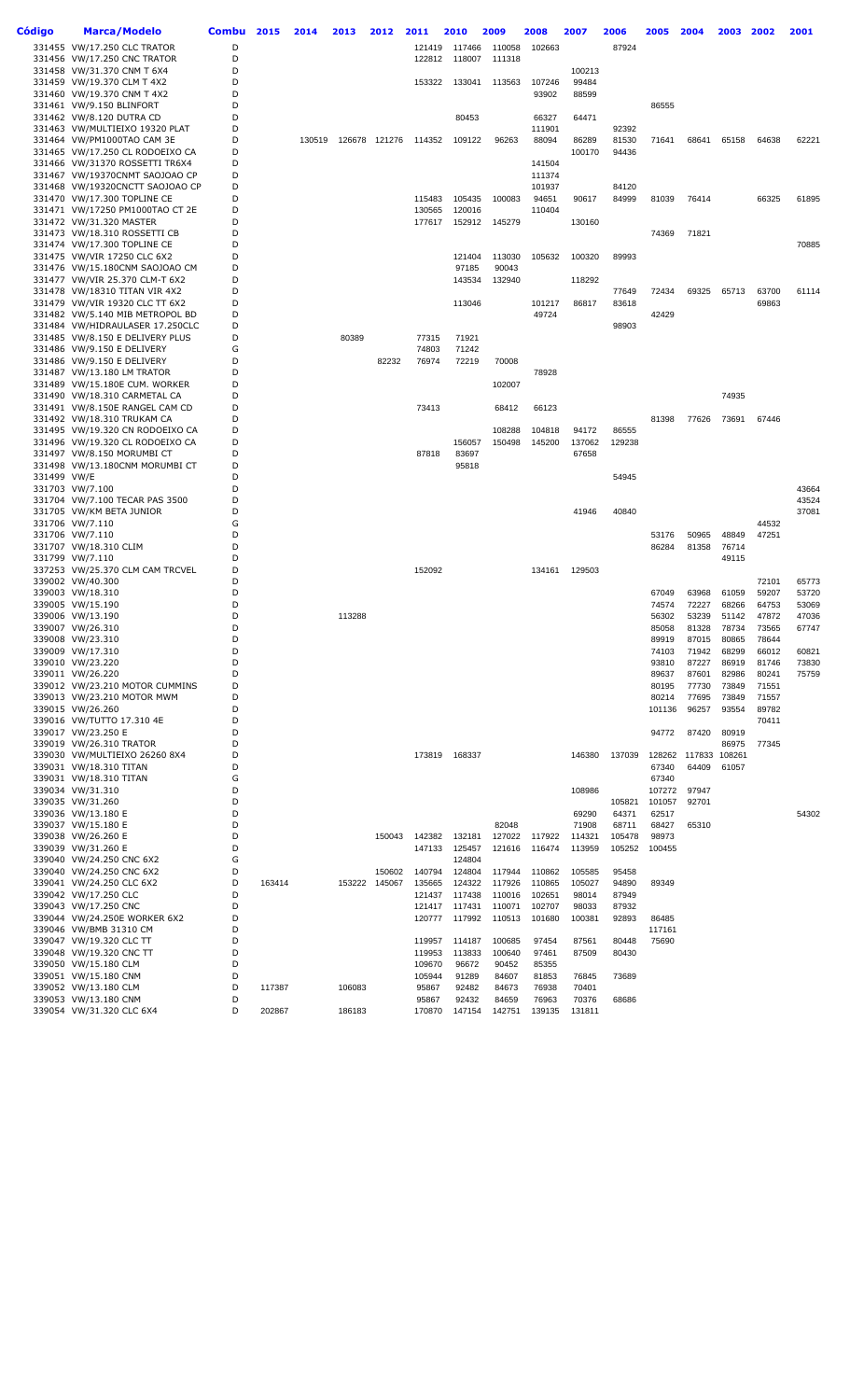| Código | Marca/Modelo                                                       | <b>Combu</b> | 2015   | 2014   | 2013   | 2012   | 2011             | 2010             | 2009             | 2008   | 2007             | 2006   | 2005            | 2004           | 2003           | 2002           | 2001   |
|--------|--------------------------------------------------------------------|--------------|--------|--------|--------|--------|------------------|------------------|------------------|--------|------------------|--------|-----------------|----------------|----------------|----------------|--------|
|        | 339055 VW/31.320 CNC 6X4                                           | G            |        |        |        |        | 156246           |                  |                  |        |                  |        |                 |                |                |                |        |
|        | 339055 VW/31.320 CNC 6X4                                           | D            | 251500 |        | 204161 | 192506 | 165732           | 142682           | 137560           | 135009 | 127789           | 114901 |                 |                |                |                |        |
|        | 339056 VW/BMB 17.250 CLC CM                                        | D            |        |        |        |        | 127625           |                  |                  | 99992  | 96423            | 90942  |                 |                |                |                |        |
|        | 339058 VW/25.360 CLM T 6X2                                         | D<br>D       |        |        |        |        |                  |                  |                  |        | 122807           |        |                 |                |                |                |        |
|        | 339059 VW/26.260 PMERECHIM 8X4<br>339060 VW/26.260E PMERECHIM 8X4  | D            |        |        |        |        | 179925<br>182169 | 168066<br>166792 | 158719           |        |                  | 132826 |                 | 121576         |                |                |        |
|        | 339061 VW/24.250C PMERECHIM 8X2                                    | D            | 164685 |        | 150656 |        | 137823           | 122359           | 116018           | 106789 | 105378           | 97515  |                 |                |                |                |        |
|        | 339063 VW/MULTIEIXO 24250 8X4                                      | D            |        |        |        |        | 150960           | 133962           | 127029           | 116923 | 115427           | 106821 |                 |                |                |                |        |
|        | 339064 VW/23.310 PMERECHIM 8X2                                     | D            |        |        |        |        |                  |                  |                  |        |                  |        |                 | 95751          | 88989          |                |        |
|        | 339065 VW/23.220 PMERECHIM 8X2                                     | D            |        |        |        |        |                  |                  |                  |        |                  |        | 102218          | 96788          |                |                |        |
|        | 339066 VW/25.370 CLM T 6X2                                         | D            |        |        |        |        | 158426           | 144629           | 134186           | 118582 | 114181           |        |                 |                |                |                |        |
|        | 339067 VW/25.370 CNM T 6X2                                         | D            |        |        |        |        |                  |                  | 134186           | 118582 |                  |        |                 |                |                |                |        |
|        | 339068 VW/24.250E PMERECHIM 8X2                                    | D<br>D       |        |        |        |        |                  |                  |                  |        |                  |        | 117415          |                |                |                |        |
|        | 339069 VW/31.370 CLM 6X4<br>339070 VW/31.370 CNM 6X4               | D            |        |        |        |        | 165413           | 152292           | 141934           | 133300 | 123576<br>122256 |        |                 |                |                |                |        |
|        | 339075 VW/26.260 CLM 6X4                                           | D            |        |        |        |        | 156807           |                  | 123361           | 121497 | 118354           |        |                 |                |                |                |        |
|        | 339076 VW/31.260 CLM 6X4                                           | D            |        |        |        |        |                  |                  | 140140           | 135961 |                  |        |                 |                |                |                | 128173 |
|        | 339077 VW/31.260 CNM 6X4                                           | D            |        |        |        | 162071 | 153994           | 136695           | 128881           | 122394 | 118039           |        |                 |                |                |                |        |
|        | 339078 VW/31.320CN PMERECHIM 84                                    | D            |        |        |        |        | 194246           | 167240           | 160923           | 158245 | 149767           |        |                 |                |                |                |        |
|        | 339079 VW/26.260 CNM 6X4                                           | D            |        |        |        |        | 156807           | 144298           | 125284           | 114021 |                  |        |                 |                |                |                |        |
|        | 339079 VW/26.260 CNM 6X4                                           | G            |        |        |        |        | 156807           |                  |                  |        |                  |        |                 |                |                |                |        |
|        | 339080 VW/24.250CN PMERECHIM 82<br>339081 VW/19.320CN PMERECHIM 82 | D<br>D       |        |        |        |        | 161214           | 143073           | 135717           | 124879 | 123277<br>118614 | 116154 |                 |                |                |                |        |
|        | 339082 VW/23.310 TRIEL ED                                          | D            |        |        |        |        |                  |                  |                  |        |                  |        | 94225           |                |                |                |        |
|        | 339083 VW/MULTIEIXO 31320 8X4                                      | D            |        |        |        |        | 180779           | 169720           | 166229           | 160631 | 152090           |        |                 |                |                |                |        |
|        | 339084 VW/18.310 PONTO15                                           | D            |        |        |        |        |                  |                  |                  |        |                  |        | 83466           | 78474          | 74534          |                |        |
|        | 339085 VW/18.310 TOPLINE                                           | D            |        |        |        |        |                  |                  |                  |        |                  |        | 71117           | 68065          | 64516          | 62565          |        |
|        | 339086 VW/25.320 CNC T 6X2                                         | D            |        |        |        |        | 151273           | 136970           | 134175           | 126570 | 122155           |        |                 |                |                |                |        |
|        | 339087 VW/CHAPEMEC TRATOR                                          | D            |        |        |        |        |                  |                  |                  |        |                  |        | 59896           | 56906          | 53532          | 51000          | 49536  |
|        | 339088 VW/25.320 CLC T 6X2                                         | D<br>D       |        |        |        |        | 151305           | 136964           | 134156           | 126592 | 121034           |        |                 |                |                |                |        |
|        | 339089 VW/24.250 MASTER<br>339090 VW/17.310 PONTO15                | D            |        |        |        |        | 153321           | 147541           | 132509           | 131090 | 118628           |        |                 |                | 73982          |                |        |
|        | 339091 VW/9.150ECE SBB CF                                          | D            |        |        |        |        |                  |                  | 74944            |        |                  | 62672  |                 |                |                |                |        |
|        | 339092 VW/24.220E3 PMERECHIM 82                                    | D            |        |        |        |        |                  |                  | 124792           | 123594 |                  | 107312 |                 |                |                |                |        |
|        | 339093 VW/BMB 31.320 CNC CM                                        | D            |        |        |        |        | 159378           | 137002           | 129885           | 123359 |                  |        |                 |                |                |                |        |
|        | 339094 VW/BMB 19.320 CNC 6X2                                       | D            |        |        |        |        | 119296           | 113057           | 109192           | 105755 | 103287           |        |                 | 78892          |                |                |        |
|        | 339095 VW/BMB 19.320 CLC 6X2                                       | D            |        |        |        |        |                  |                  | 113034           |        |                  |        |                 |                |                |                |        |
|        | 339096 VW/BMB 31.320 CLC CM                                        | D<br>D       |        |        |        |        | 167234           |                  | 146709           |        |                  |        | 104031          |                |                |                |        |
|        | 339097 VW/23.250E PMERECHIM 8X2<br>339098 VW/31.370CN PMERECHIM 84 | D            |        |        |        |        |                  |                  | 156366           | 146870 |                  |        |                 |                |                |                |        |
|        | 339099 VW/VOLKSWAGEN                                               | D            |        |        |        |        |                  |                  |                  | 47433  |                  | 42943  | 40435           |                | 38354          | 37415          | 36410  |
|        | 339201 VW/24.220                                                   | D            |        |        |        |        |                  |                  |                  |        | 77851            |        |                 |                |                |                | 69289  |
|        | 339202 VW/24.250                                                   | D            |        |        |        | 138386 | 130796           | 119144           | 116117           | 107059 | 102590           | 94441  |                 |                |                |                | 74236  |
|        | 339203 VW/TUTTO 24250 4E                                           | D            |        |        |        |        |                  |                  |                  |        |                  |        |                 |                |                |                | 86024  |
|        | 339210 VW/TRUCKSREIS 18310                                         | D            |        |        |        |        |                  |                  |                  |        |                  |        | 82538           | 80144          | 73857          |                |        |
|        | 339211 VW/23.250 SPAZIO                                            | D<br>D       |        |        |        |        |                  |                  |                  |        |                  |        | 94390           |                |                |                |        |
|        | 339212 VW/18.310 MOURA<br>339213 VW/24.220 MASTER                  | D            |        |        |        |        |                  | 122090           |                  |        |                  |        |                 |                | 79676          |                |        |
|        | 339214 VW/24.250 MOURA                                             | D            |        |        |        |        | 118879           |                  |                  |        |                  |        |                 |                | 79054          |                |        |
|        | 339215 VW/19.320 CNC PPL EXTEND                                    | D            |        |        |        |        |                  |                  |                  | 102485 |                  |        |                 |                |                |                |        |
|        | 339216 VW/31.320 CN RODOEIXO CT                                    | D            |        |        |        |        |                  |                  | 168429           |        |                  |        |                 |                |                |                |        |
|        | 339217 VW/18.310 DALBOZA CA                                        | D            |        |        |        |        |                  |                  |                  |        |                  |        | 76447           | 73538          |                |                |        |
|        | 339218 VW/17220 VIR                                                | D            |        |        |        |        |                  |                  |                  |        |                  |        | 89435           | 86521          |                |                | 76741  |
|        | 339219 VW/26.250 E 6X4<br>339220 VW/23.250 E TOPLINE CE            | D<br>D       |        |        |        |        | 148085           | 140830           |                  |        |                  |        | 98553           | 93908          |                |                |        |
|        | 339222 VW/25.320 MJ 6X2                                            | D            |        |        |        |        | 163063           |                  | 152017           | 143838 |                  |        |                 |                |                |                |        |
|        | 339223 VW/31.320 CNC 6X4 SETEC                                     | D            |        |        |        |        | 167989           |                  |                  |        |                  |        |                 |                |                |                |        |
|        | 339224 VW/25.370 CLM 6X2 SETEC                                     | D            |        |        |        |        |                  | 148506           | 138292           | 134246 | 130290           |        |                 |                |                |                |        |
|        | 339225 VW/19.320 CNC ZAMBONI CA                                    | D            |        |        |        |        |                  |                  | 118434           | 100861 | 96058            | 93357  |                 |                |                |                |        |
|        | 339226 VW/25.320 MASTER                                            | D            |        |        |        |        |                  | 145754           | 138466           | 131542 |                  |        |                 |                |                |                |        |
|        | 339227 VW/13.190 CRM TOPLINE CD<br>339228 VW/15.190 CRM TOPLINE CD | D<br>D       |        |        | 129503 | 113193 |                  |                  |                  |        |                  |        |                 |                |                |                |        |
|        | 339229 VW/8.160 DRC TOPLINE CD                                     | D            | 117850 | 108235 | 99405  |        |                  |                  |                  |        |                  |        |                 |                |                |                |        |
|        | 339231 VW/19.330 TRUCKSREIS                                        | D            |        |        | 188831 | 171034 |                  |                  |                  |        |                  |        |                 |                |                |                |        |
|        | 339339 VW/BMB 17.250 CLC 4X2                                       | D            |        |        |        |        |                  | 121107 109670    |                  | 99736  | 96223            |        |                 |                |                |                |        |
|        | 340206 VW/18.310 RODOEIXO CA                                       | D            |        |        |        |        |                  |                  |                  |        |                  |        |                 |                | 66992 64229    | 62797          |        |
|        | 340207 VW/23.310 TOPLINE CE                                        | D            |        |        |        |        |                  |                  |                  |        |                  |        |                 |                | 91562          |                |        |
|        | 340208 VW/9.150E DLV TOPLINE CD                                    | D            |        |        | 99525  |        | 86560            |                  |                  |        |                  |        |                 |                |                |                |        |
|        | 347704 VW/26220 LIEBHERR HTM<br>347705 VW/26260 LIEBHERR HTM       | D<br>D       |        |        |        |        |                  |                  |                  |        |                  | 107805 | 89623<br>101067 | 87529<br>96201 | 82974<br>93482 | 80179<br>89716 | 76669  |
|        | 348410 VW/8150E AUTO LIFE TR 10                                    | D            |        |        |        |        | 120646           | 101468           |                  | 94349  |                  |        |                 |                |                |                |        |
|        | 348412 VW/8.150 MIB METROPOLIS                                     | D            |        |        |        |        | 84743            | 79648            |                  |        |                  |        |                 |                |                |                |        |
|        | 348413 VW/9.150 FLAZEC DUPLA                                       | D            |        |        |        |        | 84560            |                  |                  |        |                  |        |                 |                |                |                |        |
|        | 348414 VW/8.160 MIB METROPOLIS                                     | D            |        | 99748  | 92660  | 88821  |                  |                  |                  |        |                  |        |                 |                |                |                |        |
|        | 348415 VW/8.160 CE SBB CF                                          | D            | 102861 | 100130 | 97471  | 89520  |                  |                  |                  |        |                  |        |                 |                |                |                |        |
|        | 349300 VW/BMB 25.320 CLC 8X2                                       | D            |        |        |        |        |                  |                  | 139563           | 131723 |                  |        |                 |                |                |                |        |
|        | 349302 VW/BMB 19.370 CLM 6X2<br>349304 VW/BMB 31.370 CLM CM        | D<br>D       |        |        |        |        |                  |                  | 123289<br>151635 |        |                  |        |                 |                |                |                |        |
|        | 349305 VW/BMB 31.370 CNM CM                                        | D            |        |        |        |        |                  | 159282           | 148454           | 139348 | 132765           |        |                 |                |                |                |        |
|        | 349306 VW/BMB 25.370 CLM 8X2                                       | D            |        |        |        |        |                  | 157357           | 147413           |        |                  |        |                 |                |                |                |        |
|        | 349308 VW/BMB 13.180 CNM CM                                        | D            |        |        |        |        | 110078           | 100856           | 92388            | 83969  |                  |        |                 |                |                |                |        |
|        | 349309 VW/BMB 25.320 CNC 6X2                                       | D            |        |        |        |        |                  | 145139           | 142156           | 134111 |                  |        |                 |                |                |                |        |
|        | 349311 VW/BMB 17.250 CNC CM                                        | D            |        |        |        |        |                  | 121296           |                  | 109297 |                  |        |                 |                |                |                |        |
|        | 349312 VW/BMB 15.180 CNM CM                                        | D            |        |        |        |        |                  |                  | 90847            |        |                  |        |                 |                |                |                |        |
|        |                                                                    |              |        |        |        |        |                  |                  |                  |        |                  |        |                 |                |                |                |        |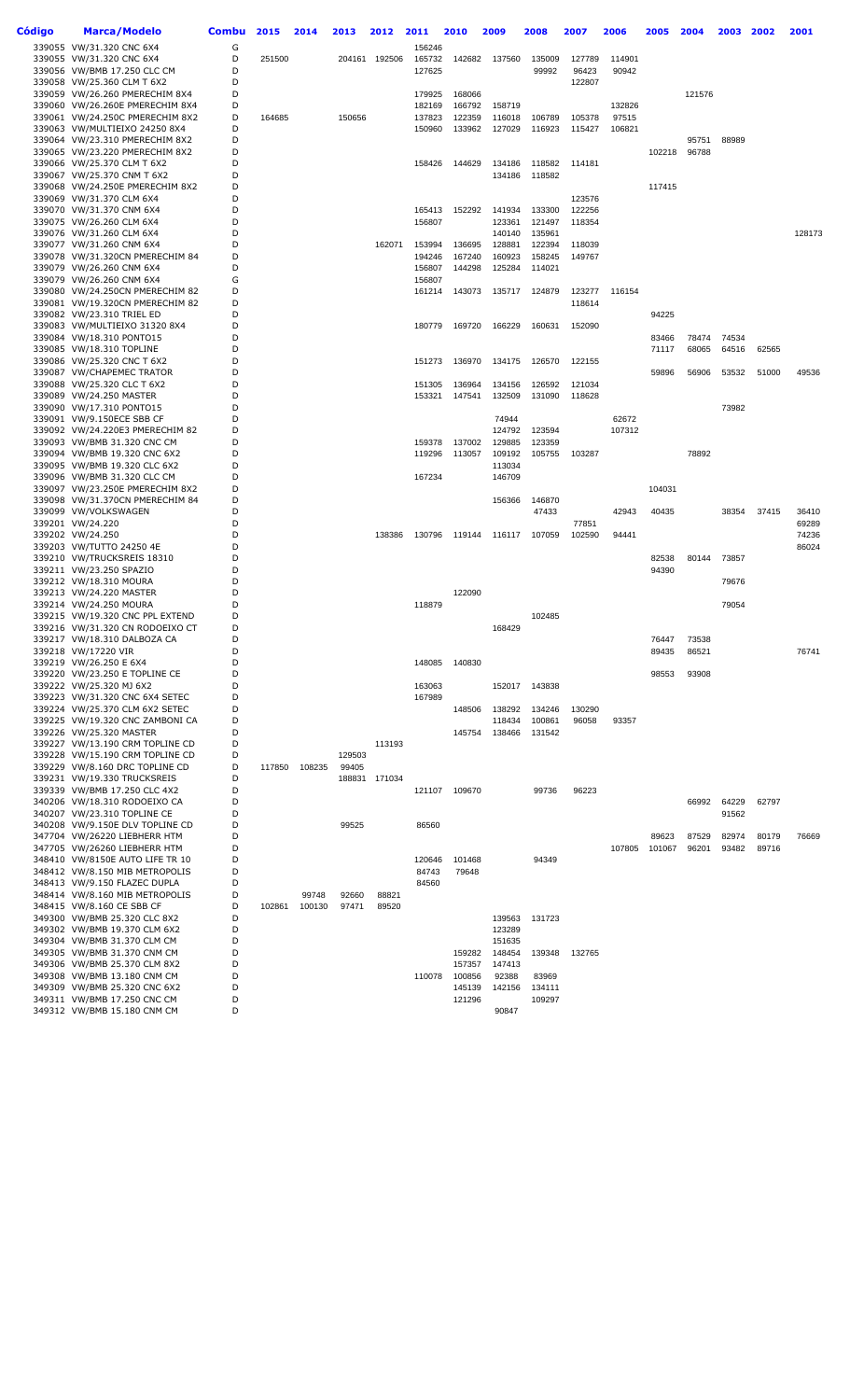| Código | Marca/Modelo                                                 | Combu  | 2015   | 2014   | 2013             | 2012   | 2011             | 2010             | 2009             | 2008            | 2007            | 2006            | 2005           | 2004           | 2003           | 2002   | 2001   |
|--------|--------------------------------------------------------------|--------|--------|--------|------------------|--------|------------------|------------------|------------------|-----------------|-----------------|-----------------|----------------|----------------|----------------|--------|--------|
|        | 349314 VW/BMB 17.250E CM                                     | D      |        |        |                  |        |                  |                  |                  | 104795          |                 |                 |                |                |                |        |        |
|        | 349316 VW/BMB 24.250 CNC CM                                  | D      |        |        |                  |        | 128741           |                  |                  |                 |                 |                 |                |                |                |        |        |
|        | 349317 VW/BMB 26.260E 8X4                                    | D      |        |        |                  |        | 166549           | 159311           | 139750           |                 |                 |                 |                |                |                |        |        |
|        | 349318 VW/BMB 24.250 CLC 8X2                                 | D      |        |        |                  |        | 150838           | 137856           | 130298           |                 |                 |                 |                |                |                |        |        |
|        | 349319 VW/BMB 24.220 8X2                                     | D      |        |        |                  |        | 123977           |                  | 112308           |                 |                 |                 |                |                |                |        |        |
|        | 349320 VW/BMB 31.230 CNC 8X4                                 | D<br>D |        |        |                  |        | 155120           | 148525           | 140024           | 132960          |                 |                 |                |                |                |        |        |
|        | 349321 VW/BMB 24.250 CNC 8X2<br>349322 VW/BMB 26.260 CNM 8X4 | D      |        |        |                  |        | 149290<br>159387 | 136377<br>157733 | 128197<br>146546 |                 |                 |                 |                |                |                |        |        |
|        | 349325 VW/BMB 31.370 CNM 8X4                                 | D      |        |        |                  |        |                  | 175726           |                  | 143501          |                 |                 |                |                |                |        |        |
|        | 349329 VW/24.250 CNC RODOPR 8X2                              | D      |        |        |                  |        | 152387           | 139328           |                  |                 |                 |                 |                |                |                |        |        |
|        | 349330 WV 31.320 CNC 6X4 ESP                                 | D      |        |        |                  |        |                  |                  |                  | 133462          |                 |                 |                |                |                |        |        |
|        | 349333 VW/17.320 CNC                                         | D      |        |        |                  |        | 139974           | 125059           |                  |                 |                 |                 |                |                |                |        |        |
|        | 349335 VW/24.320 CNC 6X2                                     | D      |        |        |                  |        | 137783           | 121091           | 118030           |                 |                 |                 |                |                |                |        |        |
|        | 349336 VW/24.320 CLC 6X2                                     | D      |        |        |                  |        | 137775           | 121107           | 118008           |                 |                 |                 |                |                |                |        |        |
|        | 349337 VW/17.320 CLC                                         | D      |        |        |                  |        |                  | 125030           |                  |                 |                 |                 |                |                |                |        |        |
|        | 349341 VW/24.250CNC CARMETAL8X2                              | D      |        |        |                  |        | 156142           | 146428           |                  |                 |                 |                 |                |                |                |        |        |
|        | 349342 VW/BMB 26.260 CNM CM                                  | D      |        |        |                  |        |                  | 164038           | 152080           |                 |                 |                 |                |                |                |        |        |
|        | 349343 VW/19.320 MORAL<br>349344 VW/RANAM 31320 CNC 6X4      | D<br>D |        |        |                  |        | 182588           | 167692           | 154011           | 98632<br>141446 |                 | 84650           |                |                |                |        |        |
|        | 349345 VW/17.220 TRUKAM CA                                   | D      |        |        |                  |        |                  |                  |                  |                 |                 |                 | 79428          |                |                | 75825  |        |
|        | 349346 VW/18.310 TRUCK GALEGO                                | D      |        |        |                  |        |                  |                  |                  |                 |                 |                 | 80249          |                | 75749 71627    |        |        |
|        | 349347 VW/BMB 8.120 EURO III CM                              | D      |        |        |                  |        | 73037            | 67008            | 63886            |                 |                 |                 |                |                |                |        |        |
|        | 349351 VW/17220 MORAL CP                                     | D      |        |        |                  |        |                  |                  |                  |                 |                 | 95983           | 93308          | 87034          |                |        |        |
|        | 349352 VW/26.370 CLM T 6X4                                   | D      |        |        |                  |        | 194963           | 187620           |                  |                 |                 |                 |                |                |                |        |        |
|        | 349353 VW/26.370 CNM T 6X4                                   | D      |        |        |                  |        | 194963           |                  |                  |                 |                 |                 |                |                |                |        |        |
|        | 349354 VW/19320 SUPER TRUCK CP                               | D<br>D |        |        |                  |        | 123736           | 115781           | 110055           | 103882          | 98928           | 94634           |                |                |                |        | 70597  |
|        | 349358 VW/40.300 CARMETAL CA<br>349359 VW/24.320 CNC BMB CM  | D      |        |        |                  |        |                  | 156849           |                  |                 |                 |                 |                |                |                |        |        |
|        | 349360 VW/BMB 19.320 SETEC TCT                               | D      |        |        |                  |        |                  |                  |                  | 113707 108684   |                 |                 |                |                |                |        |        |
|        | 349363 VW/19.320CLC CARMETAL CA                              | D      |        |        |                  |        |                  |                  |                  |                 | 87107           | 84406           |                |                |                |        |        |
|        | 349368 VW/24.280 BMB CRM CM                                  | D      |        |        | 168887           | 157481 | 145127           |                  |                  |                 |                 |                 |                |                |                |        |        |
|        | 349371 VW/31.330 BMB CRC CM                                  | D      | 228011 | 216128 | 207314           | 200950 |                  |                  |                  |                 |                 |                 |                |                |                |        |        |
|        | 349372 VW/8.160 BMB DRC CM                                   | D      |        | 103945 | 97440            |        |                  |                  |                  |                 |                 |                 |                |                |                |        |        |
|        | 349373 VW/31.390 BMB CRC CM                                  | D      |        |        | 243336           |        |                  |                  |                  |                 |                 |                 |                |                |                |        |        |
|        | 349375 VW/26.280 BMB CRM CM                                  | D      |        |        | 172460           |        |                  |                  |                  |                 |                 |                 |                |                |                |        |        |
|        | 349376 VW/31320CNC RODOCAP CM<br>349379 VW/13.190 BMB CRM CM | D<br>D | 133596 | 125443 |                  | 111898 | 173548           | 163829           |                  |                 |                 |                 |                |                |                |        |        |
|        | 349383 VW/25.390CTC CARMETAL CA                              | D      |        |        | 117787<br>229909 |        |                  |                  |                  |                 |                 |                 |                |                |                |        |        |
|        | 349384 VW/10.160 DRC 4X2 PLUS                                | D      |        | 107248 |                  |        |                  |                  |                  |                 |                 |                 |                |                |                |        |        |
|        | 349385 VW/10.160 DRC 6X2 PLUS                                | D      | 125561 | 118393 |                  |        |                  |                  |                  |                 |                 |                 |                |                |                |        |        |
|        | 349397 VW/VIR 31370 CNM 6X4                                  | D      |        |        | 182140           |        |                  |                  |                  |                 |                 |                 |                |                |                |        |        |
|        | 417572 VW/NEOBUS MEGABRT A                                   | D      |        |        |                  | 290367 |                  |                  |                  |                 |                 |                 |                |                |                |        |        |
|        | 903201 VW/16.210 CO                                          | D      |        |        |                  |        |                  |                  |                  |                 |                 |                 |                |                |                |        | 44353  |
|        | 903202 VW/8.150OD                                            | D      |        |        |                  |        |                  |                  |                  |                 |                 |                 |                |                | 50025          |        | 46663  |
|        | 903206 VW/17.210OD                                           | D      |        |        |                  |        |                  |                  |                  |                 |                 |                 |                |                |                | 67334  | 64210  |
|        | 903209 VW/9.150OD                                            | D      |        |        |                  |        |                  |                  |                  |                 |                 |                 |                |                |                | 39986  | 38075  |
|        | 903248 VW/15.190 EOD<br>903249 VW/17.230 EOD                 | D<br>D |        |        |                  |        |                  | 95653            | 114224           | 85307           | 104144          |                 |                |                |                |        |        |
|        | <b>Fabricante:</b> VOLVO                                     |        |        |        |                  |        |                  |                  |                  |                 |                 |                 |                |                |                |        |        |
|        |                                                              |        |        |        |                  |        |                  |                  |                  |                 |                 |                 |                |                |                |        |        |
|        |                                                              |        |        |        |                  |        |                  |                  |                  |                 |                 |                 |                |                |                |        |        |
|        | 309715 I/VOLVO FM12 380 8X4R                                 | D      |        |        |                  |        |                  |                  |                  |                 |                 |                 |                |                |                |        | 129410 |
|        | 309716 I/VOLVO VHD 64B<br>309717 I/VOLVO FM12 420 8X4R       | D<br>D |        |        |                  |        |                  |                  |                  |                 |                 |                 |                | 169184         |                |        | 146461 |
|        | 309718 I/VOLVO FM 42 B3 CH-49                                | D      |        |        |                  |        |                  |                  |                  | 245490          |                 |                 |                |                |                |        |        |
|        | 309720 I/VOLVO FM370 NUCTECH MT                              | D      |        |        | 266010           |        |                  |                  |                  |                 |                 |                 |                |                |                |        |        |
|        | 309722 VOLVO/FH 540 8X4T                                     | D      | 412025 | 392406 |                  |        |                  |                  |                  |                 |                 |                 |                |                |                |        |        |
|        | 309730 VOLVO/FM 540 6X4R                                     | D      | 355577 |        |                  |        |                  |                  |                  |                 |                 |                 |                |                |                |        |        |
|        | 309732 VOLVO/FM 380 6X2T                                     | D      | 316502 | 298587 |                  |        |                  |                  |                  |                 |                 |                 |                |                |                |        |        |
|        | 309733 VOLVO/FM 380 4X2T                                     | D      | 291936 |        |                  |        |                  |                  |                  |                 |                 |                 |                |                |                |        |        |
|        | 310403 VOLVO/VM310PARTHENON TRA                              | D      |        |        |                  |        |                  |                  |                  |                 |                 | 87559           |                |                |                |        |        |
|        | 310604 VOLVO/FM12 TRUCK GALEGO                               | D      |        |        |                  |        |                  |                  |                  |                 |                 |                 |                |                |                | 112297 |        |
|        | 310902 VOLVO/FM440 FERRARI CT                                | D      |        |        |                  |        |                  |                  |                  |                 | 202440          |                 |                |                |                |        |        |
|        | 319100 VOLVO/VM17 210 4X2R<br>319101 VOLVO/VM23 240 6X2R     | D<br>D |        |        |                  |        |                  |                  |                  |                 |                 | 73135           | 72086<br>88726 | 68543<br>79477 | 64719<br>78214 |        |        |
|        | 319103 VOLVO/VM17 240 4X2R                                   | D      |        |        |                  |        |                  |                  |                  |                 |                 |                 | 87809          | 80101          | 77192          |        |        |
|        | 319104 VOLVO/VM23 210 6X2R                                   | D      |        |        |                  |        |                  |                  |                  |                 |                 | 84666           | 78109          | 71023          | 70617          |        |        |
|        | 319108 VOLVO/VM 4X2                                          | D      |        |        |                  |        |                  |                  |                  |                 |                 |                 | 71499          | 68731          |                |        |        |
|        | 319109 VOLVO/VM 6X4                                          | D      |        |        |                  |        |                  |                  |                  |                 |                 |                 |                | 69903          |                |        |        |
|        | 319110 VOLVO/VM                                              | D      |        |        |                  |        |                  |                  |                  |                 |                 |                 | 71497          |                |                |        |        |
|        | 319111 VOLVO/VM 310 4X2T                                     | D      |        |        |                  |        | 119172           | 104088           | 101269           | 93929           | 89828           | 81102           | 74971          |                |                |        |        |
|        | 319112 VOLVO/VM 310 6X4R                                     | D      |        |        |                  |        | 149785           | 140343           | 124795           | 123434          | 119642          | 114173          | 99054          |                |                |        |        |
|        | 319113 VOLVO/VM 260 6X4R<br>319114 VOLVO/VM 260 6X2R         | D<br>D |        |        |                  |        | 144508<br>119855 | 130561<br>108254 | 127326<br>106140 | 123461<br>98126 | 115551<br>91339 | 112991<br>87608 | 99002<br>79937 |                |                |        |        |
|        | 319115 VOLVO/VM 260 4X2R                                     | D      |        |        |                  |        | 119308           | 102637           | 97159            | 94648           | 90660           | 86117           |                |                |                |        |        |
|        | 319116 VOLVO/VM 210 6X2R                                     | D      |        |        |                  |        | 106902           | 99127            |                  | 88482           | 84336           | 81598           |                |                |                |        |        |
|        | 319117 VOLVO/VM 210 4X2R                                     | D      |        |        |                  |        | 105162           | 97051            | 92704            | 88026           | 84217           | 81241           | 75095          |                |                |        |        |
|        | 319118 VOLVO/VM 260 6X2 MASTER                               | D      |        |        |                  |        | 144304           | 130397           | 127783           | 118103          |                 |                 |                |                |                |        |        |
|        | 319120 VOLVO/MULTIEIXO VM260 ED                              | D      |        |        |                  |        | 174605           | 156445           | 145959           | 142764          |                 |                 |                |                |                |        |        |
|        | 319121 VOLVO/VM260 PMERECHIM 82                              | D      |        |        |                  |        | 174847           | 156679           | 146146           | 142989          |                 |                 |                |                |                |        |        |
|        | 319122 VOLVO/FM11 4X2T                                       | D      | 252391 | 231801 | 212890           | 202752 | 190566           | 169334           | 163848           | 154169          |                 |                 |                |                |                |        |        |
|        | 319122 VOLVO/FM11 4X2T<br>319123 VOLVO/FM11 6X2T             | G<br>D | 287796 | 264316 | 242751           | 231193 | 190566<br>222035 | 207772           | 194991           | 184591          |                 |                 |                |                |                |        |        |
|        | 319124 VOLVO/MULTIEIXO VM260 CM                              | D      |        |        |                  |        |                  |                  |                  | 113802          |                 |                 |                |                |                |        |        |
|        | 319126 VOLVO/VM 260 RODOPR 8X4                               | D      |        |        |                  |        |                  | 144530           |                  |                 |                 |                 |                |                |                |        |        |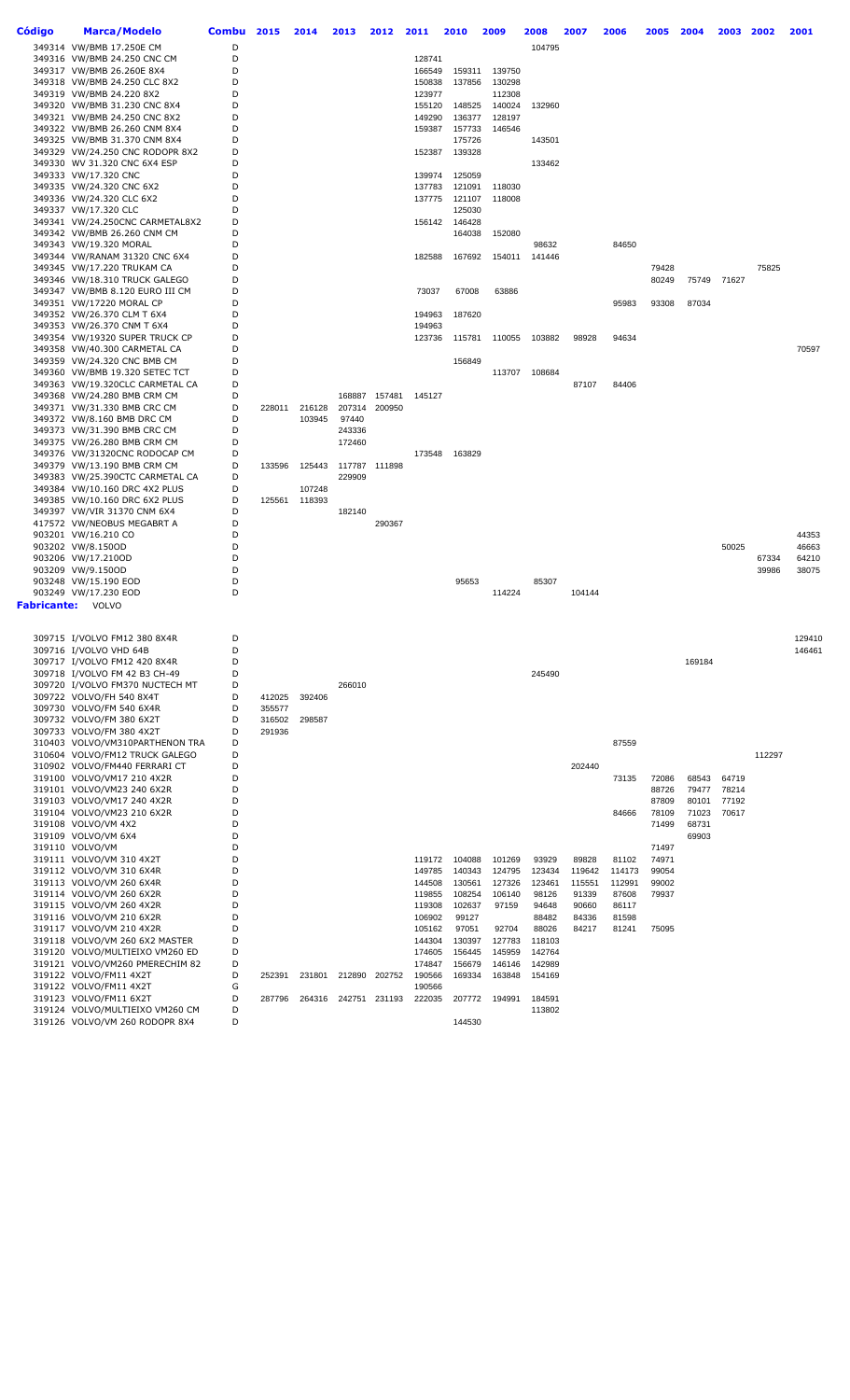| Código | <b>Marca/Modelo</b>                                           | <b>Combu</b> | 2015             | 2014             | 2013   | 2012                    | 2011             | 2010             | 2009             | 2008             | 2007             | 2006             | 2005             | 2004          | 2003          | 2002   | 2001   |
|--------|---------------------------------------------------------------|--------------|------------------|------------------|--------|-------------------------|------------------|------------------|------------------|------------------|------------------|------------------|------------------|---------------|---------------|--------|--------|
|        | 319128 VOLVO/FM370 4X2R                                       | D            |                  |                  |        | 194239                  | 185394           | 170852           |                  |                  |                  |                  |                  |               |               |        |        |
|        | 319129 VOLVO/FM370 6X4R                                       | D            |                  |                  |        |                         | 190370           |                  | 179977 173677    |                  |                  |                  |                  |               |               |        |        |
|        | 319134 VOLVO/MULTIEIXO FM12 CM                                | D            |                  |                  |        |                         |                  |                  |                  |                  |                  |                  |                  |               |               | 173282 |        |
|        | 319135 VOLVO/VM 310 RODOPR PLAT                               | D<br>D       |                  |                  |        | 150002                  | 135890           | 130367           |                  | 109975           | 104292           | 93282            |                  |               |               |        |        |
|        | 319136 VOLVO/VM310 RODOCAP CM<br>319137 VOLVO/VM 270 6X2R     | D            | 169493           | 157639           | 147900 | 140705                  | 172654<br>131081 |                  |                  |                  |                  |                  |                  |               |               |        |        |
|        | 319138 VOLVO/VM 270 6X4R                                      | D            | 182269           | 176153           | 158567 | 152504                  | 144131           |                  |                  |                  |                  |                  |                  |               |               |        |        |
|        | 319139 VOLVO/VM 270 4X2R                                      | D            | 168616           | 153421           | 145437 | 139427                  |                  |                  |                  |                  |                  |                  |                  |               |               |        |        |
|        | 319140 VOLVO/VM 220 4X2R                                      | D            | 138732           | 127413           |        | 117017 113359           | 106781           |                  |                  |                  |                  |                  |                  |               |               |        |        |
|        | 319141 VOLVO/VM 220 6X2R                                      | D            | 151521           | 146484           |        | 141614 137146           |                  |                  |                  |                  |                  |                  |                  |               |               |        |        |
|        | 319142 VOLVO/VM 330 4X2R                                      | D            | 179229           | 170842           | 160977 | 155398                  |                  |                  |                  |                  |                  |                  |                  |               |               |        |        |
|        | 319143 VOLVO/VM 330 4X2T                                      | D            | 179231           | 171138           | 161071 | 156497                  | 139691           |                  |                  |                  |                  |                  |                  |               |               |        |        |
|        | 319144 VOLVO/VM 330 6X4R                                      | D            | 192047           | 190325           | 188619 | 178894                  | 173540           |                  |                  |                  |                  |                  |                  |               |               |        |        |
|        | 319145 VOLVO/FM370 4X2R<br>319146 VOLVO/FM370 6X4R            | D<br>D       | 281969<br>291962 |                  | 229304 | 210307<br>267232 259410 |                  |                  |                  |                  |                  |                  |                  |               |               |        |        |
|        | 319148 VOLVO/VM330 6X2R                                       | D            | 190598           | 184260           | 178133 | 174000                  | 168559           |                  |                  |                  |                  |                  |                  |               |               |        |        |
|        | 319149 VOLVO/VM 270 8X2R                                      | D            | 229909           | 211151           | 193923 | 178103                  |                  |                  |                  |                  |                  |                  |                  |               |               |        |        |
|        | 319150 VOLVO/VM 330 8X2R                                      | D            | 258117           | 242963           | 228699 |                         |                  |                  |                  |                  |                  |                  |                  |               |               |        |        |
|        | 319151 VOLVO/VM 270 8X4R                                      | D            | 232265           | 213316           | 195913 | 186583                  |                  |                  |                  |                  |                  |                  |                  |               |               |        |        |
|        | 319152 I/VOLVO VNL 670                                        | D            |                  |                  |        |                         |                  |                  |                  |                  |                  | 227945           |                  |               |               |        |        |
|        | 319153 VOLVO/VM 270 MITREN                                    | D            |                  | 183280           | 174552 | 166240                  |                  |                  |                  |                  |                  |                  |                  |               |               |        |        |
|        | 319154 I/VOLVO FM400 62R                                      | D            |                  |                  |        |                         |                  |                  |                  | 200802           |                  |                  |                  |               |               |        |        |
|        | 319155 VOLVO/VM 330 8X4R<br>319156 VOLVO/VM310 CAM TRUCKVEL   | D<br>D       | 269640           | 258757           | 212712 |                         |                  |                  |                  | 109532           |                  | 97925            |                  |               |               |        |        |
|        | 319157 VOLVO/VM 310 4X2T SETEC                                | D            |                  |                  |        |                         | 130298           | 108684           |                  | 107084           | 104902           | 100878           |                  |               |               |        |        |
|        | 319158 VOLVO/VM 330 6X2R                                      | D            |                  |                  | 176413 |                         |                  |                  |                  |                  |                  |                  |                  |               |               |        |        |
|        | 319159 VOLVO/FH520 FERRARI CT                                 | D            |                  |                  |        |                         |                  | 259265           |                  |                  |                  |                  |                  |               |               |        |        |
|        | 319160 VOLVO/FH520 CAREZIA CM                                 | D            |                  |                  |        |                         |                  | 253784           |                  |                  |                  |                  |                  |               |               |        |        |
|        | 319161 VOLVO/FM 370 8X2R                                      | D            |                  |                  | 284618 |                         |                  |                  |                  |                  |                  |                  |                  |               |               |        |        |
|        | 319162 VOLVO/FH 540 8X2T                                      | D            | 385457           |                  |        |                         |                  |                  |                  |                  |                  |                  |                  |               |               |        |        |
|        | 319163 VOLVO/VM 330 6X4 MASTER                                | D            |                  |                  | 202684 |                         |                  |                  |                  |                  |                  |                  |                  |               |               |        |        |
|        | 319164 VOLVO/FM 400 6X4R GERM<br>319165 VOLVO/VM 310 6X4 GERM | D<br>D       |                  |                  |        |                         | 158644           |                  | 225808           |                  |                  |                  |                  |               |               |        |        |
|        | 319166 VOLVO/FM CAM 3E VIR                                    | D            |                  |                  |        |                         |                  |                  |                  |                  |                  | 172904           |                  |               | 167357        |        | 154190 |
|        | 319167 VOLVO/FH 500 8X2T                                      | D            |                  | 353513           |        |                         |                  |                  |                  |                  |                  |                  |                  |               |               |        |        |
|        | 319168 VOLVO/FH 460 8X2T                                      | D            | 363612           | 348442           |        |                         |                  |                  |                  |                  |                  |                  |                  |               |               |        |        |
|        | 319170 VOLVO/FH 420 RODOVALE CA                               | D            |                  | 285073           | 260949 |                         |                  |                  |                  |                  |                  |                  |                  |               |               |        |        |
|        | 319173 VOLVO/FM 370 8X2R                                      | D            |                  | 311795           |        |                         |                  |                  |                  |                  |                  |                  |                  |               |               |        |        |
|        | 319178 VOLVO/FH 460 RODOVALE CA                               | D            |                  | 348144           |        | 336145                  |                  |                  |                  |                  |                  |                  |                  |               |               |        |        |
|        | 319179 VOLVO/VM 270 MITREN CD                                 | D            |                  | 175634           |        |                         |                  |                  |                  |                  |                  |                  |                  |               |               |        |        |
|        | 319180 VOLVO/VM 270 TOPLINE CD<br>319215 I/VOLVO FH 8X4T      | D<br>D       | 177782           |                  |        |                         |                  |                  |                  |                  |                  |                  |                  |               |               |        |        |
|        | 319216 VOLVO/N10 4X2 CA 1000TAO                               | D            |                  | 714347<br>130959 | 688010 |                         |                  |                  |                  | 94439            |                  |                  |                  |               |               |        |        |
|        | 319402 VOLVO/FH12 380 6X4R                                    | D            |                  |                  |        |                         |                  |                  |                  |                  |                  |                  | 171072           |               |               |        |        |
|        | 319403 VOLVO/FH12420 6X4R                                     | D            |                  |                  |        |                         |                  |                  |                  |                  |                  | 176474           |                  | 169485 159229 |               | 134597 | 126175 |
|        | 319405 VOLVO/FH12380 4X2R                                     | D            |                  |                  |        |                         |                  |                  |                  |                  |                  | 128327           |                  | 116316        |               |        |        |
|        | 319406 VOLVO/FH12420 4X2R                                     | D            |                  |                  |        |                         |                  |                  |                  |                  |                  |                  |                  |               | 139107        |        |        |
|        | 319408 VOLVO/NH12380 6X4R                                     | D            |                  |                  |        |                         |                  |                  |                  |                  |                  | 162144           | 153307           |               | 134458        | 123647 | 117429 |
|        | 319409 VOLVO/NH12420 6X4R                                     | D            |                  |                  |        |                         |                  |                  |                  |                  |                  | 173138           | 157694           |               | 153752 139148 |        | 126909 |
|        | 319410 VOLVO/FH 6X2T<br>319411 VOLVO/FH 4X2T                  | D<br>D       |                  |                  |        |                         |                  |                  | 179443           |                  |                  |                  | 172291<br>115401 |               |               |        |        |
|        | 319412 VOLVO/FH 440 6X2T                                      | D            |                  |                  |        |                         | 214713           | 192095           | 185039           | 170402           | 165228           | 151414           |                  |               |               |        |        |
|        | 319413 VOLVO/FH 400 4X2R                                      | D            |                  |                  |        |                         |                  |                  | 148642           |                  |                  |                  |                  |               |               |        |        |
|        | 319414 VOLVO/FH 400 4X2T                                      | D            |                  |                  |        |                         | 196280           | 174140           | 171449           | 154161           | 148868           | 133777           |                  |               |               |        |        |
|        | 319415 VOLVO/FH 400 6X2T                                      | G            |                  |                  |        |                         |                  |                  |                  | 161121           |                  |                  |                  |               |               |        |        |
|        | 319415 VOLVO/FH 400 6X2T                                      | D            |                  |                  |        |                         | 209627           | 177130           | 166837           | 161519           | 154478           | 142339           |                  |               |               |        | 112306 |
|        | 319416 VOLVO/FH 400 6X4R                                      | D            |                  |                  |        |                         |                  |                  |                  | 188046           |                  | 173633           |                  |               |               |        |        |
|        | 319417 VOLVO/FH 400 6X4T<br>319418 VOLVO/FH 440 4X2R          | D<br>D       |                  |                  |        | 250724                  | 237918           | 216791           | 212997<br>159978 | 192151<br>154115 | 182705           | 176084           |                  |               |               |        |        |
|        | 319419 VOLVO/FH 440 4X2T                                      | D            |                  |                  |        |                         | 200998           | 165691<br>179136 | 175074           | 166168           | 157967           | 142309           |                  |               |               |        |        |
|        | 319420 VOLVO/FM 400 8X4R                                      | D            |                  |                  |        |                         |                  |                  | 271677           |                  |                  |                  |                  |               |               |        |        |
|        | 319421 VOLVO/FH 440 6X4R                                      | D            |                  |                  |        |                         | 252258           | 236723           | 220136           | 209038           | 200613           | 180771           |                  |               |               |        |        |
|        | 319422 VOLVO/FH 440 6X4T                                      | D            |                  |                  |        |                         | 245366           | 217278           | 214116           | 204744           | 197410           | 177749           |                  |               |               |        |        |
|        | 319423 VOLVO/FH 480 4X2T                                      | D            |                  |                  |        |                         | 260816           | 231100           | 220540           | 214621           | 210396           | 184755           |                  |               |               |        |        |
|        | 319425 VOLVO/FH 480 6X2T                                      | D            |                  |                  |        |                         | 263256           | 232052           | 220665           | 215353           | 210841           | 186245           |                  |               |               |        |        |
|        | 319426 VOLVO/FH 480 6X4R                                      | D            |                  |                  |        |                         | 264350           |                  | 226840           | 218640           | 211721           | 193746           |                  |               |               |        |        |
|        | 319427 VOLVO/FH 480 6X4T                                      | D<br>D       |                  |                  |        |                         | 267334           | 237661           | 227118           | 217689           | 215058           | 195650           |                  |               |               |        |        |
|        | 319428 VOLVO/FH 520 4X2R<br>319429 VOLVO/FH 520 4X2T          | D            |                  |                  |        |                         | 265795           | 197585<br>233671 | 225087           | 217297           | 207907           | 186154           |                  |               |               |        |        |
|        | 319430 VOLVO/FH 520 6X2T                                      | D            |                  |                  |        |                         | 271072           | 236076           | 227826           | 218166           | 208602           | 187486           |                  |               |               |        |        |
|        | 319431 VOLVO/FH 520 6X4R                                      | D            |                  |                  |        |                         | 309508           | 270579           | 263728           | 246371           | 239604           | 215778           |                  |               |               |        |        |
|        | 319432 VOLVO/FH 520 6X4T                                      | D            |                  |                  |        |                         | 287917           | 257388           | 244943           | 233904           | 215407           | 202638           |                  |               |               |        |        |
|        | 319434 VOLVO/FM 440 8X4R                                      | D            |                  |                  |        |                         | 333516           | 288472           | 278812           | 272439           | 249352           | 230873           |                  |               |               |        |        |
|        | 319435 VOLVO/FM 440 6X4R                                      | D            |                  |                  |        |                         | 276681           | 237964           | 226806           | 220201           | 203135           | 187064           |                  |               |               |        |        |
|        | 319436 VOLVO/FM 480 8X4R                                      | D            |                  |                  |        |                         | 342986           | 314355           |                  | 292521           | 279954           | 247118           |                  |               |               |        |        |
|        | 319437 VOLVO/FM 480 6X4R                                      | D<br>D       |                  |                  |        |                         | 278575           | 255534           | 244099           | 231438           | 228934           | 200425           |                  |               |               |        |        |
|        | 319439 VOLVO/FM 480 6X4T<br>319442 VOLVO/FM 440 6X4T          | D            |                  |                  |        |                         | 285071<br>276665 | 248530<br>237864 | 237313<br>226796 | 225102<br>220179 | 222602<br>203128 | 197198<br>188218 |                  |               |               |        |        |
|        | 319445 VOLVO/FM 400 6X4R                                      | D            |                  |                  |        |                         | 270824           | 233128           | 219002           | 211373           | 203127           | 176898           |                  |               |               |        |        |
|        | 319446 VOLVO/FM 400 6X4T                                      | D            |                  |                  |        |                         | 262845           | 226311           | 212661           | 205232           | 198271           |                  |                  |               |               |        |        |
|        | 319447 VOLVO/FH12 ROSSETTI 4X2T                               | D            |                  |                  |        |                         |                  |                  |                  |                  |                  |                  |                  | 121122        |               |        |        |
|        | 319448 VOLVO/NH12 ROSSETTI 6X4B                               | D            |                  |                  |        |                         |                  |                  |                  |                  |                  |                  |                  |               |               | 135724 |        |
|        | 319449 VOLVO/FH 520 RODOEIXO CA                               | D            |                  |                  |        |                         |                  |                  |                  | 231723           |                  |                  |                  |               |               |        |        |
|        | 319450 VOLVO/FH 400 TRUKAM CA                                 | D            |                  |                  |        |                         |                  | 201601           |                  | 177580           |                  |                  |                  |               |               |        |        |